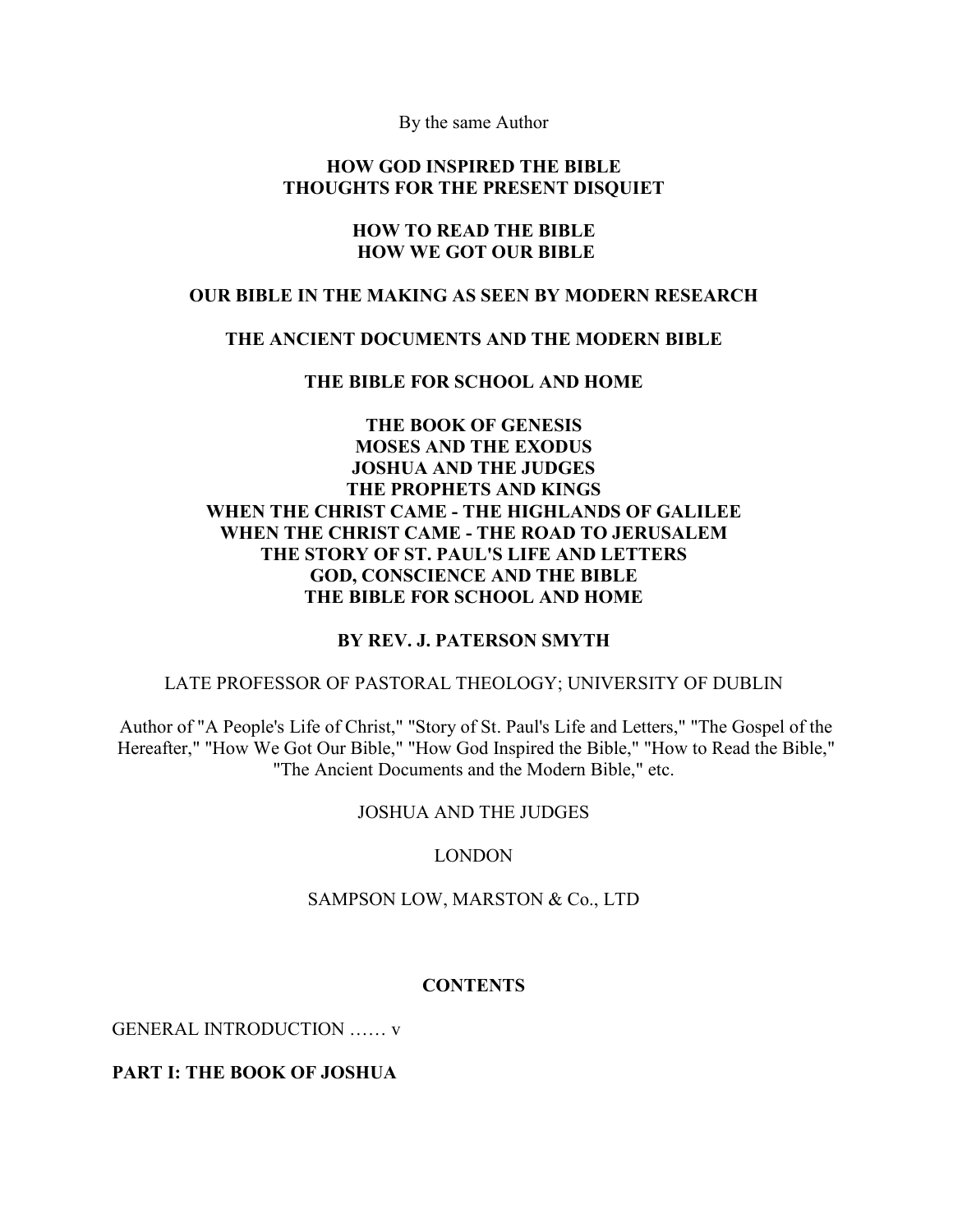*LESSON I* 

THE SECRET OF COURAGE …… 29 II GOD'S POWER ………. 34 III JERICHO ……….. 38 IV ACHAN – THE DECEITFULNESS OF SIN ...44 V GIBEON ……….. 50 VI THE BATTLE OF BETH-HORON …. 54 VII CALEB – SOLDIERS OF GOD …… 61 VIII THE PLACE OF REFUGE ……. 66 IX THE STORY OF A MISUNDERSTANDING ...71 X AN OLD MAN'S ADVICE ……. 78

## **PART II: THE STORY OF THE JUDGES**

I SINNING AND PUNISHMENT, AND REPENTING AND DELIVERANCE …… 90 II FOUR DELIVERANCES ……. 95 III DEBORAH'S SONG OF PRAISE ….. 101 IV GIDEON – CALLED OF GOD …… 106 V GIDEON – THE SWORD OF THE LORD … 112 VI JEPHTHAH – IGNORANCE OF GOD …. 117 VII SAMSON – RESPONSIBILITY …… 122 VIII SAMSON – FAILURE …….. 128 IX SAMUEL – LENT UNTO THE LORD … 134 X THE CALL OF SAMUEL ……. 140 XI THE GLORY DEPARTED ……. 144 XII THE HAND OF GOD …….. 149 XIII THE REFORMATION …….. 153 XIV SELF-WILL AND GOD'S WILL ….. 157

### **JOSHUA AND THE JUDGES**

### **PART I: THE BOOK OF JOSHUA**

### **LECTURE TO THE TEACHER**

In beginning the study of this Book for the purpose of teaching there are some points which it is important to be clear about.

**I** 

First, that the Book naturally divides itself into two parts:-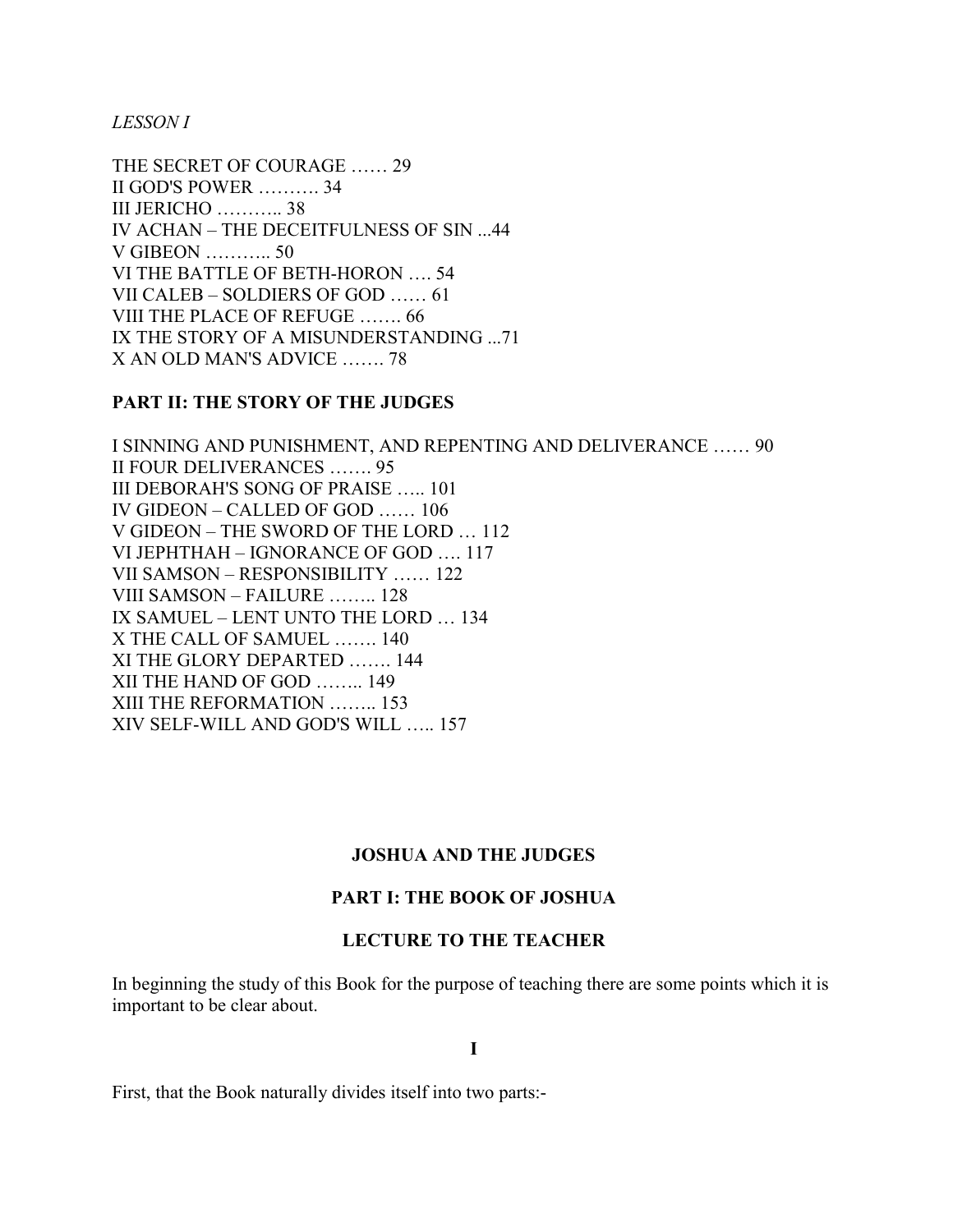The Story of the Conquest, chs. i.-xii. The Chronicle of the Allotment, chs. xii.-xxiii.

With the Chronicle of the Allotment, or, as is has been called, The Domesday Book of Palestine, our lessons have but little to do. On the Story of the Conquest it may be necessary to make some remarks. Keep clearly in mind that by the Conquest is meant only the conquest of west Palestine. The closing years of Moses were mainly occupied with the subjugation of the fierce tribes on the eastern bank of the Jordan. Sihon, King of the Amorites, and Og, the King of Bashan, and the princes of the wandering Midianites, had fallen before the victorious arms of Israel when our story opens with Joshua and his warriors drawn up on the banks of the Jordan. It is entirely with the conquest of West Palestine-ie., Palestine beyond the Jordan-Palestine between the Jordan and the Mediterranean Sea-that we are concerned in this Book. Show this to the class by means of the map. Be careful, too, to avoid the Common misapprehension that Joshua's conquest was a complete one-a misapprehension which causes a good deal of puzzling about the condition of things at the opening of the Book of Judges. From ch. xv. 63, xvi. 10, xvii. 12, 13, &c., it is clear that portions of the subjugated tribes remained, pretty much like the ancient Britons in England long ago, holding the fastnesses, and sometimes permitted to dwell with the conquerors and pay tribute, and that these were a serious danger and temptation to the Israelites. We shall find in the Book of Judges that the Israelites were themselves to blame for this; but the matter does not further concern us in this Book.

#### **II**

Let us next try to form an opinion about those Canaanite tribes which were driven out by the children of Israel. They are named in different parts of the Bible the Canaanites, Amorites, Hittites, Perizzites, Hivites, Jebusites, Gergashites; but they seem to have had the same language, and manners, and religious customs, and are frequently spoken of under the general name of Canaanites or Hittites.

The bible tells us very little of their history, and very little of their manners, beyond the terrible statements as to their cruelty and impurity, and the unutterable abominations connected with their heathen worship. The very earth itself beneath their feet is represented as unable to bear their filthy and licentious lives. Their sand is said to vomit them forth (Lev. xvii. 25). But secular history throws a new light on them rather startling at first sight. We have heard of Cadmus, the Phoenician, the inventor of the alphabet; of the Phoenician ships that traded for tin with early Britain; of the Phoenician race the pioneers of commerce-who colonized the Mediterranean shores. We know something of that most interesting period in Roman history which tells of the power and civilization of Carthage, and the wars of its Punic or Phoenician race-the great merchant princes of the world. It is not startling to discover that the polished Phoenician and the accursed Canaanite are the one and the same! The Septuagint translators of the Old Testament actually use the word "Phoenician" in translating the Hebrew term "Canaanite" (Ex. xvi. 35; Josh. v. 1). St Augustine, in his Commentary of the Epistle to the Romans, says that the country folk around Carthage called themselves Canaani. And many teachers will remember the Carthaginian names-Hannibal, Asdrubal, Maherbal, with the title Baal at the end, recalling the dark idol of the Israelite days, and the names Eshball and Merib-baal, even among the children of Saul.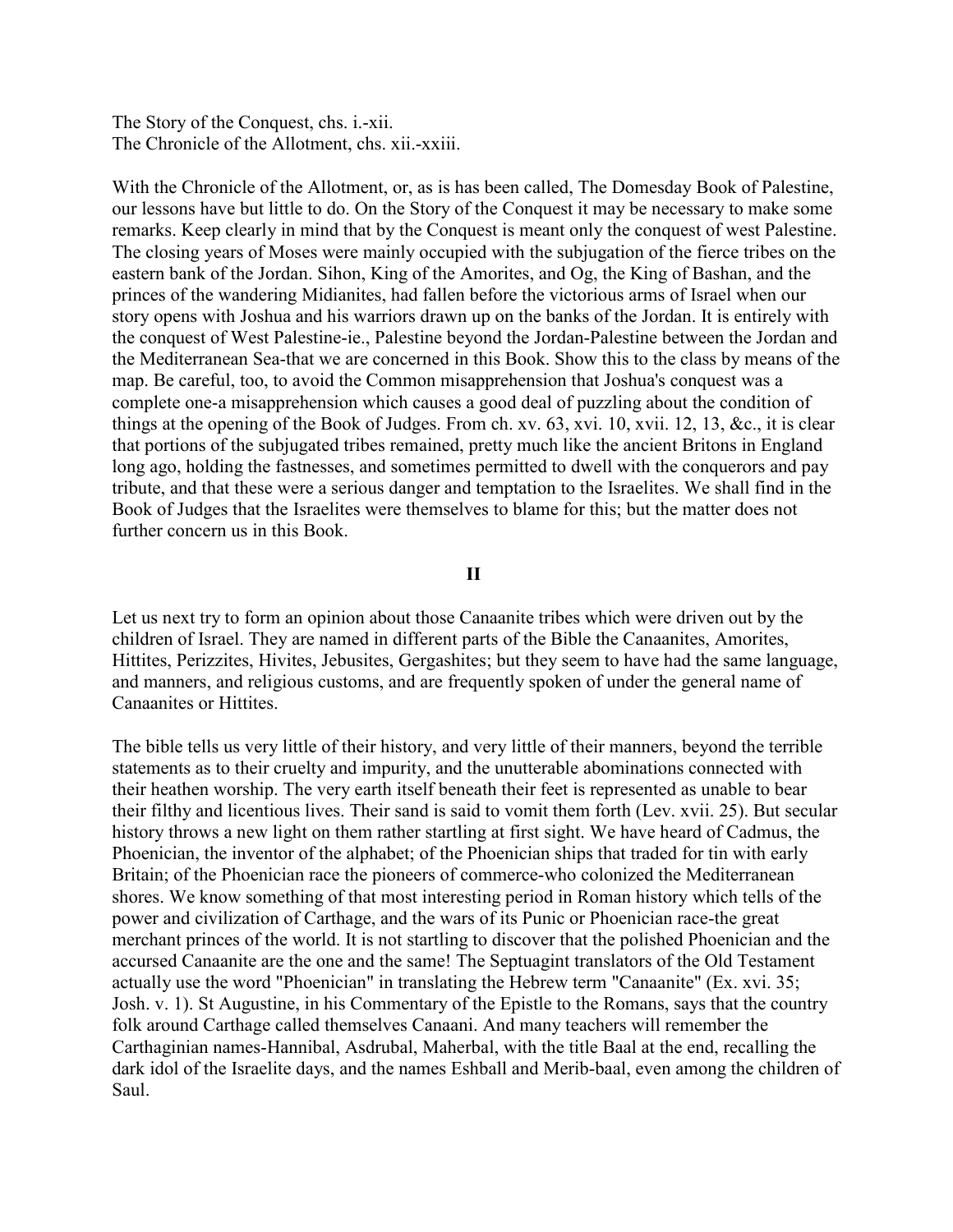Apart form the interest of the fact that we can identify the Canaanite with the famous Phoenician, there is an instructive lesson here for our senior classes. It is quite true that at this period the Phoenician race had passed its zenith of greatness, and was probably advancing toward demoralization and decay. We know they had not always been so wicked and depraved. There was a time when their "iniquity was not yet full." Yet, even so, there is a lesson in the difference of attitude of the sacred and secular historians, "The Lord seeth not as man seeth. Man looketh on the outward appearance, but the Lord looketh on the heart." Power, civilization, knowledge, beauty, win the admiration of the careless world even when covering a mass of moral corruption. With God the chief thing is the man himself-the moral nature within. According as that is turned to the true and noble, or the base and sensual, so are men and nations judged by God. Probably much of the graceful and beautiful in our notions of ancient Greek life would similarly vanish at the Ithuriel touch of an inspired historian, and appear, it may be, in the lurid colours of St. Paul's first chapter in his Epistle to the Romans.

#### **III**

The miracles in this Book of Joshua have often raised doubts and disturbance in men's minds. That the waters of Jordan should part for their crossing-that the walls of the city of Jericho should fall to the ground-are events that would in ordinary circumstances seem so improbable that a man feels half justified in hesitating to believe them. But be it remembered that these were not ordinary circumstances. What was at stake was not, as skeptics sneeringly assert, the fate of a few thousand Jews, or the "mastership of a little province about the size of Wales"-no, but the fate of the Torch-bearers who were to bear the light of the truth for the whole human race. The issue of the conquest of Palestine belongs to all time. The Jews were a people miraculously used for the sake of humanity. Their history must be read, as the historian wrote it, with an awful sense of God's immediate presence pervading it right through. We feel no difficulty about miracles in the days of the Apostles. We feel that they are extraordinary, but that they are for an extraordinary time. Let the same thought place in reading about this period.

This does not mean that we must accept each statement unquestioningly as an exact literal explanation of what actually happened. Something wonderful did happen at the Jordan and at Jericho which made a tremendous impression. Here is no questioning of miracles, of what God could have done. But some accounts may strike us as improbable as to what God would have done. It is not wrong to think of other possible explanations.

The stories of these miracles are not as regards evidence on the level of these recorded in our Lord's day. They belong to far remote antiquity. They came down for generations in the legends of the people. We must allow for the possibility of exaggeration and poetical expression. But there is no escaping the conviction that the whole period was felt by the actors in it to be a time of the extraordinary and supernatural. God was very near to them. We find the statement that the natives were terrified at the invaders as men helped supernaturally, so that all "heart did melt, neither did there remain any more courage in any man because of them." We find the simple, artless historian before us fearlessly appealing to the monuments existing, he says, "even to this day" in which he wrote. He never seems to have troubled himself about proving or persuading-he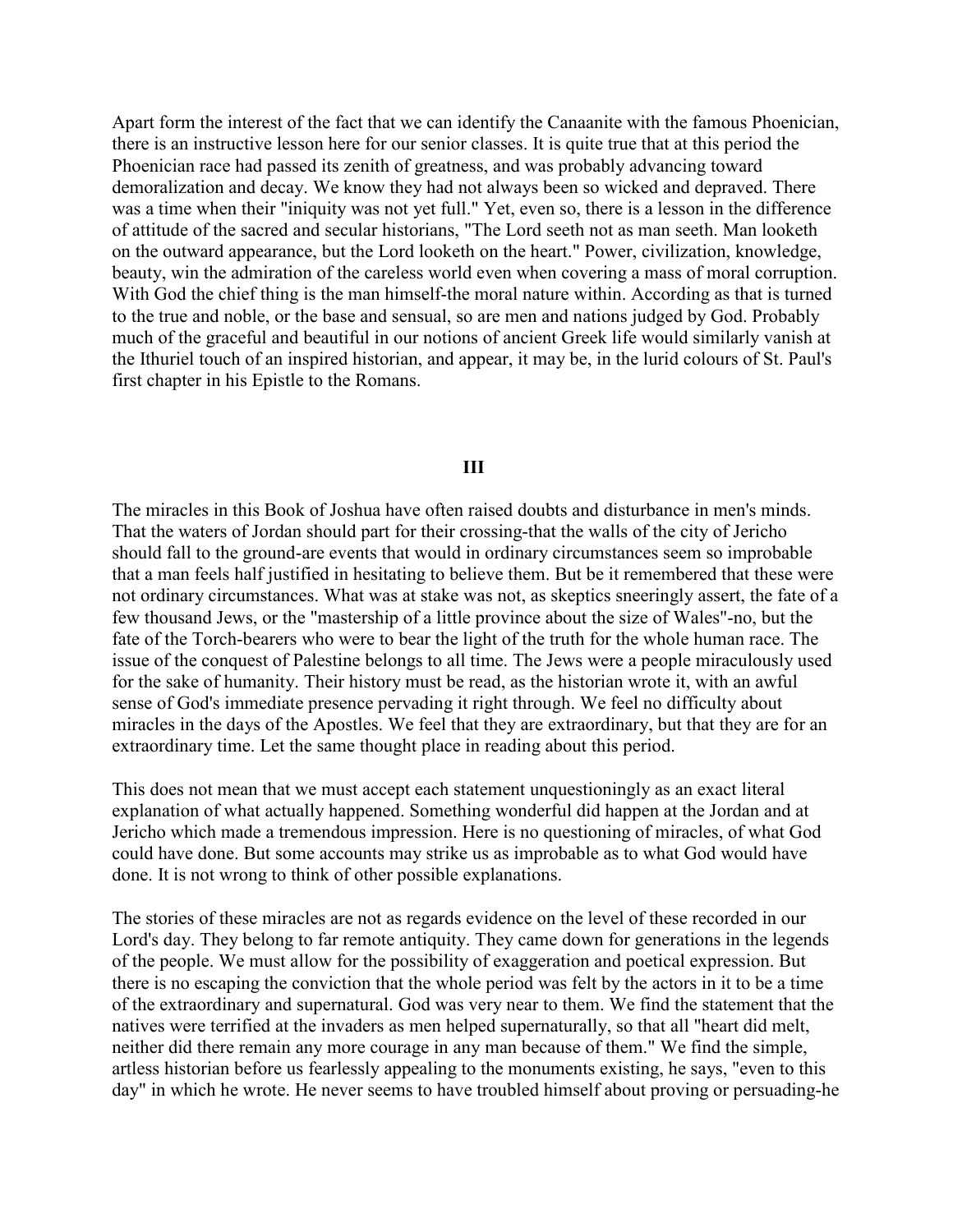seems to have never a thought of anyone questioning his story. Simply and straightforwardly he tells his tale, utterly unconscious of what seem difficulties to us. And, what is a much more important fact, we find the whole subsequent history and prophecies and psalms of the nation deeply stamped with the memory of this miraculous time. The existence of the miraculous is the only explanation. It will be noticed that I have not here included the mention of the sun standing still. What I have just said about the miracles of the Book does not equally apply to this, so I leave it for separate treatment in its appointed place in the Lessons.

#### **IV**

There is no room in this brief note to do more than touch the main difficulty of the Book-the slaughter of the Canaanites. First of all, get rid of the thought of favouritism, which underlies much of the difficulty. The Israelites were not pets and favourites chosen arbitrarily for their own sakes to a favoured life. They were a race elected to great responsibilities and terribly severe training, not for their own sakes, but for the sake of humanity. The Israelites were the trustees of religion and morality for the whole world. If they had lost their sacred deposit in the abominations of Canaan, the whole human race might have sunk to the level of Sodom. They were used to punish terribly the unutterable abominations of Canaan; but they were punished as terribly themselves when they committed the same abominations. Nothing could impress the horror and hatefulness of sin so strongly on the Israelites as the solemn experiences of this early period in their history. They were taught to look on themselves as God's executioners performing a judicial act in His name. It was that which saved them from the brutalizing effect that their destruction of the Canaanites must otherwise have produced. If we are to understand their history we must never think of them as mere marauding tribes going forth to win land and booty for themselves. They were God's crusaders consecrated to an awful mission. Other nations have gone out to fight for their own glory or for increase of territory. "There is one nation which is taught from the first that it is not to go out to win any prizes for itself, to bring home the silver or gold, the sheep or the oxen; that it is simply the instrument of the righteous Lord against those who were polluting His earth and making it unfit for human habitation." The awful catalogue of abominations, too horrible to read in Lev. xvii. to xx. are distinctly said to have been those committed by the men of the land so that the land was defiled therewith that God abhorred it.

All this does not make it necessary for you to justify to yourself the whole attitude of the Israelites to the people of Canaan, or to think that it would be the fitting attitude for Christian men in the same circumstances now. You must remember God's gradual progressive education of humanity. Think of the world as God's great school, with its gradual training, and these Israelites as His early scholars in the lower classes of that school. The religion of the Old Testament days, noble though it was, was far lower than the religion taught to us by Christ. He clearly lays down the difference Himself. (see Matt. v. 17, 21, 27, 33, 38, 43.) These Israelites were in the lower stages of the Divine teaching. They had learned to hate sin with a great hatred; but they had not learned to distinguish between sin and the sinner. Even in the Psalms, with their lofty moral teachings and aspirations after God and holiness, we are frequently startled by the fierce prayers for punishment on the wicked. They are the prayers of stern, faithful servants of God, claiming that He should vindicate His justice. But they belong to an age when moral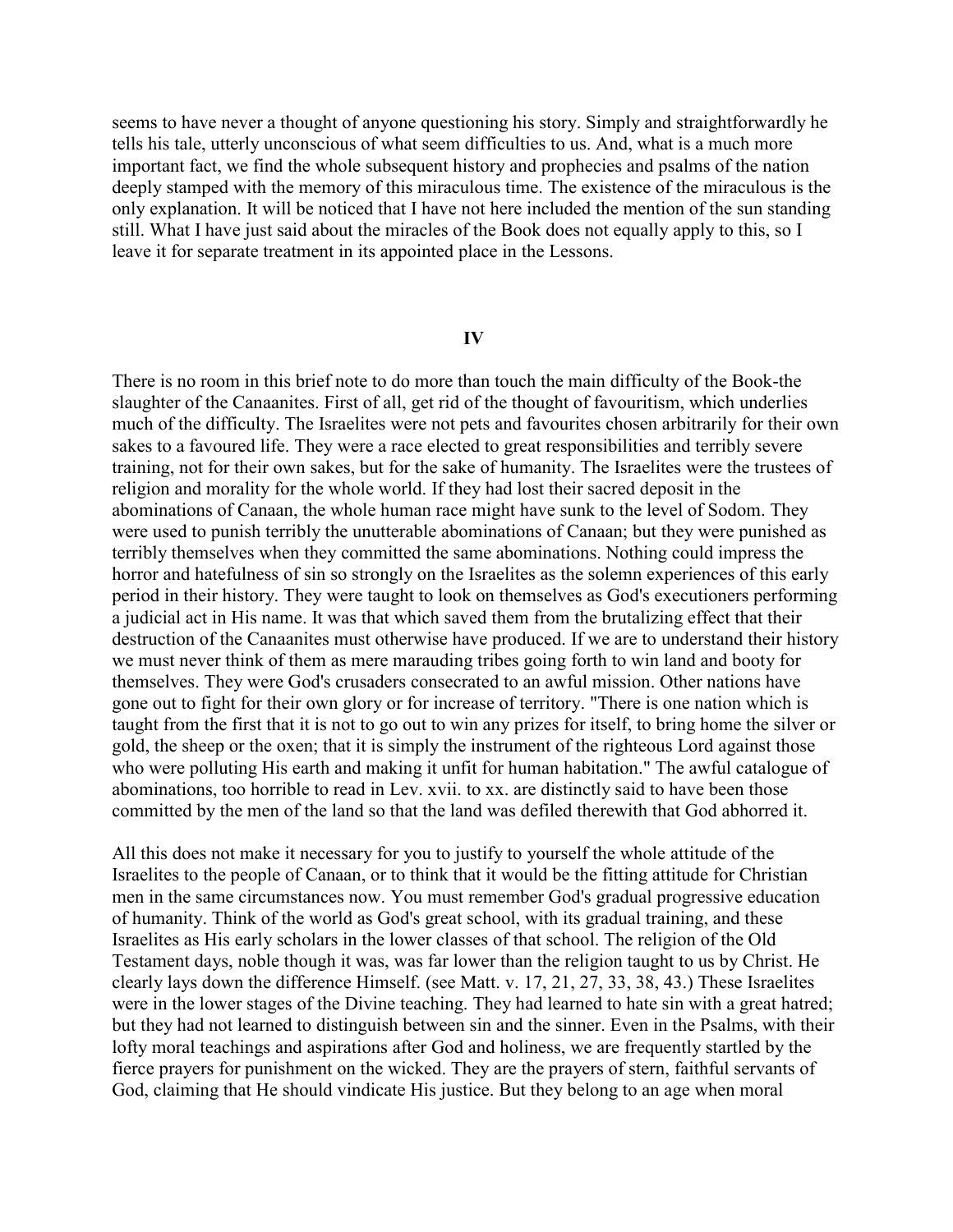indignation against evil showed itself in invoking vengeance on the evil-doer as the enemy of God. That was the important element in Israel's religion-a very important against moral evilagainst oppression, and impurity, and idolatry, and wrong of every kind. It was a grand religion for a lower, rougher, fiercer age than ours. The Gospel added to it the duty of distinguishing between the sin and the sinner. But be it remembered that that Gospel teaching was of later date. Keep that fact in mind. Try to put yourself in the place of the stern Israelite leaders, feeling themselves as the agent of Jehovah to sweep oppression and impurity from the earth. Try to keep in mind the Bible accounts of the awful abominations of Canaan. Not many years ago, England was sending out soldiers to Benin, to punish and, if necessary, destroy, and utterly abominable race; and the English newspapers were loudly praising the object of the expedition. Many good people had the same feeling with regard to the Turks, as the accounts came in of the Armenian massacres.

During the Indian Mutiny it is recorded that an officer wrote home: "The Book of Joshua is now being read in the Church Lessons. It expresses exactly what we are feeling. I never before understood the force of that part of the Bible."

Let such things help us to understand the position of faithful men in ancient Israel, with God's inspiration of righteousness stirring in their souls. Let us remember that the fuller teaching of Christ was not theirs; "Many prophets and righteous men have not seen them, and to hear the things which ye hear, and have not heard them."

Above all, impress on yourself and on your class the conviction which you have learned from the whole Bible, and especially from the New Testament, that the Judge of all the earth must do right. Therefore, even if there be no record to convince you of it in the present history, be sure that there is no unfairness with God. If there was unfairness or cruelty in the half savage Israelites, it need not surprise us if we realize their low moral stage at the time. Nor even that they should believe such to be the will of God. Then believe in God's patience. Four hundred years God had waited, "for the iniquity of the Amorites is not yet full." (Gen. xv. 16). He had waited to see if they would do better. He had helped them to do so. We find one great Canaanite teacher at least, Melchizedek, priest of the Most High God, and we know not how many successors he may have had, and who were sent in God's good Providence to help the people. Perhaps, in later days, too, God had given them teachers, as to other heathen nations, like Jethro or Balaam or like Jonah in Nineveh or like Gautama Buddha in India. He had certainly helped them by His "law written in their hearts, their conscience bearing witness." (Rom.ii. 15.) In all nations we find the stirrings of conscience and the dim yearning for better things. And the Bible (e.g., John i. 9, Acts xvii. 23, 26, 27) fully confirms the beautiful creed of Longfellow:--

"That in even savage bosoms There are longings, yearnings, strivings, For the good they comprehend not; And the feeble hands and helpless, Groping blindly in the darkness, Touch God's right hand in that darkness, And are lifted up and strengthened." -Hiawatha.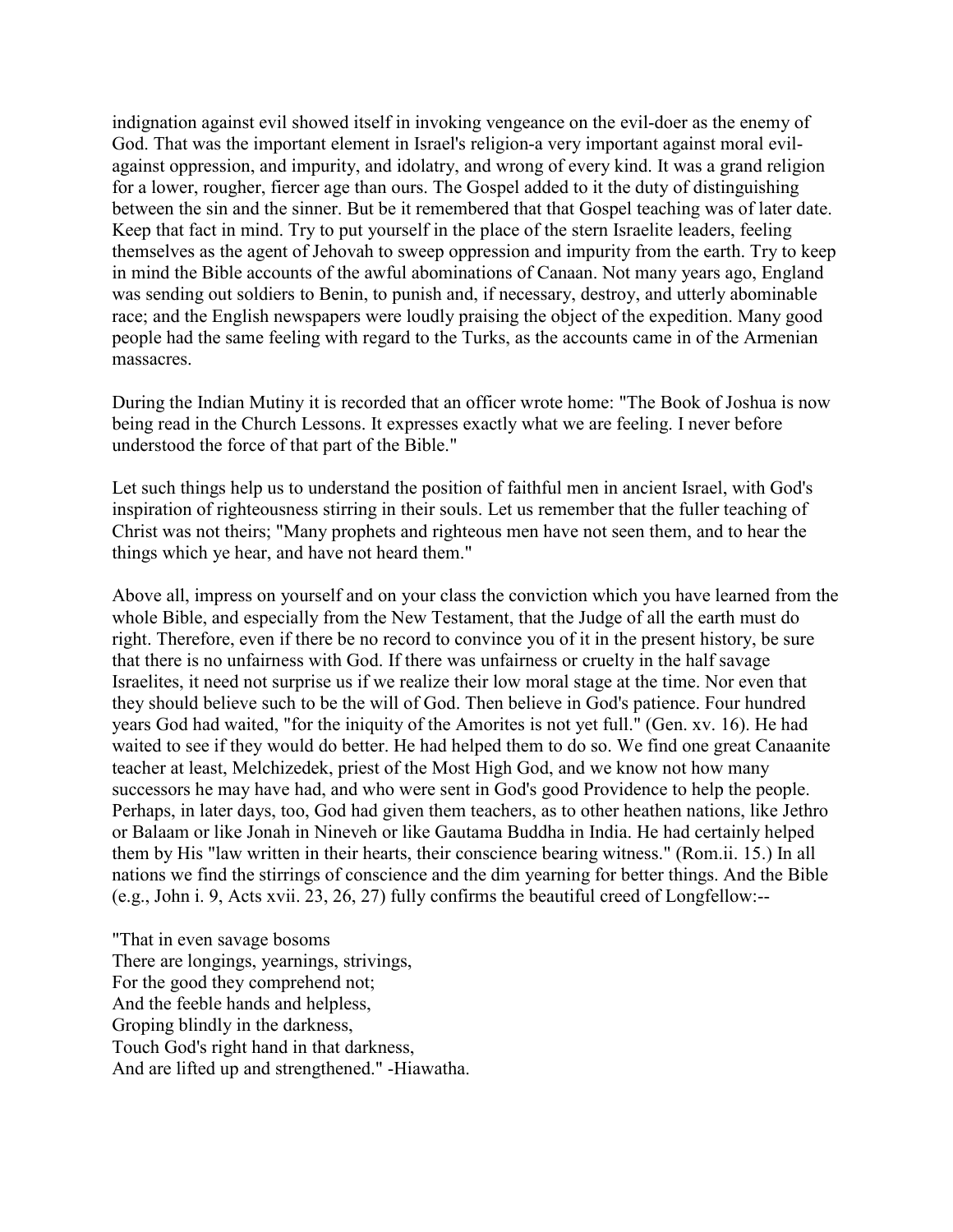We know little about the Canaanites and their "fair chance" in this life. But we may rest in the firm belief that God condemns no man without his "fair chance". When you shrink from the thought of these Canaanites with their little and their great sins, being cut off suddenly, men and women and even little children, do not assume hastily that that must inevitably mean for all of them eternal damnation. Remember that, after death, as before death, men are still in the hands of the same just loving God who "willeth all men to be saved." Remember that the Canaanites are waiting still in the great Hades life for the final judgment at the coming of the Son of Man. They are not yet judged, not yet finally condemned. And as you think of the indication given us (1 Pet. Iii. 19, 20, iv. 6) of that Son of Man appearing in the Hades life to preach the "good news" to them that were dead of the antediluvian world, why should you not hope the same thing for the Canaanites if they had no fair chance on earth of knowing God? True we can only guess at the mysteries of the Unseen Life. But we can know with positive certainty that "the Judge of all the earth will do right."

Be sure then that neither the heathen of Canaan in olden days, nor the heathen of India and China to-day, have any unfair treatment meted out to them by God. The real cure for Old Testament difficulties, as for all the difficulties of life, is this:--Have faith in God. Faith in God means faith in a Person, faith in a character, faith in an infinite love and nobleness, generosity and unselfishness--faith in One to whom it would be absolutely impossible that He should be unfair, or ungenerous, or unkind to any man. Learn that faith yourself. Resolve, God helping you, to teach that faith to your class, and, if you do nothing more, your work in that class will be well worth the doing.

#### **Lesson I**

#### **THE SECRET OF COURAGE**

#### *Joshua I*

#### **I. Introduction.**

Have you ever read the story, From Log Cabin to White House? It tells how a little peasant lad became President of the United States. Or the story of The Slave Boy who became a Bishop? (Bishop Crowther, of the Niger Mission, in Africa.) Our story to-day tells of a slave boy (in Africa also) who became a great commander. Who? When slave boy and where? Yes. At the time when Moses began to take slaves' part, when he killed the Egyptian oppressor, and fled for his life, Joshua was but a little baby-the child of slaves. Grew up a slave. Probably often flogged by overseers, or saw his parents flogged at the brick kiln. But don't you think a man may be a splendid fellow even if a slave? I think Joshua was. I want you really to know him, and get interested in him, for he well deserves it, as we shall see in these lessons. For when Moses led out Israel, Joshua was faithful to God and to duty-so true, brave, candid, unselfish. No wonder Moses grew so attached to him, made him his friend. As he grew older he liked to have the young man about him-sent him on great expeditions. What? To fight with Amalek (Ex. xvii. 9); to spy out the Promised Land. Remember the anger of people with Joshua that day. How grandly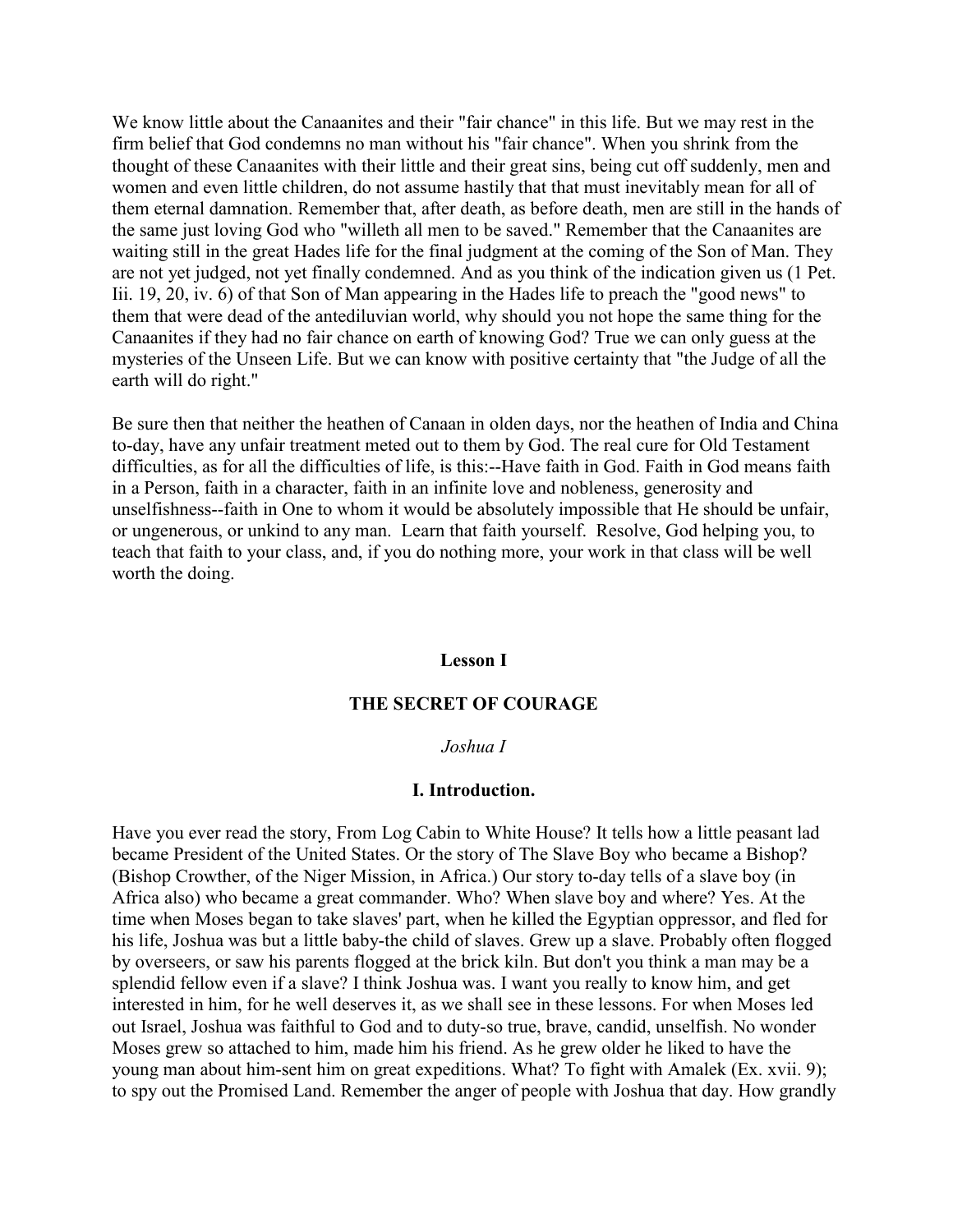he spoke to them to rouse their courage (Numb. xiv.). He was a great help to Moses. He knew most of the old leader's thoughts, and cares, and troubles. Had gone up with him for the Tables of the Law. Had seen him break them in anger at the peoples' sin. Had seen how those people worried and fretted him, rebelled against him, almost stoned him (Ex. xvii. 4), at last how they irritated him so much that he lost all patience, and sinned-how? Sad punishment inflicted by God. What? He must never enter the Land, must die in the wilderness. Up the lonely mountain he passed from the view of the people, and there he died-alone with God.

Now we turn to to-day's lesson. Great camp of Israel on plains of Moab.

# **2. God Always Remains.**

Now the days of sorrow and wailing in the camp upon the plains of Moab. Why? Moses is dead. Their father, and friend, and leader. The captain who had fought for them. The prophet who had prayed for them. Don't you think they would be sorry now for the past? Why? Frightened about the future? Why? The most dangerous part of their journey yet to be done. How frightened they had ever known. Surely no one could supply his place. Was it a natural feeling? Was it right? Why not? What were they forgetting? Though Moses was gone, who always remained? People often frightened thus when great men died, in the nation-in the Church (give examples). What should they remember? God always there. God "buries His workers, but carries on his work." (See Lesson on Genesis, last chapter.) Is this only true in Bible history? Is it in American history? E.g., The Church-Missionary work, Suppression of slave trade, &c. Difference between American history and Bible history? Is God Behind both-managing both? The chief difference is that the Jewish historians were inspired and could recognize God in all; the English historian sometimes cannot se Him. But He is there all the same.

Had God forgotten to have new leader ready? Whom? Look back and see preparation. People call these things chance till they see whole view. Little boy born while Moses fretted in Midian. Grew up an earnest, religious man. Was it all chance? Tell me more of his preparation. Became dear to Moses, was taught and trusted by him in difficult affairs. Was it chance? Sent to lead the troops-to spy out the Land-just the right training for a leader. Was this chance? At any rate the result of all these "chances" was that when the old leader was struck down with the most critical part of his work left undone, a man was waiting ready, trained, to whom the solemn charge of God could come:--"Moses, my servant is dead; now therefore arise, go over this Jordan, thou, and all this people." Ah! these things are not chance in Joshua's days or in ours. God's plan. So John Baptist, St. Paul, Luther, &c. So, too, with much less important people. God has a plan for us all.

# **3. The Secret of Courage.**

Now tell me God's command to Joshua (v.2). Do you think Joshua would take it up with light heart without fear or unwillingness? Were they easy, pleasant people to lead? He knew their rebellion and grumbling, how they had nearly broken Moses' heart. He knew the awful task before him. Was it easier than Moses'? Harder? Why? Not only lead, but lead in constant battle against powerful enemies-against trained soldiers-great cities-Israelites not able for them,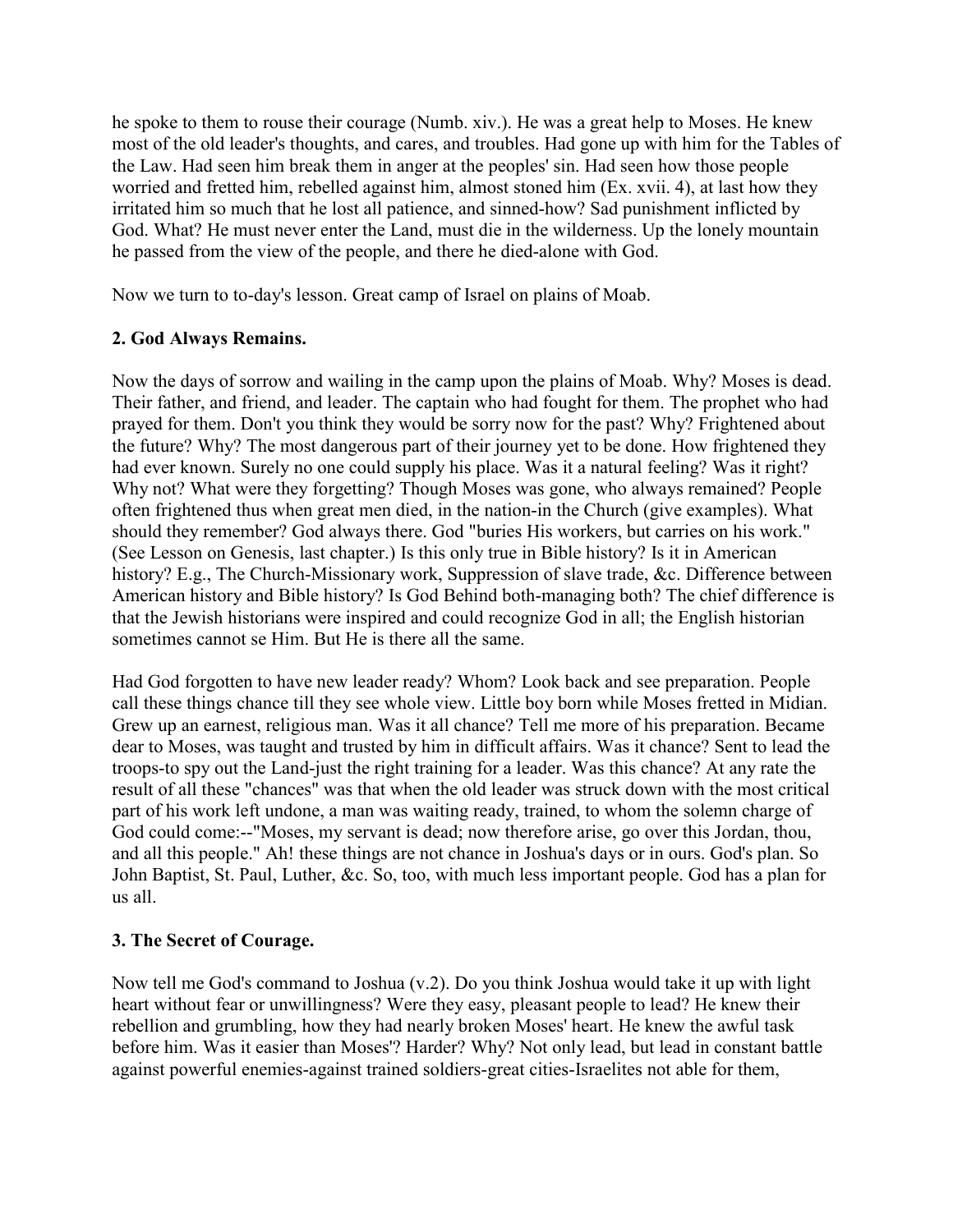rebellious, weak, often cowardly-slave blood in them, &c. (Expand and emphasize these difficulties.) Might it not well frighten any leader?

Was Joshua frightened? No (vv. 10, 11). How did he dare to undertake it? BY FAITH! Faith in God-and Right-and Duty. What was God's promise? (v.5). Yes. He felt God would be with himthe work was said on him by God. God was responsible for him, and would see him through with it. Suppose I ordered this class to start for Central Africa to-marrow, to pass through black warriors, and give message to black king, could you do it? Why? No money, no knowledge of country, no protection, &c., no chance of seeing black king. But suppose the President sent you? What a difference it would make. He would be responsible for you, supply your wants, protect you. What matter the danger and difficulty with the power of your nation at your back?

That was Joshua's feeling. What if Canaanites were giants! What if the people rebelled! What if he should be fretted and disappointed? What if he should be killed before Jericho! What matter? It was God's affair. God was responsible for him in the life and death. What was God's command? (vv. 6, 7). Was it in all the struggles of life that makes men strong and courageous? Faith in God and in Duty, which comes form God. What will make you life and mine strong, peaceful, brave? To know that God is with you-standing on your side. When can you be sure of that? When, like Joshua, you are in the path of duty, wanting and trying to do His will. Then you spirit can hear the words that Joshua heard:--"Be strong and of good courage," &c. (repeat v.9). You are even better off than Joshua; you have a grander revelation of God. Joshua did not know all the love of God and His care for men as the Lord Jesus has taught them to us.

### **Questions for Lesson I**

Show on map west Palestine where this story belongs. Who was to lead Israel after Moses' death? What training had he had? Find some instances. "God buries His workers but carries on His work." Explain and give instance. Repeat God's encouragement to Joshua, "Be strong," etc. What promise of God would make him strong and courageous? (v.5). How are we in this matter even better off than Joshua?

## **Lesson II**

# **GOD'S POWER**

*Joshua III.*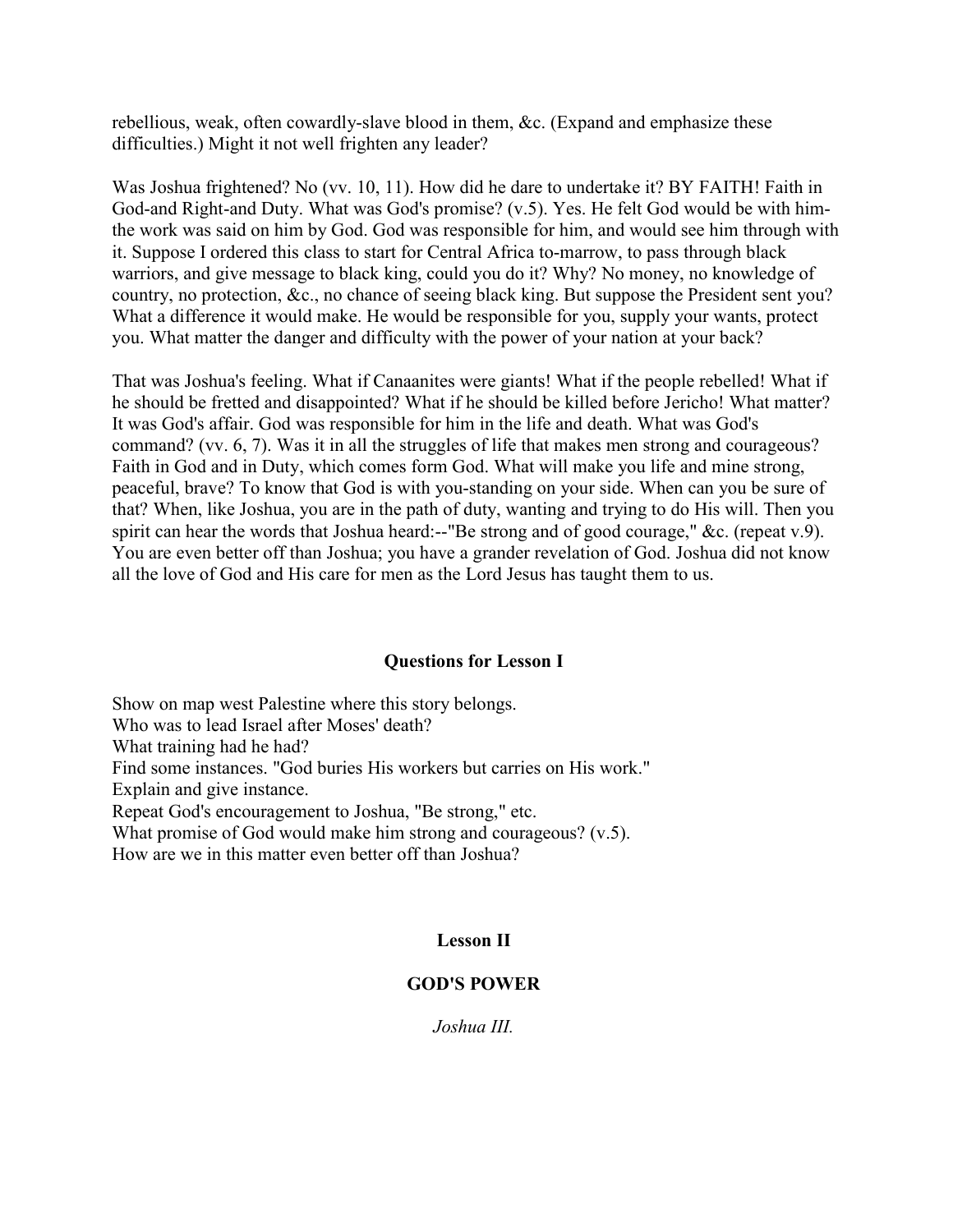Recapitulate. What was Joshua's chief characteristic? Courage. What will do most to make our lives courageous? Remember illustration last lesson of your being sent to Africa. Repeat it. That was Joshua's faith.

Now comes a test of this faith in God. What? They knew that the river Jordan in high flood (v.15) had to be crossed. No bridge. Dangerous, impossible to attempt marching through a deep river with an enemy watching to swoop down on them at the crossing. Did Joshua give up? Not he! He had been commanded to march on. But the people surely were puzzled and afraid. "How can we? We shall surely be stopped when we come to the river."

People are often like that still when they see a duty before them and it seems impossible to do it. What Should they do? If it be clearly a duty which they feel God wants done better go straight ahead and try it at any rate and leave result with God. People are often frightened unnecessarily at difficulties which vanish when they come up to them. E.g., the women going to tomb Jesus on Easter morning. Who shall roll us away stone? Women could not attempt to move the great rock at door of tomb. What happened? When they came they found the stone had been rolled away. So they had been worrying unnecessarily. Just like that here.

Joshua knew that God would make it possible for them. What did he command? (v. 5). Sanctify yourselves. Why? How? Clothes washed and pure. God taught them like children by objectlessons. Must be clean and pure drawing near to God's presence. Sanctify their hearts too in preparation-examine themselves about the past, repent of all wrong, resolve henceforth to serve God better. Just like people before Holy Communion.

So they came to the banks of the Jordan all frightened, excited. Then with astonishment and awe and gratitude in their hearts they saw-what? The river went dry before their eyes. Somewhere far back the river stopped flowing and the lower waters flowed away to the sea, leaving a dry river bed for the people to cross! How could the river stop flowing? By a miracle from God. Perhaps God did it by what would seem to us a natural occurrence. It is interesting here to notice that there is a record by an Arabic chronicler telling of the sudden damming of the Jordan by a landslide in A.D. 1267, (See Hasting's Dictionary of Bible, article Joshua.) Maybe something like that happened here. If so would it be less a miracle of God? Why? Because a landslide happening just at the critical moment is as miraculous as any other miracle. For example, in 1288, when the great Spanish Armada was about to crush England, and the people in their dread were calling upon God-just in the crisis of their danger a great storm came that blew the Spanish fleet irresistibly northward and ruined their whole expedition. A storm was quite a natural thing, but the English people looked on it as an answer to their prayers and lifted up their hearts to God in thanksgiving for a great deliverance.

We do not at all know that there was a landslide at the Jordan. We are only guessing. We only know the belief of the people as told us in the book that the waters far above were stopped and the waters below flowed on to the sea. And that Joshua and his people bowed with wonder and gratitude before God and set up a memorial (chap. iv.), a caisson of treat stones from the Jordan piled up at the crossing place where God had done this mighty deed for Israel, and that the Canaanites heard that the Lord had dried up Jordan before the feet of the children of Israel and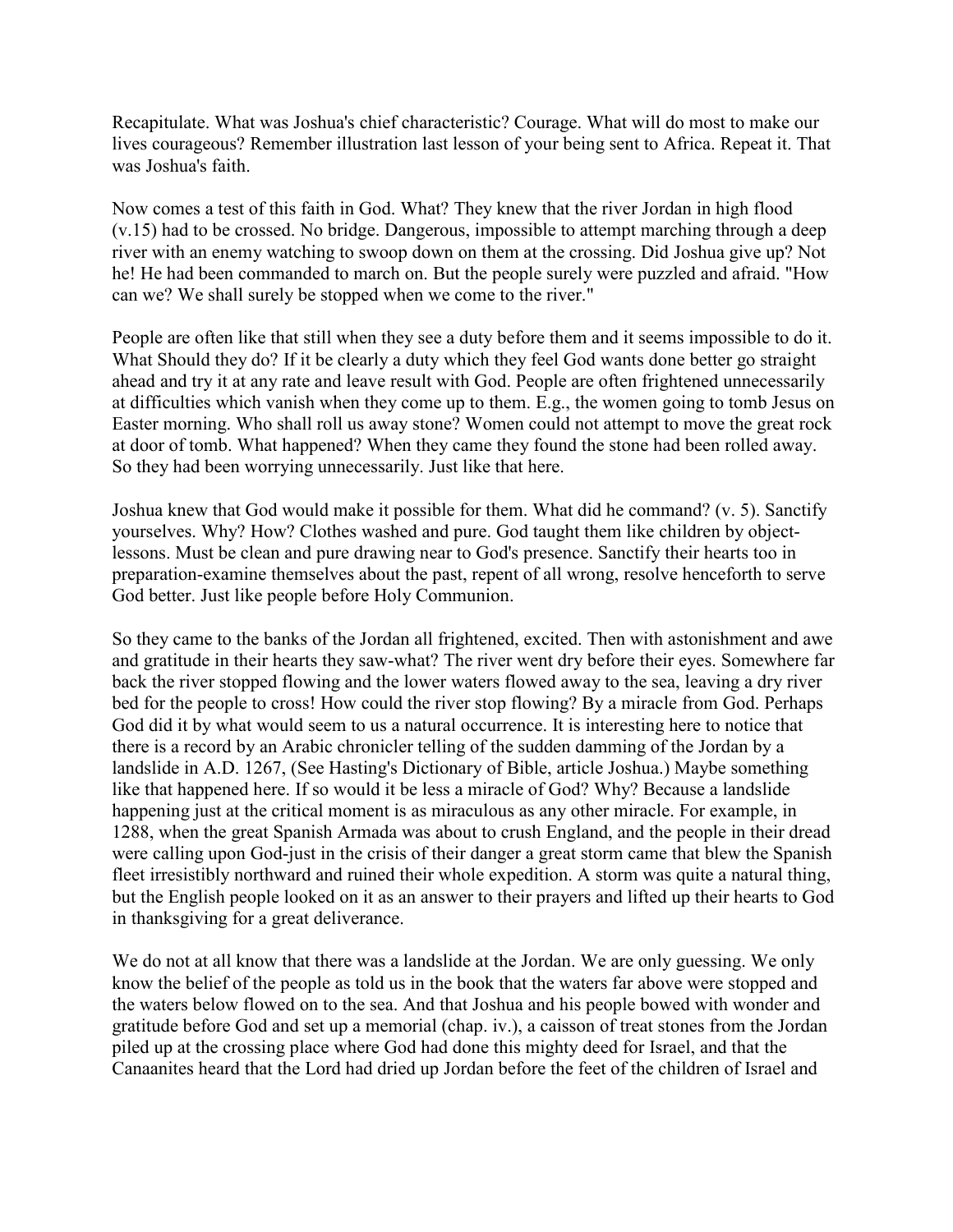their hearts melted, neither was there spirit in them any more because of the children of Israel (ch. v. 1).

Now what do we learn from this story? Let the class guess the answers, and then emphasize for them these two;--

(1) That God is what Joshua called Him, "the living God," "the Lord of all the earth," master of all the powers of nature, ruler of all the nations of the earth. That He is looking down still on all peoples, the Friend of all righteousness, the enemy of all evil. That in the recent Great War He was looking down and caring and listening to the prayers as in the days of Israel and the Canaanites. He is still the living ruling God.

(2) That no matter what obstacles are in the path of a duty, if we are sure it is God's will then that makes it God's command and we must go straight ahead like Joshua and trust Him and leave results to Him. Deal especially with the duties and difficulties likely to come to your pupils. Then close with the thought that God's presence is as sure to us as it was to Joshua. He can lead us through all struggles-through all human opposition and at the end of the life battle lead us across the Jordan of death into the Promised Land beyond.

## **Questions for Lesson II**

What was the first test of faith of Joshua and his host? What religious direction did he give the people before coming to Jordan? What did they find when they came to the river? Tell of instance in secular history somewhat like this. If it happened through a landslide would it be less a miracle? Why? What lesson here about God? What lesson about duty?

### **Lesson III**

### **JERICHO**

*Joshua V. v. 10 to end, and VI.* 

Get through the repetition of other lessons quickly to-day, to give more time. This Lesson has to be a little longer than usual, owing to the necessity for Section 1.

Now we are approaching delicate ground-the subject of the wars with Canaan. Be very careful that you do not "lie for God" or place burdens of the consciences of your class by making them say words of approval, and yet letting them think in their hearts that the Canaanites were harshly or unfairly treated for the sake of God's favourites, the Jews. They may do this without your knowing it if you car not watchful. The destruction of the Canaanites is a hard subject to bring before children. If possible, one would rather omit it till they were older. If you don't feel quite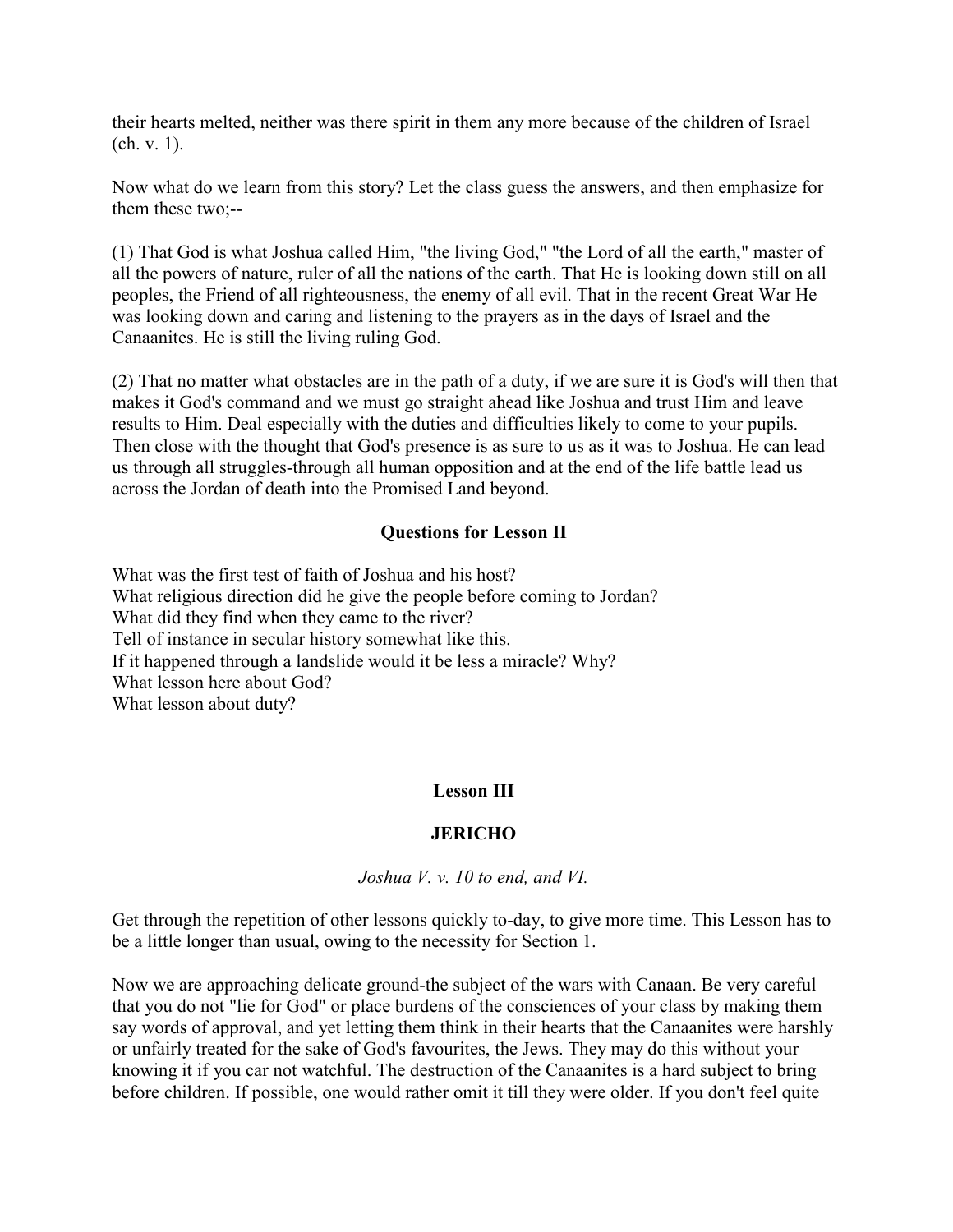clear about the matter yourself do not dwell upon it much. But in any case do not overthrow the authority of conscience in the pupil, or set God's acts in opposition to conscience. Insist on the point in Section 1, that the Judge of all the earth must do right, and that if it seem otherwise to us, it must be because we don't know all the facts. Never let anyone be taught that he must believe of God that from which his conscience shrinks.

Question rapidly about crossing of Jordan in last Lesson. Its effect on Israel? On Canaanites? (ch. v. 1, vi. 1). Now, what next? Fight? No, a great religious ceremony. Never mind enemy or danger. Stop and think of God. Circumcise all the desert-born children. Let the whole nation partake of the Passover. As if it should be to us: "Let all the unbaptized be baptized. Let the whole nation, hundreds of thousands, kneel down and receive of the Holy Communion." Why did not the enemy attack them while thus engaged? Awe of the supernatural. What a wonderful and solemn sight: the great sacramental consecration of Israel. (If there is time in elder classes, dwell on the great privilege of Holy Communion to which they will soon be admitted. The solemnity of it, the power it brings into life. Tell them of the Christian ideal of a life lived close to Christ by faith by faith and renewed and fed and strengthened week by week or month by month by the regular receiving of the Holy Sacrament, after due preparation.)

# **\* I. God's Justice.**

With this solemn sacramental preparation the work of conquest begins. These nations in their abominable filthy wickedness must be cast out. God had borne with them 400 years. Why? (See Gen. xv. 16.) The iniquity is now full. Had God given them a fair chance? Had God waited to see if they would do better? Probably had raised up teachers among them, like Jethro or Balaam, like Jonah in Nineveh, or Job in Arabia. In any case, we may be sure that He helped them by His Spirit, if they would only obey. How do we know? (1) Because there is no man in the world not helped by Him. (John i. 9.) (2) Because we know how patiently God waited. (Gen. xv. 16) (3) We know that God, just because He is God, must act fairly to all men, and give them every chance. The Judge of all the earth will always do right. (Gen. xviii. 25.) He could not do otherwise. (See Introd. Lecture, p. 19). Therefore, even though it be not told us, we know that these heathen and all heathen are helped though not with the full gift of the Holy Ghost won for us by Christ. Does God demand as much from them as from us? But He demands some efforts after right. They have conscience to help them. (Rom. Ii. 15.) They have, as it were the outer skirts of the Holy Spirit's robe touching them, rousing in them the desire for right and remorse for wrong. So that we may rest satisfied that God was not unfair to the Canaanites. It seems to have been absolutely necessary to destroy them, else they would corrupt Israel, who were to teach and hand down God's religion to the whole world-so the whole human race would be injured. But though destroyed in this life, this life is a small matter in God's sight. He had all the life of eternity still to help these Canaanites.

## **2. The Captain of the Lord's Host.**

Now we resume our story. Picture the great crowds waiting and resting in the fields by the river, praying to God, preparing for the holy Passover feast. Joshua has moved away alone. He is in deep thought. The mighty stronghold of Jericho lies before him, with its high, strong walls and towers, and its trained soldiers to guard it. He is examining its defenses, trying to make plans for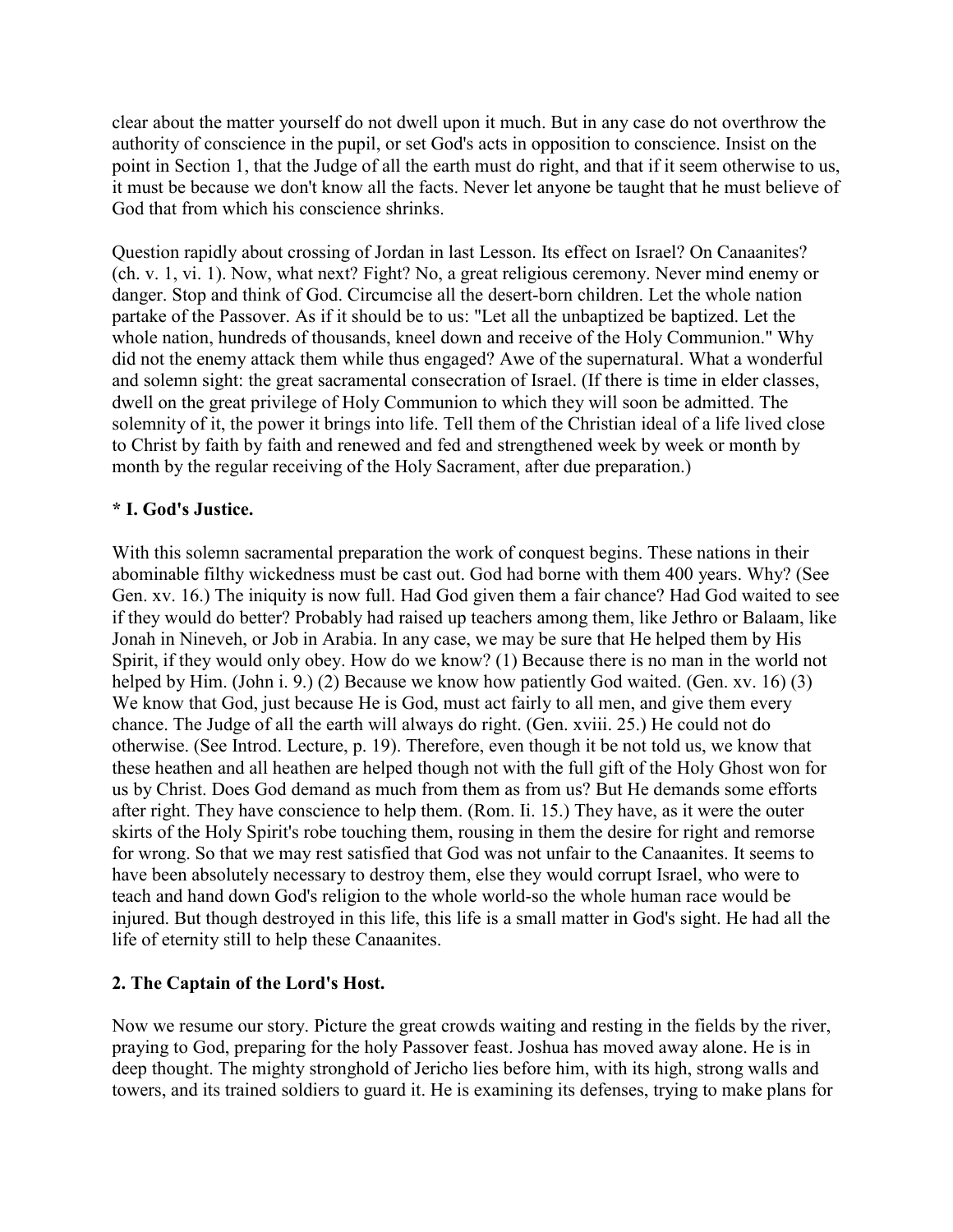assaulting it. It must be taken somehow, for it guards the only two passes through the mountains into the country. (Make a rough sketch on paper of two passes and a fortress in front.) The Israelites have the river behind them and the fortress before them. They must conquer or be lost. The general is in deep thought. He is responsible for that crowd of people. Do you think he is anxious, uneasy? Why? Because he knows and trusts God too well. How can he doubt Him after the crossing of Jordan? Suddenly, as he walks he feels a presence near him. He lifts up his eyes and sees. What? Describe Him. Repeatedly all through the Bible we have visitants from the spirit world deeply interested in our world here. Tell me of some such appearances in our Lord's time?

What was his title here? What was "the Lord's host"? The host of the angels of God. (There was a curious story in the Great War of a white angel host at Mons coming to help at a terrible crisis. It was repeated by many who claimed to have seen them. I know nothing about the truth of it.) He leads the heavenly host in the great conflict with the foes of God and man. This host would be marching invisible with the Israelites as they walked around the walls of Jericho. The people had but to walk round, and shout, and blow their trumpets; the invisible host of God would throw down the walls. We have reason to believe that they, too, are around us always, ministering and helping. (Heb. i. 14) Remember Elisha's servants (2 Kings vi. 17), whose eyes were opened to see them. Perhaps if our spiritual eyes were opened to-day, we should be rather startled to find that we are not nearly so much alone as we think.

## **3. The Fall of Jericho.**

The great siege has begun! The strangest siege ever seen in the world. Imagine the men of Jericho crowded on the walls waiting for the attack. Ah, it is coming! Tramp, tramp, hear the steady step of soldiers. See the armed men of Israel marching toward the wall. "Now they are going to attack!" No! What does it mean? Steadily, silently they pass on round the walls, and behind them are seven priests with trumpets of ram's horns, and behind them that awful, mysterious thing, the ark of God, which the Canaanites had already seen in front of procession across Jordan-when the waters shrank away before it. Then, behind all, in the main body of the people. Tramp, tramp, steadily round-every man grimly silent. No shouting or cheering. No noise of battle. Silence, solemn, awful silence everywhere. And now they have finished the round, and away they march back to camp. Wondering and fearing, these men of Jericho wait and watch all night. Next day the same mysterious movements, and next day and every day for a week, still silent, awfully, terribly silent. What could it all mean? Do you think Jericho men wondered?

Do you think they were amused? Ah, no! That awful ark terrified them. They knew the Israelites would not dare to do this without good reason. They could have sallied out on the defenseless procession behind the ark, but they dared not. They knew something of the mysterious story of his people. They knew that this silent, awful march of soldiers who did not attack-this procession with the ark, and the priests, and the awe-struck multitude behind, meant something very solemn. Then at last on the seventh day there was a change. Very early the awful procession came. Round and round it went-once? No, but seven times. Suddenly there was a pause. Then in a moment the awful silence was broken by the sharp, ringing sound of the horns, and the mighty cry of great multitude shouting together. And higher, louder, more awful than all came the terrible crash of walls and towers, and the cry of a great crowd of people crushed beneath the fall. And when the Israelites could see through the falling stones and dust, behold, Jericho was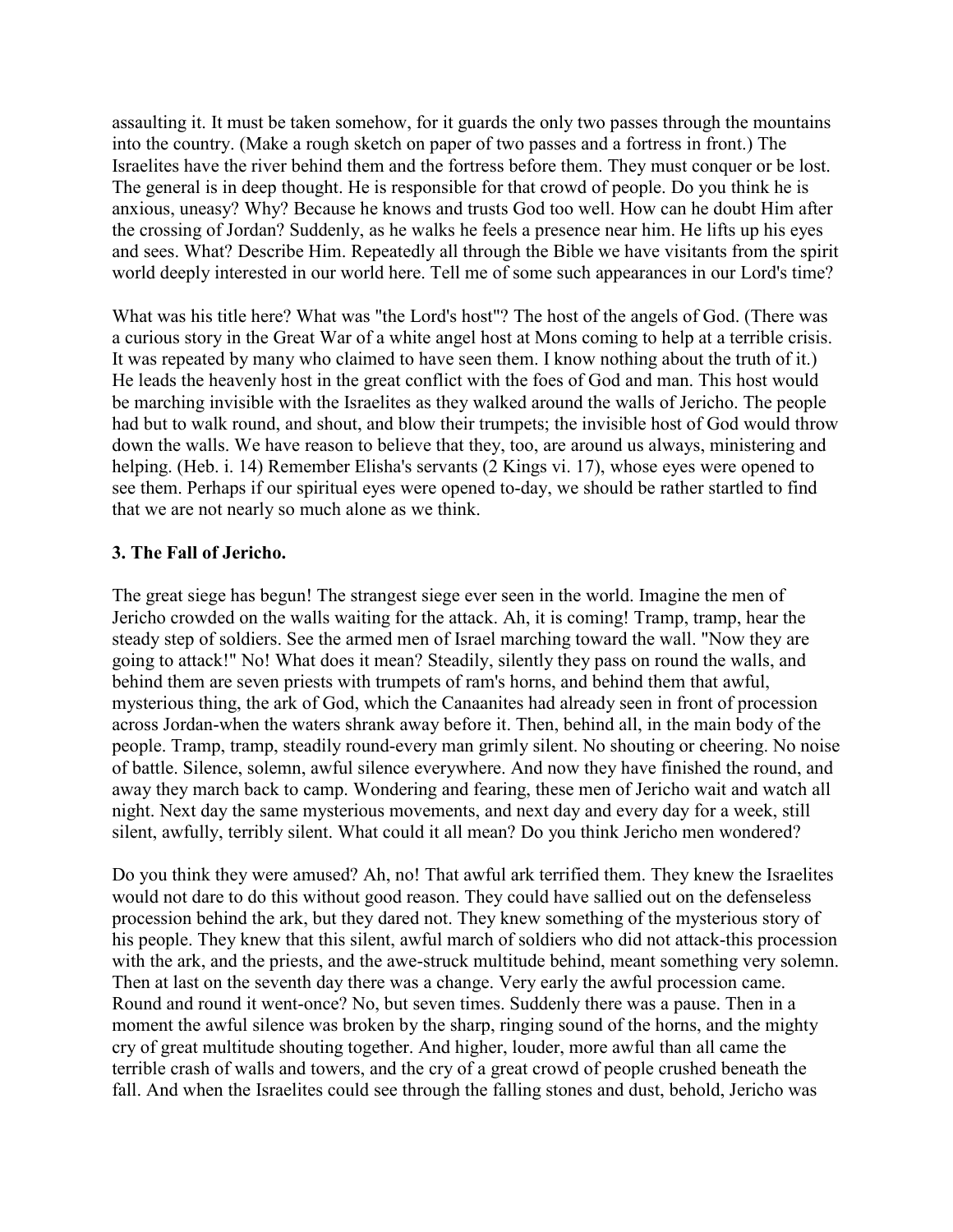overthrown. The walls were lying flat on the ground. Perhaps the invisible army, the mighty angels of the Lord's host, had touched the walls, and they fell down flat. We know nothing further about it. We simply read the mysterious story in this ancient book. We know of mysterious powers revealed by modern science. We know of men by touching an electric button bringing down great walls and towers. And we know all things are possible with God. We can say no more about it.

## **4. The Lesson.**

(a) God sets us, also tasks impossible to ourselves alone. What tasks? To enter the straight gate, to live the Christ-life, to "keep His holy will and commandments, and walk in the same all the days of our life," Are they not as utterly impossible as the taking of Jericho?

(b) How do we succeed? By Faith. By faith the Israelites walked round Jericho. "By faith the walls of Jericho fell down." (Heb. xi. 30.) What was their faith? Their faith was not mere belief. They had to risk and dare much for it. They trusted God's word, and therefore they walked round quietly, though apparently in great danger from the Canaanites. So with us. Faith is far more than merely believing something. Believing something. Believing that He cares for our spiritual victory more than we care ourselves. And then-what? Struggle, and risk, and dare everything for what we know is God's will-that is faith. And He will always honour that faith, and enable us to conquer.

## **Questions for Lesson III**

What was the object of the great religious ceremony after crossing the Jordan? Who were the Canaanites? What character? What famous people in Roman history were Canaanites? What do you know of "the Captain of the Lord's host"? What other instances in Scripture of beings from the other world appearing to men? Tell of the fall of Jericho.

## **Lesson IV**

## **ACHAN--THE DECEITFULNESS OF SIN**

### *Joshua VII.*

Try to fix the interest on Achan from the beginning. The external scene is not as important to bring before the pupils as the feelings of Achan. Try to "put yourself in his place." Try to make class realize the treacherous nature of sin. How it entices, and promises, and lulls into security. Teach them:--This is one of your enemy's wiles. As Christ's soldier you must learn this to help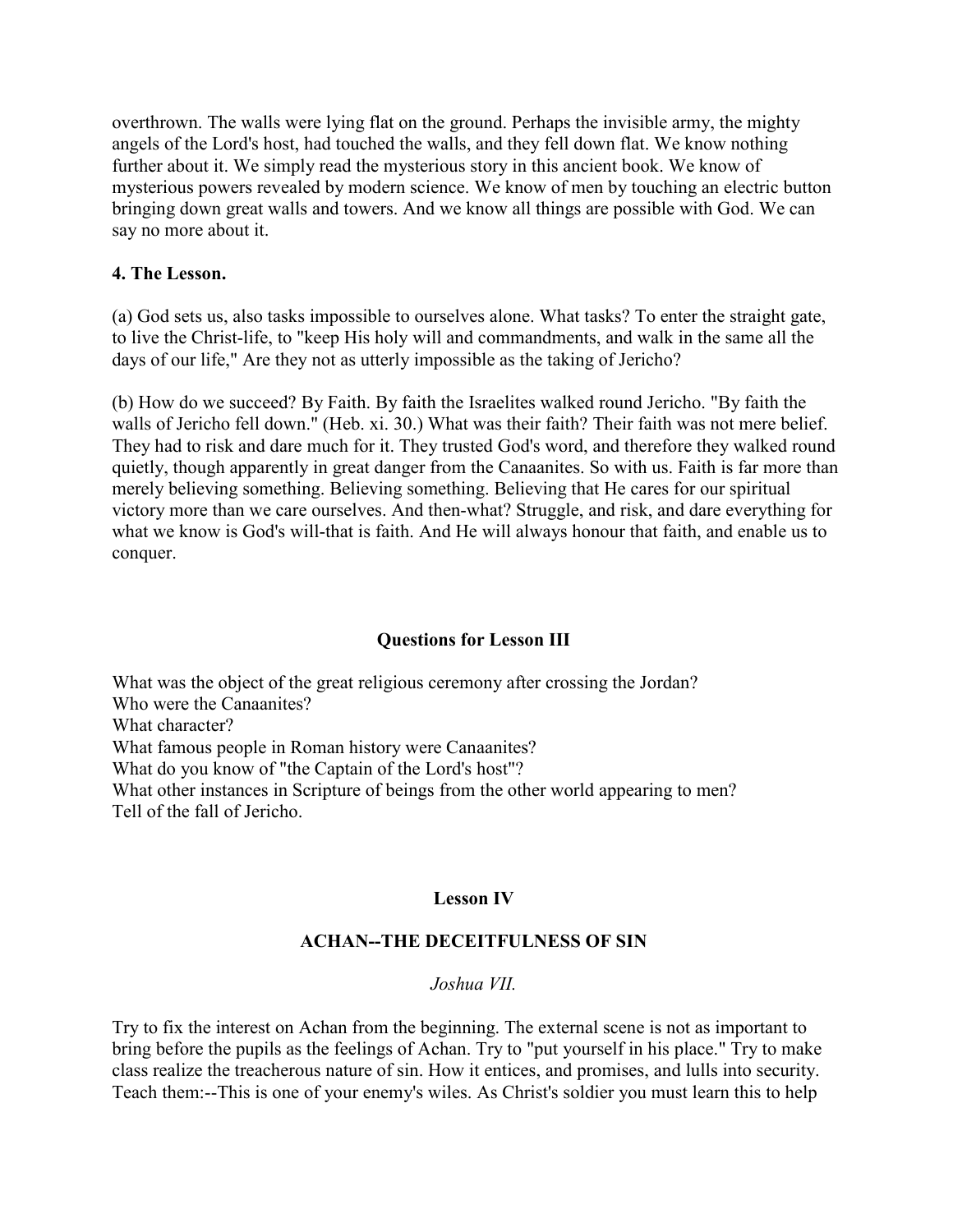your warfare. In senior classes show how shame and loss is brought on a whole parish or association by one member. How the work of a parish for God may be a failure through the bad influence of one or two.

Remember importance of capture of Jericho. Key to the passes behind. Would not Israelites now be confident? Exultant? Trustful? Flushed with victory, they would sweep all before them. First expedition against what town? How prepared for? Advice of spies?

## **I. Israel's Reverse.**

Now picture the start. Great camp round ruins of Jericho. All the people in thousands watching the warriors start. Only three thousand- -but quite enough. God with Israel--victory assured. Watch the three thousand steadily defiling through the mountain passes--lost sight of--people waiting all day and next day to welcome the victors with rejoicings. Morning--midday--evening passed--victors not yet coming. Now at last the shout--"Here they come!" See the gleam of the spears upon the hillside! Nearer, nearer, hasten out to meet them! But stop! No joyous trumpets nor shouts of victory. See how they are straggling--how dejected and weary. Surely this is not the march of victorious troops. Soon the news spread. Oh, horror and shame! They return defeated- have fled for their lives--thirty-six of their comrades left dead upon the battle-field. What was the effect on Israel? (v. 5). In a critical position now. Just like the time long ago when they had almost got into Palestine before, and were repulsed at Hormah, and turned back for forty years. Is this to be the end? "Has God given us up?" Did Joshua feel it much? Did the other chiefs? How show it? (v. 6). To whom did they flee in their trouble? What did Joshua say? Do you think he lost faith? Yes, for the time. Even Joshua only human. For the moment all his brave trust gone. "O God, why did You bring us over Jordan to deliver us to our enemies? We are ruined- we are disgraced for ever." Anything to blame in Joshua's attitude? What? Anything to praise? (a) That he fled to God at once, like a big child running to his father with every trouble. (b) It was not any selfish cry. It was for his people's sake and for God's honour.

## **2. The Sin.**

Was Joshua right in his doubts of God? What was God's answer? Yes. "I have not changed. I am not unfaithful to My people; but they have sinned, and therefore cannot conquer. Put away the sin, and let the transgressor suffer, and sanctify the people, and then ye shall conquer." What an impression this would make! What new hopes would rise! Imagine the defeated warriors looking at each other. "Ah! it was some sin amongst us that made us weak. Who could it have been? How can we find out?" Imagine the clamour, and the talking, and the wonder, and the secret suspicions of each other. What was the method appointed for the discovery? Did you ever see lots drawn? Give any example-e.g., hold slips of paper of different lengths in hand, and let pupils draw, and see who gets shortest. Would this plan find out a thief to-day? No. Explain: God would guide. Remember another instance? (Acts i. 26). Imagine the excitement of that night, as they watched for the early morning when the great public trial should be! Imagine the terror of one man- whom? Do you think he slept much that night?

## **3. The Discovery.**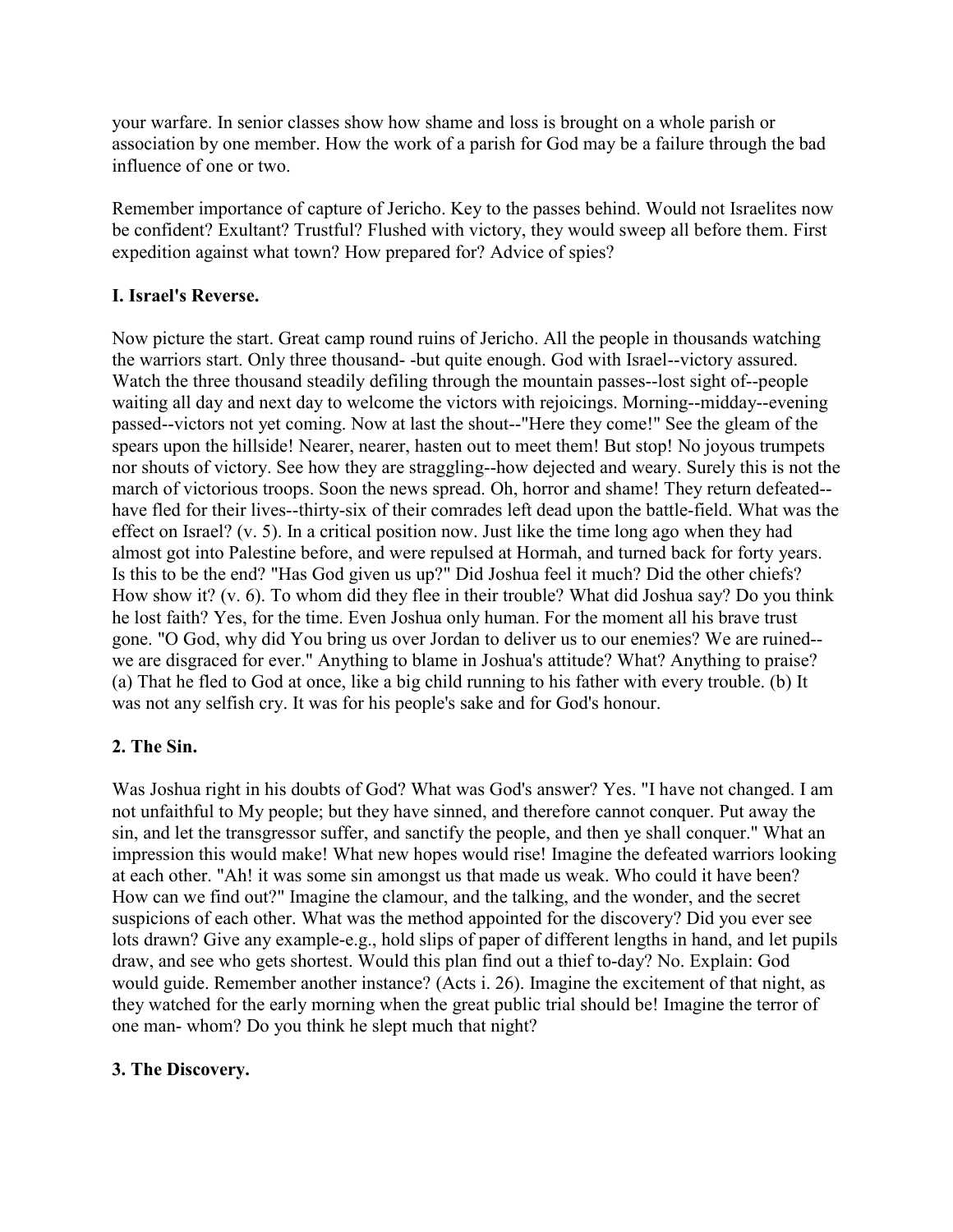All bustle and excitement- trumpets sound, warriors march out- separate according to tribes-Simeon here, Reuben there. Judah on this side- so on. Now, which tribe was Achan in? Keep your eye on tribe of Judah. Dead silence. First lot about to be drawn. Oh, if some other tribe should be drawn, what a relief to Achan! See the drawing. Hear the trumpet. Now it is announced- JUDAH! The other tribes all fall back with great feeling of relief. Judah stands alone. One man trying to look unconcerned, but trembling with terror. Silence again- the people hardly breathe as they listen. ZARHITES! Watch Achan now! The men of his family are ordered to stand out, and all the rest of Judah retire. Now the last lot. Which man of the Zarhites? Achan knows well what is coming- he feels the terrible circle of God's search getting narrower and narrower. How awful God is when a man is hiding sin! Ah! the lot is drawn. The herald call out the name. What? ACHAN! Oh, poor miserable Achan, that thought to deceive God! There he stands now alone with his conscience- alone with his shame and fear, before the crowd of warriors defeated through him – before the widows and orphans of the dead soldiers who lie outside Ai. All his fault, poor stricken, guilty wretch. He must confess now. Can't hide any longer. What had he done? (v. 21). Where hidden? Messengers bring spoils, and lay them out before the Lord. Think of Achan's misery. Think of the awful punishment in the valley of Achor, where he and his family all were publicly executed, as an awful lesson to Israel about the hatefulness of sin.

### **4. The Lesson. The Deceitfulness of Sin.**

1. As to its pleasantness. Now tell me, was it worth all this punishment? Is sin ever worth it? Think of any sin done by you, and then think of Achan's sin. Why did he commit it? Thought it would be pleasant. Just what everyone thinks beforehand. But think of his fear of discovery – fear about his hiding place – fear of taking it out to use it. Think of his conscience and his fear of God. Think of the thirty-six dead comrades whose death is on his soul. Altogether, don't you think the pleasure would be rather spoiled? That is the curse of all sin. It seems pleasant before it is done; then it is bitter and disagreeable. Like the fabled Dead Sea fruit, lovely to look at, which turns to dust and ashes on the lips. God has put that curse on sin, it is so hateful in His sight.

2. As to its secrecy. "Tush, God does not see it!" Is that true? Sees everything. And he has made conscience awfully powerful in lashing us for it. Make them realize the operation of conscience. What an awful witness of God in you when you sin! (1) Conscience says you ought not. (2) Then it condemns you. (3) Then it threatens you. (4) Then it points away out into the hereafter, and frightens you as to what God will do with the impenitent sinner. (5) The chief part of the agony in the hereafter is probably made by conscience. Here is a man's dream:-

"I sat alone with my conscience in the land where time had ceased, And discoursed of my former living on the earth where the years increased; And I felt I should have to answer the questions it put to me, And to face those questions and answers through all eternity, And the ghosts of forgotten actions came floating before my sight, And things that I thought were dead things were alive with a terrible might, And the vision of all my past life was an awful thing to face, Alone, alone with my conscience, in that dark and lonely place. And I thought of my former thinking of a Judgment yet to be;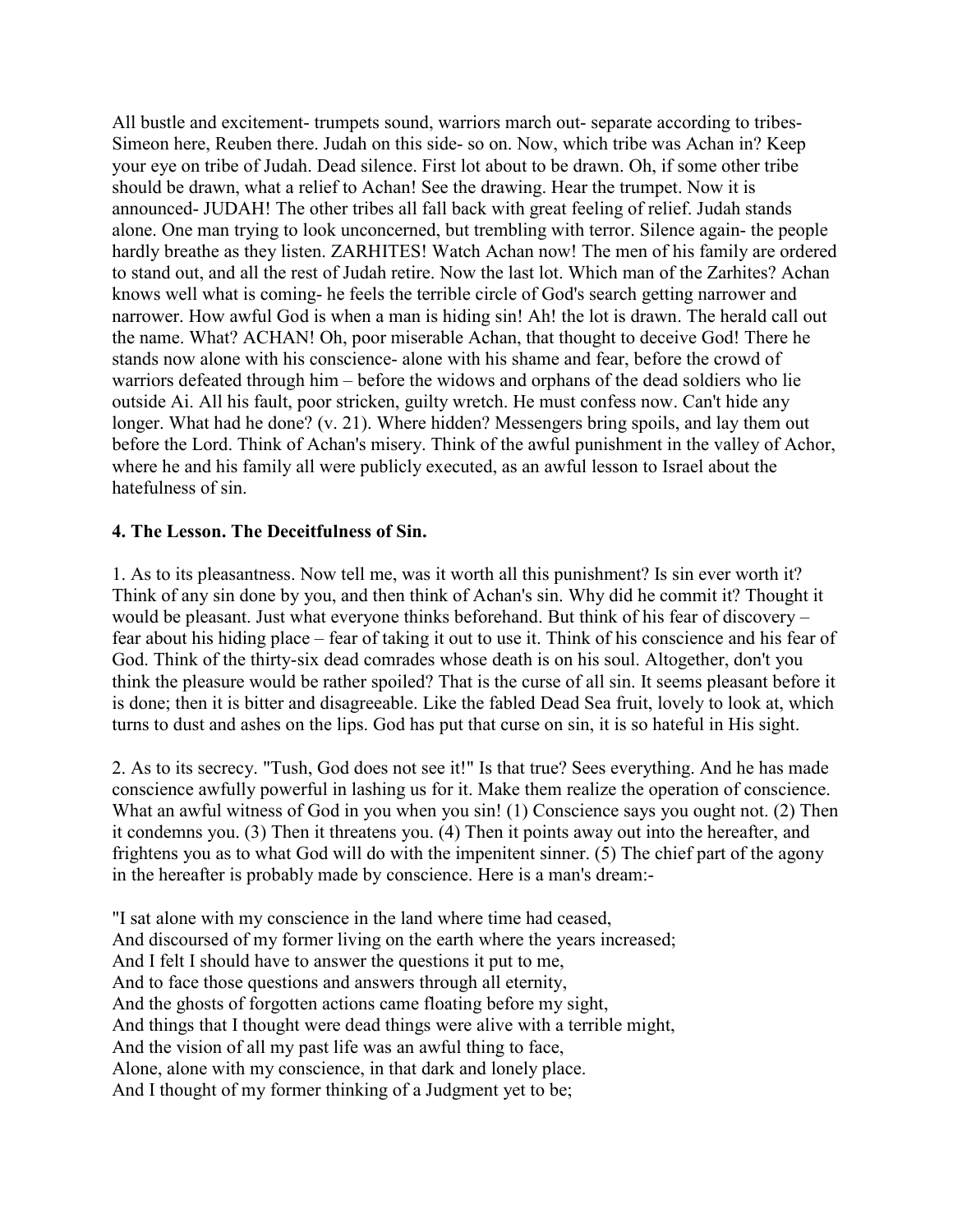But my darkest thoughts were far behind the dread reality. . . . . . . . . And I know of that future Judgment, how awful soe'er it be, That to sit alone with my conscience would be judgment enough for me."

Even if there were no hereafter, would it be worth while choosing a life of sin? What is the one hope and refuge against this treacherous, horrible sin, and the pain of conscience and the displeasure of God? Flee to Christ for help. You are His soldier and servant by baptism. He is bound to stand by you if you cry to Him. Watch the first beginnings of sin. Don't let bad habit get formed. Christ is a thousand times stronger than sin, and He longs to help you, and strengthen you, and make you a glad, holy, faithful Christian. Never lose heart. Confess the sin, and put it away, and God will be then always on your side.

## **Questions for Lesson IV**

Tell of the first startling defeat of Joshua's men. How did they all feel about it? What did they find out was the cause? Tell the way in which they found out. Name of the man who had here sinned? What had he done? Why were Israelites forbidden to take booty? How is Achan's story like that of Conscience in us when we have done wrong? What should we do when we have done wrong?

## **Lesson V**

# **GIBEON**

## *Joshua IX.*

Remember how Achan's sin caused defeat. When sin was put away, they returned again to the assault, and utterly destroyed Ai. This, following closely on fall of Jericho, struck renewed terror into the hearts of the neighbouring kings in hill country. Surely their turn next! What did they determine? One city planned otherwise? See Gibeon on map, opposite the pass at Ai; would have been next to fall, could not have been ready to fight in so short a time against such terrible foes. Imagine the chiefs of the town coming together in their fright. Imagine the clamour of the debate. Imagine a crafty old Gibeonite breaking in on the debate with this wily suggestion. Just the thing to delight the wily Orientals. To this day deceit and craft are their strong points. Imagine the doubts and the shaking of heads at the fear of detection. At least it is resolved to try it. People intensely anxious. Will it succeed? Is not the God of these Israelites too wise?

## **I. The Treaty Made.**

Now a great hunt through the town for old clothes, old boots, old sacks, old wine-skins, and mouldy bread. Must have enjoyed the mischief of it if they were not too frightened. Next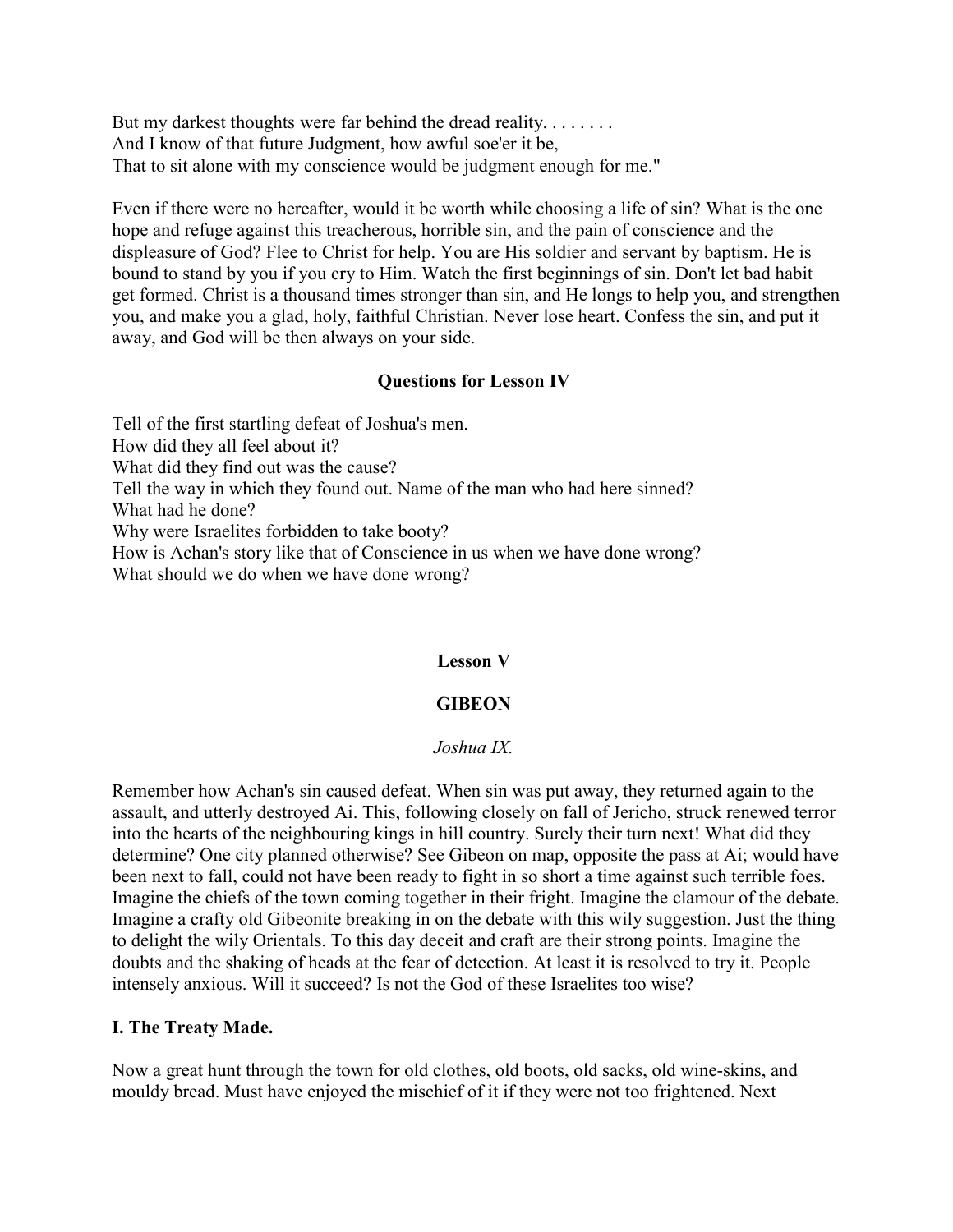morning they start. Only twenty miles to go. Ever see children pretending to be old - or sick - or lame? Good fun, laughter, amusement. But it was too serious for laughter here. They get the old clothes and clouted boots on – gather up the mouldy bread. Eat a good meal of fresh food before starting, and off they go. Towards night draw near to Israelite camp. Early next day Israelites look out, and see such shabby, disreputable old caravan coming down the hillside. Look as if they had come out of the ark, or come at least from the North Pole, these crafty Gibeonites. Imagine the calm, serious faces with which told this huge lie. What lie? "We are from a far country. We never hear of Ai, or Jericho, of Gibeon, or Jordan. Oh dear, no. Don't know where they are. How should we, in our far country?" Notice the cleverness of mentioning only the deeds in Egypt and beyond Jordan – the deeds long past. Why not mention crossing Jordan, or fall of Jericho or Ai? Repeat the lies about bread, clothes, wine-skins, &c. Yes; "we are poor innocent travellers, longing to be your friends. See how eager we are- how far we have come." So the Israelites believed them, ate bread with them- not the mouldy bread, we hope- made a league with them.

Do you wonder Israel was deceived? Would you have been? Were Israel to blame at all? Why? (v. 14). Why not trust their own common-sense? They must often have had to trust their common-sense; quite right in little things. God gave common-sense for that. But in important things? No. What should we do? Ever use our own sense and judgment? Is it wrong to trust them? Who gave them? But must not rely entirely on them. "O Lord, I know that the way of man is not in himself. It is not in man that walketh to direct his steps." Our own wishes often make us think an act looks right; we are easily biased. We should begin by submitting our lives altogether to God, and wishing to do what He would like- not merely what we would like. That state of mind is a great help to our judgment. But in every important thing what do? Ask counsel of the Lord. He will purify desires, calm your passions, divinely direct you. "Commit thy way unto the Lord."

## **2. The Treaty Kept.**

How soon fraud discovered? Such a rage as Israelites were in! "Smite them- kill them. They have tricked us. They are Canaanites!" Did they kill them? Why not? Joshua and the princes saved them? Was it not good of them? Do you think they deserved to be killed? Perhaps so- perhaps not. At any rate a promise had been made and those good princes thought that God would like them to break a promise. Were they right? Yes, certainly. Is it ever right to break a promise? Suppose you promised to steal or kill? Then it would be a worse wrong to keep it- e.g., Herod. But should not have made it, and should ask God to forgive you for having made it. Be very careful about making promises. Great disgrace to religion to see a promise made and carelessly broken. (Impress this on children: it is a frequent fault with them.)

These leaders of Israel had to bear great unpopularity (v.18). But they did what they thought right for God's sake. Sometimes even Christian men not so good. In 1444, at Battle of Varna, the Christian king, Ladislaus of Hungary, had made a league with the Mahometan sultan Amurath II. Even a clergyman, Cardinal Julian, persuaded him to break it. What a shame! The polish clergy begged him to do right, but no use. The sultan (Mahometan) was so indignant he cried out to Jesus Christ to punish the Christian's treachery. What a disgrace to Christ and to religion! Joshua and his princes were better men. Long afterwards, in Saul's day, the treaty was broken, and God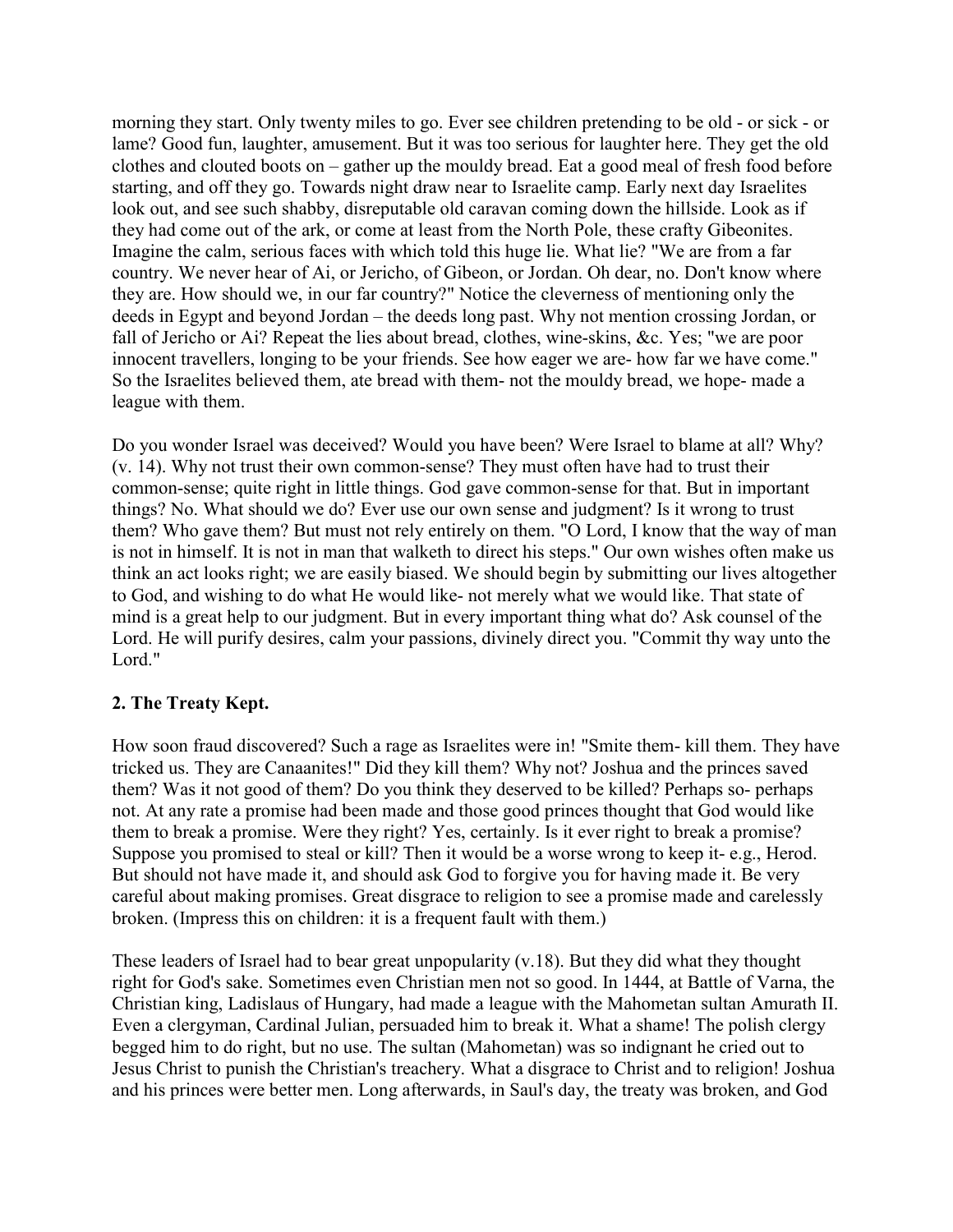punished terribly for it (2 Sam. xxi. 1-9). How did Joshua punish Gibeonites? What might the Gibeonites have done instead of deceiving? Come honestly and candidly and told the truth. I am sure God's will would have been to receive them, and teach them to be good men.

Now, what do you think this chapter teaches us?

1st. What does it teach about deceiving? 2nd. About seeking guidance? 3rd. About promises?

Go into these as carefully as time permits. At the close remind of baptismal the promise, which has to be consciously renewed by each at Confirmation. Impress its seriousness, and the duty of earnest thought about it, before and after Confirmation.

## **Questions for Lesson V**

Tell the clever trick of the Gibeonites. Were Israelites deceived by it? What did the Israelites promise these schemers? By and by when they found out this trick Joshua and his men did rather a fine thing. What was it? Did this please the Israelite crowd? What do you think about it yourself? Do you think it pleased God?

missing-54-55 Lesson VI The Battle of Beth- Horan

missing 56-57

God is with you. Be faithful to God, and He will conquer for you, as for Israel. Who gave the Israelites victory? Joshua? No. It was God. He heard Joshua's prayer. "The Lord harkened to the voice of a man." He did what Joshua wanted about the lengthening of the day. How? We don't know. Do you think the sun really stood still? Does the sun really move at all round on its axis? We have no reason at all to think so. Could God have stopped the sun and the earth and all the planets in a moment? Yes, certainly. But there is no reason to think any such improbable thing was done (see Explanation. For children a few words will suffice. For older pupils teach fully, as in following note on the passage. But, with all, take care to emphasize the misreading.)

Note on "The Sun Standing Still." (Josh. x.)

Before attempting any explanation, let it be clearly understood that there is no question as to what God would have done. Many objections have been urged, such as the impossibility of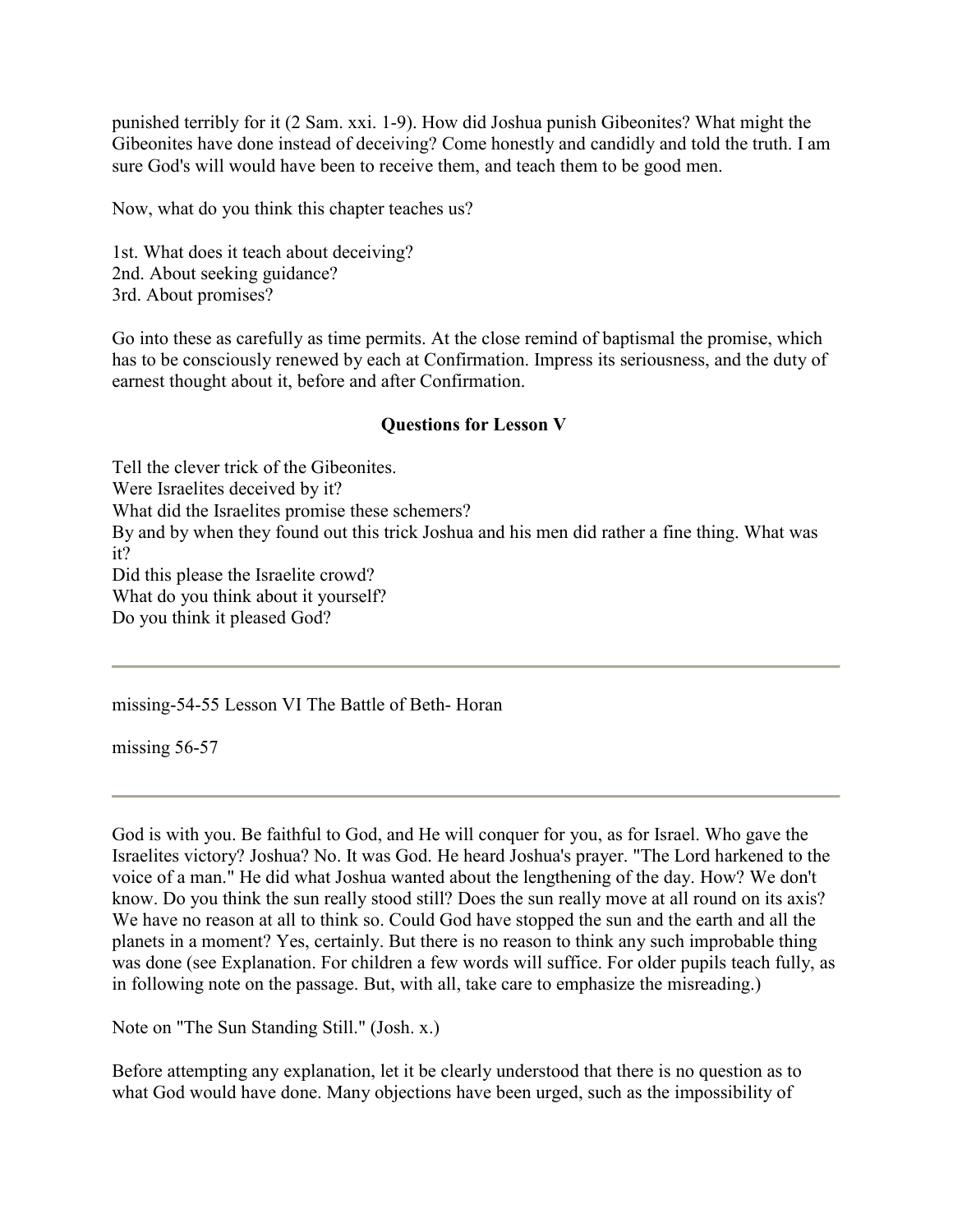stopping the motions of the heavenly bodies--the disturbance that would be caused throughout the solar system, &c. We need have no hesitation in saying that the God who made the solar system, and set it going, could easily have performed greater miracles than the providing for this. But while we cannot think anything impossible with God, we may quite fairly think certain things improbable. We are bound, in such a case at any rate, to ask, "Does the Bible even assert that it was done?" And the answer of any careful scholar will be, "No, it does not." We can but very briefly explain here.

First, notice that the statement is a quotation from the old lost Book of Jasher--probably the book of the war-songs of Israel (see v. 13; 2 Sam. i. 18, R.V.). Now here, in the midst of the prose history, we have this poetical quotation in metrical form, surely a strong presumption that it was intended but as a poetic figure to express the lengthening of the clear daylight for Israel. It is worth notice in this connection that the other edition of the Book of Joshua--the Samaritan edition--leaves out this piece of poetry, and tells the story in prose only. It says no word of the sun or moon standing still, but simply this--"The day was lengthened at Joshua's prayer." It never thinks of such a misreading of the passage. Neither does Josephus, the Jewish historian. "The day was increased," he says, "lest night should check their zeal." (Antiq., v. 1, \* 17.) And evidently the inspired prophets and psalmists had no thought of such a prosaic meaning to a poetical figure. They are continually celebrating God's wonders in those days of Moses and Joshua--the manna, the plagues, the crossing the sea, &c.; but of this, which, if it had happened, would have been the most stupendous miracle since the world began, they say absolutely nothing. It seems to have made no impression at all on them. Why? Surely because they were Easterners, and accustomed to poetic description, and therefore understood what the writer meant. Fancy any sensible man reading literally these lines:--

"And far away the red sun kissed the sea."

Or these lines from Bishop Hannington's last journal, describing a long and weary day:-- "How often I gazed at the sun; it stood still in the heavens, and would not go down." Or the many similar passages in the Bible, e.g.:--

"The stars in their courses fought against Sisera." "The mountains skipped like rams." "The morning stars sang together."

Or that beautiful piece of imagery in Habakkuk. iii. 10 - 11:--

"The mountains saw Thee and trembled; The deep lifted up his hands on high; The sun and the moon stood still in their habitation, At the shining of Thy glittering spear."

Many people think that this is a reference to the miracle in Joshua. If so, it only makes the argument stronger: for if all the rest of the passage about the mountains and the deep be clearly figurative, why should this one line be read otherwise? What the Scripture asserts, then, is, that in some way God gave lengthened-out daylight, in answer to Joshua's impassioned prayer. On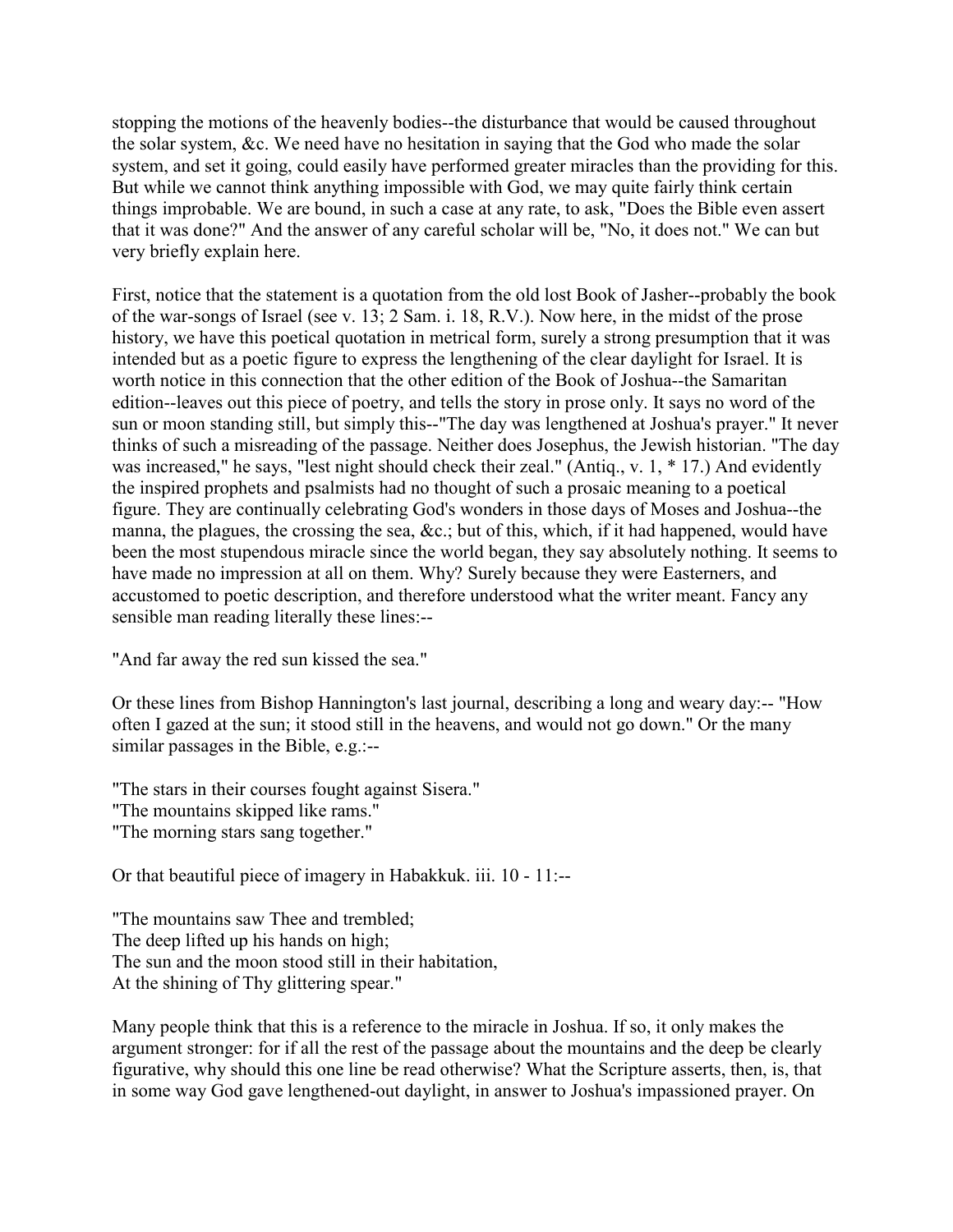account of this, Israel gained the greatest victory in its annals, utterly demolished a powerful league of civilized kings, and practically won Palestine. No wonder that the poet, in the Book of Jasher, should so vividly tell of the fact that the sun remained in the heavens till the great victory was complete. The only wonder seems to be that this passage, above all other similar passages in Scripture, should ever have been so misread, and that this misreading should have been so obstinately held to in our own day. Probably the explanation is to be partly found in the prominence given to the passage in Galileo's days. When he asserted that the received system of astronomy was wrong, and that the sun does not really move round the earth at all, he was denounced as contradicting the Word of God; and this text in Joshua, ignorantly misinterpreted, became the centre of the great battle between the astronomers and the theologians. "God says in Joshua that the sun does go round the earth." It was felt to be unsound and irreligious to give up this point; and the effects of this feeling have remained in some degree since; and the result has been very mischievous in our days, when it is clearly seen that Galileo was right, and the theologians were wrong. It is worth while taking trouble to correct the mistake, if only to save the pupils in their after-days from the force of the infidel sneers on the subject. Space here forbids a fuller and more adequate treatment of the passage.

### **Questions for Lesson VI**

Now the crafty Gibeonites got caught for their trick. By whom? What did Joshua decide to do? Did the tricksters deserve that he should save them? Why did he do it? Why was victory here so important? What did Joshua pray as the darkness came? Do you think the sun really stood still or that the earth stopped revolving? Could God have done that? Why do we think He did not? Yet He answered Joshua's prayer. How?

#### **Lesson VII**

#### **CALEB--SOLDIERS OF GOD**

*Joshua XIV., XV. vv. 16-20, XIX, 49 to end.*

Recapitulate briefly last Lesson. Remind of the great results of Battle of Beth-horon--practically put an end to the war, and gave possession of Palestine, so that Joshua could now proceed to the dividing of the land.

Remember Battle of Hastings in England: Who won? Who were defeated? Result was that England was completely in the Norman's power. William the Conqueror sat with his chiefs, and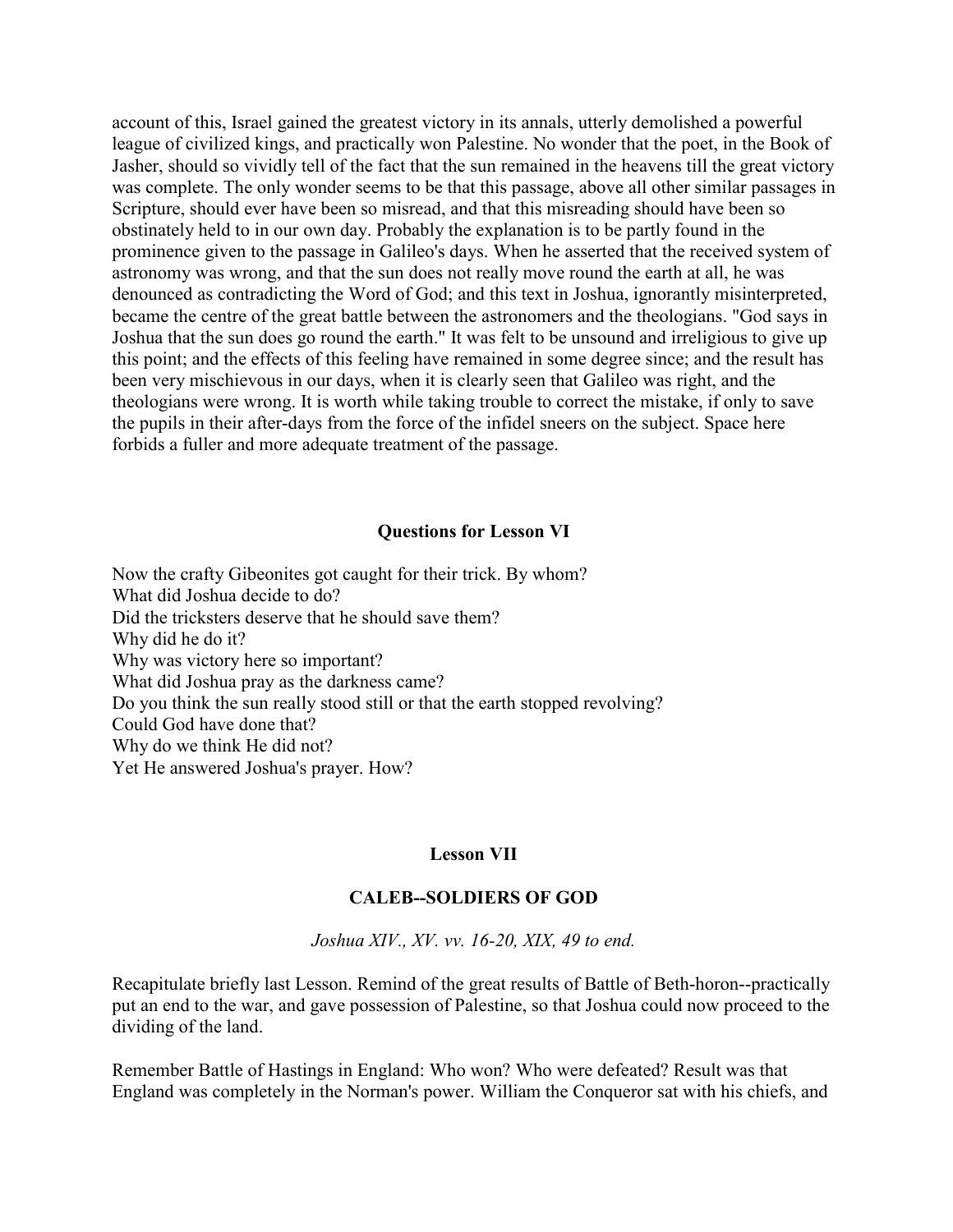divided up England. Great clamouring of chiefs for the best places--strifes and jealousies. King gave best lands to his special favourites or to the powerful chiefs whom he most feared or most wanted. Greedy, selfish, godless way of dividing.

## **\* I. Soldiers of God.**

See Joshua in the Great Tent dividing the land. Who with him arranging the distribution? (v. 1). Yes, head of the Church and head of the State, and the heads of the tribes, all to see fair play. How divided? Like Normans? Grasping, striving, fighting for best place? No (v. 2). By lot, as the Lord commanded. Perhaps a number of names thrown into bag, and each drew out one. Remember other decision by lot? (Achan, Lesson IV.) In New Test? (Acts i. 26.) Seems like chance, but when God directed it, you may be sure it would be a right division. No man's ambition, or greediness, or scheming had any place. The whole matter was reverently, unselfishly referred to God. They had a belief that God would guide in such a case (Prov. xvi. 33). Do you think He would? Yes, and we never hear of any strife afterwards about this division. Each took what was allotted. All was fair.

One day they hear outside the tramp of warriors, the shouting of people. What is it? It is the men of Judah bringing in their hero, old Caleb, the son of Jephunneh, to be appointed his inheritance. It was said he was no Israelite by birth, but one perhaps of the mixed multitude that followed Israel out of Egypt (Ex. xii. 38), who, for his valour and virtues, received a part among the children of Judah (Josh. xv. 13). But he was evidently a great favourite with his tribe; and I think the writer of this history writes about him as if he loved him too. See him meeting his old comrade, now the chief of Israel. Hear him remind him of "what the Lord said to Moses concerning thee and me in Kadesh-barnea." Do you remember it? What happened there? Read Num. xiv. 30. Now do you remember? Forty-five years before, when these two were young warriors of Israel, Moses sent them out as two of the twelve spies. The people were faithless and cowardly, and so were the spies, all except these two. Remember their report? Read Num. xii. 32, 33; xiii. 1. Keep Bibles open at this place. The poor cowardly set who forgot the power of their God, and only thought of the great giants, and the big cities, and the terror of being "eaten up" by that unknown land (Num. xiii. 32). But there were two brave men who had courage and faith in God. They saw with disgust the howling mob crying and rebelling against God in their terror, and they threw their whole powers into the effort to arouse them. "Oh! don't be cowards: it is a good land, and the Lord is with us: fear them not!" It was a daring thing for two men to throw themselves thus in opposition to a raging mob. And they very nearly paid with their lives for it. What happened? (Num. viii. 10). Don't you admire that daring spirit? They were but two against a multitude, and they dared everything for sake of God and the right. They were but two. Do you remember a similar case of three? Is there a grander scene in the history of the world than the three heroes in Babylon with the angry king before them and the raging fire behind them? "If it be so, our God whom we serve is able to deliver us; but if not, even if He see not fit to deliver us, yet we will not serve thy gods, nor worship the golden image which thou hast set up." You, who have courage perhaps to fight, have you courage to bear for sake of God and the right? When your school-fellows and comrades laugh at you, and call names because you are resolved to be true to the vows of your baptism, try to think of God and His delight in courage. Try to think of Joshua and Caleb, so unpopular in such danger. Try to think of the three young rulers who stood alone for God before the power of Babylon. If you find wrong-doing, and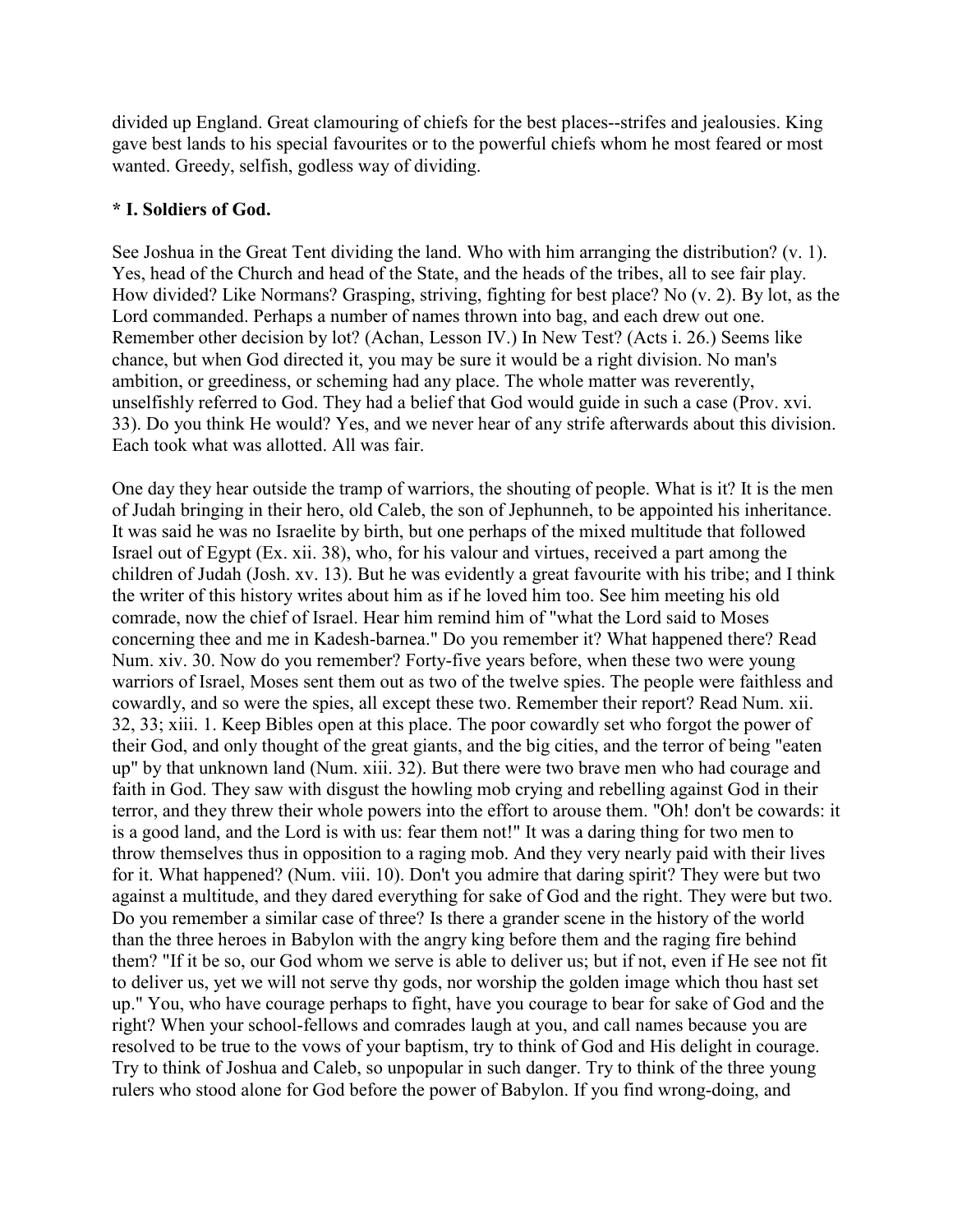refuse to join; if you find a young comrade going wrong, and take courage to speak to him--it is not easy--it may make you unpopular; but is it not a glorious thing to bear it for Christ? There is no courage in shipwreck or battlefield greater or dearer to God than the courage which resolves, "I will be true to God at any cost of pain, or loss, or unpopularity!" Listen to Caleb telling without pride or arrogance (you can see how humble and religious he is), "I have wholly followed the Lord my God!" Men like that are always loved and respected at last. Look at these two old men, the only survivors of the old Egyptian slaves. All the rest dead in the wilderness. There they stand, one the chief of Israel, one a plain, poor soldier still; but both loved and honoured by the people around them, and resting gladly in the favour of God. All their lives they have been God's true soldiers. His soldiers and servants they will be to their lives' end.

## **\* 2. The Giant-Killer.**

What promise of Moses does Caleb plead? (v. 9). The place where Caleb had spied out should be his. Was he to get it without fighting? Was it an easy place that he asked for? No; the big cities were there still, and the old giants, the children of Anak, were ready to crush him. How old was Caleb now? Is it not like the story of Jack the Giant-Killer? This little soldier, with his grey hairs, and his eighty-five years of age, going off to the mountains to attack the giants! For they were real giants, those sons of Anak, like Goliath of Gath. Hebron was the City of the Four Giants-- Anak, Aheman, Sheshai, Talmai (Num. xiii. 22). Can't you fancy him, like Jack the Giant-Killer, sounding his trumpet, and the huge, lumbering giants coming out to attack him! Was it a foolish daring to attack such a place? No; it was the same old daring of his youth--the daring that comes from trust in God (Josh. xiv. 12)--"If the Lord be with me." That was the secret of Caleb's courage. So his old comrade blessed him, and gave him the land to conquer. Does God give you inheritance, too? But you must fight your way to it. You have giants, too, to fight in the path to your inheritance. You may have still worse giants in the days to come, if you are really going to fight for God. Tell me of some of your giants? (1) Evil in your heart.--Bad habits, laziness, fear, worldliness, &c. Temptations outside.--Examples of others, customs of your society, &c. (2) Opposition.--Unpopularity, loss, misunderstanding. What is your hope of victory? Same as Caleb's: "If the Lord will be with me, I shall be able to drive them out." Illustrate. Boy who has learned this soldier spirit of religion. Feels strong temptation to ill-temper. Just about to hit out when he remembers that to conquer this will be one of his victories for God. Goes off instantly to fight it out alone, and in a moment the battle with Satan is over. The ill-temper is gone. "The Lord is with me; I am able to drive it out."

## **Questions for Lesson VII**

What were Joshua and the Chiefs now engaged in?

Who was Caleb and what is he here for?

What sort of man is he? He reminds Joshua of a great enterprise in which they both had joined in Moses' day. What was it? Why did we think of him as "the Giant-Killer"?

Repeat the words which show the secret of his courage, "If the Lord be with me," etc.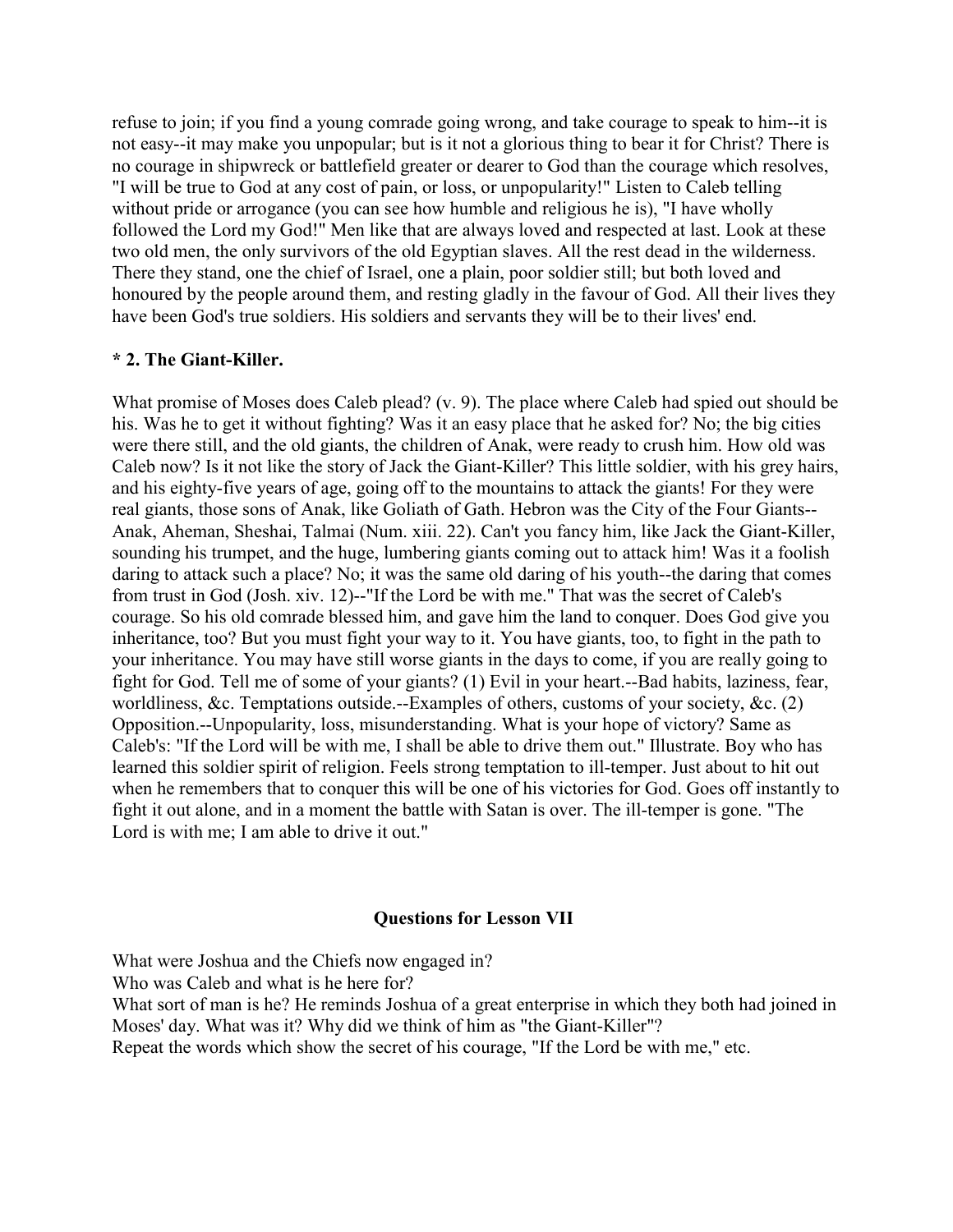## **Lesson VIII**

## **THE PLACE OF REFUGE**

#### *Joshua XX., XXI., v. 41 to end.*

The main thought in this Lesson should be the Refuge in Christ, which, unlike the Cities of Refuge, is available for the guilty. If there is not sufficient time for the whole, Section 2, on the Progressive Teaching of Scripture, may be very briefly dealt with. But it is a most important subject for senior classes, and may save them from much doubt and difficulty about Old Testament teaching in after years.

### **\* I. Need of Refuge Cities.**

Read chapter xx. What is it about? Cities of refuge for murderers? No. What sort of killing? Did you ever hurt someone by accident? Does killing by accident deserve punishment as killing intentionally does? But with half-savage nations like the Jews they did not stop to think about that. If a man killed your brother in those days, the custom was that you should pursue and kill him. If not, you would be disgraced as a coward. Then, if you succeeded in killing the slayer, hid friends would pursue and kill you; and so it would go on for many years. This custom long ago in the days of Joshua was necessary to prevent intentional murders--no properly executed laws to prevent them--but often led to terrible wrong, and cruelty, and revenge. Now look at v. 1. Is this first mention? No. Long ago directed by God when they should be in possession of the land. Now, therefore, they were to do it. (Teacher should read Ex. xxi. 13, and selected parts of sections beginning Num. xxxv. 9; Deut. xix. 2; especially Num. xxxv. 20-25, showing that the right of asylum did not protect a murderer.) How many cities? Where? Three each side Jordan. Why? Name some of them. Old Caleb's city was one of them  $(v. 6)$ . (See last Lesson.) So Caleb must have beaten his big giants. Were they cities of escape or cities of judgment? Were they for the innocent or the guilty? Yes; really refuge, where a man was kept safe from mob till he could be tried. Who judged him? (Num. xxxv. 24). If innocent, what? If guilty? They gave him up to the avenger of blood (v. 21). The Christian Church in middle ages gave right of asylum in churches. If a man fled there, he was safe. But it was abused. Guilty could escape as well as innocent. So this law of Moses about Cities of Refuge was a very good one.

## **\* 2. Progressive Teaching.**

Why did not God make a law, as He has for Christians in later days, that they should love their enemies, and give up all thought of revenge? Would not that be easier than building cities? Besides, the cities did not always save a man. If the avenger caught him on the road, he would kill him. Why not give the higher Christian law? Because not yet ready for higher teaching. A half-savage race was not yet fit for it. God had to teach the world slowly--gradually. The fuller, higher teaching only came with Jesus Christ. In olden days it was enough to say, "Love your neighbour." Our Lord added higher teaching: "Love your enemies, too." Thus a missionary to the poor negroes in Africa, who think very little of murder, and robbery, and wickedness of every kind, has to begin at first with the lower and easier commands. He knows that the impure, dishonest, bloody savage is not yet ready for the fullness of Christian life--that self- sacrifice and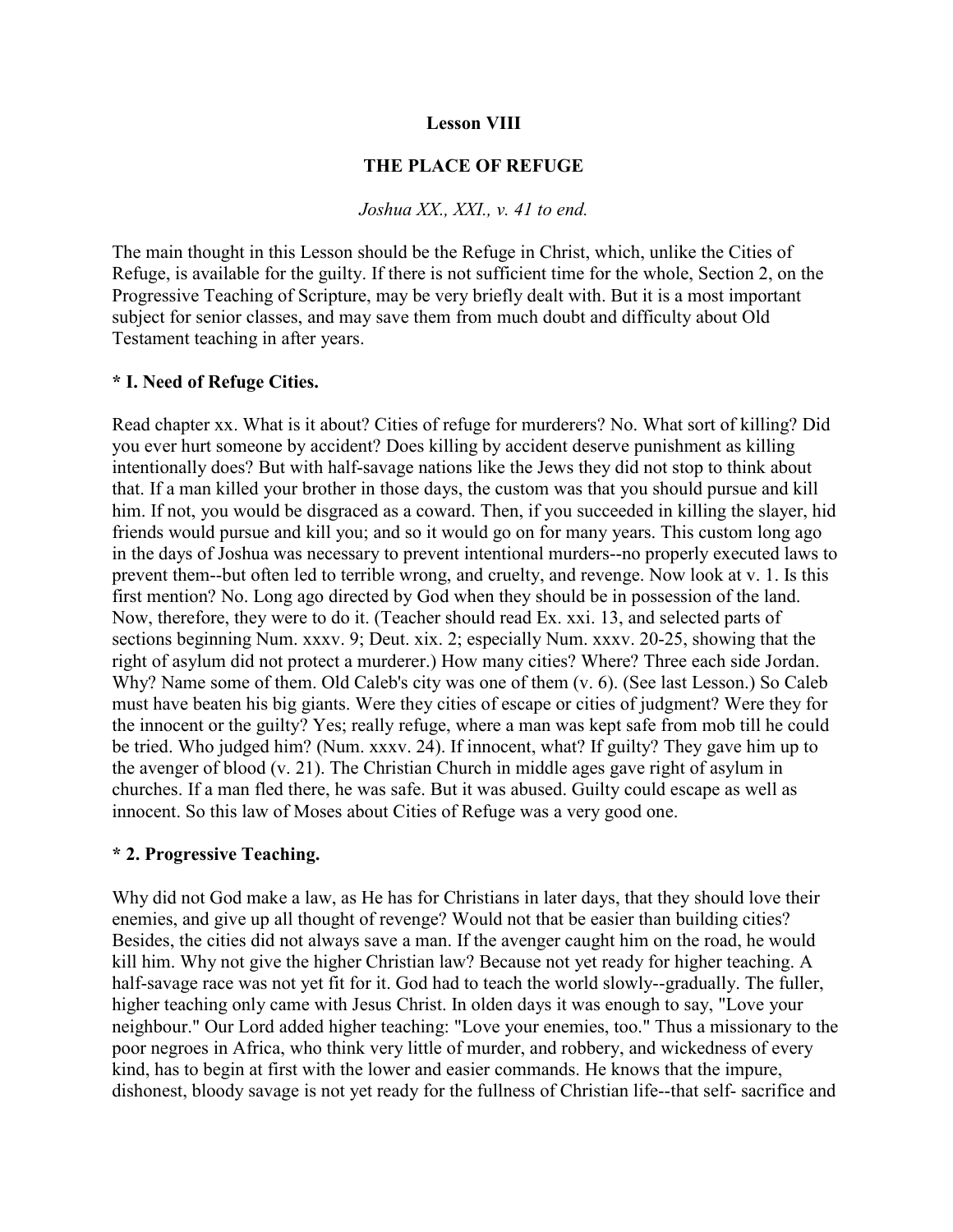love of enemies and full consecration of himself to God are too much to expect at present. So he tells him only: "Don't worship idols. Don't kill. Do not steal," &c. By-and-by he goes on to higher teaching about loving his enemies, and such-like. That was God's way of teaching mankind. That is the reason you find higher teaching in New Testament than in the Old. Do you remember how our Lord tells us that: "Think not that I came to destroy the law or the prophets. I am not come to destroy, but to fill up" (that which is deficient)? Let the teacher study carefully St. Matt. v. 17, 21-2, 33-4, 38-9, 43-4. It will be well worth while teaching even a little of this lesson of God's progressive teaching of humanity. It may save many a pupil from doubts and difficulties about the Old Testament teaching, in after days.

# **3. The Avenger of Blood**

Now picture the poor fugitive, gasping and bloodstained, with clothes torn and muddy, running for his life. He had been perhaps shooting at game in the wood, and the arrow had glanced aside and pierced a man's heart; or chopping wood, and the axe-head had slipped off and killed a man. He had not meant to kill him, but he knows that will not save him. Instantly he thinks of the nearest Refuge City—thankful for its existence. Before evening the dead man's family will know, and the avenger of blood will be on the track. He flings down his bow and arrows, and away, away for dear life he starts, tearing through the thickets, plunging through the rivers, avoiding every public place. Poor fellow! he may be a good and noble-minded man; but he must die if the avenger catches him. Now he hearts the horns sounding through the mountains, and the wailing and shouting of the dead man's friends. They are rousing the whole country-side for the chase, and with double speed the fugitive flies on. All night long he struggles through the darkness. At dawn he can see right up the hill Kirjath Arba, the city of Caleb. Can he reach it? The pursuers are scattered on all sides; most of them page 69 have dropped out, as in a long paper-chase when the hounds grow tired. But in the front there are swift runners, and foremost of all is the son of the dead man, with stern set face and untiring limbs. Nearer and nearer they get to the town; closer and closer the pursuers creep on; the fugitive is but fifty yards from the gates; the pursuer's spear flies past his head; one mad spurt, and he throws himself panting, and gasping, and half-dead upon the ground, but inside the gate! –saved! "O thanks be to God!" he would cry, "for this city of refuge to save a helpless, innocent man."

## **4. Our Refuge.**

Now let us think of the teaching for ourselves. When men commit sin now, there is an avenger behind them, too, tracking their steps. Even if a man should escape punishment of the law, yet he does not escape the avenger—he bears the punishment and curse within. He has also the dread of a worse punishment hereafter. Is there any refuge? Could you direct him? Yes, flee to the Lord Jesus Christ. He has found the Refuge. He who has been the One injured and pained by our sin who might with some justice have been the avenger, He founds the City of Refuge for us all.

## *"All the souls that were forfeit once, And He that might the vantage best have took Found out the remedy."*

How is His Refuge, different from those of Joshua? (1) Who only were saved in those? Innocent. What of guilty? No use for the guilty to flee to those. What of the guilty who flee to Christ?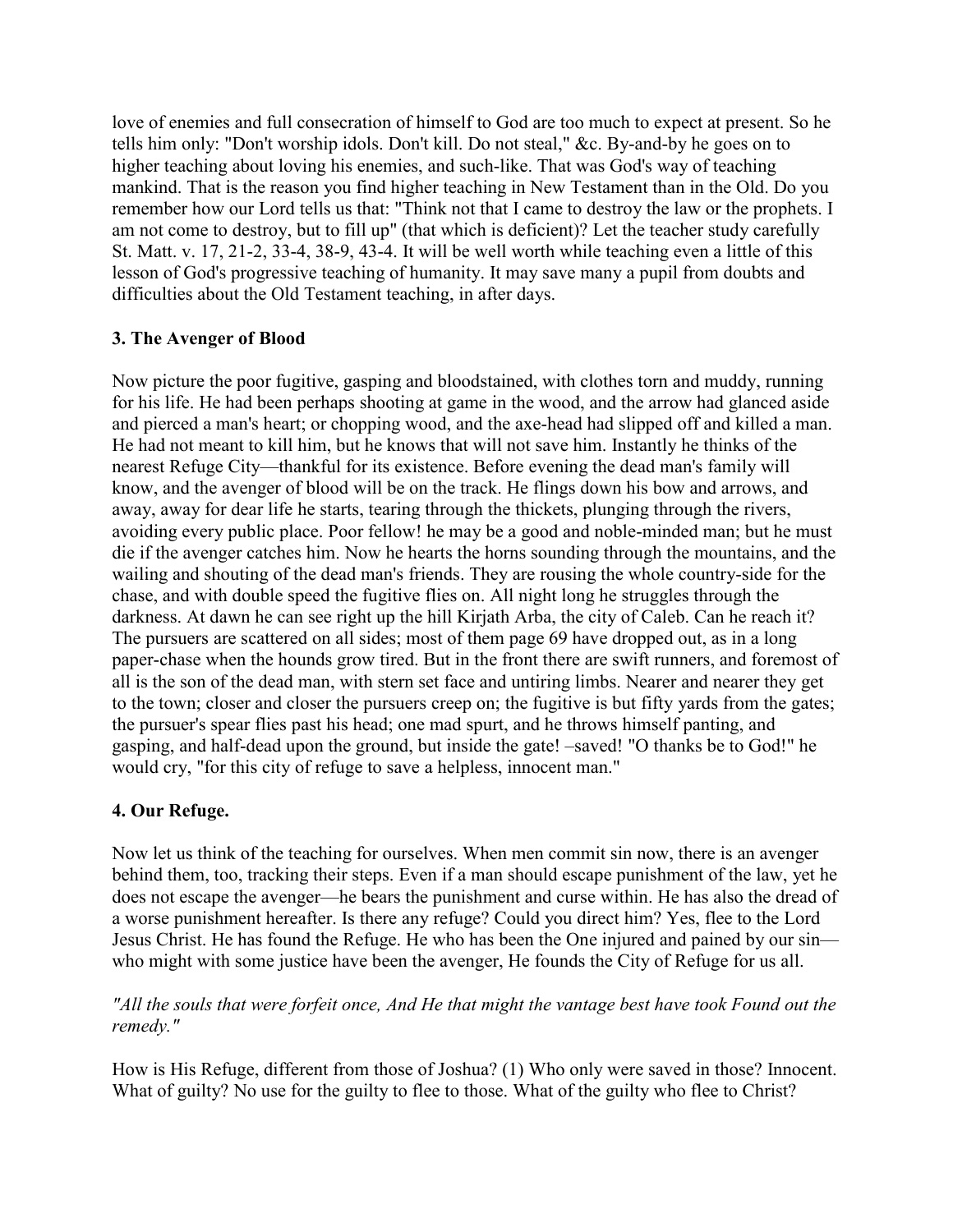What a sad think for wretched, guilty sinner if he were told no hope unless innocent! How can the guilty be saved by our Lord? Suppose he remains wicked, can he gain the refuge? Christ's refuge is refuge from sin as well as punishment. Must really repent and turn to Him. (2) Men fled to the cities for justice. They flee to Christ for mercy. (3) And there is one difference more that you should specially learn. The fugitive in Joshua's day must give up his work, and happiness, and home, and friends, and be a poor exile in the far-off city in order to escape. In coming to Christ does he need to do that? No! he need give up no pleasure except it be a sinful one. The happy boy or girl gets more happiness in life; the fretted men and women get bright, restful, peaceful lives. It is the happiest thing on earth to be a servant of Christ. There is no other way of a really happy life here and hereafter but the coming into the blessed refuge under the shadow of His wings.

#### **Questions for Lesson VIII**

What were the Cities of Refuge for? Why were they needed? Would they save a willful murderer? Picture in words the fugitive and the avenger of blood after him. Were the refuge cities a good plan? But would it not be still better to teach the avengers and everybody to love their enemies? Why would not this work out in those days? Do you know what is meant by "God's gradual education of humanity"?

### **Lesson IX**

### **The Story of a Misunderstanding**

#### *Joshua XXII.*

#### I.

#### **The Comrades' Farewell.**

The allotting of the lands is over at last; Joshua and Phinehas and the heads of the tribes have finished their task. What comes next in our story? Ever seen a review? or any big gathering of soldiers? Have to tell of one to-day. Great plain of Shiloh amid the mountains: covered with tens and gay with banners, brilliant dresses, and the quick flashing of spears and armour in the sun.

The trumpets are ringing out for marshalling troops. Men and women and little children are gathering in on every side from the woods and the mountains—from the far-off villages. Now, the steady tramp, tramp of an approaching band of soldiers. See the crowd open out for them at the end. In long line, rapidly, steadily, they come. Three great regiments—the soldiers of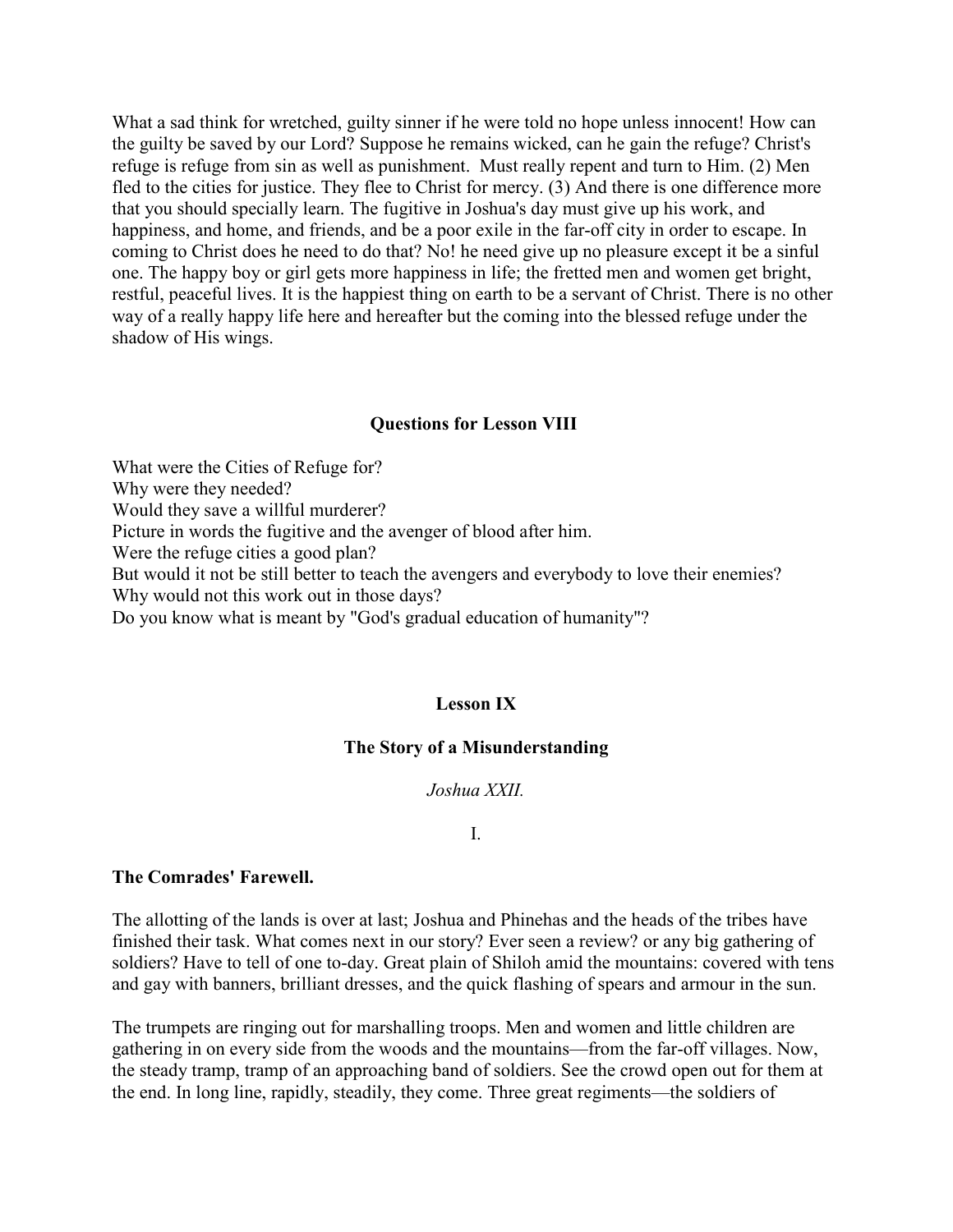Reuben—the soldiers of Gad—the half- band of Manassites. On they go, followed by the cheers and the weeping of the crowd. For they are the brave comrades from beyond the Jordan, who have so faithfully and unselfishly stood by them in all their dangers. And now they have come together to say good-bye, and go home.

[Remind the class of beginning of Book of Joshua, how these tribes had already got their inheritance beyond Jordan, and they had nobly and generously, at Joshua's request, crossed the river, and dared all dangers of war, and lost many brave warriors, in order to help their brethren. Read Joshua i. 12-16] And now they are to go home, and the old chief has called them together to thank them and bless them, and bid them farewell. Tell me his words of thanks? Or dismissal? Of advice? (vv. 1-6). Was it not good advice? Like a father would give to his boy going away from home. Does it not show how deep and real Joshua's religion was? Sometimes people advise you when going out into the world: Be wise-be saving-make money-get rich-try to be prosperous. Are these good things to advise? Yes. But they are only the least important. What will give us truest happiness-money-or noble lives? Could we have high, pure happiness without much riches? Yes. Could we have it without living true, faithful lives for God? No. Did Joshua wish them to be rich and prosperous? Yes (v. 8). But the chief thing, in his view, was that they should have the blessing of a life lived for God. Tell me again his advice? (v.5). The trumpets ring out again, the three regiments fall into ranks. Right wheel! March! And with tears in their eyes, as they hear the old leader's blessing, as they listen to the cheering of the old comrades, and the sobbing of the women and children, the heroes march out and away through the mountains to the Jordan banks-to their own homes. What a pleasant parting, with the blessing and praise of their leader, and the loving farewells of their comrades. And yet within a few weeks those comrades were about to fly at their throats, and all on account of stupid misunderstanding.

## **2. The Misunderstanding.**

Some weeks have passed since the Israelites had sent away the three regiments, when strange vexatious tidings came to them across the Jordan. What? (v. 11). What harm was it? Broke the commandments of God (Dent. Xii. 4-14; Lev. xvii. 4). There was one central place appointed for sacrifice. They could pray to God in their own homes, and learn about Him. But only in one place must they offer sacrifice. Where? Shiloh. Two reasons for this-(1st) Heathen altars were all over the land. If they could sacrifice on any altar, they must use the heathen altars, and soon get corrupted into filthy heathen worship; (2nd) It was necessary to keep the Church of Israel always one-not let it split up into separate little bodies. Must not do what is right in own eyes. "Not offer thine offerings in every place thou seest" (Deut. xii. 8, 13). You see today how Christianity is weakened and God's work injured because Christians do not show one united front-one central worship-one body worshipping together the one God. Before this, Korah, Dathan, and Abiram tried to set up a separate worship. Was God pleased? What happened? Long afterwards Jeroboam did it (1 Kings xii. 27, &c.), and both the evils came that this law guarded againstseparation and idolatry. Does that law exist still? Yes. God's law of unity has never been changed. Our Lord wanted the same unity kept. He prayed for His Church ( John xvii. 21.), that they all may be one, in order that the world, looking on this united band, should see that it was of Divine origin. Do Christians obey that law, and carry out that prayer of Christ? No. That is one of the sins of Christianity. See separate bodies of Christians all baptized into Christ's name, and will not worship together. Is it right? No. We should all worship together, and be one united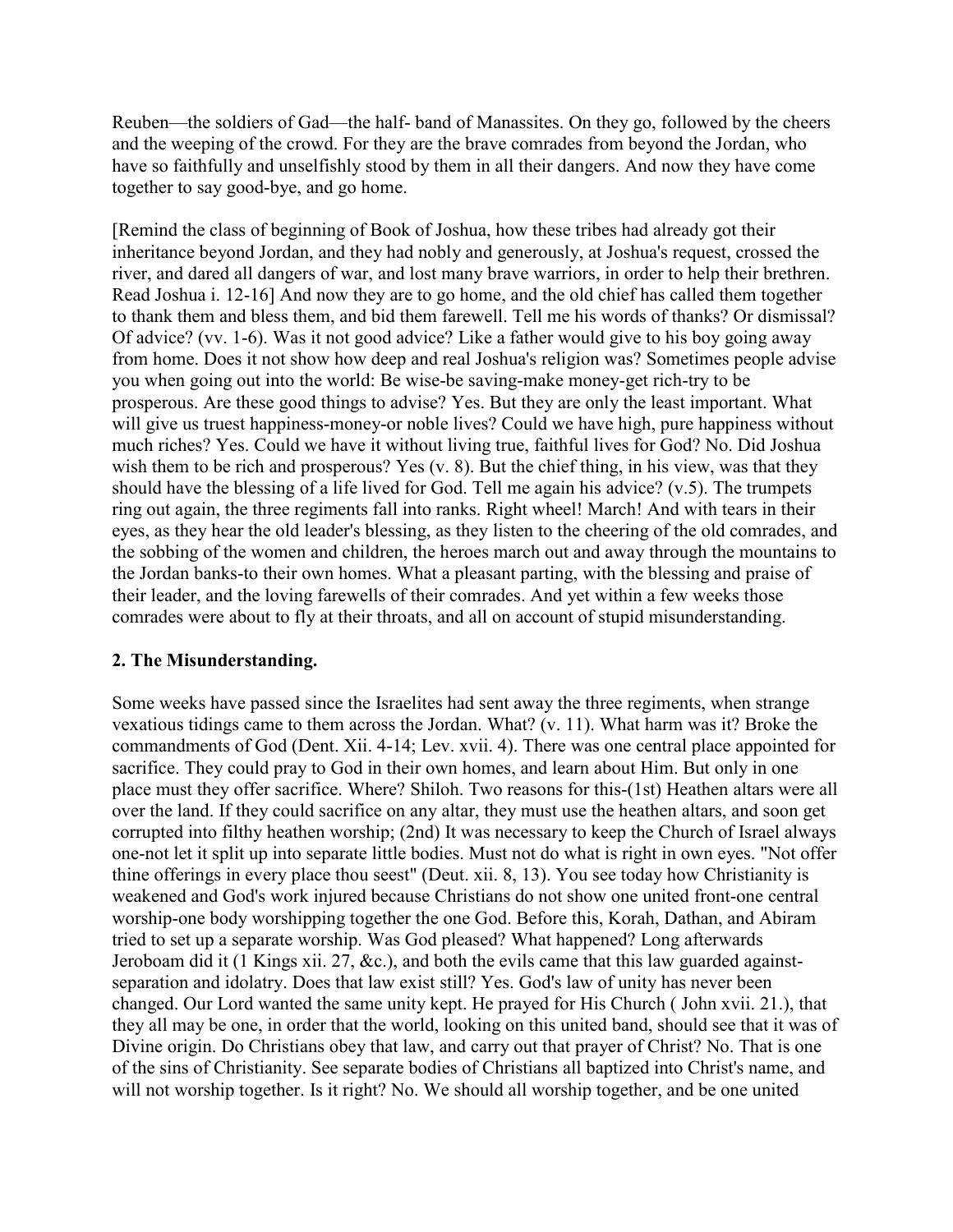body. What a grand work the Church could do here if all the people were united into one Church. Never mind whose the fault. We want to put away the evil from amongst us. It is a great evil. More than 200 different sects existing today. In Foreign Missions it puzzles the poor heathen. Told to join the Church of Christ, and they ask: Where is it? Which is it? In Madras nine different religious bodies within sight of each other. In China about thirty different sects. Must be sad for our Lord to see.

Yet these divided Christians all love their God. If they could be brought to see the evil, they would perhaps put an end to it. Let us sympathize and help in efforts for Reunion, and pray that all divided Christians may learn to love and understand each other better and see this evil clearly, that thus it may be put away.

# **3. The Explanation**

What was result when Israelites heard the report? Angry words, fierce accusations, and in a few days the tribes where up in arms and on the brink of a fierce civil war. Happily there were some who, in their kindly remembrance of the old, generous fellow-soldiers, tried to think the best of them. There are always some of these reasonable, kindly-souled people who are not too eager to believe evil of their neighbours; they help to keep the world sweet, and kindly, and charitable. They said, "Perhaps they have not done it; only fair to ask them first at any rate." So they sentwhom? (vv. 13, 14). And off they went through the mountain passes to the Jordan. Alas, as they drew near to the bank of the river, there was the great altar plain before their eyes! Now surely the fault was beyond question. And very angrily Phinehas and the princes spake (vv. 16-20). Yet all the time the men were absolutely innocent. Look how surprised and hurt they are; how eagerly they explain (vv. 22-29). "Rebel against God!" Set up a rival altar! Why, it was for the very opposite reason we did it-to keep up the memory of God-to keep up the unity of Israel! Oh, we never meant to do wrong. We did build the altar; but not a real altar for sacrifices, only a pattern, a memorial (v. 28), to remind our children of the altar of God in Shiloh. They were really brave, good, righteous men, was it not hard on them to be suspected? They were so anxious about the religion of their children, and so anxious to keep close to God themselves, that they made this memorial altar. And now look at the evil meaning that suspicious men had put on it.

So at last it dawned on these hasty Israelites that they had been judging their friends wrongly, and had very nearly brought on a terrible war. Were they glad or vexed to find mistake? (v. 30). Yes. They were good men, eager for religion, though hasty and suspicious; so they were glad, and thy and all the tribes thanked God that their brethren had not sinned, and that they themselves had been saved from doing a cruel wrong.

## **4. Lessons**

In the history of the Church there have always been zealous, hasty people, quick to misunderstand, quick to see heresy and wrong where it was not perhaps meant. So too in lives of individual people. In ordinary life always some people quick to misunderstand, to see wrong and slights put on them where people never meant-to put bad meanings upon innocent actions. Nearly all the quarrels and separations between good people come misunderstanding each other. Therefore learn--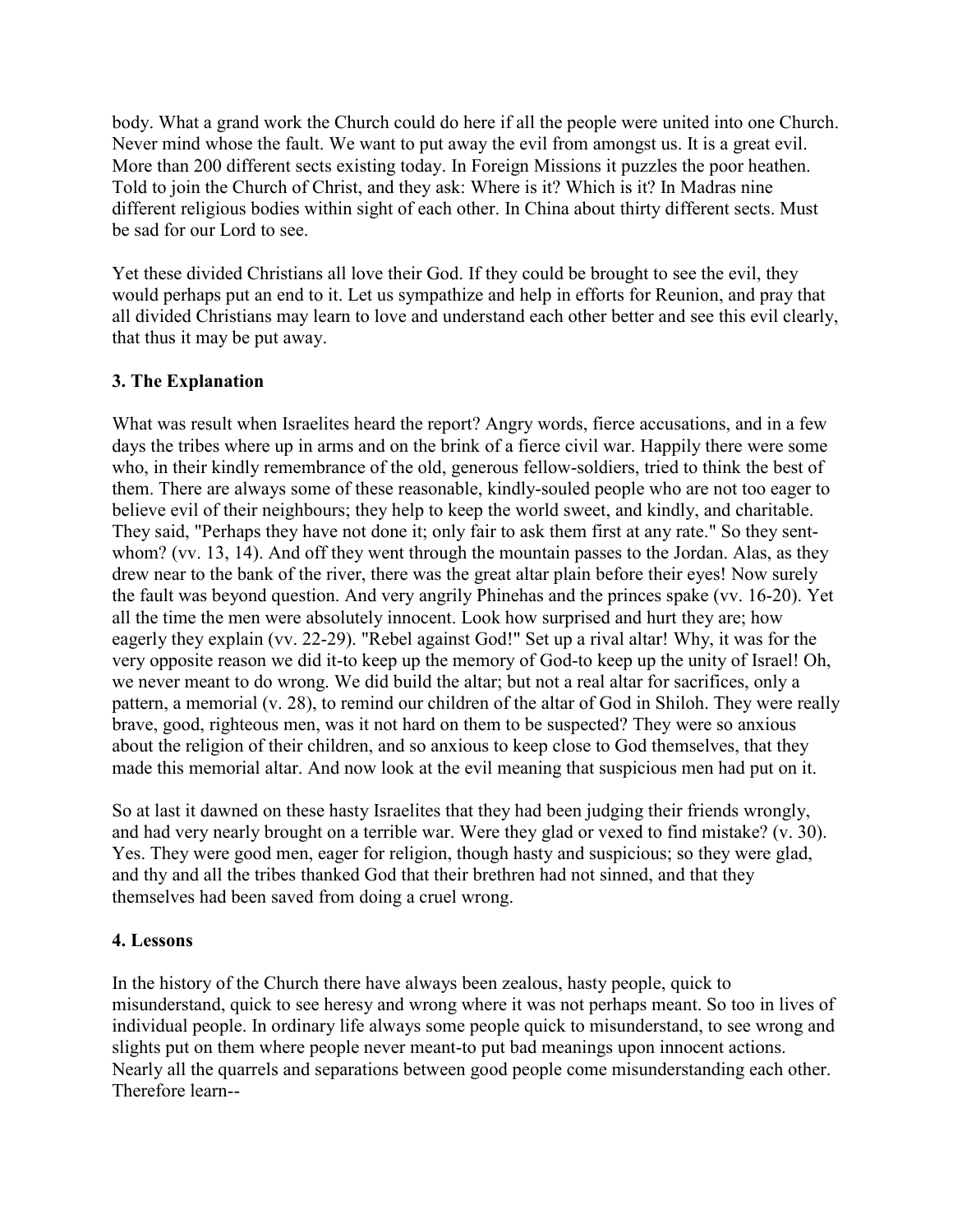(a) Not to be quick at suspecting evil of others. Charity "thinketh no evil." There is some good in everybody, a great deal of good in some. Let us get sharp-eyed to see the good, not sharp-eyed to see the evil. You know how hard it is when you are misjudged yourself. Try to think the best of others, and put the best construction on their acts that you can.

(b) Always prevent misunderstanding with your friend by speaking straight to him about it. Never condemn unheard. It may look very bad against him. So it did against Reubenites when the altar was seen; yet they were innocent. Oh! Many a friendship has been broken for ever through not having courage to "have it out" candidly and kindly with your friend alone. Remember our Lord's advice: "Tell him his fault between thee and him alone." There is a beautiful text in the Apocryphal Book of Wisdom:--

"Admonish a friend: it may be he hath not done it , or if he hath done it, that he do it no more.

"Admonish a friend: it may be he hath not said it, or if he hath said it, that he say it no more. "Admonish a friend: it may be but a slander; do not believe every tale."

(c) Always remember when misjudged and misunderstood by your friend that you have One Friend who never misjudges-never misunderstands-who knows your every thought, who is not wanting to pick holes in you or find fault with you, but, like your own mother, always looking for the good and hoping to see it. He can see the good motive at the bottom of the mistaken action. He can see the sorrow and penitence in your heart when people around see only your failure and sin. (If time to do so, illustrated by His treatment of the three who fell asleep at the Gethsemane: "The spirit is willing; it is only the flesh is weak;" by His kind message after Peter's denial: "Go tell My disciples and Peter;" and other instances of like kind.) Therefore never be afraid to come to Him with your faults. "His love beyond a brother's. Oh! how He loves!"

## **Questions for Lesson IX**

Who were the three great regiments marching eastward? What fine thing had they done for their comrades? Now in a few months a bad story about them comes back to these comrades. What was it? Was it true? It nearly led to slaughter. How? What was the simple explanation of it? What should it teach us about (1) lightly suspecting evil, (2) speaking straight to the friend? What pleasant thing does it remind us of about Our Lord?

### **Lesson X**

### **AN OLD MAN'S ADVICE**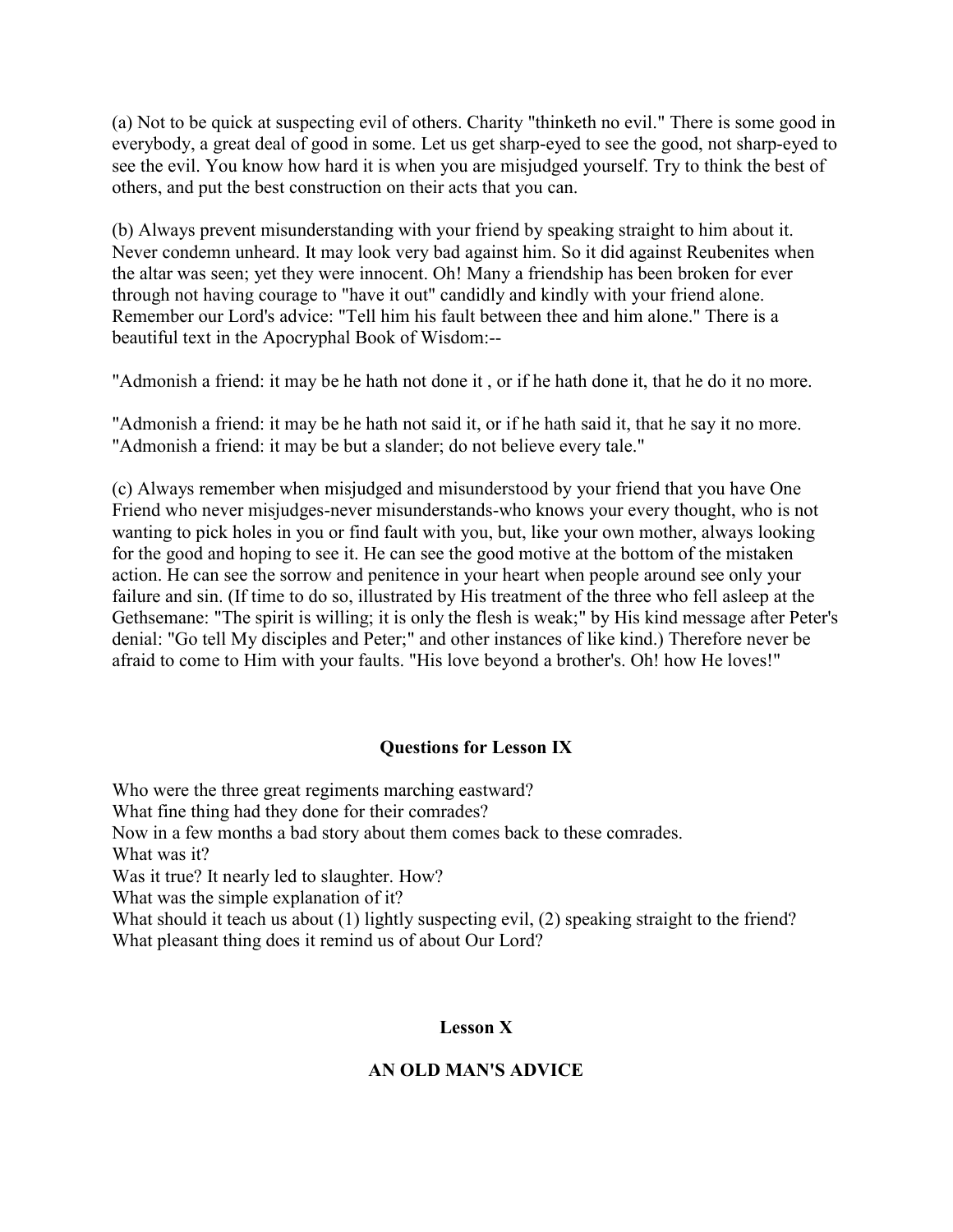### *Joshua XXIV.*

Last chapter now of our hero's life-story. Slave-boy had become a chieftain. Had fought God's battles. Divided God's promised land. And then, when to old for active work, retired to a rest atwhere? There were twenty years of happy, holy, restful life-reverenced by the people, blessed by God-exercising a powerful influence on the side of righteousness (see Judges ii. 7). "A good old age" is how the bible describes such lives.

Then one day a hurried message came from Timnath Serah-to every corner of the land. No post. No telegraphs. Do any of you remember Roderick Dhu and the Fiery Cross, in The Lady of the Lake? To every village, and town, and mountain dwelling came the call-"the chief wants to see his old fellow-solders and all the leaders and officers of Israel." What interest it would arouse. Think of the day of Napoleon's escape from Elba, and the old comrades' excitement at the thought of meeting their general again. Still more delightful here. Not only a great general, whom they almost adored, but also what Napoleon was not-a high-souled, heroic, unselfish, godly man. Only of God, and of duty, and of the welfare of the people. Try to call up the scene. The crowds of old warriors and chiefs of the people. The wild enthusiasm as the white-haired chieftain came forth. The memories of the old battle-days-of Jordan and Jericho, and the fierce fight of Beth-horon. How their hearts would be stirred. How they would listen and treasure his words. He is glad to see them again; but has he sent for them only for that? No, what else? He has something to say to them-something very serious. He feels life ebbing away. He is going, he says, the way of all the earth (xxiii. 14). To his eternal rest; and, like a good old father at the close of life, he is anxious about these children committed to him by God fifty years ago. What does he talk about?

#### **1. He Talks About the Past Days.**

Old men often do talk about themselves, and boast of what they have done. Did Joshua? No. Little thought of self. All of God, who had been so good to them (vv. 3-6). Class keep looking at Bible: tell me briefly what he reminded them of: (vv. 1-13). Yes, the goodness of God in the days of the patriarchs, in the slavery of Egypt, through the dangerous times when Moses led, through his own half-century of rule-whole subject, the goodness of God, the undeserved blessings. Marvelous victories, not by their strength or their arms. Most old men who have lived for God have same experience. (An old man of very afflicted life told writer, "Every day I am more inclined to cry, 'Surely goodness and mercy have followed me,' &c." Tell any such cases.) We often see but little to thank God for. Don't think enough. Try to make realize. Put your hands on your heart. Feel your hearts beating, lungs rising and falling. What happen if stopped? What makes them go on? Could doctor tell? No They go on just the same in your sleep. Every instant danger of death if stopped. Who is moving them? Think of ears, eyes, brain engaged now. Of the corn and fruit ripening outside. Of homes, parents, friends, games, pleasures, prospects. Has not God been good to you? Have not goodness and mercy followed you all the days of your life?

#### **2. He Talks About the Days to Come.**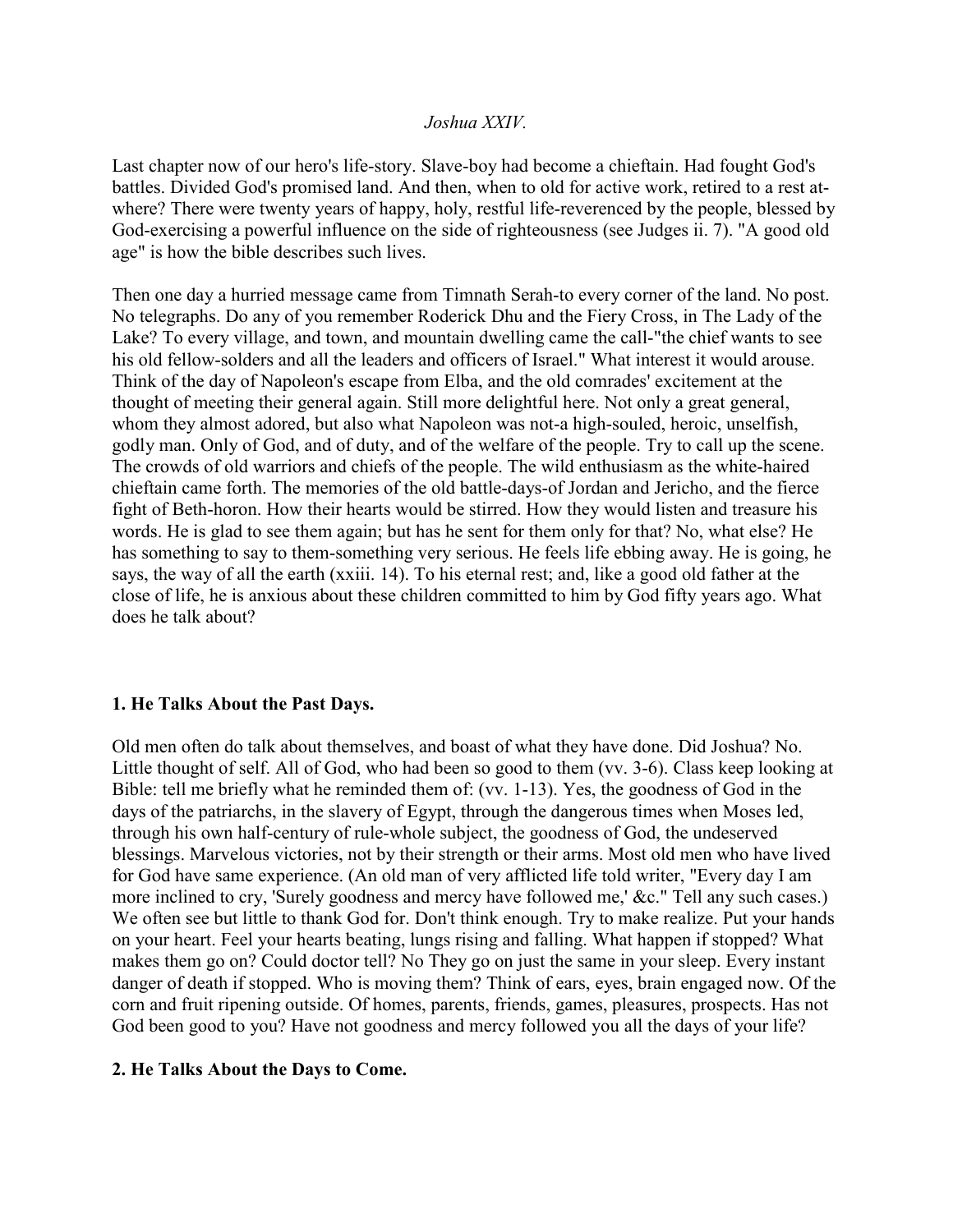Why has he begun by talking of the past? What conclusion does he draw? Because God so good. Now, therefore. Meaning of therefore. For that reasons (v. 14), fear the Lord, and serve Him in sincerity and truth. Turn from idolatry and all sin. God is so good to you. Do not give pain to Him in return. Joshua knows all their weakness and the temptations around them. He knew some did not care much. He wants to rouse them. So he offers them a choice. What choice? He appeals. If not serve God, whom serve? (v. 15). "Choose," he says, "between God and idols." He is mocking. He means, You know there is no question which is worth serving.

Look to your future; think of the choice. On one hand, Evil; on other, Good; on one hand, folly, sinfulness, a godless, selfish life, and a hopeless, helpless death. On the other hand, to lead pure, noble, helpful days; to make life bright and happy for others; to be "Christ's faithful soldiers and servants to your lives' end," and after your lives' end to be with God for ever. Now, here are the two sides—which is the better? If would be only mocking, like Joshua, if I said, Choose. Do you believe that there is any question as to which is the better? Do you believe that the utterly best thing in the whole world is to be good, even if never to be rewarded for it? That the utterly worst thing in the whole world is to be bad, even if never to be punished for it? And then there are the eternal consequences, too. Do men ever deliberately choose bad life? Very seldom, I think. But they drift into it without choosing. Take care.

# **3. He Tells His Own Choice**

An old man's choice; had tried a lifetime of God's service. He ought to know. What is his advice to others? "Serve ye the Lord in sincerity and truth" (v. 14). What his resolve for himself? (v. 15). "As for me and my house we will serve the Lord." Yes. He has chosen God, and right and duty, when young. Now in old age, he is glad of it, and certain that he was right. No regrets for the early choice. No doubts about its wisdom. The longer any man's experience in that service the more satisfaction with it. Do you think anybody ever heard an old Christian say, "I'm sorry I chose God"? Or that anybody ever heard an old worlding say, "I'm glad I did not choose God"? No. God's old men are all happy. The devil has no happy old men.

"As for me and my house," &c.: what effect on the people? (v. 16). Yes. And the people were deeply moved as they heard the voice that had often cheered them to battle and guided them in counsel now pleading with them to be faithful to God. They knew no blesseder lot could be theirs than to follow the steps of that kingly old man. And as from one heart the eager shout went up: "We too, will serve the Lord. God forbid that we should forsake the Lord" (v. 16). God help you to make that resolve too. Is it not a touching scene? Is it not a fit ending to that hero-life? We have seen him as a slave-boy, as a soldier, as a ruler, always loyal and faithful to God. We look our last on him now as he stands pleading with his people, and that people, moved by a mighty impulse for good, are promising in the presence of God to be His servants for ever.

# **Questions for Lesson X**

Picture in words the meeting of the aged Joshua and his people. What does he tell them about the old days past? What does he advise about the future? Tell me the words of his own life choice, "As for me," etc.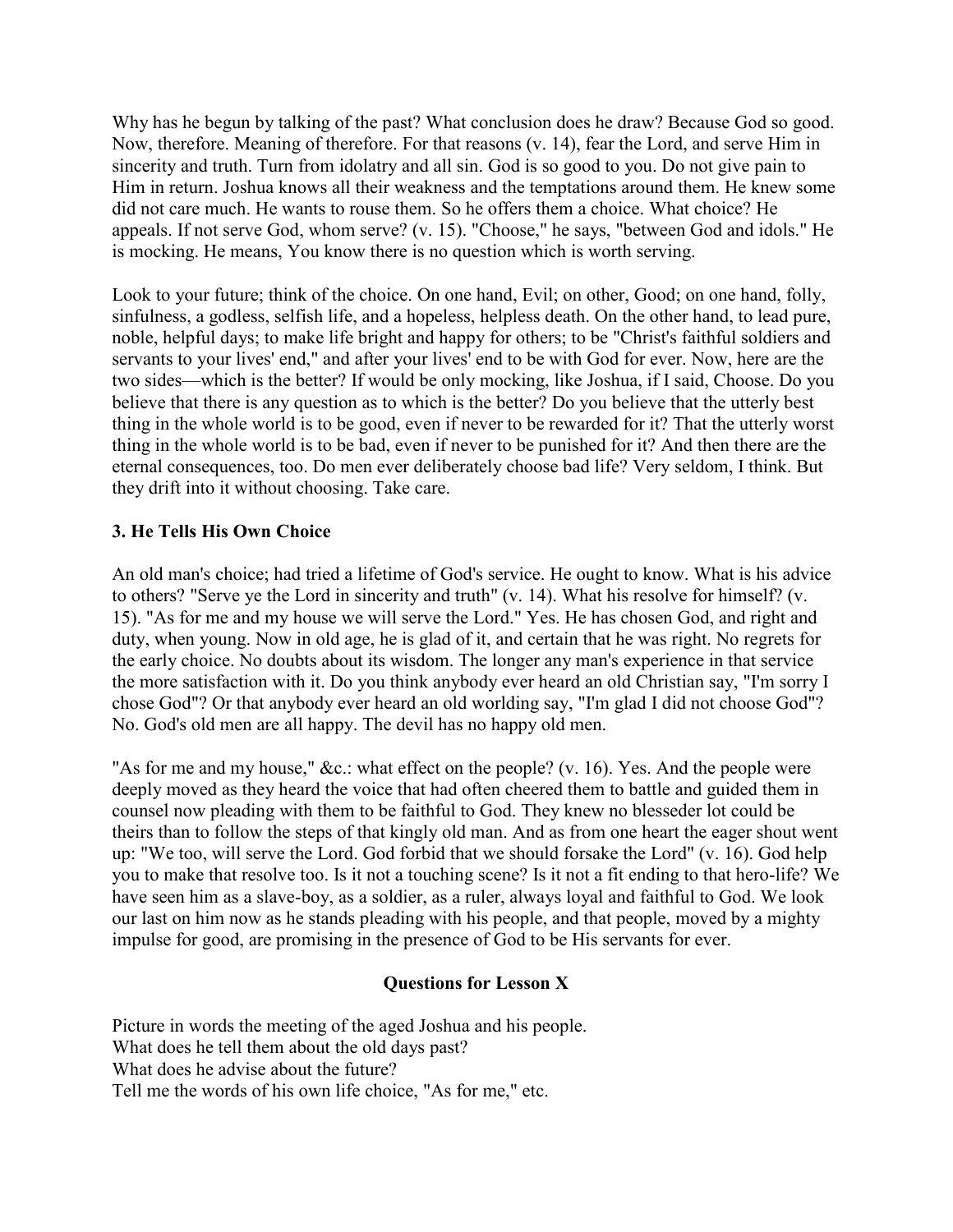Do you think any aged Christian ever said, "I am sorry I chose God"? "The Devil has no happy old people." Explain.

#### **PART II:**

## **THE STORY OF THE JUDGES (INCLUDING THAT OF SAMUEL, "THE LAST OF THE JUDGES")**

#### Lecture to the Teacher

Let me earnestly advise the teacher, before beginning the teaching of this Book, to spend at least a week of his spare time in reading and re-reading it again and again, and, if possible, with the help of such books as Stanley's Jewish Church, until he has acquired a thorough grasp of its history, and entered, at least in some degree, into its spirit. It will well repay the trouble spent on it. It is not the most important or the most edifying, but it will be the teacher's fault if it is not the most fascinating part of the whole Jewish history. There is absolutely no excuse for a dull lesson in teaching this Book of Judges.

**I** 

First of all, the heroes are so intensely human, and so much at our own level, that we cannot help being in sympathy with them. Moses and Joshua we had to admire from afar; they seemed immeasurably above us in the nobleness of their characters. But here we have a set of rough, impulsive, passionate men, not half civilized, not half sanctified, and yet used by God as the champions and saviours of His people. Perhaps it is that we are encouraged for ourselves by the fact of God's using such men--perhaps it is that we can the better understand them on account of their very faults and defects--perhaps it is that some of us have an innate liking for impulsiveness and adventure such as puts us in touch with the freaks of a wild, good- natured, mischievous schoolboy, even in things for which we blame him. Whatever the cause, there is a freshness and interest about these heroes of the Book of Judges that is bound to lay hold on us, if we only take the trouble of understanding them, and entering into their circumstances. And, besides this interest, arising from sympathy with the heroes, there is a deep source of interest in the story itself. It is as full of stirring romance as any story of chivalry in the middle ages. Stories of sore oppression--of brutal tyranny--of heroes rising to right the wrong--of stern patriot- soldiers dashing themselves against forces ten times their number, eager to sweep the oppressor from the earth. Think of a boy's delight in deeds of heroism and adventure; in the stories of Marryat, and Ballantyne, and Henty. Why, none of them have such magnificent opportunities as you have in this story of gratifying it to the full. Think of Gideon's night march, and the stratagem of the pitchers--think of the tragic pathos of Jephthah's meeting with his daughter--think of Deborah, like another Joan of Arc, rousing her people to wild enthusiasm for liberty--think of the big, mischievous giant with the gates of Gaza on his back, laughing to himself at the surprise of the thick-headed Philistines whom he had outwitted.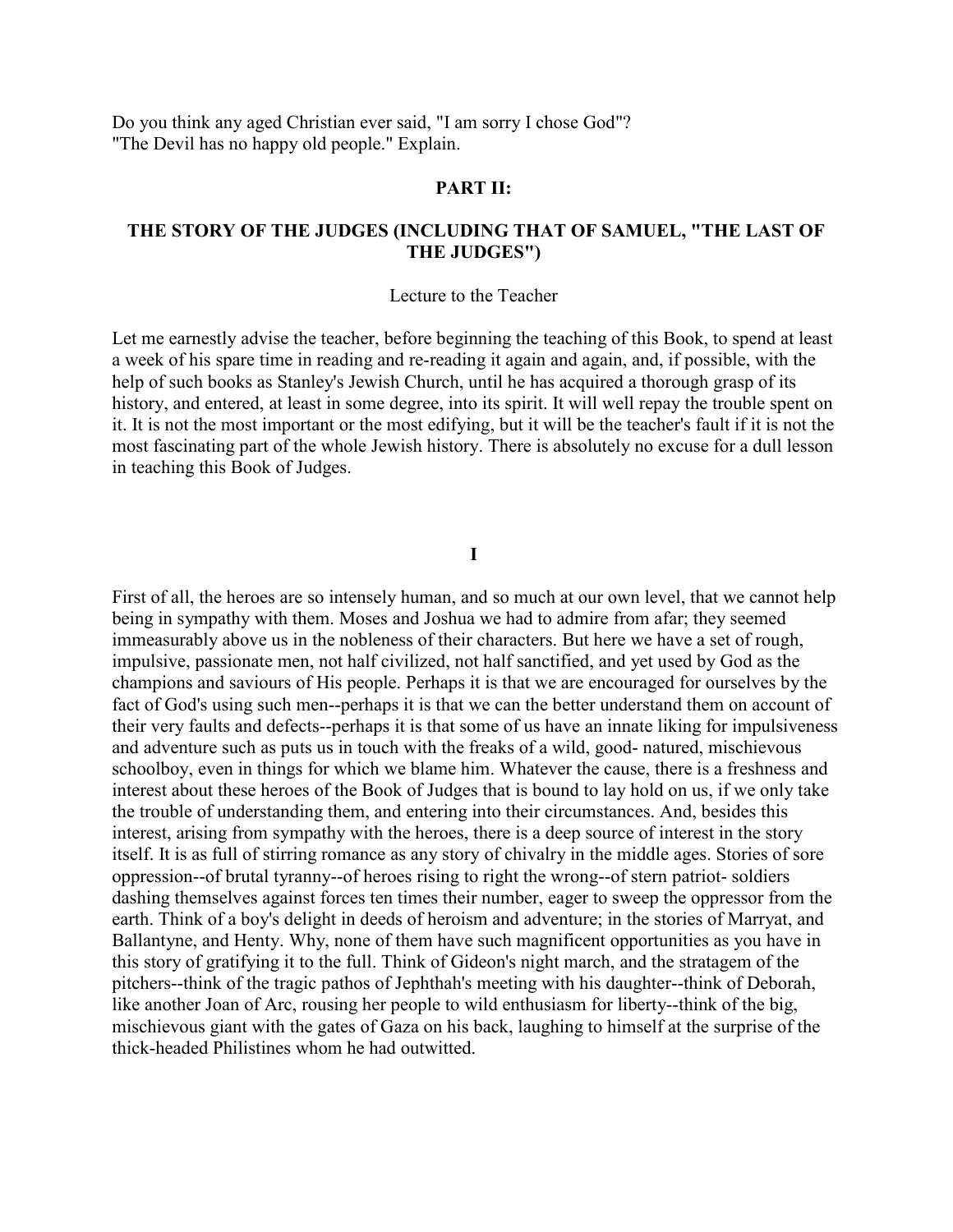No part of the Bible gives such scope for vivid word-pictures. The book is crammed full of them. There is no history in the world more full of colour, and romance, and stirring incident than this piece of old-world lore which you are teaching. Let no teacher say, "I have not the power of picturing." It is mainly a question of taking trouble about it. No doubt, some have keener sympathies and quicker imaginative powers than others; but there is no one who will take the trouble of entering into this history, and trying to put himself in the place of its heroes and its sufferers, who can fail altogether to impart some of its spirit.

Perhaps it will be said that this seems rather a secular way to talk about the Bible. You must get rid of all such prejudice. The chief trouble with every teacher is the difficulty of keeping his class interested in the Bible. The chief object, of course, is the spiritual teaching; but the story is the medium through which that teaching is given. Rousing the interest is but a preliminary to your main object of moving the heart; but it is an important--almost indispensable--preliminary. Be very sure that it is not waste of time to spend days in preparing to excite to the utmost the interest of your class. Be very sure that the more closely they are in sympathy with the story that God has inspired for them, the more likely they are to get hold of the spiritual teaching for which God inspired it.

#### **II**

Try to get a clear view of the circumstances and surroundings as you find them stated in ch. i. to iii. v. 6, which we may call the "Introduction to the Book."

The history proper begins at ch. iii. 7, and the Book would gain much in clearness by a division, or a broad, definite mark of some kind, just at that point. The introduction (i.e., ch. i.-iii. 6) states the position of things at the beginning of the history; and a very unsatisfactory position of things it is.

Probably, in reading of the conquest by Joshua, the class may have been so impressed by his success as to fancy the conquest entirely complete. If so, they get rather startled to find now the old inhabitants holding many of the strongest positions. As we reach ch. i. vv. 19-34, we find almost every tribe, instead of having completed the conquest of its lands, dwelling in the very midst of the enemy, and leaving in its hands most important strongholds. Turn back to Joshua (ch. xvi. 10-xvii. 11-13, &c.). We find Joshua's campaign had given the tribes their allotted possessions, but it had left them to complete the conquest themselves by utterly driving out the defeated inhabitants. This they could have done, and they did not (see ch. i. 28-33--ch. ii. 2). Hence the whole trouble. After Joshua's death they became corrupted and weakened in the midst of the idolaters. There was no central authority when the old chief was gone; and a reign of anarchy and utter selfishness set in. It was a case of every tribe for itself, and every man doing that which was right in his own eyes; and the inevitable result followed, that in many cases the heathen grew strong, and regained the upper hand, and mightily oppressed Israel.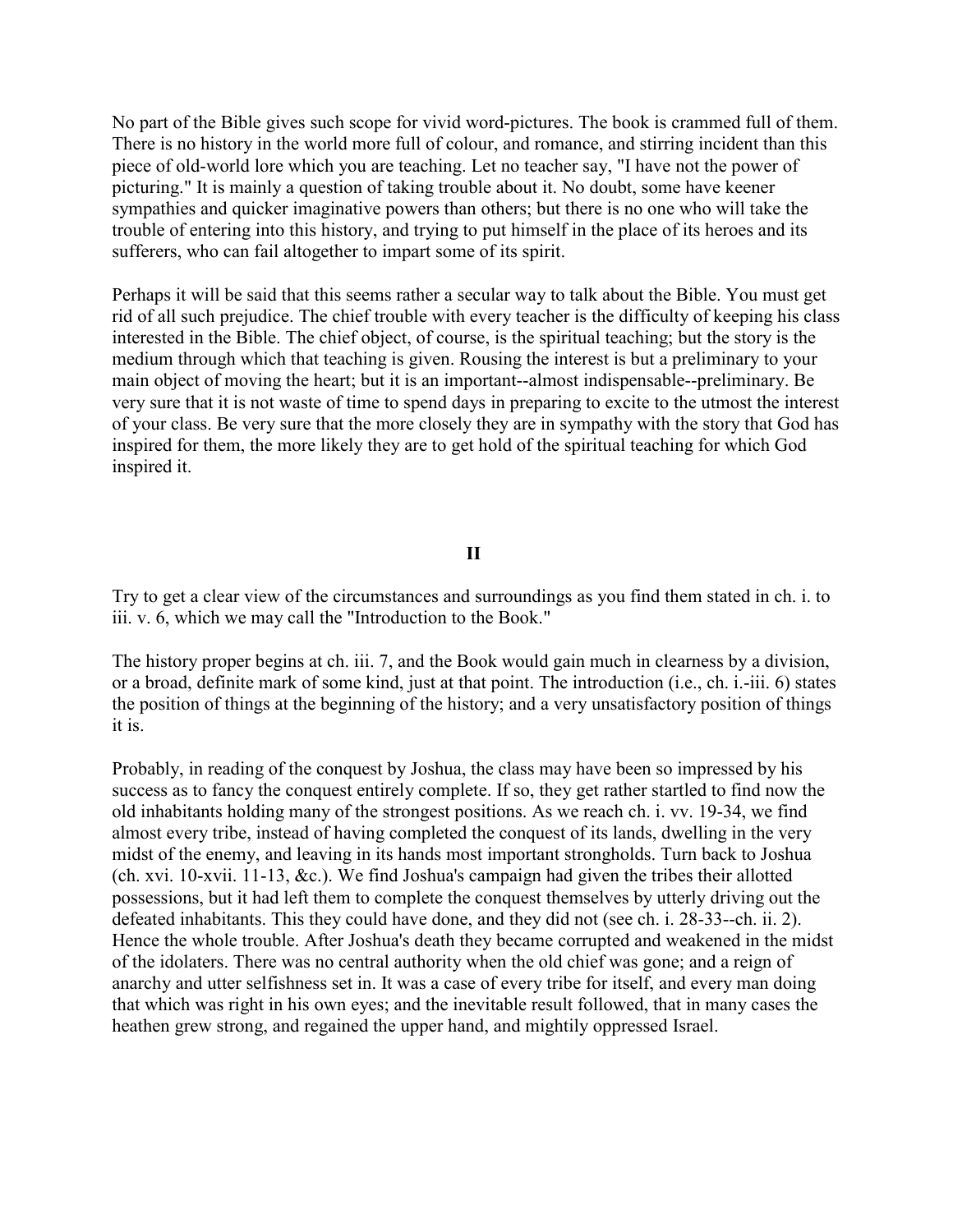Now try to get right and sensible views about the heroes of the history. Do not try to show them up as faultless saints, or to ignore grave evil in their characters. But try to show God working in the midst of their evil, helping them to be better men, and strengthening them to do noble work. Show the good in them in so far as you can see it yourself, but no further. Above all things, be real in dealing with Scripture. Most certainly those rough, impulsive, passionate heroes did not possess all the virtues included in our high ideal of godliness. But perhaps their very imperfections bring out the more clearly the virtues which they did possess-- courage and selfsacrifice, and strong, deep faith in God. Show that God made allowances for the times in which they lived. Theirs was a dark and evil age. They had some teaching about religion, but very little as compared with us. They knew not of the higher teaching of Christ. They never heard or read the Sermon on the Mount; and, therefore, though we are quite right in condemning many of their actions, we must remember that they would have to be judged more gently than ourselves. "Many prophets and righteous men have desired to see the things which ye see, and have not seen them, and to hear the things which ye hear, and have not heard them."

### **IV**

Last of all and most important of all impress upon yourself the main lesson of the Book, repeated in every fresh episode of oppression or deliverance:--

THE CHILDREN OF ISRAEL SINNED AGAINST THE LORD, AND THE LORD DELIVERED THEM INTO THE HANDS OF THE ENEMY. THEN THE CHILDREN OF ISRAEL CRIED UNTO THE LORD, AND THE LORD RAISED THEM UP A DELIVERER.

Over and over again we go through that unvarying round of sinning, and punishment, and repenting, and deliverance, and sinning and punishment, and repenting and deliverance, till we can scare help seeing the double lesson which, by means of it, the Israelites were intended to learn--that while the Lord our God is a jealous God, unfailingly punishing the wrong, yet the Lord our God is a merciful God, unfailingly forgiving "all them that are penitent." I think it would be well, at the beginning of every Lesson, to make the class repeat and keep in mind this main lesson of the Book. What is necessary to be said as to the moral difficulties has been already said in the Introduction to Lessons on Joshua.

#### **Lesson I**

#### **SINNING AND PUNISHMENT, AND REPENTING AND DELIVERANCE**

*Judges II.*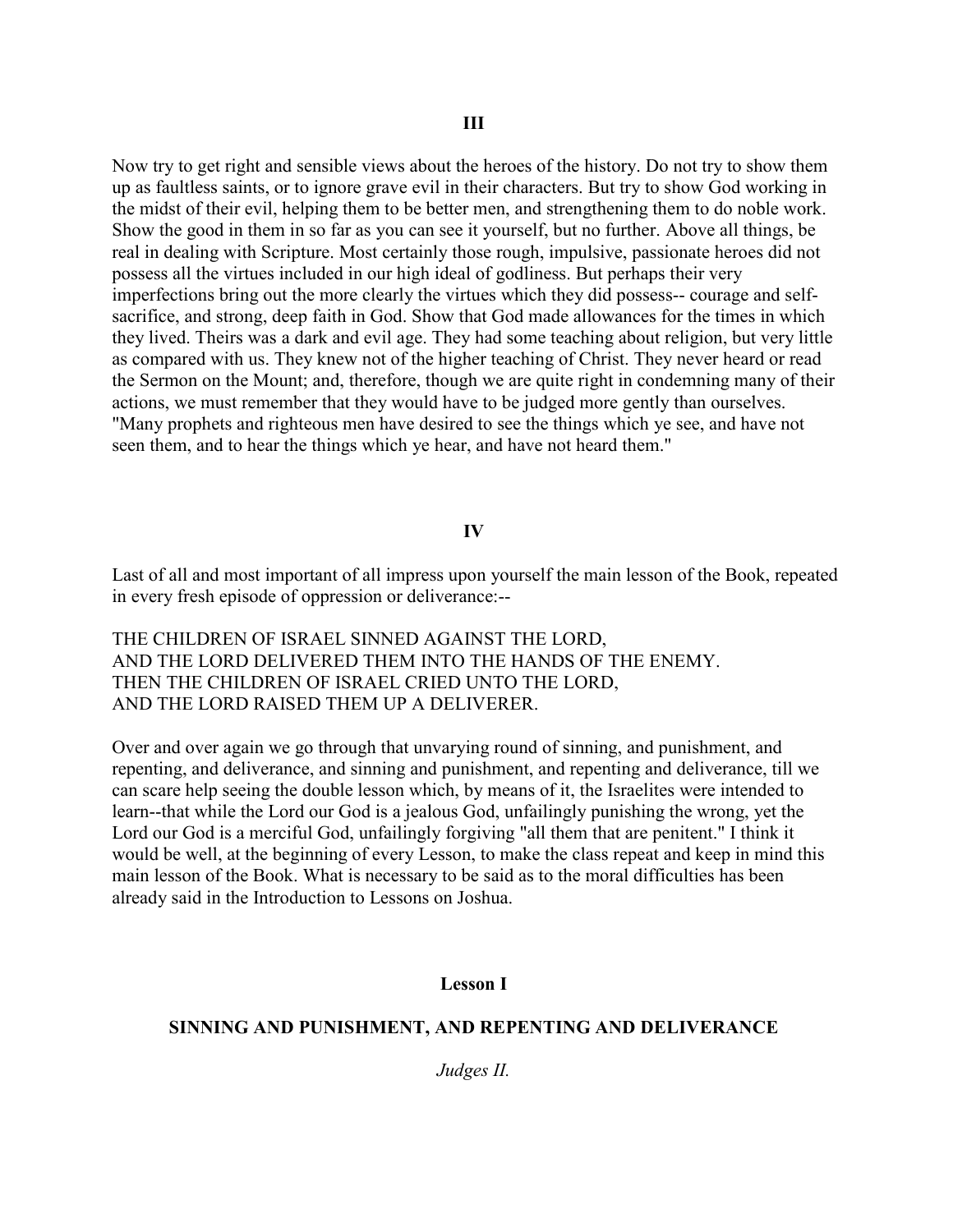This is really a Lesson on the "Introduction of the Book" (ch. i.- iii. 6). It is more a preparation for the other Lessons than a Lesson itself; but the interest of the other Lessons will be considerably marred by any want of success in teaching this. Read carefully beforehand the "Lecture to the Teacher." It is mainly the substance of it that needs here to be taught.

The reasons for taking ch. ii. 1-7, as a retrospect of the historian, going back to Joshua's lifetime, will be found in any good commentary.

Read Chap. ii. We finished in last Lesson the story of Joshua and his wonderful conquest of western Palestine. All troubles seemed over. Victory, success, prosperity gained. Now, at beginning of this Book, what do you think of the position of the people-- prosperous? successful? victorious? happy? No. Why? What has happened? What had been the command, and how obeyed? (v. 2). (Explain. Joshua's conquest not entirely complete. The tribes had each to complete it by driving out the conquered remnant, lest they should be corrupted by them. They were ordered to do so, and able to do so, but did not, and so got corrupted, and finally the old races began to get the upper hand, and mightily oppressed Israel. Teacher read ch. i. 27-34. Emphasize the disobedience. Point out in v. 28 that they preferred getting tribute to obeying God. Examine and comment on the whole of Chap. ii.) Now, all repeat these four words: Sinning, Punishment, Repenting, Deliverance. Everyone know them by heart? What first? Sinning. And after Sinning? And after Punishment? And after Repenting? Now, the whole story of the Book of Judges is about these four words. Every story is a story of these four words. Begin to-day with--

### **\* 1. Sinning.**

The history does not really begin until ch. iii. 7. All this previous part (ch. i.--iii. 6) is introductory, telling of the condition of the land and the people. (Draw a pencil line in each pupil's Bible at end of iii. 6.) In ch. i. the historian tells how they allowed the heathen to remain. And here, ch. ii., he is going back to tell of warning by an angel, even in Joshua's lifetime. What was it? How did the people receive it? Remember Joshua's warning, too, before he died? How they received it? (Josh. xxiv.) Did they try to obey? How long? (v. 7). See the influence of a good man. Then what happened? (v. 10). How did evil begin? Not doing what God told them. What? Keep separate from and drive away the wicked natives. Throw down their altars and idols. Why? Why would a father tell his children to keep from bad company? Same reason here. God wanted Israelites to be good and holy, to preserve His teaching for all the world. If they got bad, could they help others to be good? Could you? Now see result. They stayed in bad company, ate, and drank, and married with them, went to their idol feasts, worshipped idols, shared in their abominable sins, and forsook God (v. 12). Did God deserve to be forsaken? Be very careful about bad company. It may be pleasant at first; but it is grieving God, therefore you should keep clear of it. It will as surely defile you and make you bad as it did the Israelites.

### **\* 2. Punishment.**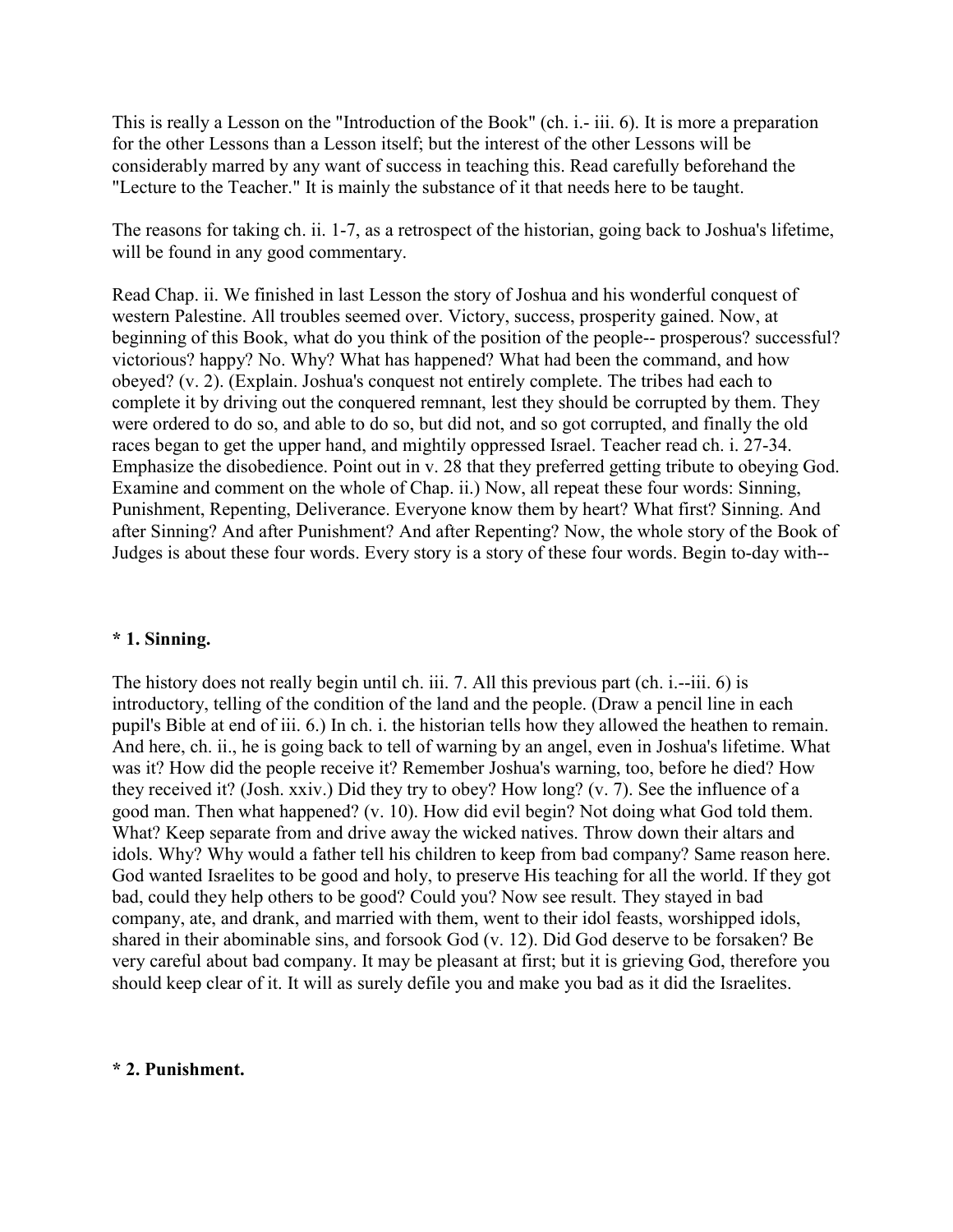Now, our second word--what always follows sin? Punishment, God's displeasure. He hates sin with awful hatred. He is so pure and holy. He knows the misery and shame it brings on men, and how it separates them from Him. He must, if it be possible, drive men from it. Why? For His own advantage? No. For their good. If a father cannot keep his child from wrongdoing by love, what must he do? Punish. Ought he to punish? For his own good? No. So God has attached certain punishments to sin. If a child has the habit of stealing or lying, what is God's punishment? No one will trust him. If he neglects to learn? Spoils his future. So other sins. Besides other punishment, there is always the pain of conscience, like God's rod, to make you smart for wrong. (Explain what conscience is--help them to realize. See Lesson on Achan, p. 44.) Why does God attach punishment to sin? How punished Israelites? Took away His help from them--left them to themselves. The Canaanites conquered them, and oppressed them--awful suffering. Do you think they deserved it? Why?

## **\* 3. Repenting.**

What after punishment? Then they were very wretched (v. 15). Greatly distressed. They were taxed, and robbed, and murdered. Farmer grew crops and reared cattle--then taken by force from him. No pity for them--they had to hide in caves and dens--utterly crushed, no friend, no helper. Whose fault? Yes. They had forsaken their great Friend and Helper, and He had to let them suffer for their own good.

At last, in their utter misery they cry out to Him. (See ch. iii. 9, 15, &c.) Sometimes only misery makes sinners do that, e.g., Prodigal Son. One reason of the world's misery, to make people cry to God. Israelites wretched: no one else to cry to. So they try in despair if God will hear. "O God, forgive us, we are ashamed to ask--we have been very bad--we deserve nothing but punishment- but we have no one else to come to, and we are awfully miserable!" Did they deserve that God should hear? But, oh! He is good. There is no limit to the loving-kindness of God. What comes after repenting? Repeat the four words again.

### **\* 4. Deliverance.**

God cannot bear to let them suffer. "Like as a father pitieth" (Ps. ciii. 13). You know how father or mother would feel if child were in terrible pain. Even if it were child's own fault. God is better than any father or mother. His heart is sore for us even when He makes us suffer. And if we only turn and cry to Him, and ask Him to help us and make us good, He tells us what He will do. What? Remember Prodigal Son. Now, see v. 16. He delivered them, and, perhaps, He hoped they would keep their promise now, and try to be good. Did they? (v. 17). Oh, how many disappointments God gets. People say, "O God, help me, and I'll try to be good." Sometimes they do. Great pleasure to God. Often they do not. Great disappointment to Him. If people treated a man--a king on earth-- like that, would he not be very angry? Would he ever help them again? Oh! we never can understand how wonderfully good God is. Again they sinned, and He punished them, and again they cried out in sorrow and pain, and He delivered them. Over, and over, and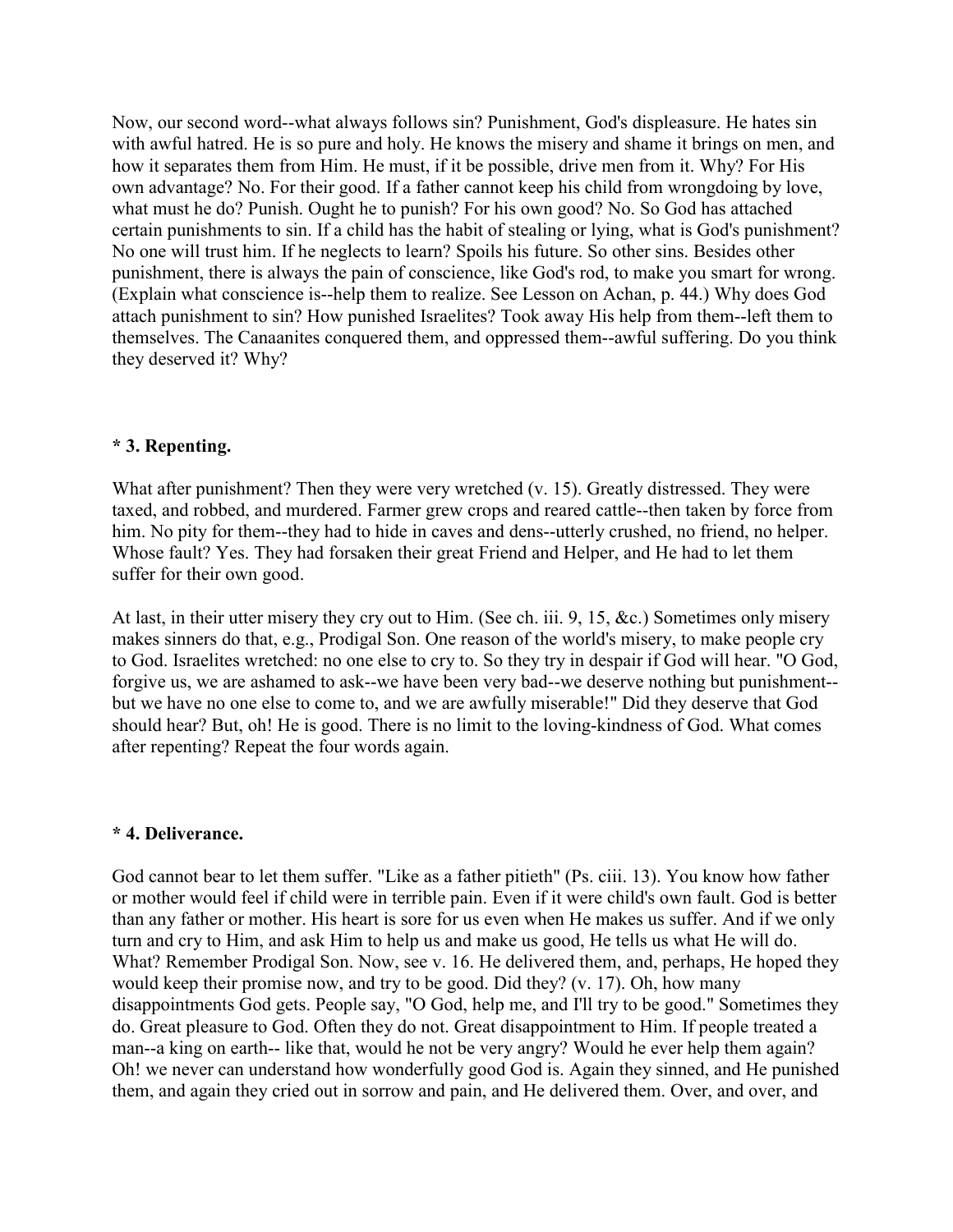over again, until anybody but God would have been utterly disgusted and enraged with them. But he never tired of waiting and helping. That is just like God always. That was why our Saviour died for us, though we deserved to die. He could not bear to let us.

"For the love of God is broader than the limits of man's mind And the heart of the Eternal is most wonderfully kind."

Now, learn this TWO-FOLD LESSON of the Book of Judges. We shall want to say it by heart before each of the Lessons following. It belongs to all of them.

TWO-FOLD LESSON.

The Children of Israel Sinned, and were Punished. The Children of Israel Repented, and were Delivered.

#### **Questions for Lesson I**

Repeat the two-fold lesson which gives the central teaching of this book. Show how this same thing is true nowadays. Why, do you think, does God attach punishment to sin? If Joshua had already conquered Palestine why all this fighting now? What do you think of these heroes in the Book of Judges? Point out the good and the evil in their characters. What allowance should we make for them? Could we Christians make such allowance for bad in ourselves? Why not?

## **Lesson II.**

## **FOUR DELIVERANCES**

*Judges III. 7-15, and v. 31; IV. 1-15.*

The main subject of Lesson is the Battle of Mount Tabor--Only rough outline here, but the teacher who is capable of enthusiasm over his subject could make it a most thrilling lesson. Use map. A rough penciled plan of the battle, where possible, would add to the interest. Consult Stanley's Jewish Church, and Thomson's The Land and the Book. Show the river Kishon, and the mountain streams that led to the catastrophe.

The storm of rain is not directly mentioned. Josephus tells of it (Ant. v. 5, \* 4). Deborah, in ch. v. 20-22, exults that the heavens and the stars had fought against Sisera; and her graphic picture of the swelling river and the plunging horses makes it a very probable explanation.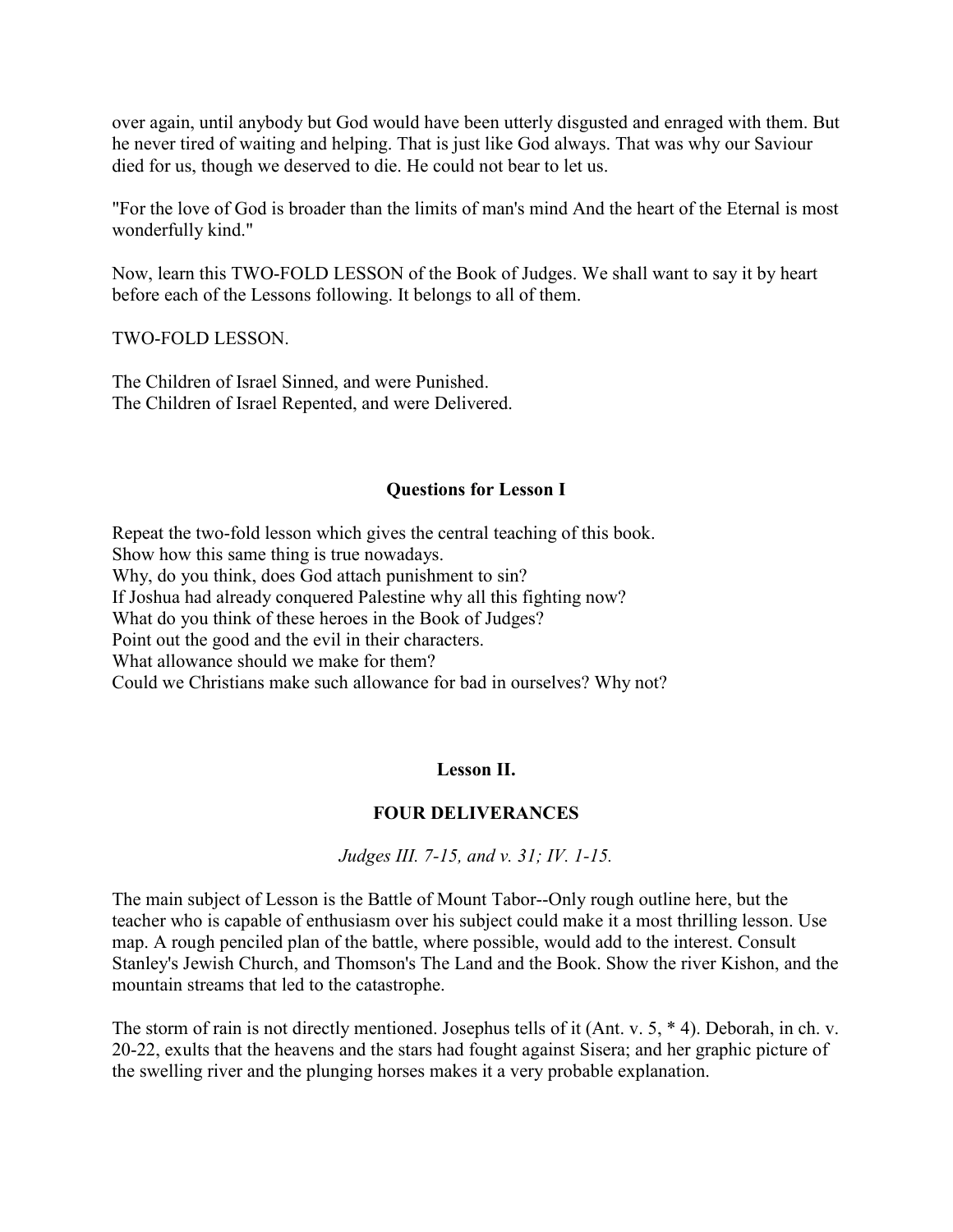With senior classes teach more fully the closing thought in Lesson, God's gradual progressive Revelation. It will be a great help in the moral difficulties of Old Testament.

Remember last Lesson? What was state of the Israelites? Whose fault was it? How? Now each of the class repeat carefully the "Two-fold Lesson of the Book." (See end of last Lesson.) To-day we have four examples of this. (1) Othniel. (Teacher read iii. 7-11: notice how soon after Joshua's death, see ch. i. 13.) (2) Ehud. Read iii. 12- 16, then very briefly sketch the story: compare his raising the people, vv. 27, 28, with Alfred the Great raising the Saxons in time of Danish rule. (3) Shamgar. Know nothing of him except ch. v. 6. (4) Deborah, now to be discussed in ch. iv. -- Now whole class together repeat the "Two-fold Lesson," as above, and name these first four deliverers? From what nations did each deliver?

## **\* 1. Deborah.**

To-day story of Deborah. Remark that ch. iv. and v. are the same story in prose and poetry. (Read ch. iv.; try by a few passing comments to keep the connection clear, and keep up the interest while reading. Then go back to the beginning of chapter.) How often already the sinning and repenting? Now it is all beginning again. From whom had Ehud delivered? How long did they keep right? Who was new oppressor? Was he powerful? (v. 3). Ever hear of Jabin and of his famous chariots before? (Josh. xi. Chariots, vv. 4 and 9.) What Jabin's position then? and now? He mightily oppressed (v. 3); see ch. v. 6, 7, 8. People had to hide in the hills and forests, dared not go on public road--would be killed, robbed, ill-treated. (See last Lesson.) Terrible trouble again, had brought it all on themselves. What do? (v. 3). Yes, only when in trouble they cried to Him. How wonderful that He should listen, that He should not have been utterly wearied of them! See how He delivered them.

Ever hear in English history of King Charles' Oak? Here we have Deborah's Palm tree. A great, good woman, great influence. Cases brought to be tried by her. Think of her years of anxious thought-- of prayer--of advice and warning to the many who came to her--of comforting and encouraging them to trust in their God. She was a prophetess teaching them about Jehovah. At last she began to see that the time of deliverance was near. How? Perhaps God taught it to her. Perhaps she saw great sorrow and repentance, and crying to God everywhere, and knew that He would surely hear. At any rate, she began rousing the people. Very like Joan of Arc, in France.-- France helpless, nearly conquered, King and generals had given up; but Joan, a poor, praying girl, roused them to high excitement of patriotism, and won many battles. The soldiers would do anything for her. Wonderful what earnestness and enthusiasm and faith can do. The people crowded to Deborah (ch. v. 9, 13, 14, 15). From Zebulun, from Naphtali, the warriors gathered in--the chiefs of Issachar, the bands of Ephraim and Manasseh, the crowding troops of Benjamin, rich and poor, high and low, "they that sat on rich carpets of state"--"they that humbly walked by the way," all crowding on to the great muster- place of Mount Tabor. High enthusiasm and courage and hope--a little before in their terror they dare not face a Canaanite, dare not walk on highway. But now Deborah was with them, and they knew God was with Deborah. She had sent for the great warrior Barak, to lead them, and eagerly they looked forward to battle with the foe.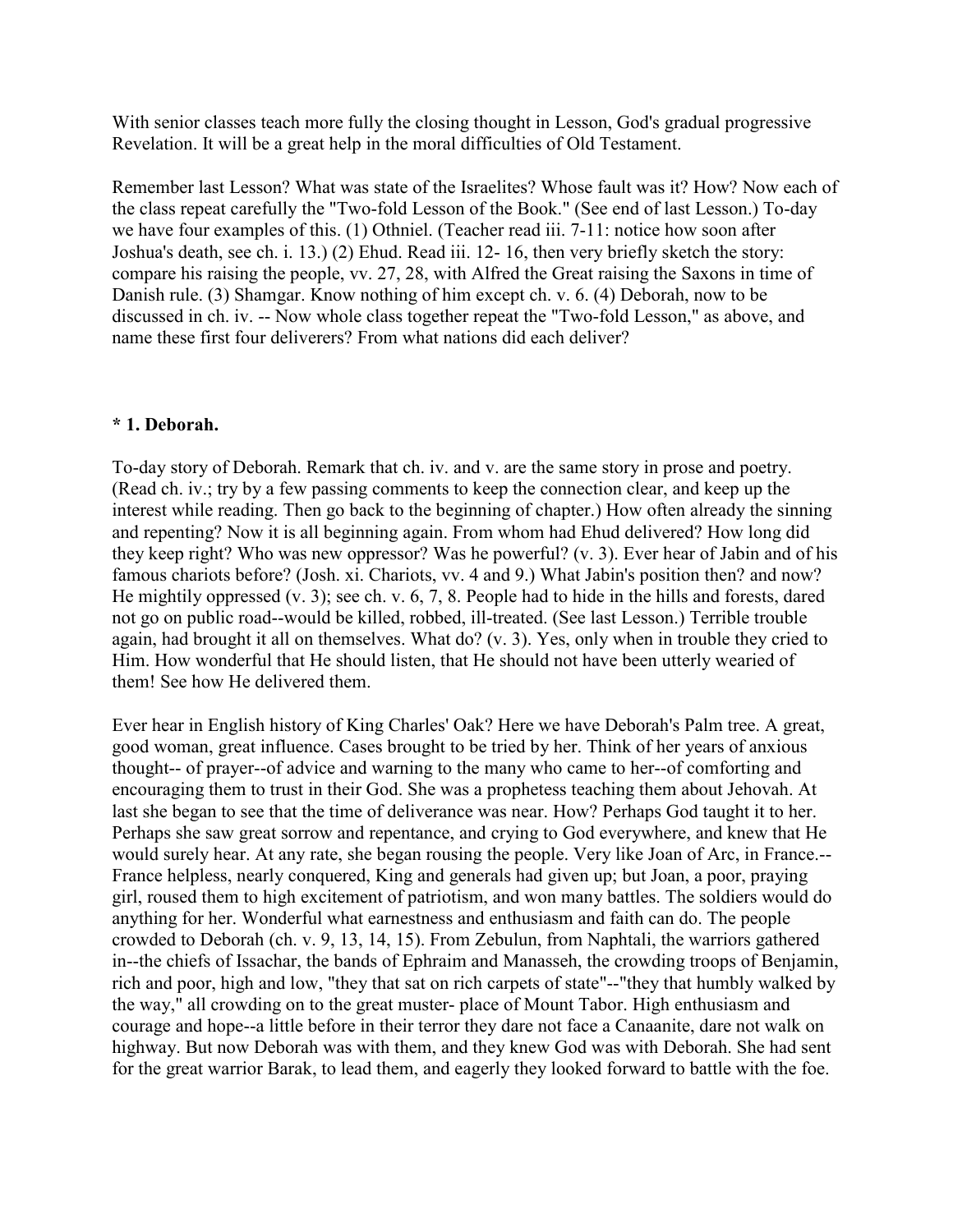#### **\* 2. The Battle of Mount Tabor.**

Soon Sisera heard of the rising. He dwelt where? (v. 2). Harosheth of the Gentiles, which probably means the Factory or Forge-place of the Peoples, perhaps where the great iron chariots were made. He determined to crush rebellion at once. Out from Harosheth swept his mighty host, his prancing horses, his 900 chariots--a grand array, with banners and spears they swept along the plain. On the plain was the best place for chariots to fight. Therefore, Israel kept to the hills. Beside the river Kishon he pitched his camp. Israelites watching on the hills. They see the river running by the camp, and the mountain-streams running to the river, and the great host of warriors beside them. Dare they come down within reach of these terrible chariots? Suddenly the sky darkens, clouds break, rain pours. All day long the driving rain continues. Ha! in a moment Deborah sees it. The river is rising, the streams are swelling: soon the whole plain will be flooded and soft. "Up, up!" she cries to Barak; "sweep down on the foe. The Lord has delivered Sisera into thy hands!" And down he charged with his 10,000 warriors. No longer any dread of the terrible chariots; the horses were plunging madly; the chariots were sinking in the soft ground; the river was rising; the foe was defeated before ever the warriors of Barak got down. Listen to Deborah's shout of exultation (ch. v. 21, 22):--

"The torrent of Kishon swept them away, The ancient torrent, the torrent of Kishon, 'Mid the stamping of the hoofs of their horses, In the plungings and the plungings of their mighty ones."

An interesting illustration is the other battle of Mount Tabor, A.D. 1799, where many of the Turkish soldiers were drowned and swept off by the Kishon.

Awful and utter was the ruin of Canaanites. So complete that centuries afterwards it was remembered in the national hymns as the terrible destruction of Endor (see. Ps. lxxxiii. 9, 10).

Israel was completely delivered again. By whom? Deborah? Barak? The Israelite soldiers? No, by God, who used them. See Deborah's own opinion (ch. v. 2, 3). They did their part--that is how God usually works--by means of men. But they were weak and untrained-- without proper weapons (ch. v. 8)--cowed by long years of oppression-- dared not even walk on the highways openly (v. 6), much less attack their mighty Canaanite masters. But they had cried unto the Lord; and with Him on their side weakness did not matter. See Heb. xi. 34. Out of weakness made strong, &c. Remember it is not only in Bible history such things happen. The Reformation; the abolition of the slave-trade; the crusade against drunkenness, &c. A few weak men had to fight overwhelming odds; but the odds did not matter. God was with them. They could not fail to conquer. In your school life or business life there may be a mighty evil. Bad tone in school, lying and dishonourable conduct, &c. You feel it hopeless to try to put it right. Do not be hopeless. It is God's battle, not yours. Get one or two to be on your side. Let them get others. Pray--strive--be enthusiastic about it, like Deborah, and you, too, must win. Let that be your rule in all your life, and God will fight with you, and make the world purer, and brighter, and happier, by means of you.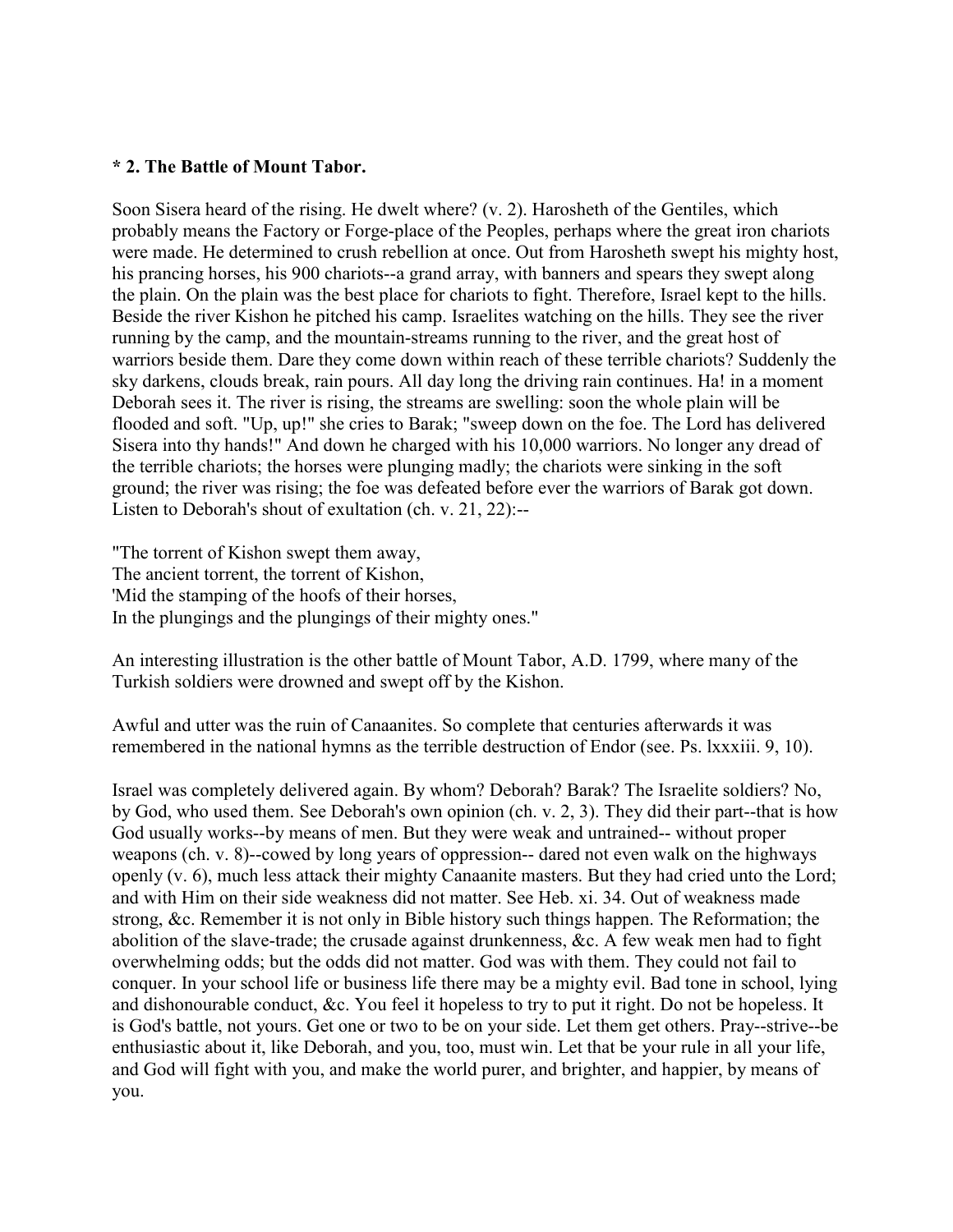#### **\* 3. Jael and Sisera.**

Only just time to say a few words about Sisera. He fled out of his entangled chariot to the tent of Jael. She, too, hated the oppressor, and sympathized with the poor Israelites. And so, when he was fast asleep in her tent, she stole softly and drove the great tent pin through his skull. Was it a good act or evil? Try to get the honest judgment of the child's conscience. Well, it was partly good and greatly evil; and we must make much allowance for the evil because of the ignorance. It would be a very wicked thing for us to do, because we know God's will more perfectly. She was but a poor ignorant Arab woman. She knew no better. She had not the teaching of our Lord, as we have. And because she, in her ignorance, meant to do good for the oppressed Israelites, and risked her life to destroy the oppressors and because she did not see the wrong, all allowance must be made for her. If anybody, honestly intending to do God's will, does in mistake that which is not God's will, God will make a great deal of allowance for his ignorance. God's kind grace will disentangle the good from the evil in the mingled web of our service. If Jael had known the teaching of Christ, as we do, her act would have been a wicked, unpardonable treachery. If Deborah had known the teaching of Christ, she could never have blessed or approved of the deed. But they lived in dark times of imperfect knowledge of God. The world like a great school--God's teaching gradual, as men could bear it. Jael and Deborah were only in the lower classes of the great school of God, but were doing their best in their lower class. (See next Lesson for fuller treatment of the blessing on Jael.)

#### **Questions for Lesson II**

Repeat again the two-fold lesson. Who were oppressing Israel now? Name of the great battle in this lesson? Who were: (1) Deborah, (2) Barak, (3) Sisera, (4) Jael? Try to make word-picture of the battle of Mt. Tabor. (a) The rising of oppressed Israel. (b) The coming of Sisera. (c) The enemy's army on plains. (d) The storm.

 (e) Barak and his men charging down upon the foe. Why did the enemy keep on the plains? How did the great rainstorm destroy this advantage? Who really delivered Israel?

## **Lesson III**

#### **DEBORAH'S SONG OF PRAISE**

*Judges V.*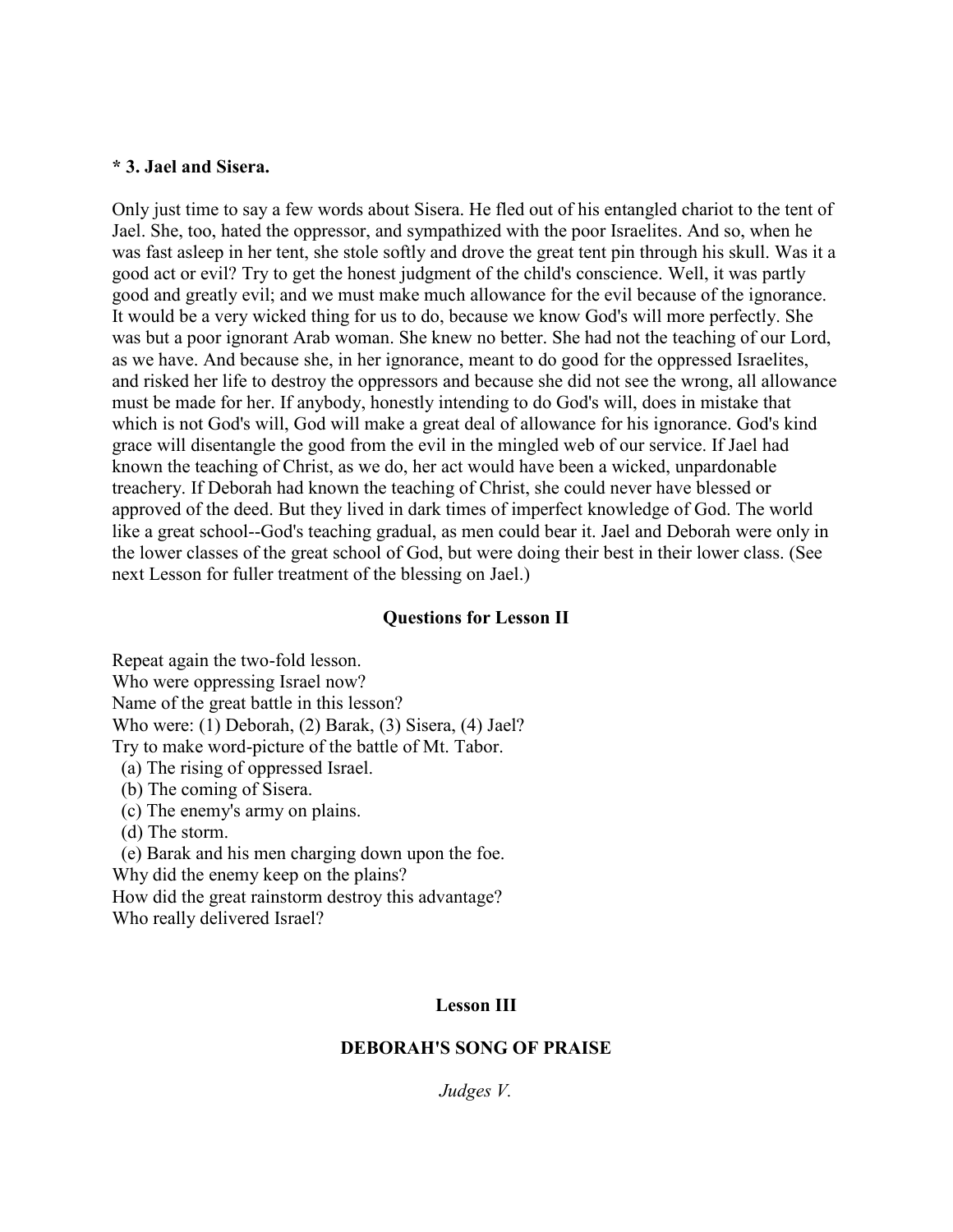It is almost impossible for any teacher really to do justice to this splendid ode, so vividly dramatic--so full of passion, and fire, and high poetic genius. But if the teacher will study it deeply, and try to enter into its spirit, until it lays hold of him, and rouses him to feel--then, even if he cannot express the half of his feelings, he will, at least, make the class feel in some degree too. It seems best to divide the songs into sections for teaching, e.g.:--I. The Prelude of Thanksgiving to God, who has roused the leaders, and has delivered from such misery (vv. 1-8). II. The Gathering of the Heroes (vv. 8-19). III. The Recreants (vv. 16-18). IV. The Battle and the Flight (vv. 19-23). V. The Blessing of Jael (vv. 24-31).

Indicate this division as you read. I should advise that this chapter be read by the teacher for the class; otherwise there is danger that much of the spirit and vivid colouring of the poem will be lost. If possible, use the Revised Version, where it is printed as poetry. Tell the children your divisions and the titles of them as you read.

With regard to the Blessing of Jael, with all who are old enough to understand it, and to feel the recoil of conscience against it, teach it carefully and deliberately. Don't speak of any moral difficulty in it. Simply criticize the words of Jael and the blessing by Deborah as you would the acts and the words of Gideon, or Jephthah, or Samson. Be especially careful not to leave the impression that the Bible declares God's approval and blessing of an act from which the conscience of almost every child old enough to understand it will probably recoil.

The main lessons of the Song are--The duty of thanksgiving; the nobleness of self-sacrifice; and the meanness and wrong of selfish indifference. Especially be careful to close with the thought of Him who was the grandest example of self-sacrifice for others.

## **\* 1. Thanksgiving.**

Remind and question briefly about previous Lesson leading up to the thought of what God had accomplished.

Ask, who accomplished the deliverance? Deborah? Barak? What did they themselves think? (v. 2). And so they recognized duty of thanking God for it. They thanked Him for the avenging of Israel; for the willingness of the people; for the old deliverance of Israel from Egypt (vv. 4, 5); for the rescuing of the poor and oppressed now from their wretchedness (vv. 6-8). And their thankfulness so great that they wanted all to learn it. Made a stirring song--most effective way of teaching--sung before the army--all soon learnt it. Remember a similar thing before? (Exod. xv.) Deborah calls on the people to--what? (v. 2). Sets example herself (v. 3). She goes on praising the courage, the patriotism, the faithfulness of the people; but (see v. 9) it is all something to thank God for. God is everything to her. All good comes from Him. All the good in men was put in their hearts by Him. Praise the Lord, she sings; bless ye the Lord for it all. See that spirit through the psalms. What do we learn first from Deborah's song? Thanksgiving. We have all so many things to thank God for. Tell me some? Health, home, father, mother, food, clothes, play, friends. Remember all are God's gifts-- e.g. harvest. Ten seeds put in the ground and covered. Farmer goes away. Finds 100 when he comes to harvest time. Where did the other ninety come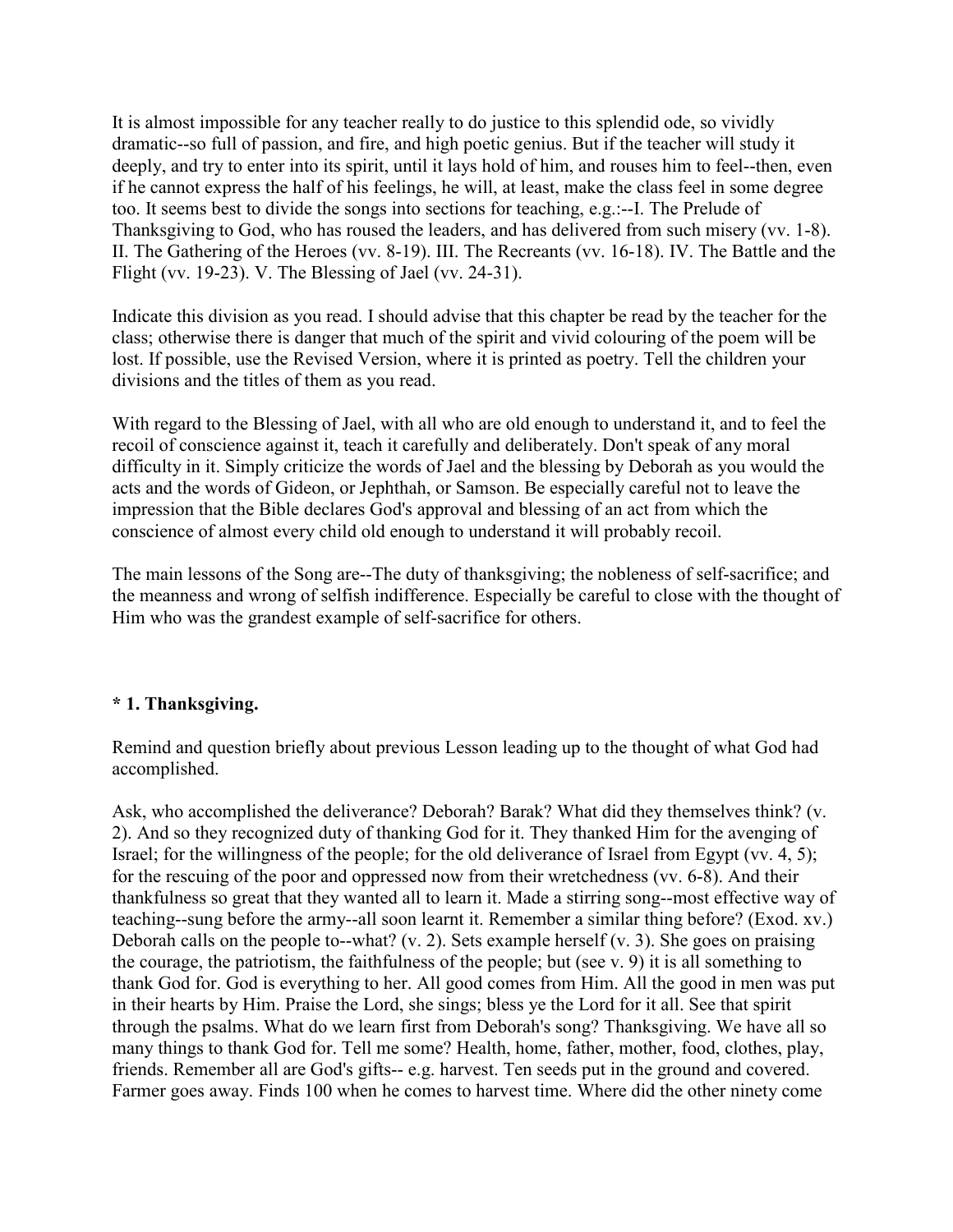from? Point out our utter dependence. Every harvest the world within a few months of starvation; could not live six months if God kept back His gift one year. What would it be if God forgot it all, or kept it all back for one year? But He does not. He never forgets us. "Oh, that men would therefore praise the Lord for His goodness, and declare the wonders that He doeth for the children of men" (Ps. cvii 15). Health, and strength, and happiness, and home, and friends, and all the blessings of this life, are God's gifts, and, above all His inestimable love, in the redemption of the world. Yet we seldom thank Him. We can thank anybody else but God, and love anybody else when good to us. We don't trouble to thank God. It would pain us to be so treated. Does it not pain God? Deborah will not pain Him thus. With glad heart she leads the people to offer their earnest thanks to Him.

## **\* 2. The Gathering of the Heroes (vv. 8-16).**

But she is glad and thankful also for the heroes who left their homes and farms to fight for their nation. Who? (vv. 14, 15, 18). There are always brave, unselfish men who will risk much for God and for their neighbours. These came with their lives in their hands. Who puts in us the thoughts and impulses of courage and self-sacrifice? The Holy Spirit. So Deborah thanks God, but also is full of admiration for the men who "jeoparded their lives to the death." Does God care much whether we are brave and unselfish? Can you follow example of Deborah's heroes? How? Battle? Perhaps so, by- and-by. But now? He who does things unpleasant to him for others' sake. Who bears being laughed at when he could escape it. Teacher can easily explain and illustrate, keeping in mind that self- sacrifice is the quality that gives nobleness to such cats. Tell of the heroism and self-sacrifice in the terrible fight with Germany. Especially try to help to manly thoughts of religion--that daring and self-sacrifice are grand in God's sight.

# **\*3. The Recreants (vv. 16, 17, 23).**

But all are not heroes. The warrior prophetess has no words too strong to express her indignant contempt for the selfish, cowardly, sneaking creatures who "came not to the help of the Lord against the mighty." Name them? Why not come? Cared more for their own wretched little selves. Reuben, after doubting and hesitating, stayed where he was, and left his brethren to fight and die without him. Gilead thought about their flocks and their pastures; Dan and Asher about their ships, and fishing, and merchandise. There are always the selfish and indifferent, to whom gain and worldly interest are higher things than duty and nobleness. There are always boys and girls who will not help another or share with another. Always men and women who care only for pleasure and money, and let the heathen abroad, and the poor destitute at home, shift for themselves as they can. The Lord wants all their help against the mighty sins and sorrows of life; but they care only for self. They "come not to the

help of the Lord," &c. (v. 23). Repeat Deborah's awful words about them (v. 23). How utterly God hates that sin of selfish indifference. There are few sins worse than that.

## **\*4. The Blessing of Jael.**

Even Jael, with her brave, cruel deed, seems grand in comparison with these selfish cowards. Cursed shall they be (v. 23); but blessed shall she be who, alone and unaided, with her weak woman's hand, accomplished that in which they so shamefully failed. She ran terrible risk for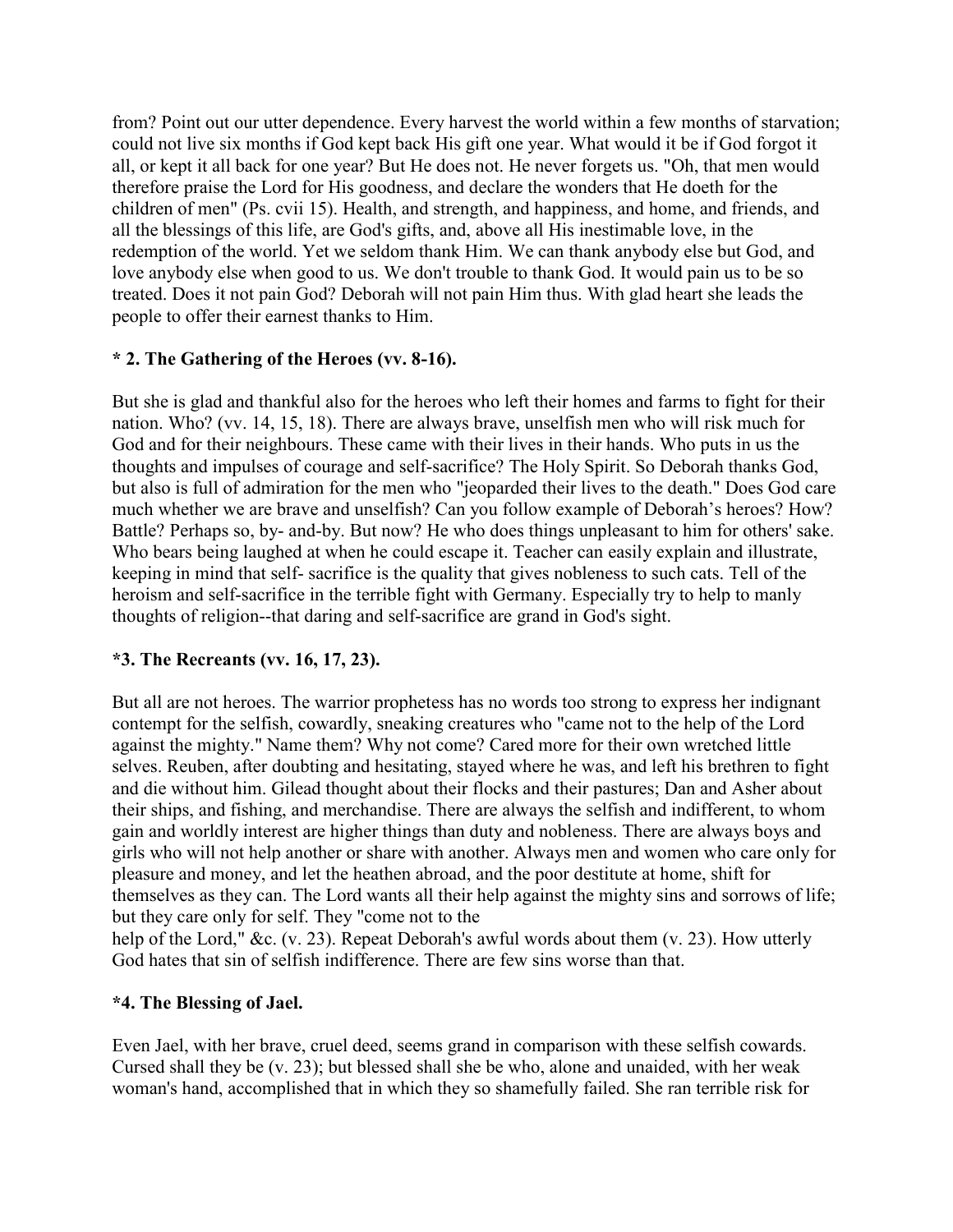herself, and her family. She dared much for no gain to herself, but to deliver Israel from the tyrant's yoke; and there was much in that to praise her for. Even in recent times, in the terrible days of the French Revolution, when a fierce, brutal tyrant was sending hundreds of innocent people to the scaffold, a brave woman, Charlotte Corday, determined to rid her country of his presence, and at the cost of her life crept stealthily into his house and stabbed him in his bath. No one blames her. Many praise her. But are we bound to give our approval to Jael's act? No. Does the Bible say that God blessed her for it? No. What does it say? That Deborah, a great warrior queen, like Boadicea of old, blessed her for

her courage and self-sacrifice. Deborah was a great and noble woman, and even a prophetess who taught the people. God used her and helped her like the other Judges, and delivered Israel by means of her; but she lived in dark times, of imperfect knowledge of God; and in her enthusiastic admiration of Jael's courage and self-sacrifice she did not see the evil in Jael's deed.

Try to close by briefly recalling the main lessons of the chapter: I. The duty of thanksgiving. II. The grandeur of self-sacrifice for the sake of others. Close with this question:--For what is our greatest thanksgiving due? and Who is the grandest example of self-sacrifice for other? Ah! He did no think about Himself or His own comfort. He never thought of that from cradle to cross. He laid down His beautiful, self-forgetting life for the sake of the very people who pursued Him to His death.

#### **Questions for Lesson III**

Is this chapter prose or poetry?

Who composed it?

Who did she think had delivered Israel?

How do you know? (v. 2)

How does she praise the heroes who fought for God and their country?

Did all fight who ought? Why?

What does the song say of them?

Repeat the verse, "Curse ye Meroz," etc.

What does it teach in our day?

What did Jael do? Was it right or wrong or both? Explain.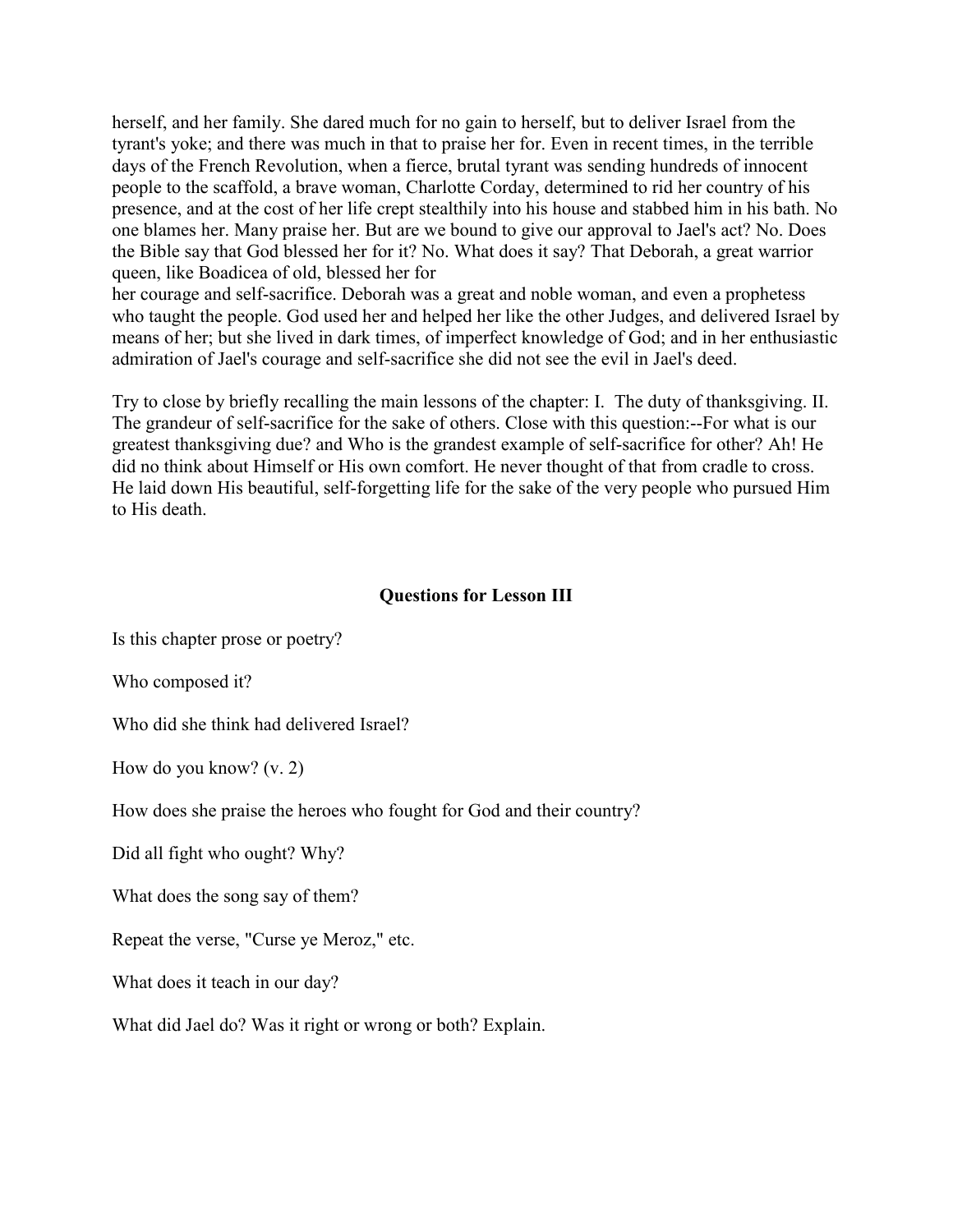#### **Lesson IV**

#### **GIDEON--CALLED OF GOD**

#### **Judges VI.**

This chapter is too long for the class to read. Teacher should read it pretty rapidly for them, dividing it for easier comprehension into sections--1. The Oppressors (vv. 1-7). 2. The Prophet (vv. 7-11). 3. The Angel's Message (vv. 11-25). 4. The Reformer (vv. 25-33). 5. The Deliverer (vv. 33-40). Explanation about Midian (vv. 1-7) should be brief, but forcible and clear.

#### **\*1. The Oppression.**

Repeat again the "Two-fold Lesson." Exemplified again (v. 1). Who oppressors now? Yes. These Arabian tribes, with two kings, Zebah and Zalmunna (ch. viii. 5), two chiefs, Oreb and Zeeb- i.e., Raven and Wolf (ch. vii. 25). Illustrate from names in Indian tribes. Fine opportunity of vivid word-pictures. Arab tribes of the desert, fleet Arab horses and camels, countless host, like locusts in the valley (ch. vii. 12). Great splendour of robes and gold ornaments (ch. viii. 26). Awful tyranny, not only wanted the plunder, but hated Israel with deadly hatred. Why? Ever hear of them before? (Numbers xxii. 7, ch. xxv., especially vv. 17, 18; xxxi, 7, 8). Yes, Balaam could not curse Israel for them; but he showed them how to make Israel do wrong, and God punished Israel awfully for it; and then they in return warred against Midian, and nearly destroyed them. So Midian hated them greatly, and oppressed them terribly. How long? (v. 1). What did they do? Every year at harvest-time crowded in to seize the harvests and the cattle, and the wretched Israelites were starving. Did they resist? What did they do? (v. 2). Yes, hid themselves like rats in their holes. Why so afraid? Were they not as many as in Deborah's time, when they conquered the Canaanites? Why so afraid now? Because they had sinned against God till they had lost His approval and His help. That is what makes cowards. That is what takes the heart and enthusiasm out of men. What is the only hope in such a case? (v. 6). Year after year passed. Seven harvests were plundered. And then at last cried unto the Lord. How could they presume to do it after treating God so? They had learned one thing, at least--that though God hated sin, and had to punish terribly, yet He was always longing to see them repent and be forgiven.

#### **\*2. The Prophet.**

Repeat again the "Two-fold Lesson." What always came after the "crying unto the Lord"? A deliverer. Was it so now? Who was sent? Why not deliverer at once sent? Because God sends not always what we wish, but what we need. Perhaps people not yet ready--not sorry enough for their sin. Not see their sin at al, only their misery. What was the message? "Look how good God has been to you, and how often you have disappointed Him." Just what everyone should say who is not living for God. "How good God has been to me, made me, preserved me, loved me, died for me, invited me to be His child, and enter into His heaven. And yet I have been disappointing Him continually. What a shame!"

#### **\*3. God's Plan.**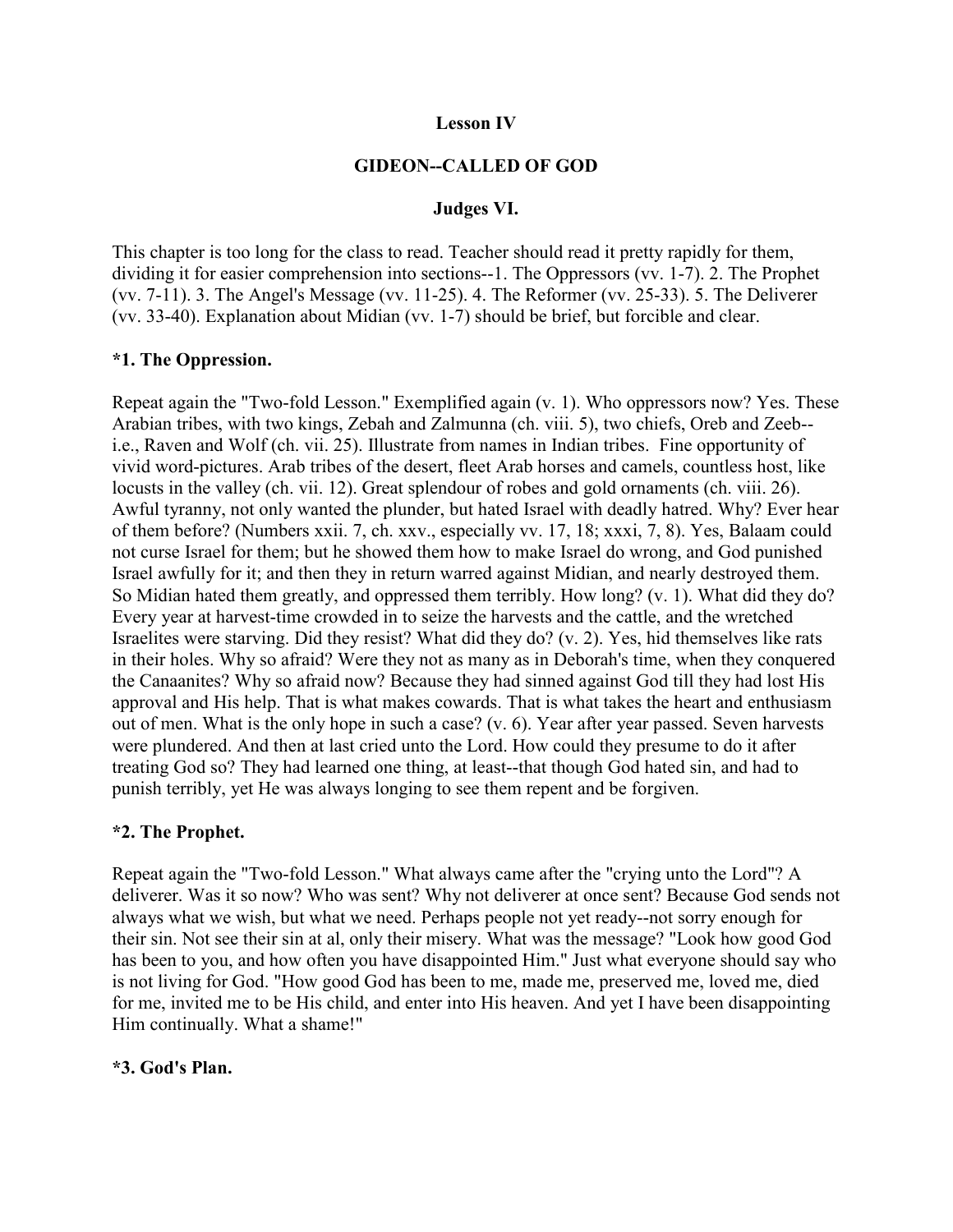But God was preparing deliverer, too. Amongst the poor, trampled Israelites was one man, a brave soldier (v. 12), whose heart was very sore for the troubles of his people. His name? He had to flee like the rest, and try to hide what he could of his harvest. Down hidden in the wine-press he was threshing his father's wheat, and brooding over his people's misery and raging in his heart against the tyranny of their oppressors (see v. 13). Suddenly he is conscious of a mysterious presence under the oak before him. The Bible keeps always before us the great kindly spiritworld interested in our world and surrounding it as the ocean surrounds the land. And messages from that world come with messages to this world as so evidently shown in the life of our Lord. Gideon hears the strange salutation. "The Lord is with thee, thou mighty man of valour." "Oh, how can the Lord be with us? He has cast us off." Poor, hopeless, despondent Gideon, with the black, miserable outlook for his nation before him. And then comes thrilling through him the rousing word from the Lord: "Go in this thy might. Thou shalt save Israel. Have not I sent thee?" In his wonder and humility he pleads: "How shall I save?" Like Moses (Ex. iii. 11). And in reply gets the word which was such a source of courage to Moses, to Joshua, to all who have ever done great things for God: "Certainly I will be with thee." You remember what great things Joshua did in the strength of that promise. A man can do almost anything if he feels that God is with him- that he is on the side of God and right.

#### **\*4. The Reformer.**

Soon Gideon had need of this help and encouragement. Was he commissioned at once to go out and deliver his nation? No. What then? (v. 25). Why? The trouble had come on Israel by reason of their Idolatry. "You must be a Reformer first," said God. "And you must begin at home. Your own town has an altar of Baal, the filthy god of the Canaanites. It is in the high rock in your own father's grounds. Your own family worship it. That must be dashed down at once." Think of the daring needed for that in a town full of idolaters. Why, they would tear a man in pieces if he dared to touch it. Did Gideon hesitate? Did he know the danger of it? What gave this courage to the man who had to hide in a wine-press a few days before? Repeat again God's promise to him. Ah, that was the secret. And so cautiously, but fearlessly, he laid his plans. The people, as usual, went to their beds that night without a suspicion. Next morning a startling sight on the hill. The whole town gaze in horror. Then wild uproar, shouts, and yells of rage in the streets. "Our altar is thrown down, our idol is broken and burned in the fire. Who has dared to commit this awful thing in our town?" Like the day when Luther burned the Papal Bull. Like the night of the Placards in French Huguenot story. In the morning through every town in France every man as he went out saw a staring placard attacking the corruption of the Church. Fierce indignation and stern search for the perpetrators. So in Abiezer. Backward and forward surged the gathering crowd. Who hath done this thing? Then with a shout they rush towards the house of Joash. "Gideon, thy son, hath broken down the altar of our god. Bring him out, bring him out, that he may die for his crime." You remember the clever, quiet reply of Joash? (v. 31). Yes, just the argument against all idolatry to-day. If he be a god, let him plead for himself. He who could not save himself from Gideon, how can he save anybody else? What do we learn from this order to Gideon? That none of us is fit to help on God's work in the world till we have first set ourselves right with Him. If we are allowing any sins in our own life they must be first attacked.

#### **\*5. The Deliverer.**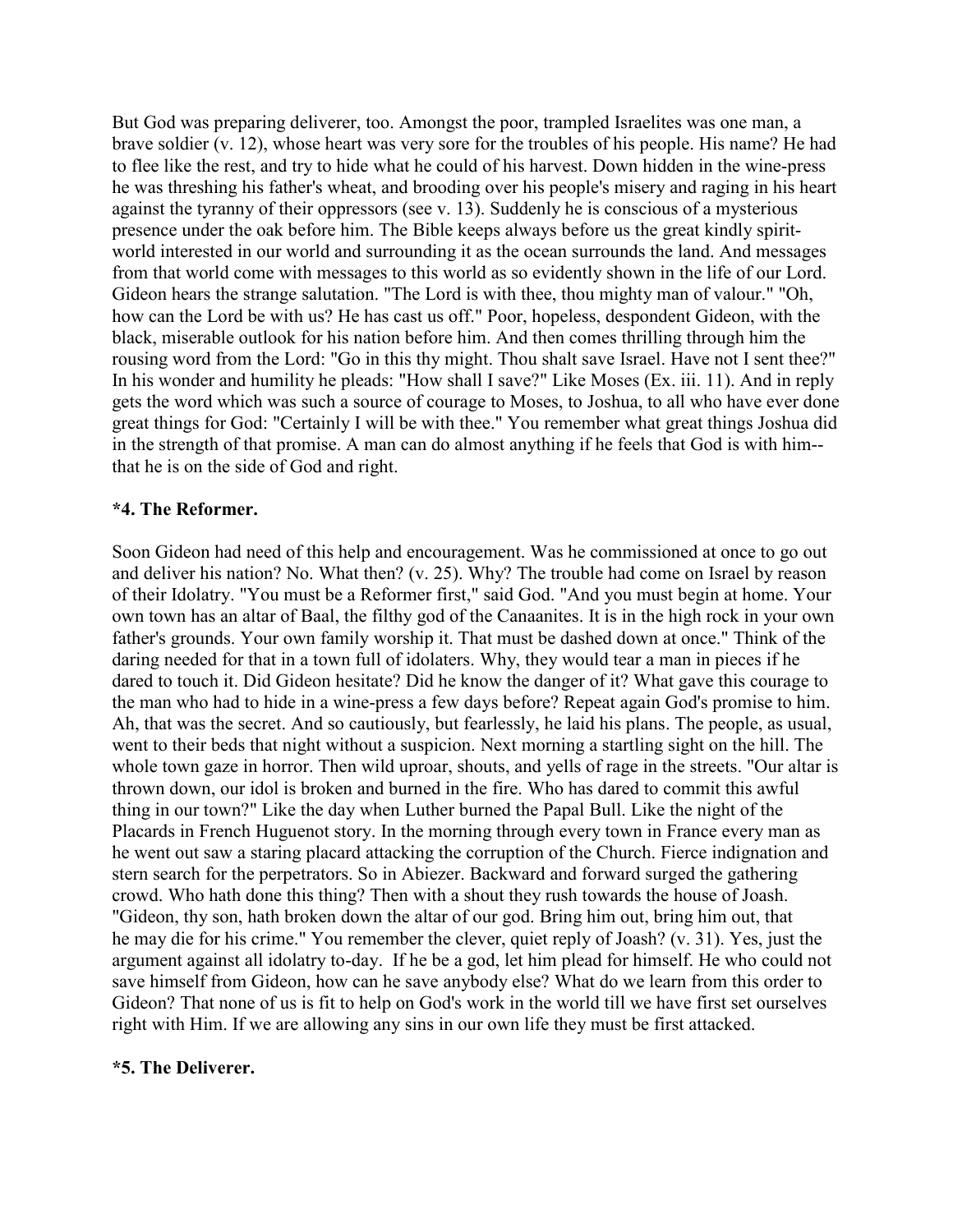Gideon nearly paid with his life for his boldness in reform. But he dared it all for the sake of God and righteousness. And now here is a still more daring deed to be done. It is just the harvest time, when the fierce Midianites crowd in like locusts to carry off the poor farmers' crops. As usual, they come in their insolent pride, expecting the people to run off to their hiding-holes. Ah, but there is a change! The power of God's strength, the enthusiasm for heroic deeds, has come strongly upon Gideon. Already he has startled the whole country around by his daring attack on the altar. Now they hear strange, almost incredible, rumours. A brave stand is to be made. The trumpet of Gideon is ringing out through the hills, and all Abiezer is gathering after him! The bravery of one man raised the bravery of many. And, as in the days of Deborah, the enthusiasm spread. Through all the country round sped the messengers of the chief, through Manasseh, through Asher, through Zebulun, and Naphtali. Oh, the delight and eagerness of the people. God with us again! A deliverer again! Every day his numbers increased, until at last, with an army of 32,000 men at his back, he set out to deliver his country from the foe. We shall see in next Lesson the extraordinary way in which nearly all that great army melted away without striking a blow.

We have now to close our Lesson by reminding ourselves again of the secret of the wonderful power that had come to Gideon. Why could he dare to risk his life in destroying the idol? Because he knew God was with him. Why did his heart swell with courage and enthusiasm and willingness to sacrifice all for the sake of his people? Because of the conviction that God was with him. Remember that is the one great secret of strength. That conviction is the secret of power in every man who has accomplished wonders for God. Can we have that conviction too? How can we get it? How shall we use that strength when we do get it? In living brave, true lives for God. In being in very deed Christ's faithful soldiers and servants to our lives' end. By always getting on to the side of right. Whenever we are choosing the right as far as we know it, we can feel sure that we have God at our back to help us.

#### **Questions for Lesson IV**

Repeat again the two-fold lesson.

Who were the oppressors now?

Israel had a terrible experience of that nation in Balaam's time. What was it?

Who was the new deliverer raised up by God?

Tell of his first appearance as a reformer.

Tell of his first appearance as deliverer.

Repeat his battle cry.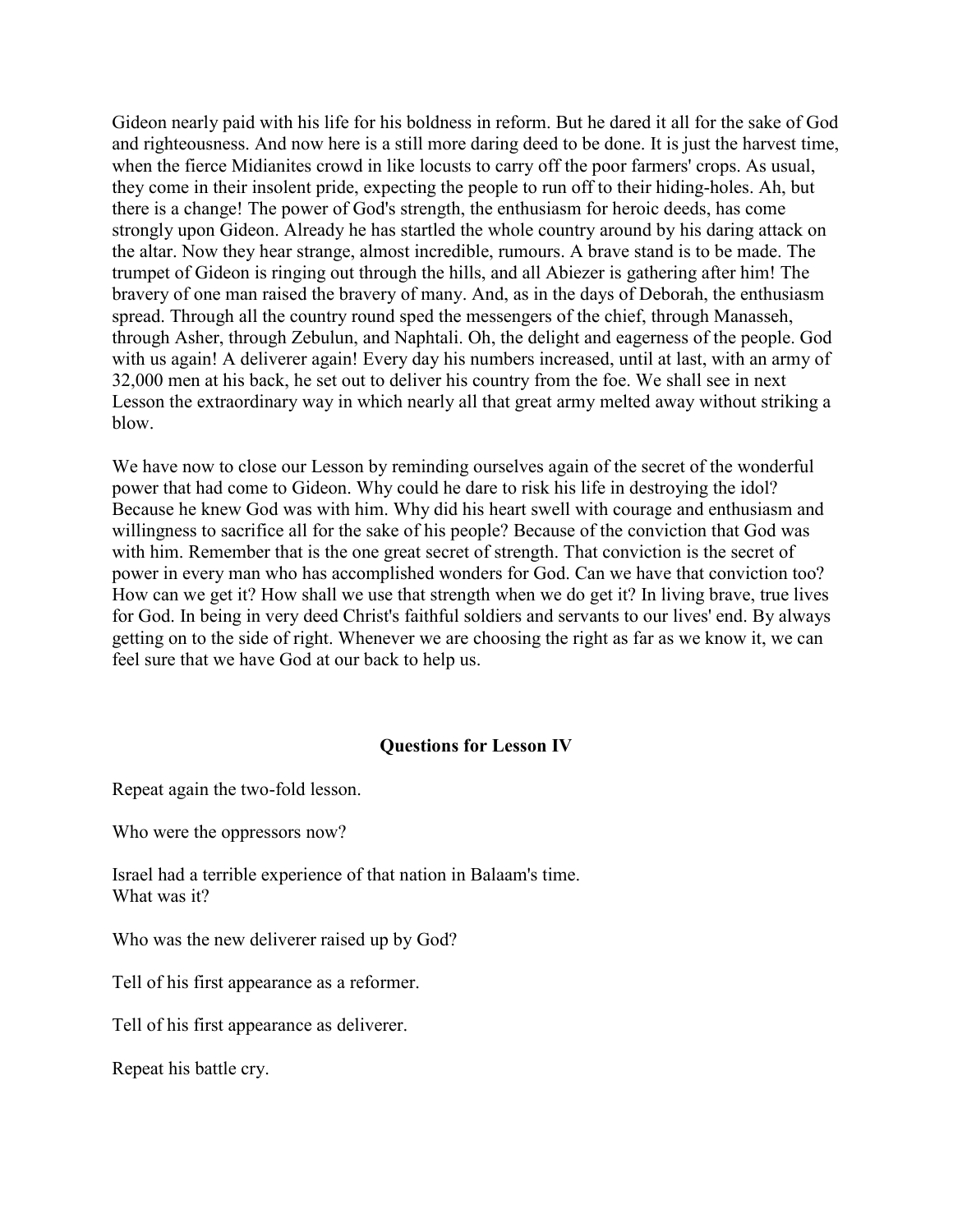#### **Lesson V**

#### **GIDEON-THE SWORD OF THE LORD**

*Judges VII.*

Recapitulate briefly last Lesson. Try to get feelings roused in pity for the down-trodden Israelites, in sympathy with the heroic purpose of Gideon. (In all cases of battle or slaughter where God's approval is indicated, try to find and show the reason. Either some oppression to be hindered or some great cause of righteousness to be furthered). Gideon's heart is beating high with hope. "God is with me. His Angel has been sent to me. The signs I prayed for have been granted me. Now I am going to do great things for God and for my people- break down all altars, reform religion, crush the pride of the cruel chiefs of Midian. I am, by the help of God, to bring great blessing to my native land!"

Then read the chapter quickly through, dividing it into sections. Section 1. First testing (vv. 1-4). Section 2. Second testing (vv. 4-9). Section 3. Gideon's sign (vv. 9-15). Section 4. The battle of Jezreel (v. 15 to end). Name the sections, and watch carefully to keep up the interest by a passing remark as they read.

#### **§ I. God's Choosing.**

Read Sections 1 and 2 taken together. Picture Gideon- proud, glad, enthusiastic: a few months ago so insignificant- hiding from Midian, and now a great leader with 32,000 behind him, and the army of the oppressor on the valley before him. Think of a man at such a time being told, Your great army must disband without striking a blow. Surely it must have startled him. Yet he felt that God must be right.

Why was army reduced? (v. 2). Yes, they must be made to feel that they were only God's instruments- this is what must rouse awe, and wonder, and trust, and thanksgiving in the heart of the nation. What was first test? How many went? How many remained? Seemed a very small army now to meet the countless hosts of Midian. How is their vast number described? (v. 12). Yet even 10,000 to many. What was the next test? How would this test them so as to keep the best? Picture the host of Midian watching the strange manoeuvres. See 22,000 throw down arms and go home. See 10,000 drawn up on bank of stream. Suddenly 9,700 throw themselves on their faces, completely off guard-no self-control, no watchfulness- exposing themselves perhaps to a quick charge of Midian from behind. But here and there along the lines a man stood, steady, restrained, on his guard, stooping quickly to dip his hand for water, and rising alert in his place again. How many

such? Yes. In the whole army there were but 300 heroes of courage, and self-denial, and watchfulness fit for God's great work. What heroes they were! They had to stand still before the countless hosts of the enemy, and see 9,700 march away. And these 300 had to dare all for God. (Read Tennyson's Charge of Light Brigade.) By these 300 choice men God said He would deliver Israel? Why were these special men chosen for God's work? Was it chance? Was there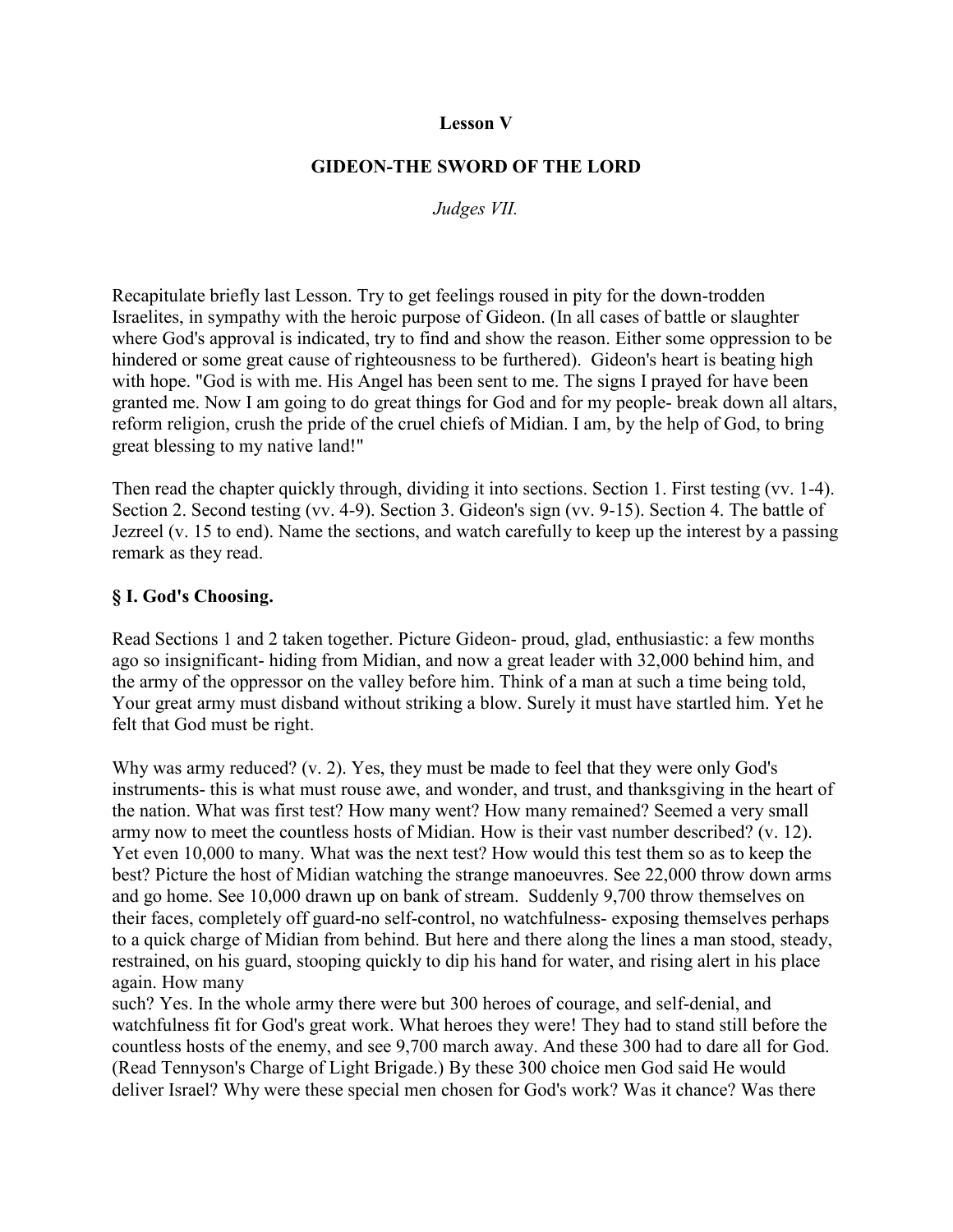any reason? They were the best, choicest, fittest, most heroic, and therefore, God used them. Which will do best work for God- 100 careless, half-hearted, or ten enthusiastic, out-and-out Christians, eager to sacrifice everything for God and right?

That is where Israelite history differs from all other history. They never claim any victory or achievement as their own. God must teach Israel in order that Israel should teach to all mankind man's utter dependence on God for all good.

# **§ 2. The Battle of the Pitchers.**

Now let us see what these chosen men had to do. How anxious Gideon and they when they stood alone, only 300 against many thousands. What was their comfort? They had obeyed God, and, therefore, they could trust Him to take care of him. Did God give further encouragement? Picture the sleeping hosts, the active Israelite chief creeping cautiously from rock to rock into their midst. The dream about the cake of barley bread rolling on and overthrowing the tent. Meaning? Barley bread, the cheap bread of the poor, meant Gideon and his 300; they seemed such a contemptible thing, like a loaf of the common brown bread, scorned by the proud Arabs. How glad Gideon was. It was God's sign to him. What did he do at once? (v. 15). Worshipped and thanked God, and went back full of hope to the soldiers.

Now see the clever stratagem. The 300 are prepared. Torches covered by a little jar in one hand, and in the other a trumpet. Watch them stealthily surrounding the sleeping army- all perfectly still- all perfectly dark. Now intense excitement- wait for signal. Suddenly Gideon's trumpet rings out, and with one blow his pitcher is smashed In an instant 300 blows smash 300 pitchers, and 300 trumpets ring out in the night, and 300 voices in every direction shout in fierce excitement the war-cry of their leader-"For the Lord, and for Gideon!" What next? Did the 300 fight? (v. 21). No. They stood still. They had trusted God. They had risked their lives. And now God justified their trust. In frenzied panic the sleepers sprang up. The darkness all around them was full of sounding trumpets and flashing lights, and ringing war-cries. There was a terrified stampede. Every man slashed all around him. Friends fought with friends, and all that could flee fled for their lives. And so the terrible misery of Israel was removed, and the fierce, cruel oppressor had his power broken for ever. And all this was done by God. But done by means of the 300 heroes whom He had specially tested and chosen to accomplish this great deliverance.

# **§ 3 God's Work in the World.**

Does God want any great work done in the world to-day? Does any testing like that of Gideon's men take place in the world to-day? Yes, always. Every day. Are you surprised at this? Think of any great work for God in the world. Just look at beginning of Christianity. How many followed Christ to hear Him? He had twice to feed them- how many? Yes,

many thousands followed him. What did He want followers to do? To make the world better. Were all these fit? No, large numbers got tired and went away, like Gideon's 22,000. Were all the rest earnest enough to do much good? No, He had still to sift them. He picked out seventy disciples to go teaching, and twelve apostles to rouse workers and teachers everywhere. Why were these seventy and twelve especially chosen? Because, like Gideon's 300, they were the fittest, the most earnest.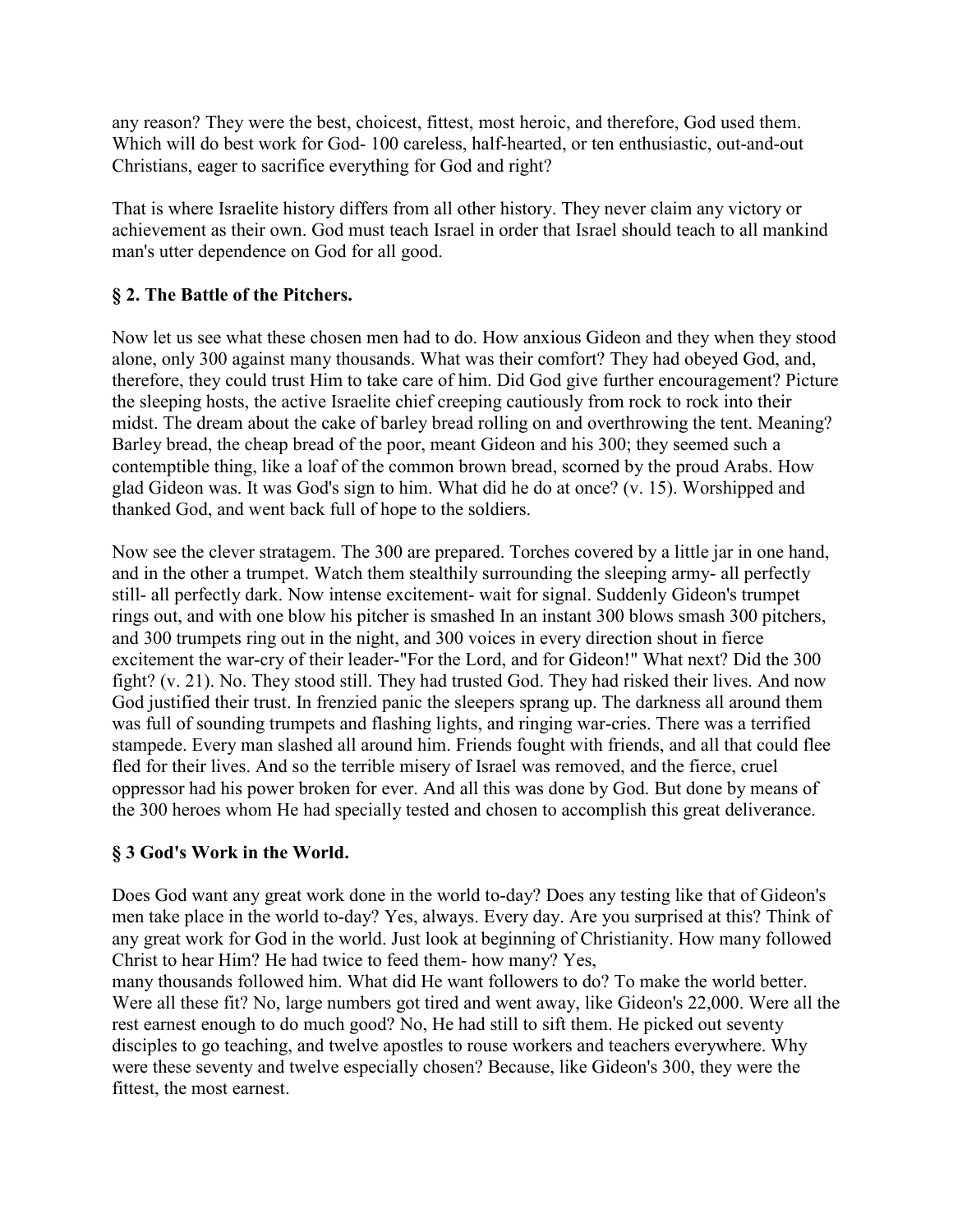Look on the world to-day. Christ is still wanting great work to be done- wanting hero soldiers to fight His enemies of drunkenness, and dishonesty, and lying, and sin of every kind. He wants people to give up friends and home for sake of His poor heathen children. How many in this school and parish are pledged to be His soldiers? All of us in Baptism were pledged, "to be Christ's faithful soldier and servant to his life's end." But are all earnest and loyal and fit to do God's work, to conquer sin in the world, and make the world better purer and happier? No. First, the large number who don't care at all about God's work, like Gideon's 22,000. Then there remain those who do care, but very earnestly. They say their prayers each day, and come to church and Sunday-school, but do not think much about the brave true life that God looks for. The are not loving God and right very much. They are not fighting hard for Chris's sake against temper and laziness, &c. They are like the 10,000 remaining to Gideon.

Do they do anything to make world better? Yes, a little. But they are fit to do much? Suppose carelessness and lying and bad words go on. God wants it put right. Can He use them? Not much. Whom does He use? The few who are earnest, who are longing to do right, and to serve and please God- the few who are willing to bear being unpopular and being laughed at by companions for the sake of God. They are like Gideon's 30 whom God chose to do great things for Him. E.g., one boy who has courage to kneel at his prayers has shamed a whole roomful into doing it. One man or woman who has the courage to stand alone against evil companions or evil customs. Pray to God to make you fit to do great things for Him, not by talking or boasting or faultfinding, but by living a brave, true, faithful life yourself, and thus helping others in the path to right. And thus you will be training yourself to do great, good work in the world for God.

#### **Questions for Lesson V**

Gideon's great army had to be reduced. Why?

Tell of first testing of the men.

Tell of the second testing.

Anything like this happening in God's work in the world to-day?

Picture in words the Battle of the Pitchers.

What was the secret of Gideon's courage and power?

#### **Lesson VI**

#### **JEPHTHAH – IGNORANCE OF GOD**

*Judges XI.*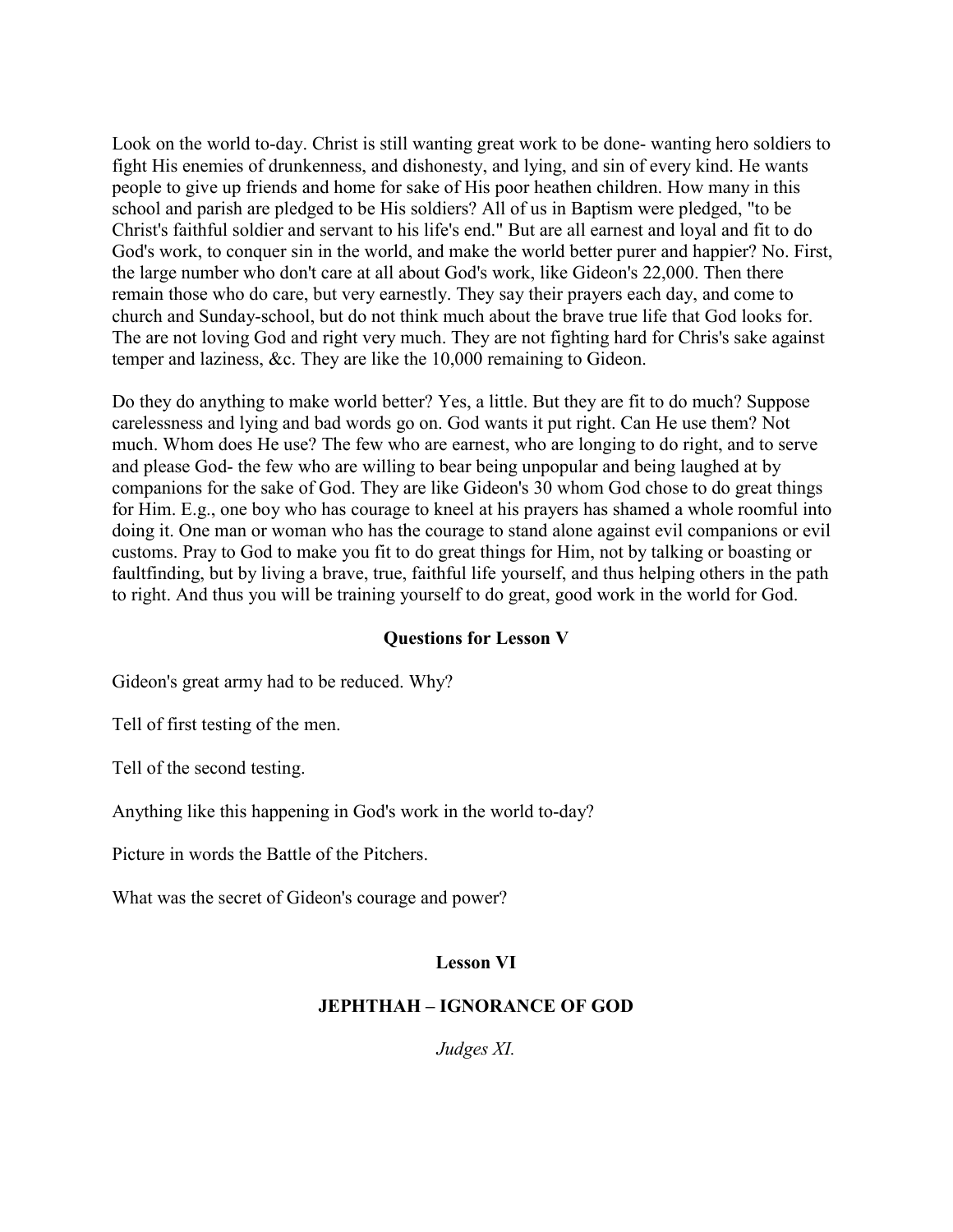Divide the chapter for better comprehension into three sections: 1. The coming of Jephthah (vv. 1-12). 2. The Controversy with Ammon (vv. 13-39). 3. Jephthah's Vow (vv. 29-40). Some people shrink from the view taken in this Lesson that Jephthah actually offered up his daughter as a human sacrifice. But human sacrifice would not at all revolt the people at that time. In v. 31 he says, I will offer it for a burnt offering, and in v.39 he did with her according to his vow.

# **§ I. Jephthah.**

Here is another story of another deliverance in some other time and place.

Read Section 1. In order to keep up the connection with the "TWO-FOLD LESSON," look back to ch. x., and read vv. 6, 7, 15. Here we have same old story- Sinning, Punishment, Repenting, Deliverance. Who were oppressors? Who the new deliverer? What do you think of him? Was he as good as Gideon? See ch. viii. 23. Now read xi. 9. One thought only of his country's good; the other thought much of his own position and advantage. But Jephthah had had a hard life: not as easy for him to be good and unselfish. Driven out of his home when young, a fugitive, an exile, a leader of a band of robbers. Ought he to be judged as sharply as we? God makes allowances for men's disadvantages. So, we see, his tribe, who had turned him out, came pleading to him again. And he came back to lead Israel. And God accepted him, and helped him to conquer. (See v. 29.)

Read Section 2, vv. 12-29. Did he at once begin to fight? What did he do? Do you think it was a good plan to begin by remonstrating? Do you remember our Lord's advice, "Tell him his fault between thee and him alone"? Did you ever know of a quarrel between two boys or two girls, or two families? Do you think if they had talked it over together in a friendly way, and tried to find out each other's feelings, it would have been better? In disagreement with another, we should always try to be fair with him. Try to "put yourself in his place." Try to understand him. Say to him, "I don't want to be unfair and unkind; please tell me exactly where you think I am wrong; let us try to understand each other." One very good rule is: always try to look for the faults in yourself, and to look for excuses for the other. If both would do that, God would be pleased, and the quarrel would soon be ended. However, in Jephthah's case, the two parties could not agree, and so had to fight, and Jephthah and his men conquered by the help of God.

# **§ 2. Jephthah's Vow.**

Read vv. 29-40. We saw that Jephthah was not a very good man. Is not v. 29 a strange one, then? Explain here that the Spirit of the Lord bestows various gifts, according to men's natural differences, and according to the needs of the men or of their times. The spirit of holiness, of love, of understanding, and of common-sense. Here the gift seems especially the gift of energy and power for his great work. See this more fully in Samson afterwards. True, every help from God's Spirit makes men better and nobler. But every help from Him does not make them absolutely good and noble at once. A man may be rash or foolish or mistaken, or even weak in yielding to temptation, and yet may be receiving help from the Spirit of the Lord. No doubt, Jephthah was made a braver and a stronger chieftain, and a better man, by the help of God's Spirit; but many faults still remained in him. What a strange ignorance of God in his famous vow!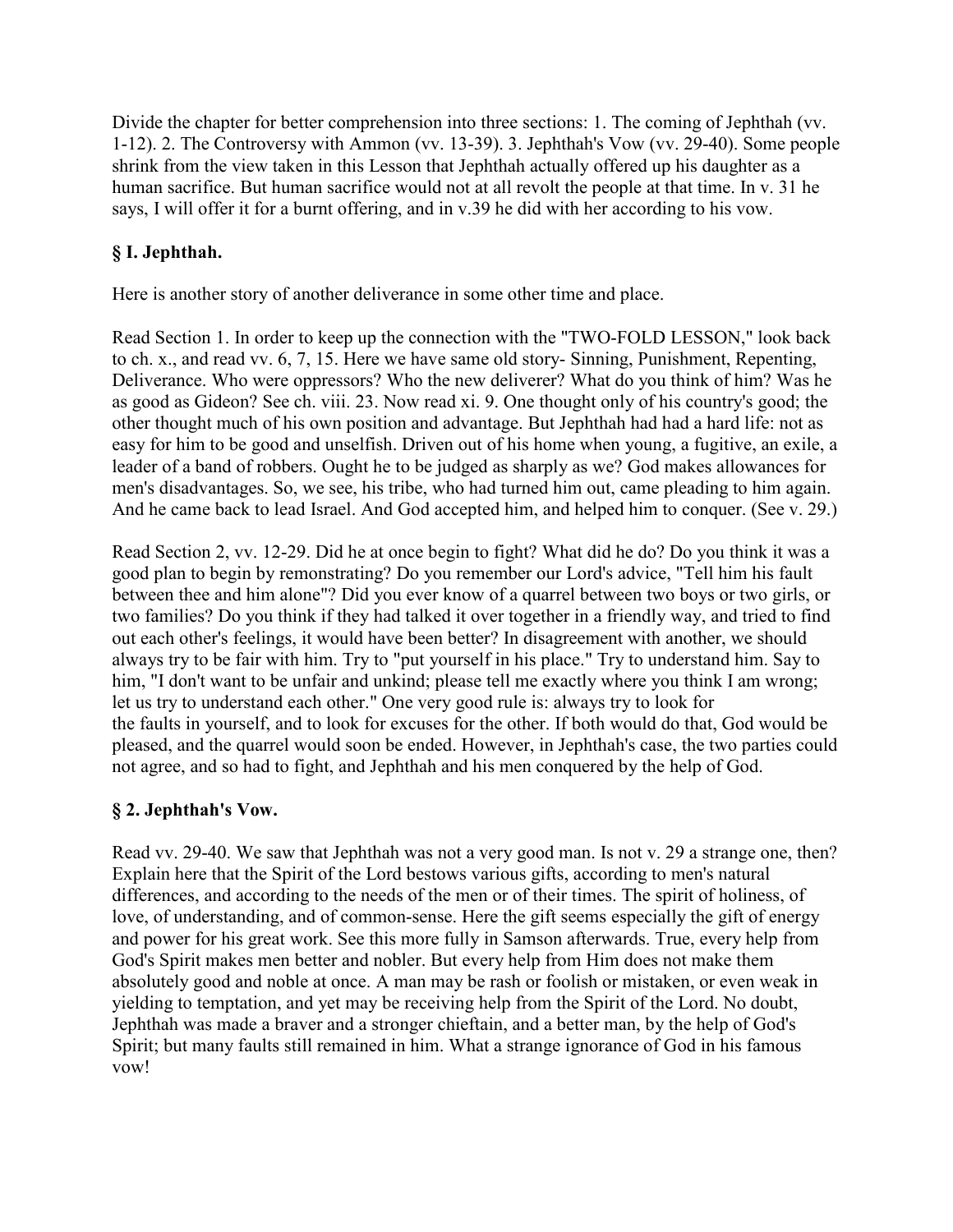What is a vow? What was his vow? (vv. 30-31). What did it mean? That he would offer up a human sacrifice to God. Was it right to do that? Would God like it? No! it would be horrible to God. But poor Jephthah did not know that. He had been an exile in Syria- a robber chief- and had the usual superstition of Syria about human sacrifices. The people about him offered up their children to Moloch, their god, when they wanted victory. The Carthaginians sacrificed a boy yearly. See 2 Kings iii. 27, when King of Moab did it. See Balak's cry, Micah vi. 7. They thought like the poor heathen in India to-day. That is the worst of living amongst people who do not know or worship God. Take care of being much with godless people, else you will grow like them.

Would it be right for you to make such a vow? If you had made it, would it be right to keep it? No. It is a sin to break a vow; but it would be a worse sin to keep it after seeing that it was very wrong. But Jephthah did not see that it was very wrong. Only that it was very terrible and very painful to fulfill. He thought that God would approve of it. What do you think he should be blamed for? For his ignorance of God's character, in thinking that would please Him. He should have known better, and perhaps he could have known if he had not neglected God's teaching. But we do not know.

# **§ 3. Jephthah's Daughter.**

Now after the vow he goes to battle. Does he conquer? You know what happens after a great victory. Illuminations, rejoicing, crowds, and shouting and music, to welcome the conquerors. What delight and pride in the general's home, that all the nation were praising and thanking him. Only one young girl there, his only daughter--so glad, so proud--so fond of her father! She was watching for him, all unconscious of evil. The moment she saw him, out she rushed, dancing with joy, and sounding her song of triumph and of welcome. Oh, the pity of it! Can't you imagine the look of horror and agony in his eyes, as he stared back from her? "Oh, alas, alas! my daughter. I have vowed to the Lord, and I cannot go back!" What a grand, heroic girl she was! Did she cry or scream, or beg to be let off? Not she! Poor ignorant girl, she, too, thought that God would require the vow to be kept. "Father," she said, "if you have vowed to the Lord, and the Lord has saved our people from the oppressor, keep your vow. I am willing to die for my country, and my father, and my God." Read Byron's poem:--

"If my country, my God, oh, my sire, Demand that thy daughter expire."

And so she went out to die, this poor ignorant, loving, loyal Jewish girl. Was she right in thinking that God desired it? No. Human sacrifice was hateful to God. But, poor girl, she meant to do God's will. Do you think God was pleased with her? I am sure He was. It was horrible, but it was grand. It was heroic self-sacrifice. And self-sacrifice with a righteous motive is very dear to the heart of God, however ignorant or mistaken it may be. It is the very essence of God's own nature, unselfishness--bearing and suffering for the sake of others. What was the grandest example of it in the whole world? Yes, when the blessed Saviour "for us men and for our salvation" came down from heaven and died on Calvary. Be thankful that you know more about God than this poor ignorant maiden; but be very sure that you can do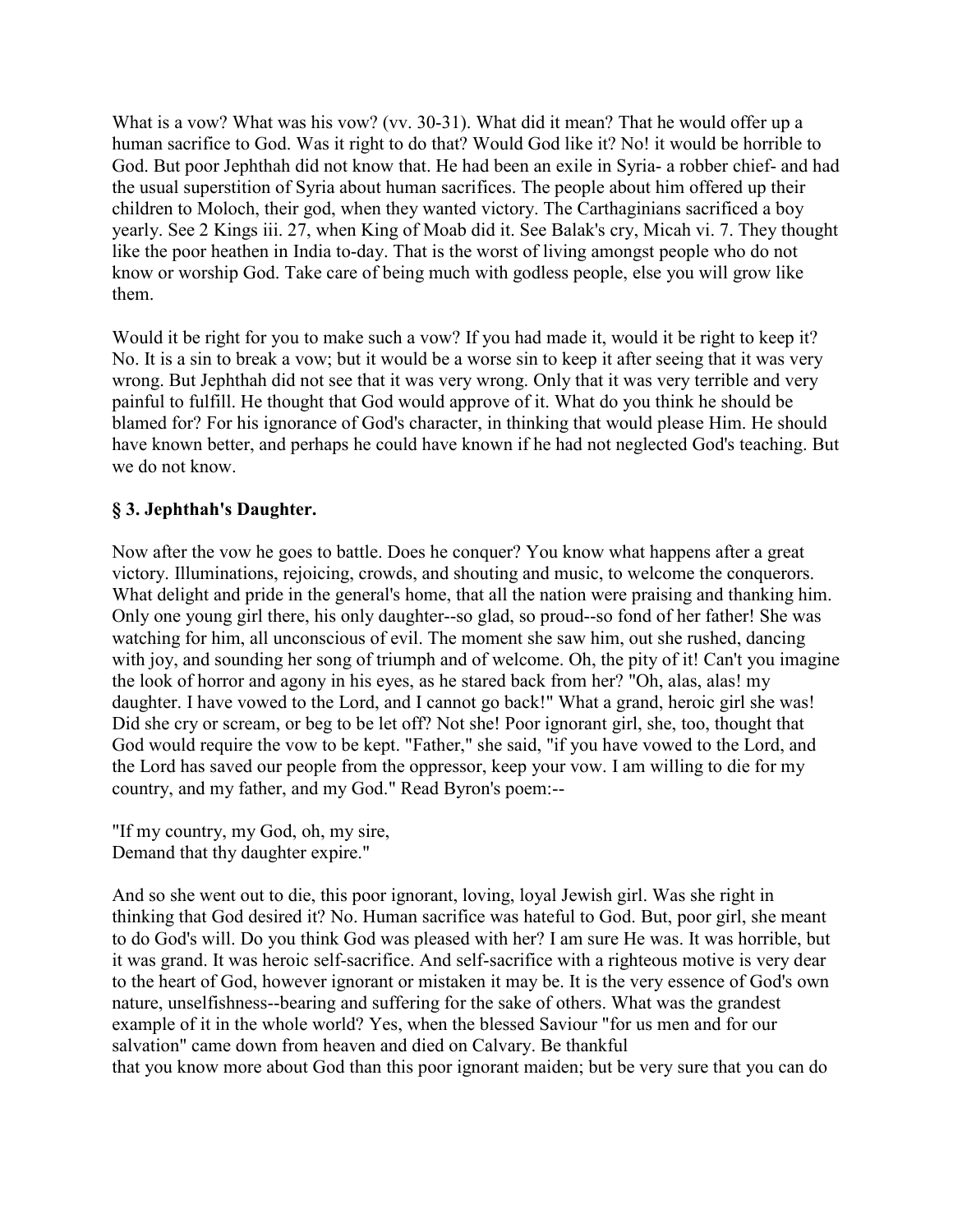no higher thing in His sight than to be utterly unselfish, to be willing to sacrifice everything for the sake of God and your brethren.

## **Questions for Lesson VI**

Repeat the two-fold lesson and show it working out here.

Who were the new oppressors and the new deliverer?

Tell of Jephthah's awful vow.

Was it right?

Is there excuse for him?

Tell the touching story of Jephthah and his daughter meeting after the battle.

What do you think of Jephthah's daughter?

What do you mean by self-sacrifice?

What is the greatest instance of it in history?

## **Lesson VII**

## **SAMSON -- RESPONSIBILITY**

*Judges XIII. vv. 1-8, 24, 25, and XIV.*

#### **\* 1. Samson's Dedication.**

Repeat main lesson of Book of Judges.

Here is another story of another place and time. This chapter begins by telling of? What as usual followed the sin? Punishment. What nations already used for punishing? What nation now? Describe Philistines, big, heavy, slow-witted, the butt of Israelites, &c. Try to make them stand out distinct and interesting. Things again in bad state. Again God pities. How shown? A godly mother receives warning that son shall be born to play a great part in his people's history. What? (v. 5). Tell me of any other promise like this. (Abraham and Sarah, Hannah, Elisabeth, Virgin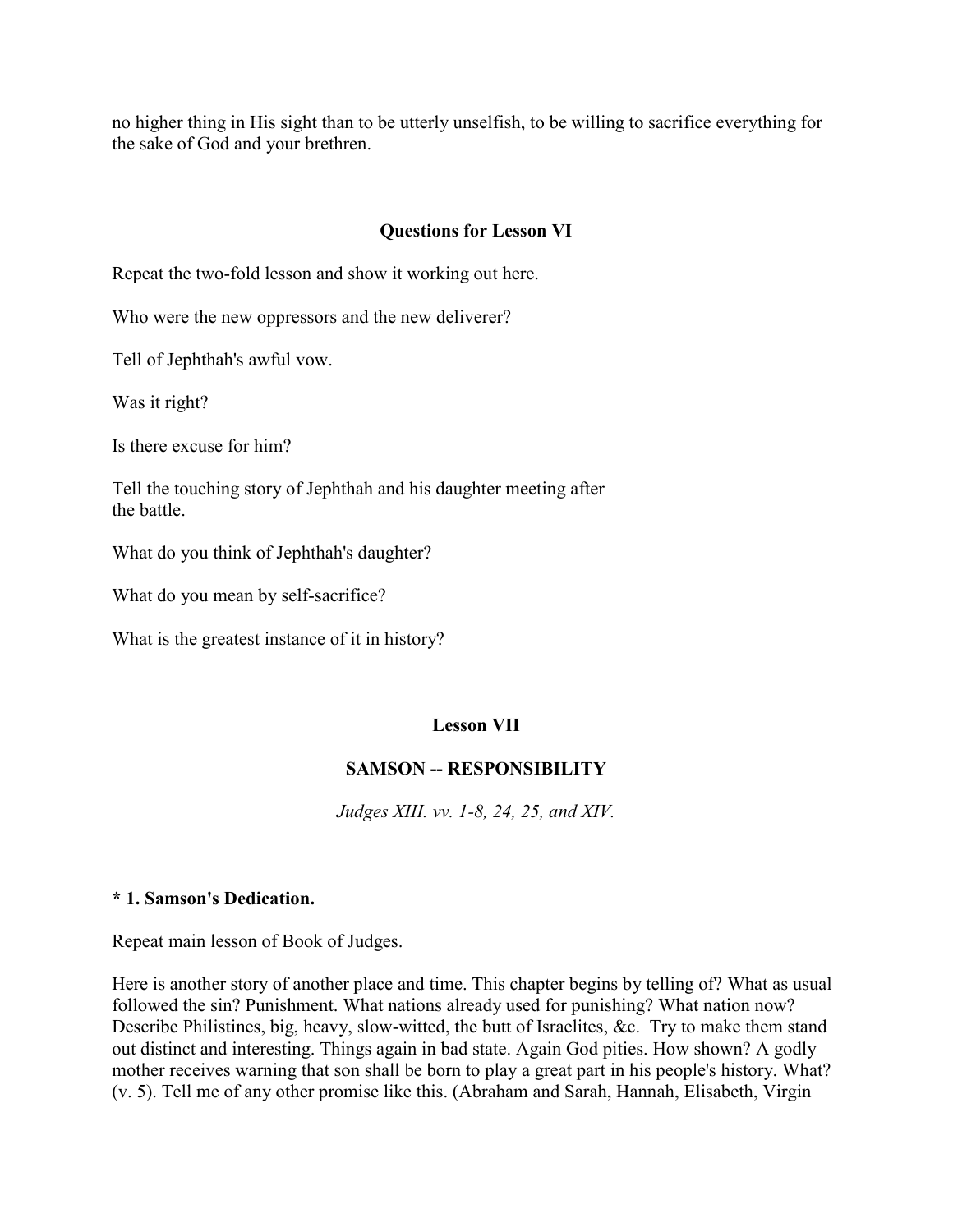Mary.) He must be trained for this great future? How? What is a Nazarite? (Numb. vi. 2. One separated or dedicated unto the Lord). What were his vows? Distinguish from Nazarene. Is not it a lovely thought of the boy's life (v. 24). The child grew, and the Lord blessed him. Poor Samson; what a pity that he should waste the blessing of God!

Is it not a solemn thing to be dedicated like Samson to a great work? Has anything like it been done to you? (Impress very solemnly the importance of Baptism.) That is your dedication. What are your vows? Has God any great work for you as for Samson? Any enemies to fight? Temper, lying, disobedience, &c. Anyone to be helped or delivered by you? Weak comrades tempted to carelessness, lying, drunkenness, &c. You to be God's Samson. Careless people sometimes excuse themselves, saying, "Not done any harm in the world." Is that a fair excuse? Why? Because we are vowed to do good--to be Christ's soldiers--to fight His battles--to make the world better and happier. He who is not doing that is an idler, a deserter.

#### **\* 2. Samson's Home.**

Do you think those parents religious people? Were they anxious to rear up the boy aright? (v. 8). Their great aim for the boy, not that he should be rich and comfortable, and have an easy situation, but that he should be good and brave, and able to do God's work, to fight and, if necessary, die for his country and his God. What do you think should be the chief aim of parents for children? What should be the chief aim of boys and girls? What would you like to be? What business or profession? And you? And you? (Don't be too solemn over this. Don't mind making them laugh. Tell perhaps of own childish aims and ideals. A little lightness may make following thought more impressive.) In this future of yours should you like to be rich, happy? Is it wrong to wish this? But what is the highest aim of all about one's future life? To do God's work in the world. To fight God's enemies. To deliver God's tempted children. To make this poor world brighter, and happier, and better for your being in it. (In suitable classes the teacher might here speak of the great work of missions. So dear to Christ's heart--so undermanned. Parents straining and striving for every petty post of comfort and gain for their children and fretting--What to do with our boys? What

to do with our girls? And the noblest work on earth waiting for helpers. Ask the class to pray that this Lesson, taught to-day in so many classes, may result in many resolves to offer themselves for this work.) All work may and ought to be holy work. Therefore, pray about your future: "Lord, not so much that I may be rich, or great, or prosperous, but, above all, that I may be good. May do my duty in that state of life unto which it shall please God to call me."

## **\* 3. Disappointing God.**

Now picture that home, the awe-struck mother brooding over the mysterious future of her boy. Like what other? (Luke ii. 51). How she would pray for him! How proud she would be of his magnificent strength, and his daring deeds in camp of Dan (v. 25). What glorious hopes she would cherish for his future. Ah, you don't know how mothers' hearts are bound up in their children's future! What lovely, hopeful day-dreams they have for them! What a shame to disappoint them!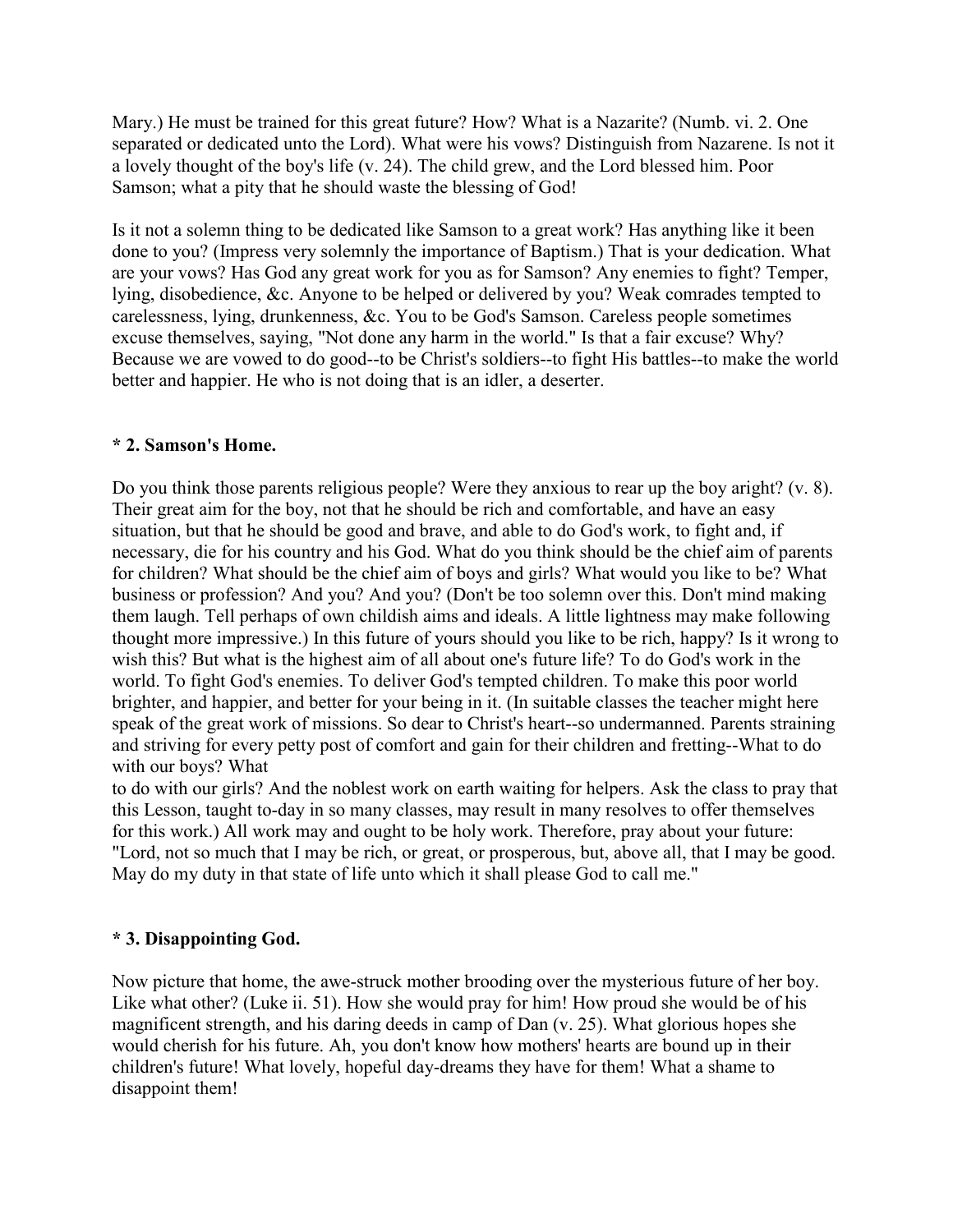Here is this boy growing up--big boy now, moody, willful, keeping his outward Nazarite vow, yielding to his impulses in all else--self- will, disobedience. What was first great disappointment to parents? (xiv. 3). Now a man--going to marry. Not care if pleased God or parents. See his reply (v. 3). What a sad disappointment. The man who was to deliver Israel from brutal Philistines now going to marry into them. There will be no religion now; no godly family life like his father's. His wife would worship Dagon, and rejoice in Dagon's conquests over people of Jehovah. Her sympathies would be all with

her own people, the conquerors. She would scorn the poor subject race. What a shame to disappoint his parents so bitterly! What a shame to disappoint God!

Is it possible to disappoint God? Ah, yes, God had designed great things for Samson's future if Samson had not spoiled it. God's plan about the Philistines was not overthrown. Even Samson's marriage over-ruled to further it. How? Wedding feast? Riddle--repeat it, and explain. A great wager on the riddle. Did they guess it? How? Was Samson angry? What did he do? So the Philistines more his enemies than ever. God's purpose not overthrown.

But how sorely Samson suffered all his life for that marriage. Look at the result in one week--a betrayed husband, a deserted wife, discord, strife, bloodshed; afterwards, a lonely, misguided, sinful life, captivity, blindness, violent death. No good, religious wife beside him to help and encourage him to better things. Don't you think when God sent him into the world and blessed him (xiii. 24) He designed something nobler and better for him than this poor wrecked life? Whose fault was it that he failed? God has good designs for you and me, too. Let us not disappoint Him.

There are other stories of him that we have not time for now. Tell me some briefly--how he killed the lion--set fire to the corn--how he carried off the gates of Gaza on his back; but they seem chiefly done to show off his strength or gratify his resentment. The great gift of strength was not used much for God, or for doing much good to Israel. He was very brave, and merry, and good-natured; but he seems to have quite wasted his opportunities and his gifts.

#### **\* 4. Lessons.**

(1) To be attractive and a favourite is not always a mark of goodness or of being pleasing to God. Look at Samson--daring, merry-hearted, generous, attractive--a fine, big, good-natured fellow; full of fun; full of courage; dashing into the enemy without stopping to count them; playing mischievous tricks on the thick-headed Philistines; one of these men so attractive to others, who so easily becomes a leader of others. And yet no real character; no deep sense of duty or religion; no earnest struggle to put the Right before the Pleasant.

Is it a good thing for a boy to be a strong, brave, pleasant, good- natured fellow? (or, in a girl's class--a girl to be bright, merry,

handsome, good-natured?) Yes. Makes him a favourite--a leader amongst others. These things are God's good gift to some boys. But he may have all these gifts, and not be a high character. What makes the high character that is pleasing to God? The effort to do the, right even when it is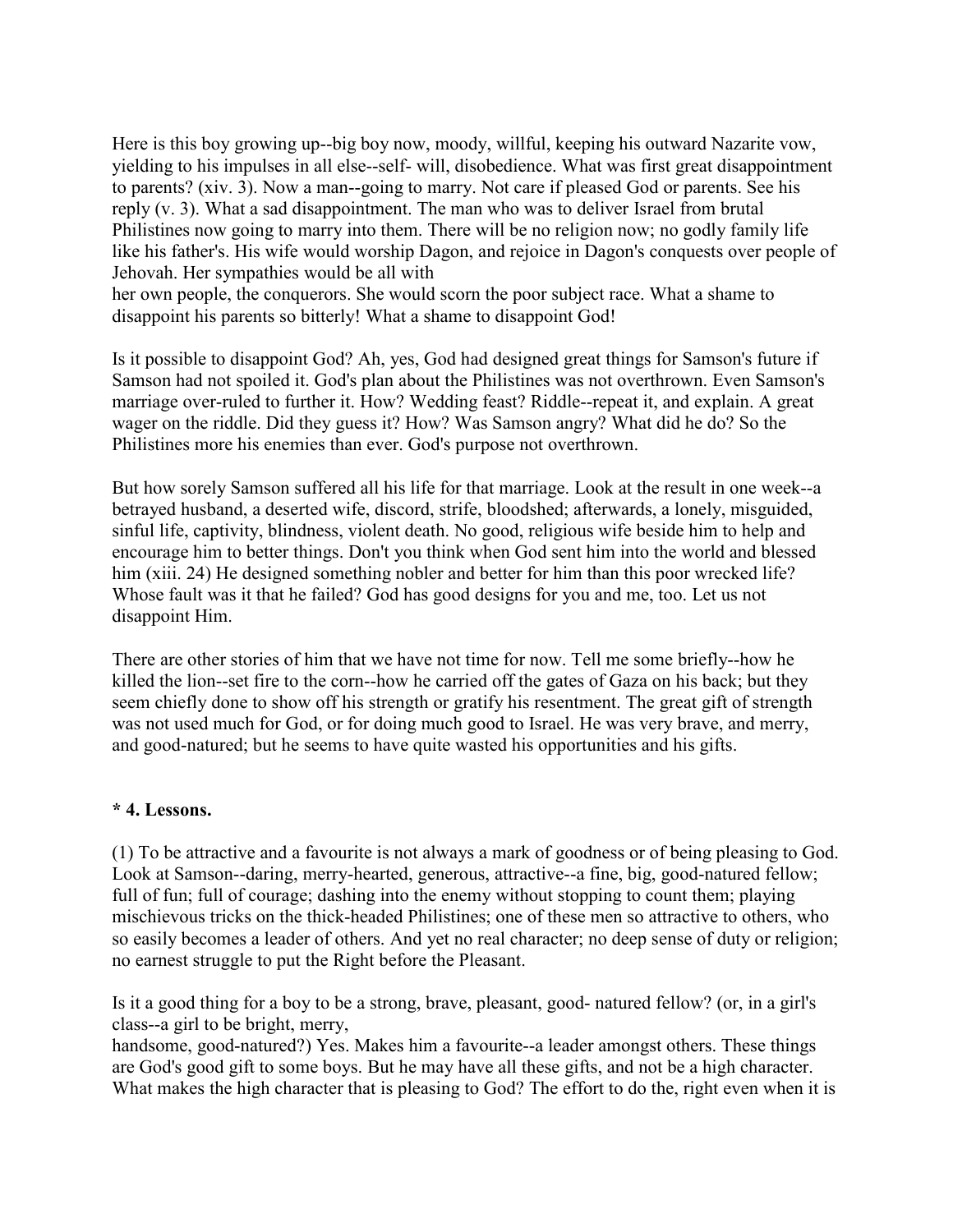unpleasant--putting God, and Right, and Duty first of all. Sometimes a poor, weak, puny, insignificant boy is a higher character than the other. Why? What makes his character higher? He is trying to fight down his temper or his cowardice, and to do what God wants, however hard it be. Yes, what God cares for most of all things in the world is the true, loyal struggle after the Right.

(2) Responsibility for God's good gifts. What gifts had God given to Samson? Size and strength, and influence amongst his companions. Why were they given? To make him fit to do the great work for which he was dedicated. Did he use them for this? No, we shall see in next lesson the sad result. Had he a right to use them as he liked himself? Why? Because they are God's, and given for a special purpose. If a man gave you money to use for him, would you have a right to use it as you liked for yourself? Is our case at all like Samson? Gifts of health, and brains, and perhaps pleasant, attractive disposition, and influence amongst our companions. They make us happier, and God likes that. But may we use them as we like? To do wrong things? To lead weaker ones astray? He who does that will be acting dishonourably, and grieving and disappointing God.

## **Questions for Lesson VII**

Repeat the two-fold lesson.

Who were the new oppressors?

Tell of the dedication to God of the boy Samson.

What is like that in your life?

To whom are you dedicated?

Tell of Samson's marriage and his riddle.

Tell of the attractive things in Samson that made people admire him.

Who gave him these attractive gifts?

What was his fault that spoiled them all?

What is the lesson for us?

# **Lesson VIII**

## **SAMSON--FAILURE**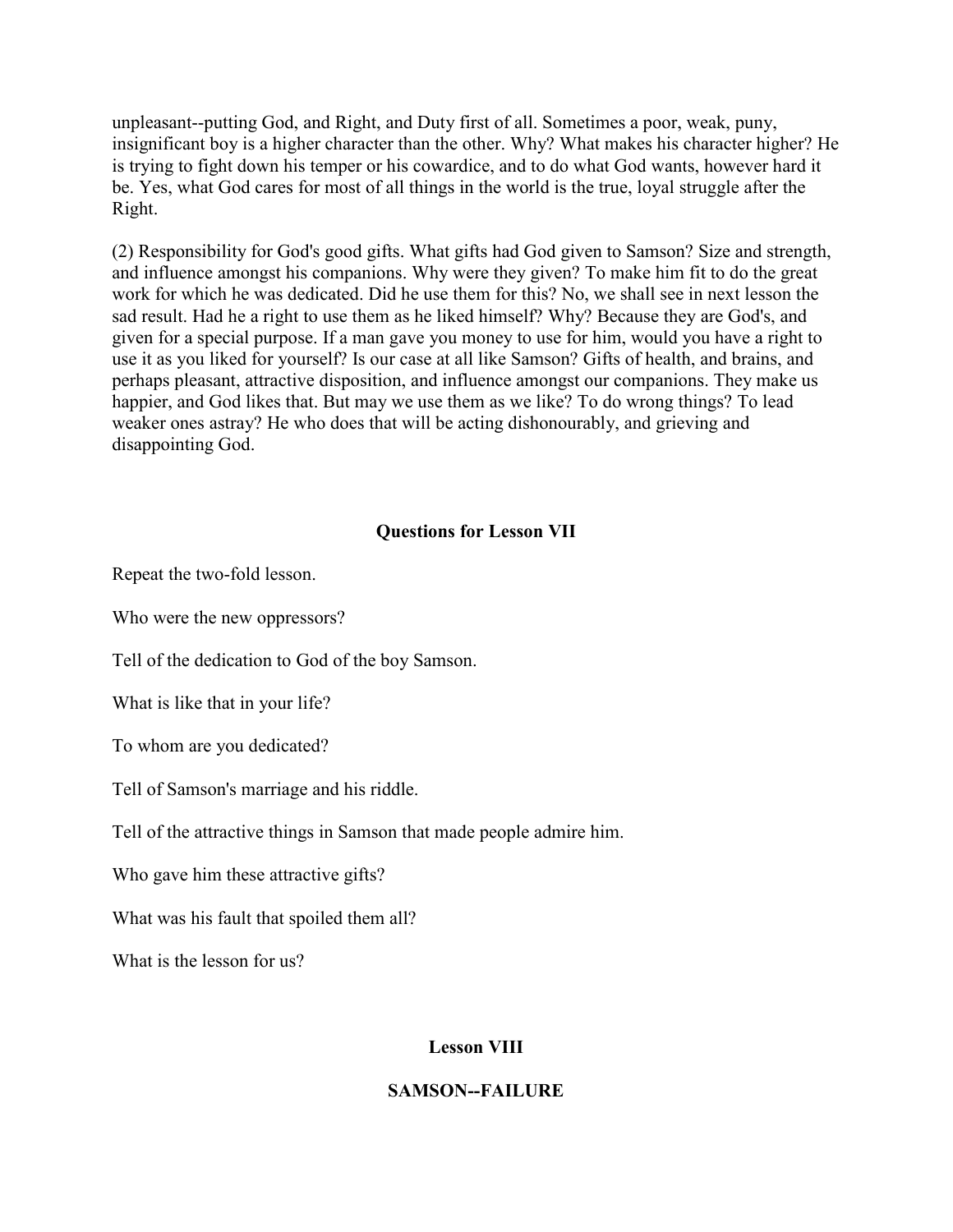#### *Judges XVI, 4 to end.*

This should be a most interesting and exciting subject if well handled. Read Milton's Samson Agonistes. Few writers have entered so thoroughly into the spirit of this story, and his vivid picturing will add much to the interest.

Pass over the first four verses of the chapter, merely mentioning the incident of the gates. Begin story at v. 4. There need be no hesitation about teaching very briefly the story of Delilah's treachery. She is described as a Philistine woman whom Samson loved in the same way perhaps as her whom he had married many years before. Don't tire the class with the application at the close. Try to carry the thought of it all through the Lesson. But if you have roused and excited them, as you should have done, over the story, there will be need of making the application very short and direct, lest you lose their interest and spoil the lesson.

Recapitulate main lesson of last Sunday, i.e., Responsibility for God's gifts--remind of Samson's waste of them. When a man wastes God's gifts, he will lose them some day. See Parable of the Talents. See in Samson's case. We have seen several incidents of his life--the lion--the blazing corn--the gates of Gaza. We passed over a very generous act of self-sacrifice. (Tell briefly xv. 9- 15.)

## **\*1. The Traitress.**

To-day we are drawing toward the close of his brave, careless, wasted life. It is a dark, miserable story. As before his marriage, he is again deceived by a Philistine woman whom he loved. Poor foolish Samson trusted her. But she was a traitor, paid by the Philistines to entrap him (v. 5). Why not come and attack him openly? Ah! no-- they had had enough of that already. Terribly afraid of him. So they bribed her to find out the secret of his strength, and had men hiding in another room to seize him at the fit time. Did he tell her at once? No, told her untruths. What? Bind me with green withes-- with new ropes--weave my long hair into the cloth with the shuttle. And at each time when he was tied she cried out what? What happened? Surely he should have known her treachery now. He should have gone away at once. But his will was very weak, though body was strong. He stayed on till at last, in a weak, foolish moment, she coaxed his secret from him. What was it? Yes. Then she waited till he was asleep, and then a man, who was hidden, stole softly out and shaved his head. Soon he awoke. What then? (v. 20). What an awful, horrible humiliation! What pain and misery and remorse! What delight to the Philistines to have him in their power! What did they do? They put out his eyes, and carried him off to dungeon in Gaza. Were they still afraid of his strength? Fetters of brass (v. 21).

What do you think was Samson's sin through which "the Lord departed from him"? Why should it matter that he let his head be shaved? I think it was because that was the sign of his Nazarite vow--the sign that he was dedicated to the Lord. The shaving of his head would indicate that his vow of dedication was over. He knew well the danger of this, but he could not bring himself to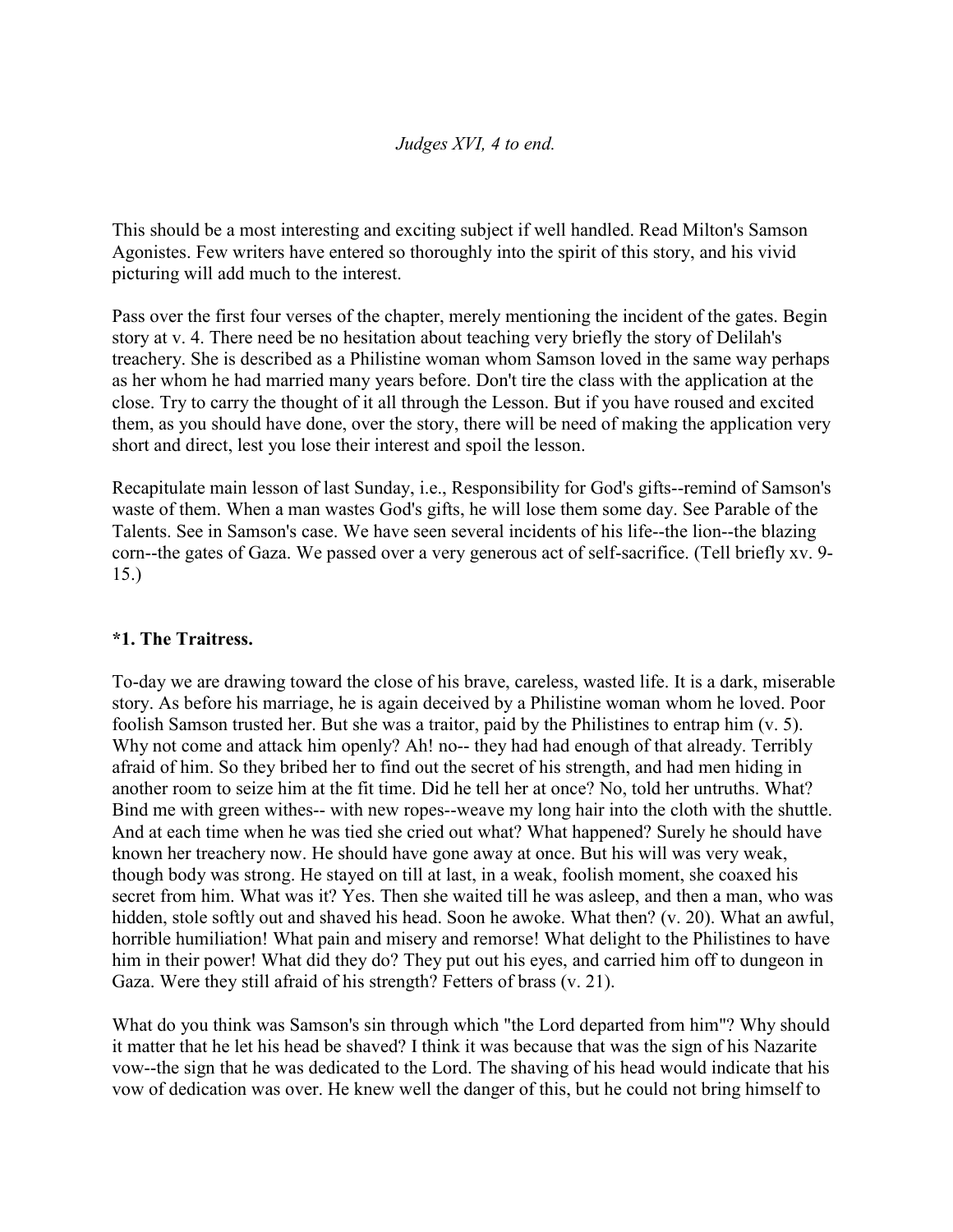break away from the danger. He knew that his strength came through his Nazarite dedication to God, and that he had no right to risk it by such company as he was keeping. What is our dedication vow? (see Baptismal vow). Take care lest we drop it as Samson did, not of deliberate intent, but by tampering with sin and keeping evil company. Like Samson we should lose all the God-given strength to be Christ's faithful soldiers and servants to our lives' end.

## **\*2. The Prison.**

A great holiday in Gaza--shouting, rejoicing, chants of praise, bursts of barbaric music in the streets. A poor captive, blind and chained and miserable, listening in his dungeon. Oh, the agony and disgrace of it all as he thinks about the past--as he listens to the triumph song: "Praise unto Dagon, our god, who hath delivered our enemy into our hands" (v. 23). Imagine the wretched thoughts in his mind--of the old home--of the prayerful parents--of the Nazarite vow and the great gift of God, and the great plans God had for him. Israel's deliverer! And now the promised deliverer lies blind and chained and grinding all day long at the wretched work of slaves. And God's great work is undone--and Israel is still oppressed. Poor wretched Samson! Don't you think they were bitter thoughts? And the bitterest thought of all would be, what? Try and think. Yes. "It is all my own fault! Oh, what a mad, wicked fool I have been!" Is it a good thing to think that it was his own fault--that he had been a wicked fool? Yes; when a poor sinner has found out that about himself, he is very near to finding out something very good about God. Perhaps poor Samson, in his lonely sorrow and pain, turned to God in real repentance. If so, would God cast him out? Did he ever cast a penitent out?

Did you ever know or hear of people in Samson's state? Sometimes poor old drunkard--or old sinner in the workhouse, once a healthy and prosperous man, but sinned away God's gifts, like Samson. Perhaps, in his misery, cried to God for forgiveness.

See Samson still grinding hard with his hands, and thinking and fretting hard in his soul. Suddenly the door opens--the shouts outside grow louder--a Philistine gaoler enters. "Samson, the lords and chiefs and people have sent for you: they want to see your strength; you are to come out and make sport for them." Fancy his fierce indignation. Those stupid Philistines, that used to fly before him in terror, now want to mock him, and make sport of him for their amusement. And he must go. He is blind and chained and weak. They could drag him with chains if he refused. Oh, the depth of shame and misery!

## **\*3. The Catastrophe.**

Try to picture the scene. Great Temple of Dagon on the hillside, thousands of people shouting in triumph as the poor blind giant comes stumbling along with the brass chains on his mighty limbs. What fools those Philistines were to bring him out! They were probably too drunk to think about it. Hearts were merry (v. 25). And they did not know or think of what had happened in the prison. What? His strength was not in hair or muscles, but in his relation to God: his Nazarite vow broken when hair shaved. Perhaps, in sorrow for his sin and folly, he had now remembered his Nazarite vow to the Lord,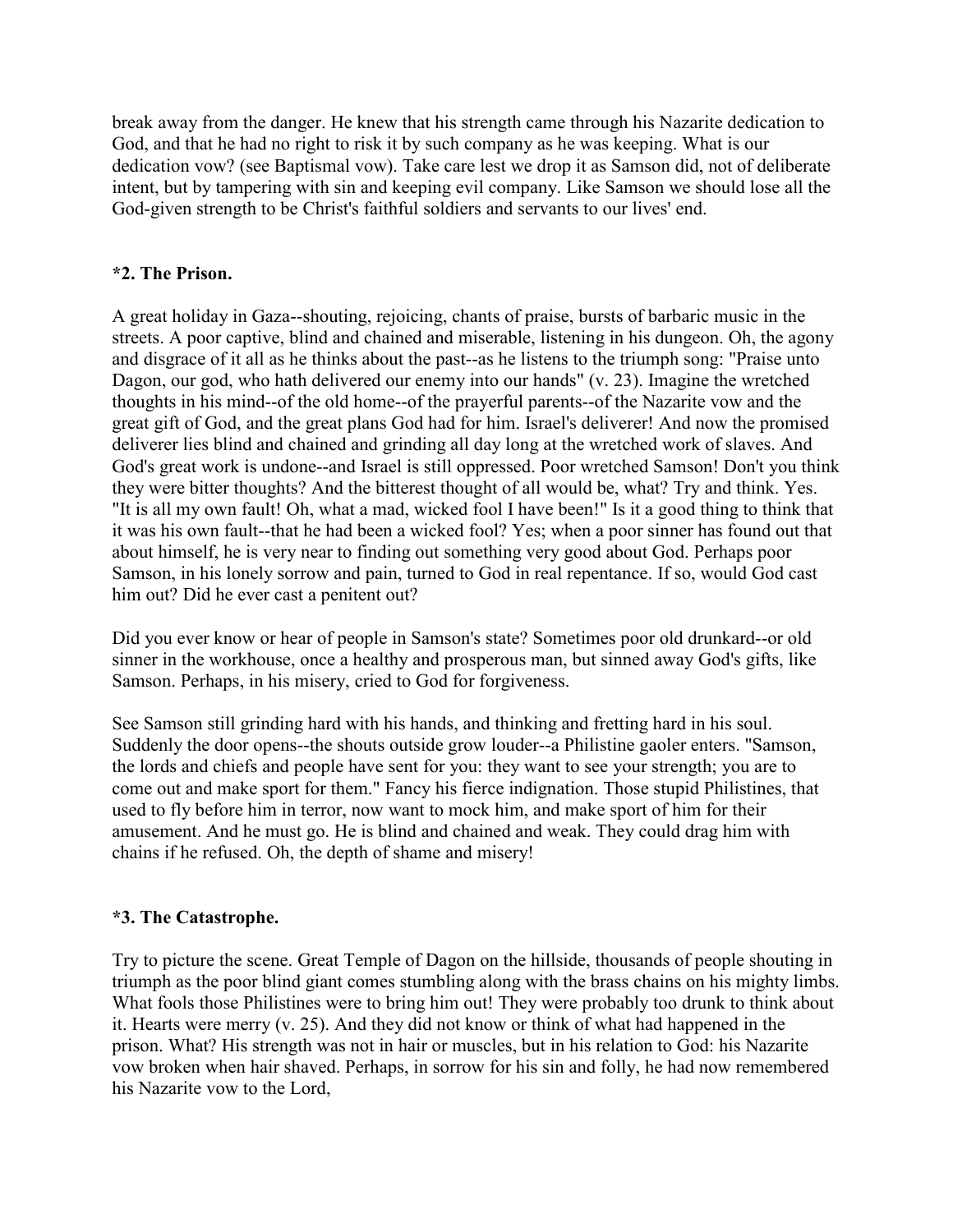and thus his strength returned. Now see great semicircle of seats like an enormous circus, and over it a roof resting on two front pillars, and on the top of it an enormous crowd too. How many? (v. 27). All cheering and laughing as Samson was tormented to make sport for them. You have seen a "strong man" performing, lifting weights in his teeth, bending iron bars, &c. Think of Samson like that before Philistines. It was a great triumph for Dagon, their god. They thought that they had now conquered God as well as Samson. And poor Samson had to feel that he had brought shame on God as well as on himself. Don't you think he would be very miserable? Do you think God cared for or pitied him in his misery? What! even after all his wrong-doing? Samson seems tired. He is thinking. Ah! he is doing more; he is praying--very humbly, very earnestly. "Oh! Lord God, remember me, I pray Thee, and strengthen me only this once. I was sent to deliver Israel from these cruel Philistines, and I have shamefully failed. Oh! God, strengthen me only this once more. I don't want to escape; I am willing to die; but give me back my strength this once." And he turns to the boy that led him. "Lead me to the front pillars to rest myself." Carelessly the crowd watched him. But in a moment their old terror of Samson was roused. See that powerful grasp of the two big pillars. Hear the wild cry, "Let me die with the Philistines!" and then, with a mighty wrench, he has bowed himself forward, and tugged, and rocked, and shaken the huge pillars till they burst from their sockets. One awful crash--mad yells of terror--and Samson and the thousands of his enemies are lying dead together beneath the ruins. "The dead which he slew at his death were more than they which he slew in his life."

Poor Samson! Are you sorry for him? Whose fault was all the poor spoiled life? God's? Delilah's? No. All his own. What a grand career his might have been with the powers God gave him! What a poor, aimless, wretched, disappointing thing it was. And yet we are sorry for him. Do you think God was sorry? Do you think He forgave him? Certainly, if he repented, and asked to be forgiven. And I think he did. He is mentioned in Heb. xi. as one of the heroes of faith. I like to think of that. We are inclined to dwell much on his faults. God saw his faults much more clearly than we do. But God was looking for the good that was there in spite of the faults, and taking hold of it, and by means of it lifting him to Himself. Is it not like a little epitaph on his grave this reference of inspired writer in Heb. xi.: "By faith Samson"? Oh! God is so good and loving. He intended such good things for Samson, and he disappointed Him. Yet God did not cast him out. When He has intended grand things for you, and you sinfully fail of them, He tries not to cast you out. You can never then get the best thing which He intended. But He offers the second best, and if you fail of that, He offers the third best, and so on, as long as there is any hope for one at all. Is it not a shame to disappoint Him when He cares so much for our good? How can you escape failing and disappointing Him?

#### **Questions for Lesson VIII**

Tell some of Samson's great deeds.

Who was Delilah? Of what nation?

Tell of her treacherous attempts to entrap Samson.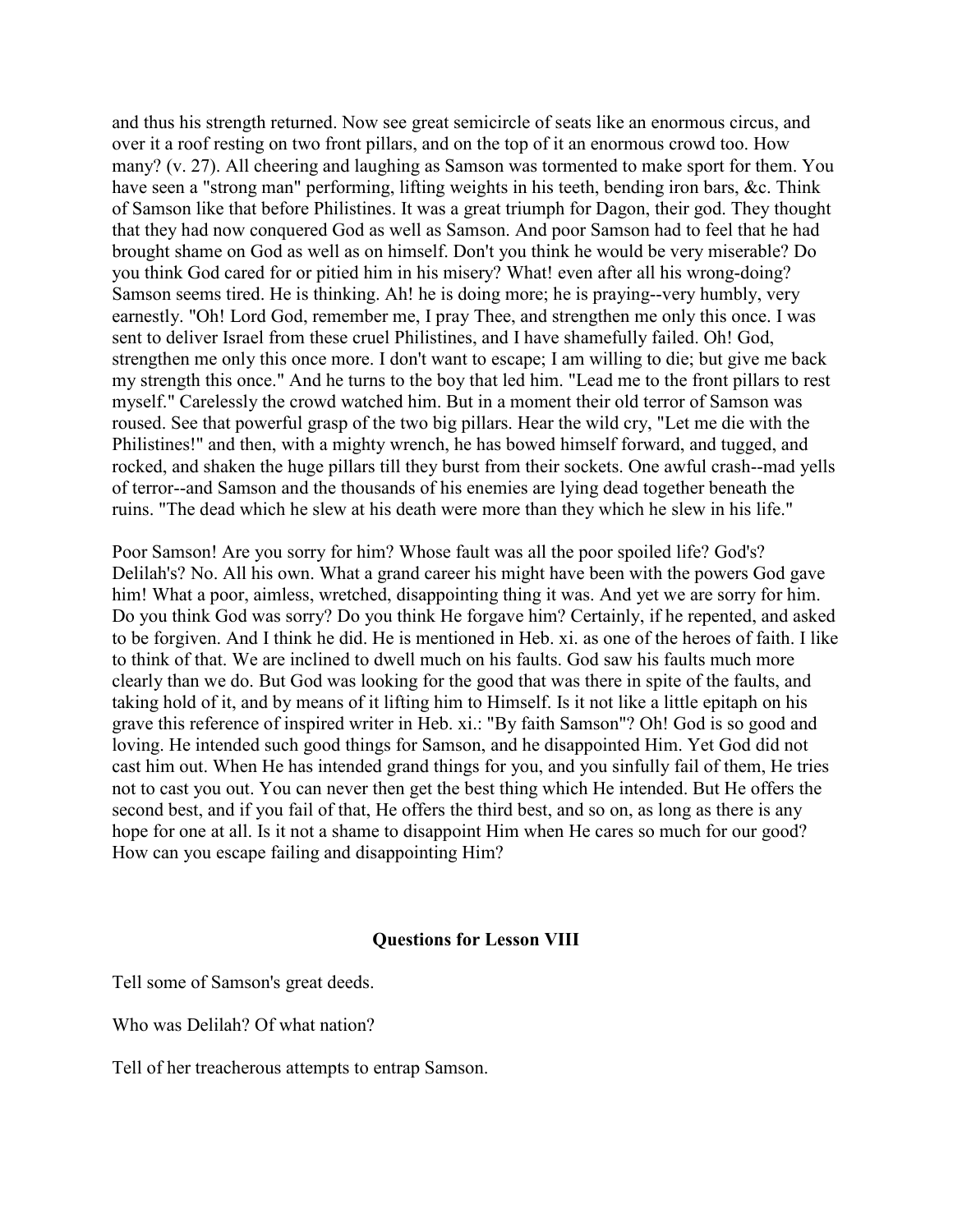Tell of poor blind Samson in the mill.

Why was he a failure?

Do you think he was sorry?

Picture the great scene of his death.

What does his life teach us?

#### **Lesson IX**

#### **SAMUEL--LENT UNTO THE LORD**

*1 Sam. I., II. to v. 11.*

#### **\*1. The Last of the Judges.**

What book of Bible just finished by us? What Judge last Lesson? (Briefly recapitulate.) Are we done with the judges now? No. Don't know how long this after Samson's time. But still in "the days of the Judges." Reading to-day of birth of "the last of the Judges," and the greatest of them all. Name? Yes. He was last of Judges. After him came the Kings. He was the "King-maker." Remember Earl of Warwick, the "King-maker" in English history? Samuel--like him-- raised up Saul, and deposed him, and put David in his place. Both Saul and David reverenced and feared him. What made him so great and so much reverenced? Because noble, and unselfish, and good-utterly devoted to God's service, therefore greatly used by God.

Can you see any reason in this chapter why he was so good? The reason that, above all others, has made good men always? Ah! yes--his mother. The greatest blessing in the whole wide world is a mother like Hannah. Sweet, and gentle, and unselfish--willing to give up all that she loves best in the world for the sake of seeing her boy a true servant of God.

#### **\*2. At Shiloh.**

Our story begins at the tabernacle at Shiloh. (See map.) There, after all the wanderings of Israel, the Ark of God at last rested in Joshua's days (Josh. xviii. 1) and there it remained up to the time of our story. It contained what? Therefore Shiloh was the great holy place--the great centre for the Church of Israel. Picture to yourselves this holy place on one of the great festival days of the year, like our Easter or Christmas. A vast pilgrimage from all over the land--crowds and crowds gathering in for the great yearly feast-day, to worship before the Lord in Shiloh. Watch them crowding through the gates, men and women, old and young. One family especially. How many?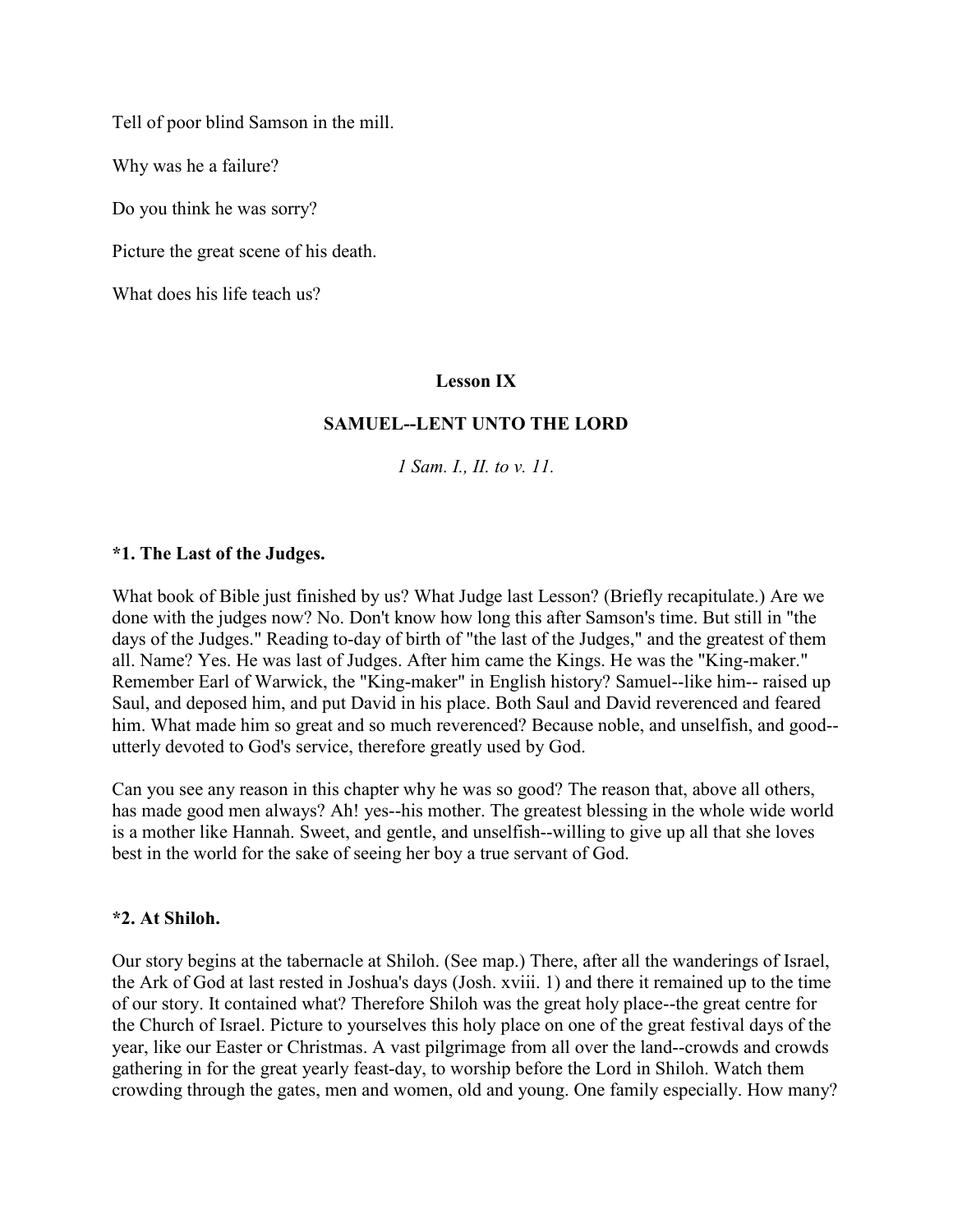Who? There they go with their holiday clothes in the holiday crowd. But do they look very happy? All? What was Hannah fretting about? Lonely home. No boys and girls running to her to make her glad. Something else? (v. 7). Yes, Peninnah, a jealous, spiteful woman, mocking at her in her loneliness and sorrow. Evidently not a very happy home. Not God's will to have two wives in a home. But the nations around had them, and the Israelites in those days did not know any better. You remember we have seen already how gradually people learned about God's will, and how patiently God waited and bore with them. (See Joshua, Lesson VIII).

But Hannah has learned where to go in her trouble. All through the time of the sacrificial banquet she had to listen to the cruel gibes and mockery of Peninnah. They were torture to her; but she seems to have borne them meekly and gently. No doubt, God was training her by such struggles to be a true, noble woman--a mother worthy of bringing up so great a son. That is the good of all trouble, and vexation, and irritation, when borne nobly for sake of God and right. But she can bear it no longer. Her husband tries to comfort her. How? (v. 8). But in vain. She rises from the table and hurries out. Where to? Somebody sitting on the high priest's seat by a pillar as she passes on. Who? Yes. He was the judge and the high priest together. He had to rule the nation and rule the Church; but he could not rule his own family. And the poor old man sat with heavy heart watching the people as they came in, and feeling what sin and discredit to religion were caused by those wicked sons of his, whom he had made clergy of the Church. He could hear them greedily demanding gifts; he could see that there was less reverence for God, and more drunkenness and sin of every kind in those yearly pilgrimages to Shiloh. And he knew the cause. Poor old father, like many another father, breaking his heart about his wicked sons.

Even as he watches he sees a woman hurry in with flushed face and flashing eyes. What does he think? (v. 13). He sees her throw herself down, sobbing before the altar, and raising her eyes to heaven, and moving her lips. "Surely she is drunk," said the old man, and he turns to her angrily. "Get away with your drunkenness; put away thy wine from thee." What a cruel wrong to the heart-broken woman, who had cast herself down in the very passion of her sorrow and her longing for God's comfort: "O Lord, remember me, and pity me, and send me a little son, and I will give him up to Thy service all the days of his life." Must not blame the poor high priest for his mistake. The poor old man had a sore heart himself--therefore he spoke hastily and sharply- and he was sorry for his mistake in a moment. "Nay, my lord, I am not drunk," she said, "but have been pouring out my soul before the Lord." Did he keep on being angry? (v. 17). No; he blessed her, and prayed that God would grant her petition. And with comfort in her heart--the comfort that always comes from true communion with God--she went her way, and did eat, and was no more sad (v. 18).

#### **\*3. The Child's Training.**

A year has passed. It is again the day of the great pilgrimage to the Feast of Tabernacles, and Eli is again watching the people. There is Elkanah--perhaps he remembers him--but where is Hannah? Away in her mountain home at Arimathea, minding her baby boy! Oh, what a glad, thankful heart she has as she holds him in her arms and plays with him, and thinks, like all the mothers in the world, that there never, never was a brighter, cleverer, lovelier baby since the world began. Poor fond little mother. They are nearly all the same as that. Thank God for the big,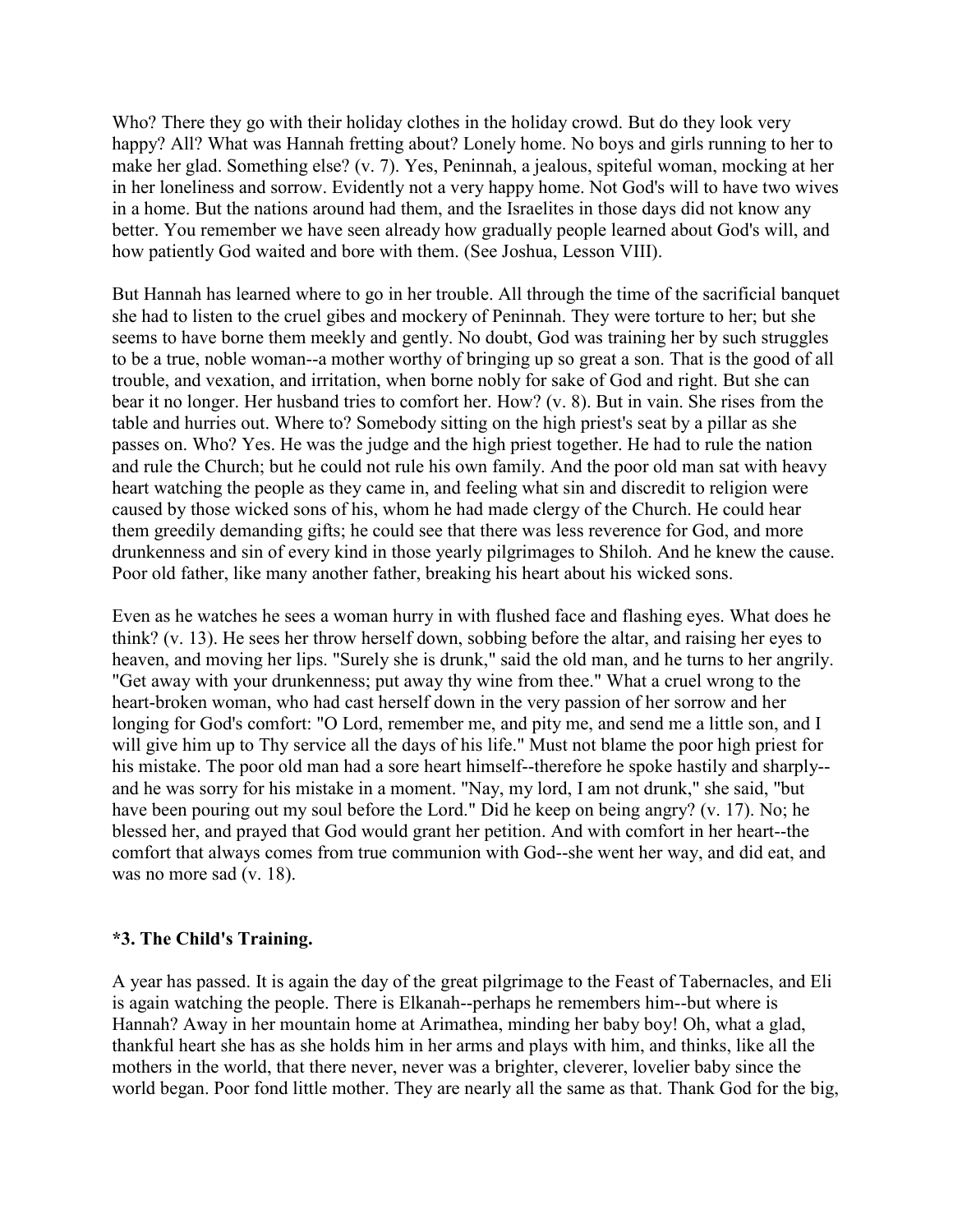loving hearts that He has given them.

But many a fond mother is a very foolish one, and has very low notions of what makes the highest good for her child. Many a mother thinks only of her boy getting on, and being rich, and by-and-by having a nice house and a pretty good business, or a high name in the world. Are they good things? Yes; but you may have all these and be very miserable, and be a poor, contemptible creature, too. What is the real treasure of life to seek for one's child? What will make him noble, and good, and happy beyond all things else? You remember how our Lord puts it: "Seek ye first"--what? (Matt. vi. 33).

That is what Hannah did. All the time she was playing with her little boy she was thinking of her high hopes for him, and lifting up her heart to God for him. She was remembering the vow she had made that day in the tabernacle that her boy should be God's servant as long as he lived. Oh! it is good to think of that sweet, stainless boyhood lived so close to God, and of the earnest, loving mother, whose highest ambition for her child was that he should be a noble, God-like man, given up unto the Lord. What is the most powerful thing in God's world? I think the prayers and tears of a mother for a child. I don't think God can leave them unanswered, so deeply do they touch Him. In this world or in the world to come they must be somehow answered. It is a very blessed thing, but it is a very solemn thing, to have a holy, praying mother!

## **\*4. Lent Unto the Lord.**

Three years more have passed and Elkanah and Hannah are at Shiloh again with the crowds of people. But who is with them now? A tiny boy, about four years old, just beginning to speak distinctly. Poor little chap, he is to be left in Shiloh, to live in the tabernacle, and learn to attend on Eli. So very young to be without his mother? Was it not hard for him? But, oh! think what it was to his mother to leave him! How simply it reads in the story that she brought up her boy to Shiloh, and presented him to God, and that she made a little coat, and brought it up every year at her annual visit. But just think what it meant--to bring up her little boy, and leave him--to go back to the little mountain home to cry about him, and think about him every day and night for a year--to make a little coat for him, and work into that little coat all her love, and pain, and anxiety, and hopes--to look forward for twelve long months to her coming up again to take him in her arms once more, to try to quiet for one brief day the hungry craving of her heart. But her heart was full of love and thankfulness to God, who had so loved and blessed her and her little son. Nothing less would satisfy her than the complete consecrating of her boy to God.

"I give thee to thy God--the God that gave thee-- To be a spring of gladness to my heart! And precious as thou art, And pure as dew of Hermon, He shall have thee, My own--my beautiful--my undefiled, And thou shalt be His child!"

And so blessed was this self-sacrifice for God, that she actually sang a beautiful song of thanksgiving in the midst of her pain. Look at it (ch. ii., vv. 1-11), like the song of the Blessed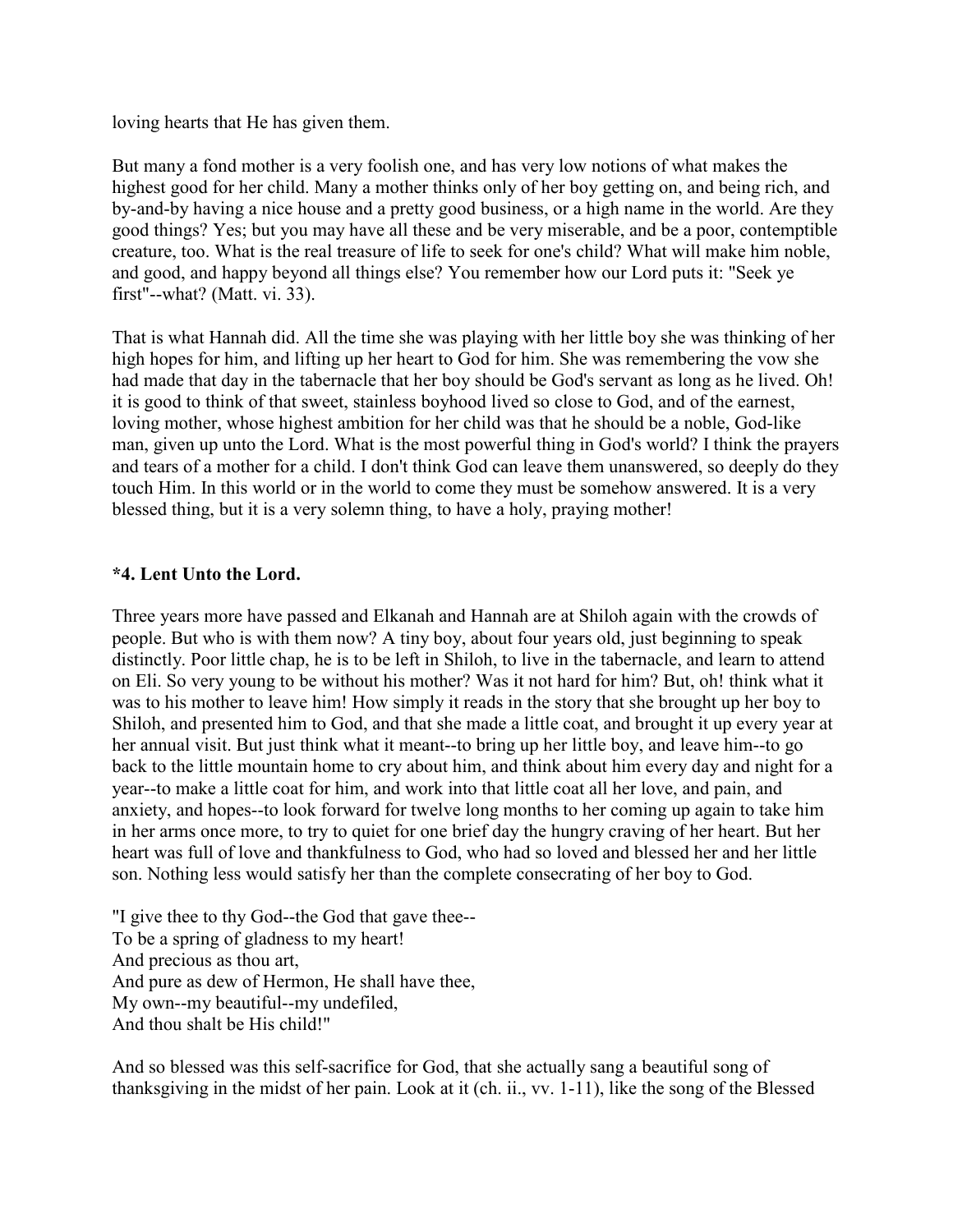Virgin, as we find it in the Magnificat. God always gives gladness to great self-sacrifice like that.

Your parents, too, have consecrated you to God. When? Baptism. "To be Christ's faithful soldier and servant unto his life's end." Some parents have forgotten it. Some, like Hannah, remember it always, and pray to God always to make use of their boy and girl. Sometimes, as with Hannah, it means a great wrench. I know of boys and girls called out to God's work to teach the heathen, and it was hard to let them go, perhaps to see them no more. But it has been done; it may be what God will want done for some of you--the blessedest life in the whole world for you. Sometimes it may be but to serve God faithfully at home. Pray to God earnestly that, whether at home or abroad, He will keep you consecrated to Himself--granted unto the Lord.

## **Questions for Lesson IX**

Who was "the last of the Judges"?

Picture in words his mother's visit to the church.

Who was Eli?

How did he mistake her?

Tell of her next visit three years later. What for?

How can a mother to-day follow her example?

## **Lesson X**

## **THE CALL OF SAMUEL**

*1 Sam. II. 26-30, and III.*

## **\*1. The Child at Shiloh.**

Remember last Lesson--last heard of Samuel? Little boy left by his mother to attend upon Eli, to minister in the temple. God had great purposes for that little boy. He was to be what? A Judge, a Prophet, a Leader, a King-maker. But it is not as any of these we usually think of him. Ever see picture of him? What like? Little boy kneeling in white robe beside his cot in prayer to God, or listening to God. "Speak, Lord, for Thy servant heareth" (v. 10). Hear of this to-day.

Bigger boy now; perhaps ten or twelve (Josephus, Antiq. x. 4). Has been for years doing little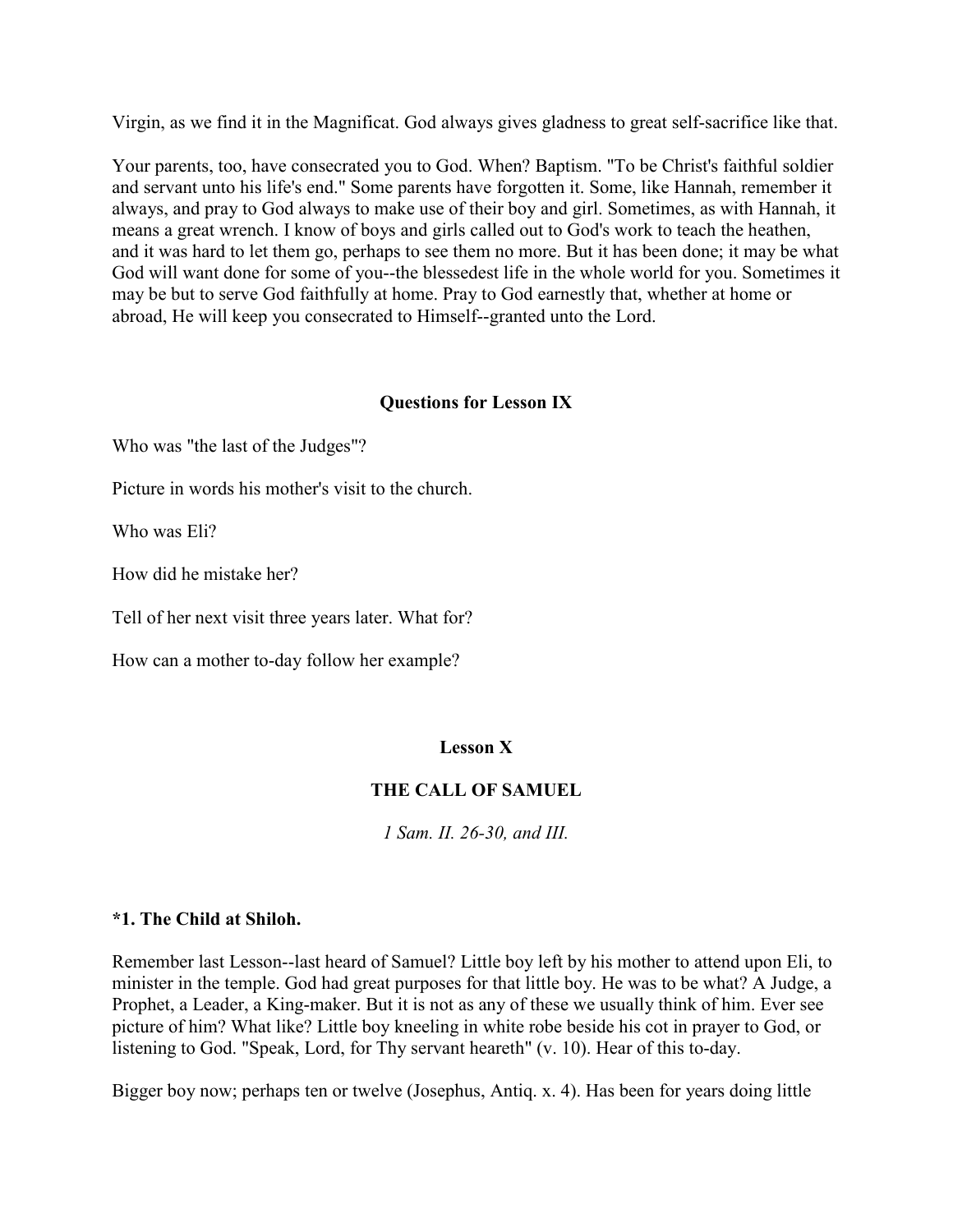deeds of service, lighting the sanctuary lamps, opening the doors, tending the priests, joining perhaps with little choir-boys, in his white surplice or ephod, singing the praises of God, doing little humble, childlike things in God's service; and then at night, when he had trimmed the lamps, going off to his little chamber beside the church to sleep. Evidently priest's rooms off the tabernacle. His room near to Eli.

What is said about God's word, or message? (v. 1). It was precious, or rare--no prophet vision-perhaps because the men who should have received God's teaching for the people were too wicked to be trusted with it. People could not hear God's will. But God was preparing a prophet for them now.

## **\*2. God's Call.**

Eli getting very old--shown in v. 2? Poor Eli! getting old, and with big sorrow in his heart. Why? Sons can give great pain to a

father. These were very bad sons. Contrast with Samuel ii. 26, vv. 27-30. Partly father's fault- should not have let them be priests. And so God had had to warn him long before (v. 27). But no use--sons too wicked--old father too weak and cowardly. Think of him lying in bed, with his poor dim eyes wakeful in the darkness, and his poor sad heart thinking about his misery, wishing perhaps that his boys had been like that gentle, lovable boy who was sleeping in the little room so near. Suddenly hears curtain moving, child's footsteps, and in a moment the boy in his nightdress is beside him. "Here I am, sir; you called me." He had been wakened by a voice, and thought the poor old man wanted something. "No, my son, I did not call you; lie down again." Again silence; the wakeful old priest fretting over the pain and fear in his conscience; the innocent boy lying peacefully in his bed. What next? Yes--rushes in again. "Here I am, sir; you surely called me this time." Had he? No. Do you think Eli wondered? Do you think his conscience frightened him? He remembered the warning of God (ii. 27). What could be this strange call to the child that nobody else heard? And then in a few minutes the boy rushes in again, this time startled and excited. "No mistake this time; I certainly was called."--And then Eli perceived--what? Think of his wonder--prophets had ceased--no one for years had had revelation from God. What did he tell Samuel to do?

Think of the awfully solemn feeling of the boy. Would you have been frightened? Probably Samuel was, too, a little. But he was a true-hearted, innocent boy, with a clear conscience, and, therefore, probably not very much afraid. But think of him going back where the mysterious Voice was, and getting into bed. Do you think he would feel sleepy? Too excited, wondering. What a terrible message! What was it? Do you think he slept much after it? No; pain of telling his kind old friend, and the wonder and awe of thinking--"God has spoken to me. Am I to be a prophet, or what is the meaning of it all?" Picture the boy at daylight lying in his bed, pale, strained, excited, trying to delay meeting with Eli.

At last Eli heard him opening the doors, and he called him. See how he calls him, "My son." I think he was very fond of that boy. I wonder why he did not call him earlier. Must have been curious to know what God said. Why, do you think? Perhaps afraid; had not clear, innocent conscience like Samuel; perhaps remembered God's warning (ii. 27), and feared this might be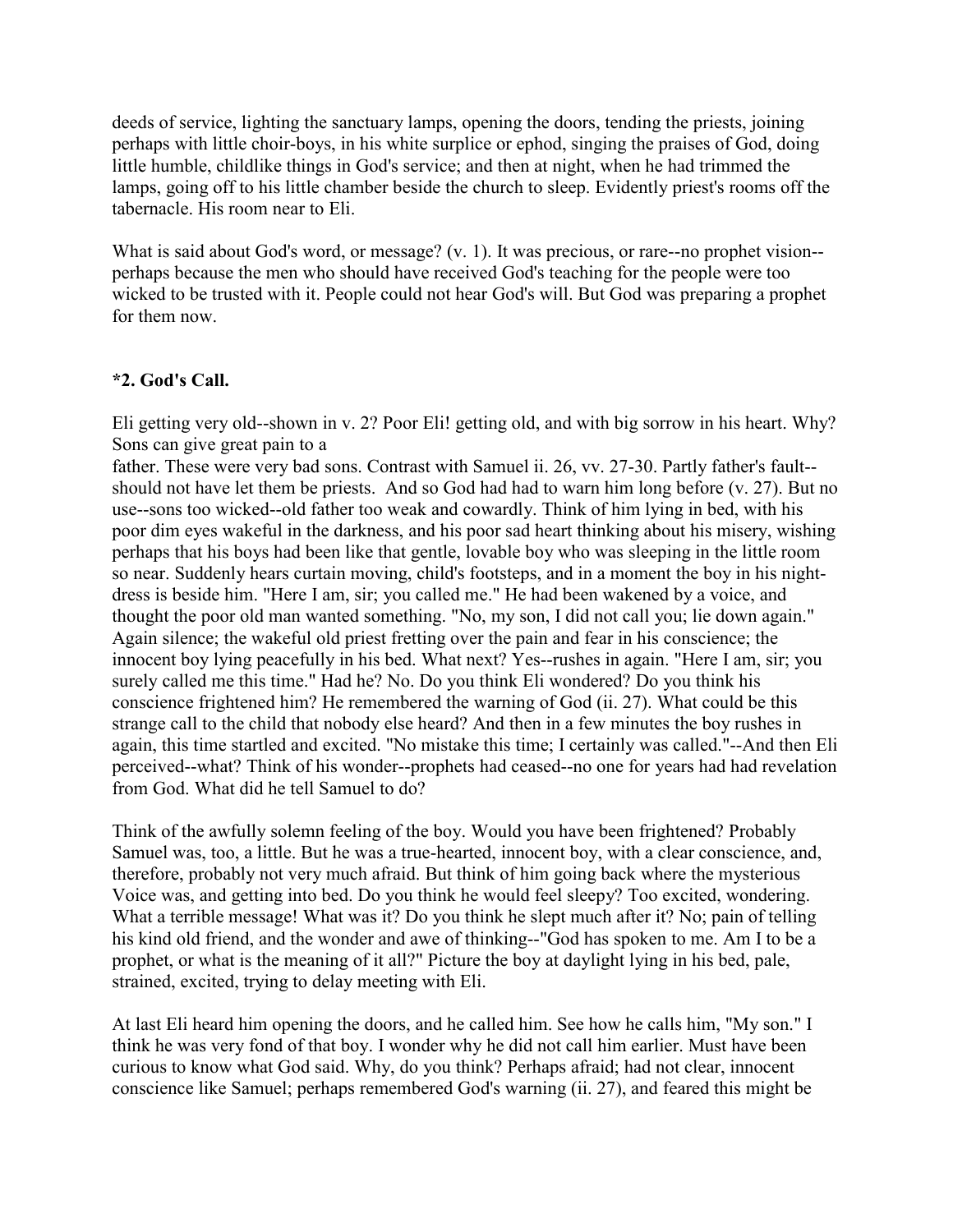announcing the punishment. (See Josephus, Antiq. x. 4). Was it? Are you sorry for poor old man? How sore to hear! How touchingly resigned he was  $(v.18)$ .

## **\*3. Lesson.**

"Them that honour Me I will honour, and they that despise Me shall be lightly esteemed." See a boy honouring God, putting duty and religion foremost as the chief things in life. Same in his manhood. All through his beautiful life he honoured God, and never was there a judge in Israel more honoured than he. Religion always makes an honoured life.

See Eli's sons, despised God, grew up bad, godless boys, bad, godless men. Ever see such men respected and honoured? They that despise God are lightly esteemed.

## **Questions for Lesson X**

What was old Eli's family sorrow?

Are there such sorrows to-day? Whose fault?

Tell of God's call to the child Samuel.

Did he like meeting Eli in the morning? Why?

Which would be happier--Hannah or the mother of Eli's boys?

What do you think is the chief happiness or sorrow of any mother?

# **Lesson XI**

# **THE GLORY DEPARTED**

*1 Sam. IV.*

# **§ I. The Battle of Ebenezer.**

Remember the old prophet's warning from God to Eli? (ch. ii. 33, 34). Message by Samuel? (iii. 12-15). Poor Eli! What a troubled heart he must have had as he thought of God's displeasure and threatenings!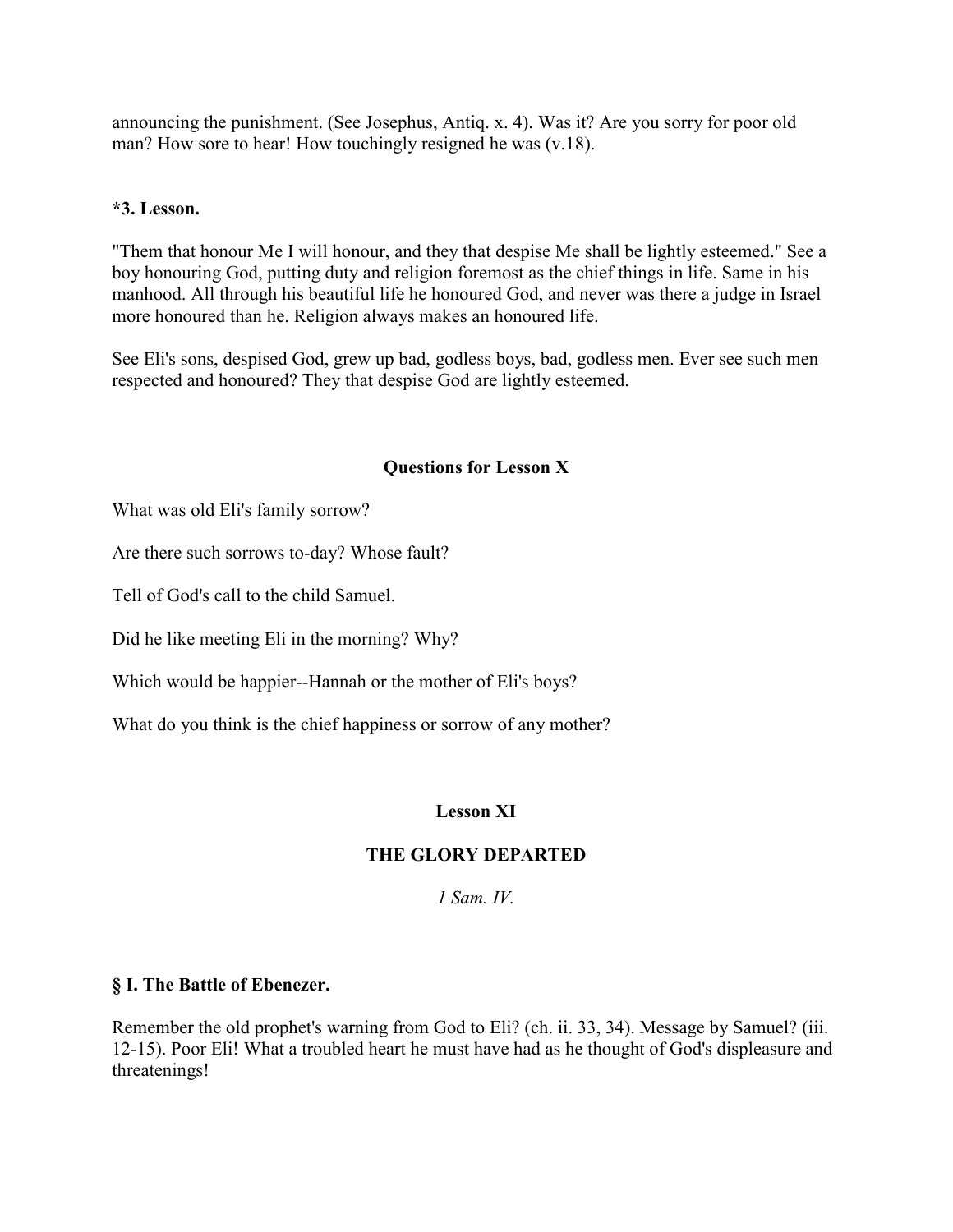This chapter tells of a terrible battle- with whom? When heard of last? Evidently recovered their strength again, to oppress Israel, but Israel strong enough to fight. So the two armies met at Ebenezer. What had always been source of Israel's success? Had they God's favour now? Why? Very corrupt and wicked Evil priests' example made them still worse. God's favour cannot go with willful sin. The important thing with God is not what we say or what we do, but what we ARE. Righteousness is the most important thing in our life. Nothing else can make up for it. God would not help these wicked Israelites. What was result of battle? (.2). A similar case before? (Josh. vii. 4-6). What did Joshua do? (v.6). God's reply? (v.11). So again now this same cause. Did the elders inquire about their sins? What would be the right way to win back God's favour? Inquiry and penitent sorrow. What way did they try? (vv. 3-5). No permission from God to do such a thing; but they remember the presence of the Ark, when Jordan divided, and Jericho fell. Superstitiously they think God's presence must go with Ark. If take Ark into battle, God is bound to save it and them. They were, therefore, very anxious to get this outward sign of God's presence, while very careless as to the righteousness of character which would really win God's presence for them. So Hophni and Phinehas brought them the Ark, perhaps against old Eli's will. And when the beaten Israelites saw it come, they shouted with a great shout, and frightened the Philistines. What did these say? (vv. 7, 8). Had they reason to be frightened? No; God's favour and help had been driven away from Israel by sin. The Ark a mere empty, useless thing without that; an "outward sign" without the "inward grace." Result? (v. 11).

## **§ 2. The Death of Eli.**

Scene changes to Shiloh. Eli sitting in his chair of office at the gate, watching the road for tidings; his heart trembling for his

sons, but still more for the safety of the Ark. All the people remaining in Shiloh anxious and excited. But Eli's trouble was the worst, conscience reproving him for these wicked sons whom he had reared; perhaps, too, for the Ark let out of his keeping. Messengers like Joshua's (Lesson X.), like the messenger of Roderick Dhu in Lady of the Lake. Like those in 1 Sam. viii. 11; 2 Sam. xv. 1; xviii 19, &c. Swift, panting runner dashes breathless through the gate, in deep mourning, clothes rent, and ashes on his head. Surely bad news. Hear the wild cries, and questionings, and lamentations; "all the city cried out."

Two people to whom this bad news was to be fatal? Imagine the poor trembling old man as he listens. How old? Could he see messenger? Think of him as the messenger is being brought to him; the swift thoughts rushing through his mind of the old prophet's message (ii. 32-35), and Samuel's vision (ch. iii.). He can't see the rent clothes or the ashes on head; but he knows by the "noise of the crying" (the word signifies any confused noise, like the splashing of rain, or the din made by a multitude of people) that it was bad news. "Tell me what is done, my son;" and he tells him four things, each worse than the previous one. What? Which of the four killed him? Why? The sign of God's presence was gone from the Church and the nation. I it had gone because of Israel's sin, and he and his sons were largely to blame for it. Poor old man! Though he was so greatly to blame, we must pity and respect him for his love to the Ark, the sign of God's presence. This loss was to him worse than the death of his sons.

Another heart, too, was broken by the news. A pious young mother with her new-born babe. Who? Wicked husband had brought sorrow upon her by his evil life. Worse sorrow, now that she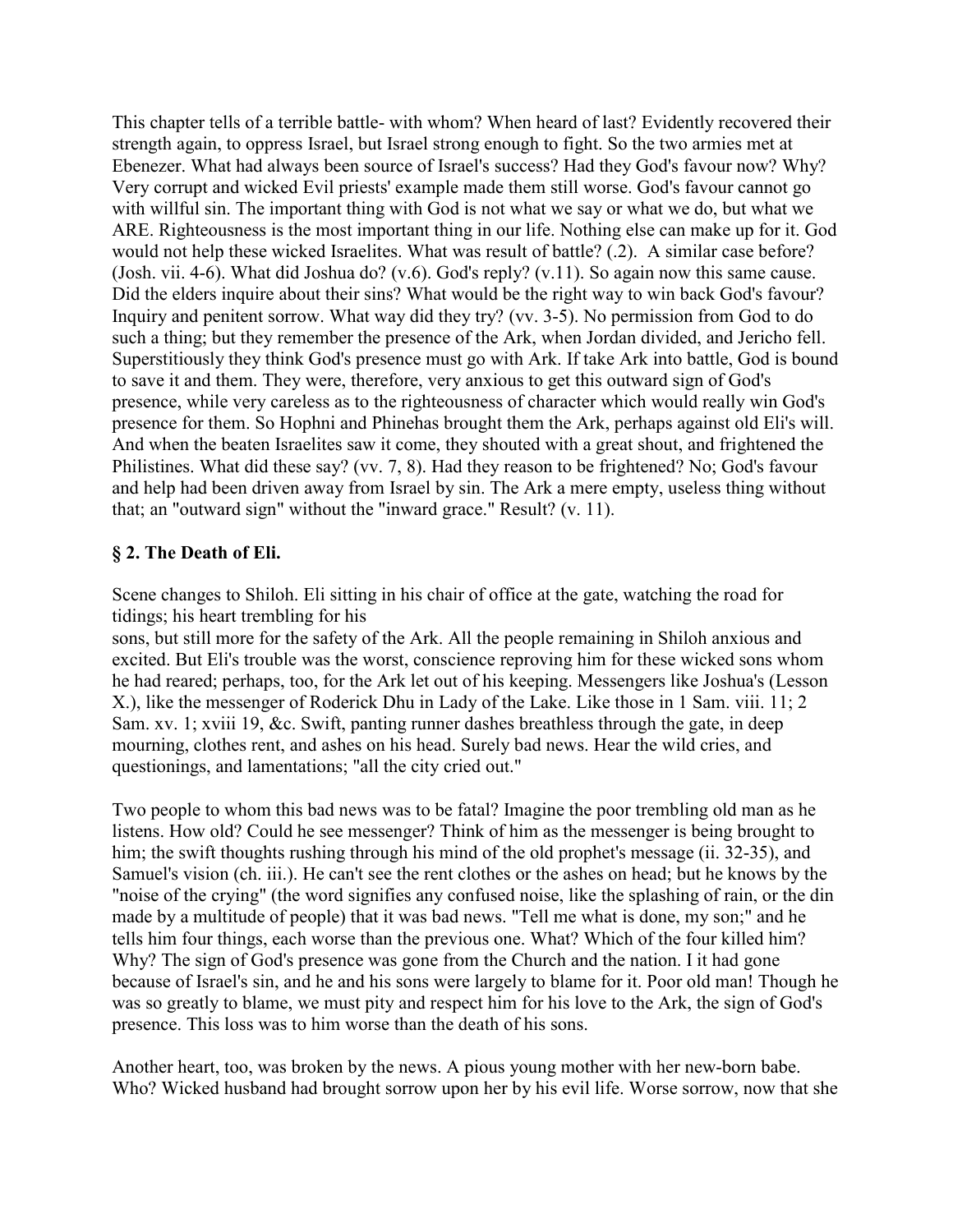was a lonely widow. But, like her old father-in-law, she also felt that the worst was God's displeasure. The glory departed. The sign of the Divine Presence gone for ever. What did she call her child? Meaning? What a very dark, sad ending to the glory of Eli and his family.

## **§ 3. Lessons.**

I.- Against Superstition. It was God's presence and favour- not the Ark, the mere symbol of itthat was of importance. So with Church and Sacraments. The Church is as God's Ark in the world. But if it ever became so utterly corrupt that God had to leave it, there would be no help in it. The Sacraments are God's means of bestowing grace and strength on us; but it is possible by our sin to destroy their effect. It is possible to have been baptized, and afterwards to lose all the grace of Baptism. And it is possible for a careless, godless person to receive of the Holy Communion, and be none the better of it, but rather worse. Like the Israelites with the Ark in the battle of Aphek, it is possible to think superstitiously of the Church and the Sacraments as if they were mere charms, by which we can force God to be present with us.

II.- The worst trouble on earth is to be abandoned by God. Whether with nation or Church, or with individual man. No other trouble as terrible as that. What would be the greatest affliction that could come on any Church? Poverty? Loss of position? No. If it were only money and position was lost- if they did not lose or forsake God- if the Ark, the presence of God remainedthe rest would not matter very much. A Church faithful to God would weather the storm, weakened and impoverished, indeed, in outward appearance, but probably purer, more loyal, more faithful to God, through the trouble that had come upon her, and rejoicing more in the devotion of her children than at any time before. Suppose all her riches and position had remained, and her clergy and people had grown corrupt like Israel, there would be the real trouble- the Ichabod- the glory departed. So also in the individual life. Boy, girl, man, woman, the only hopeless calamity is the driving away God by our sinful, disobedient lives. If God's favour be with us, if we are still trusting and following Him, it is possible to bear calmly even great earthly troubles. But all the wealth of the world would not compensate for the loss to an evil, selfish, Christless life, that has driven out God. Its glory has departed. Take care of your lives. You have been consecrated to God as children. Learn that the worst of all dangers is the danger of slipping away from Him. Pray Ps. li. 11: "Take not Thy Holy Spirit from me."

# **Questions for Lesson XI**

Who were now Israel's oppressors?

When before?

Tell of the battle of Ebenezer.

What was the Ark of God?

Why did they carry it into battle?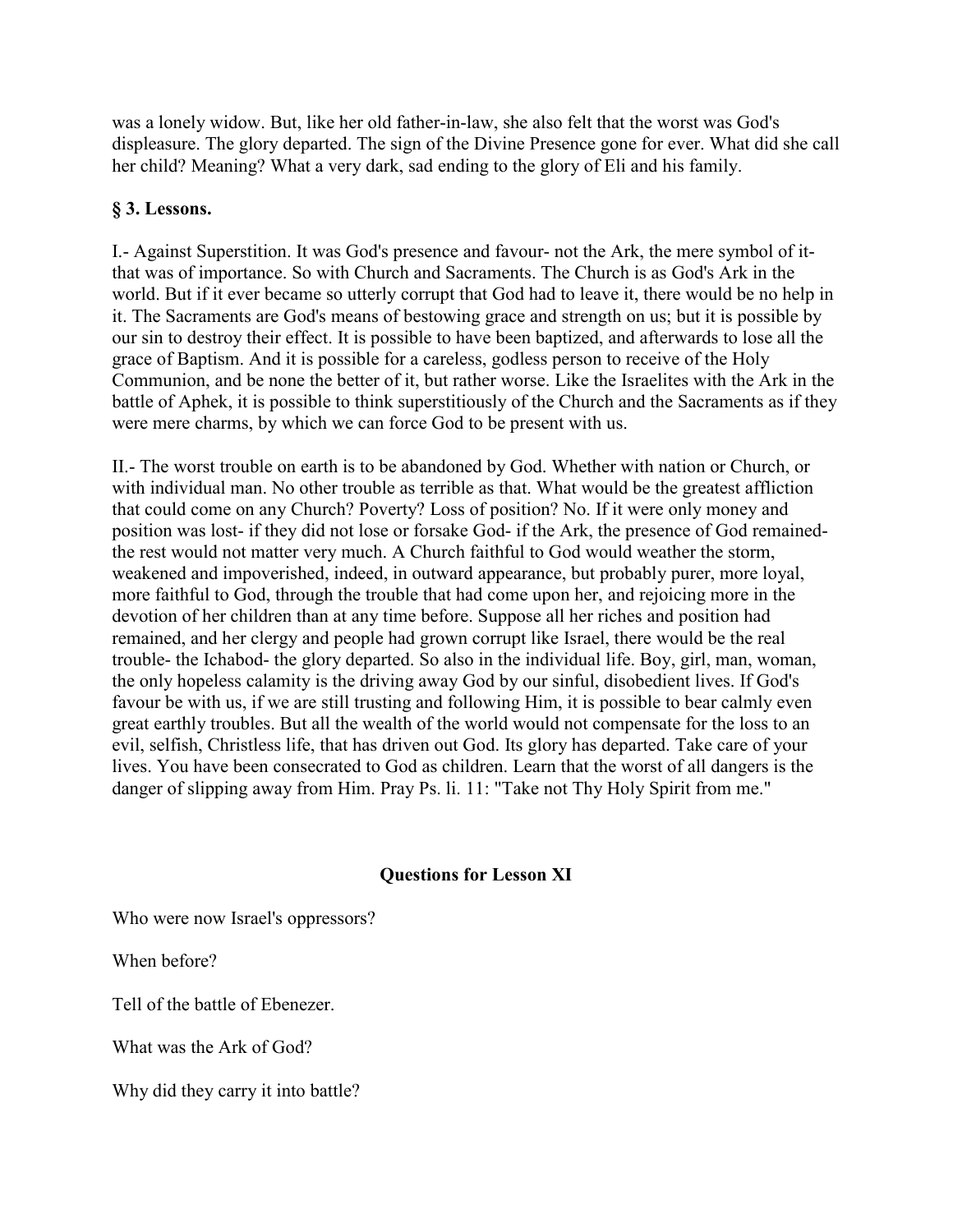Did it save them? What happened?

Will Church or Sacraments help us if our hearts are wrong?

Illustrate, e.g., in Holy Communion.

Tell the touching story of Eli's death.

## **Lesson XII**

## **THE HAND OF GOD**

*1 Sam. V and VI.*

Last lesson about terrible defeat, capture of the Ark, the slaughter of 30,000 men. Even worse things we learn from other parts of Scripture- Shiloh sacked and burned, and its people massacred by the victorious Philistine: (see Psalm lxxviii. 60-64; Jer. vii. 12, and xxvi. 9). Probably some of the "lost books" kept at Shiloh, then destroyed- Book of Jasher (Josh. x. 13): Book of the Wars of the Lord (Numbers xxi. 14). A terrible trouble, indeed, had Israel brought on itself by its sin.

#### **§ I. Dagon.**

Now the scene changes. We turn away from burnt town and weeping people and desolate sanctuary. We see in the land of the Philistines a great festivity- a grand religious procession. Great is the rejoicing at the gates of Ashdod, great the shouts and praises of Dagon, their god. Dagon has conquered Jehovah. He has taken Him captive. Into his temple shall the mysterious Ark be brought. Do you remember a former religious rejoicing before Dagon? (Lesson VIII.). Dagon and the Philistines did not come off best that time- should have remembered it. But no; they were so proud of carrying off "the Israelite God," they would put the Ark at the feet of Dagon, to celebrate Dagon's power. Poor ignorant idolators: how little they knew when they could think thus of the Almighty God, the Father of all men.

Ever see picture of mermaid? Dagon like that- human body, ending in a fish. Imagine people actually worshipping and praying to an ugly, silly-looking image such as that, like the poor ignorant heathen in India and Africa to-day. You have seen pictures of the ugly brass and wooden idols which they worship, not in love, but in fear. They pray to them and do them honour chiefly because they believe them to be evil, and to have evil power, and to be able to do great mischief if vexed. What a miserable, horrible religion: all dread, all darkness. None of the comfort, and love, and happiness that come from the knowledge of God and of the story of our Blessed Lord. Does God feel more of anger or of pity for them? Remember our Lord's pity for them, and His command to all Christians (Matt. xxviii. 19). God taught these idolators a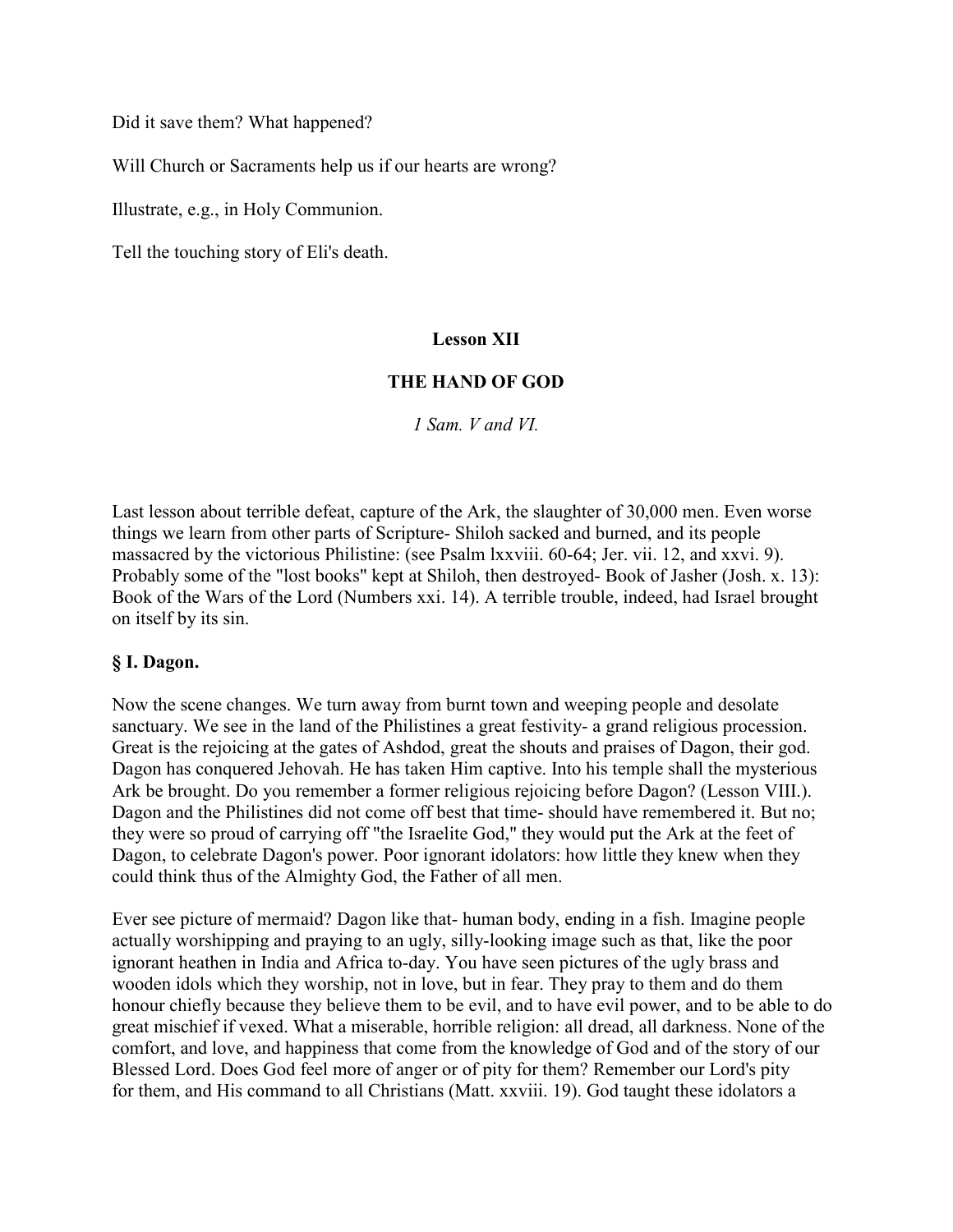#### lesson about their idols? (v. 3). And

again? (v. 4). Yes; head and hands off, nothing but the fish-stump left, lying, a dead, ugly lump of wood or brass, on the floor. How could they think that poor, degraded thing to be a god? (see v. 5). Curious trace of this story in Zeph. i. 9-"those that leap on," or, more correctly, "leap over the threshold." How terrified the priests and people of Ashdod! They had heard of this Ark at the crossing of Jordan and the fall of Jericho and the smiting of Egypt (ch. iv. 8; vi. 6). Now Dagon lay smashed- perhaps they could bear that- but horrible sores came on them, and perhaps swarms of field-mice in their corn (ch. vi. 5). Must get rid of this awful Ark. But not like to lose such a proof of their victory: perhaps it would be quiet at Gath or at Ekron. What happened? Surely they should have learned God's power now, and turned to pray to Him. But they thought perhaps that He was only the Jews' God, and would not receive Philistines. Were they right?

## **§ 2. The tragedy of Bethshemesh.**

Scene changes again. A harvest day at Bethshemesh- thousands of reapers working amid the golden cornfields. Suddenly a shout of surprise, of rejoicing- a wild, glad rush from the harvestfield out on the southern road. What did they see? Tell me the story of the cart and the two cows who had come without guide or driver all the way to Bethshemesh? Was it a strange thing for cows to do? Not really so, for all animals are constantly doing God's will- their powers, instincts, passions, desires, all given by God- their acts are the doing of what God wants done on earth. It was very easy, therefore, to make these two cows do God's special will here. And the five Philistine lords who had followed the cart- why? (v. 9)- they now learned that all was of God, and not of chance.

See the rejoicing at Bethshemesh, the great stone (v. 14) turned into an altar, cart broken up, the sacrifice offered of praise to Jehovah; and after the sacrifice of course, there would be a feast. And then an awful thing happened. Heated perhaps with wine and feasting, they lost all sense of reverence, and encouraged each other to look into the Ark and examine its contents. The priests and Levites of the town (v. 9) knew the duty of reverence, and the danger of contempt for religion; but the whole nations seems to have been degraded, and unfit for God's Ark or God's presence amongst them. What a number of them must have sinned! It seems that seventy men were struck dead for irreverence. Of course, the number in the text must be a mistake. (Explain that numbers were denoted, as with us, by letters of alphabet, and that dots over letters greatly increased the number meant, so that mistakes in numbers could very easily take place. The Hebrew reads, "seventy men, fifty thousand

men," which does not make sense, and must be a mistake. In a country village such as Bethshemesh, the whole population would not be very many, and probably those who looked into the Ark were a very small portion of them. Josephus in his History, says "seventy men;" and some Hebrew manuscripts have same number.

## **\*3. Lessons.**

I.--The danger of irreverent conduct towards the All Holy, Almighty God.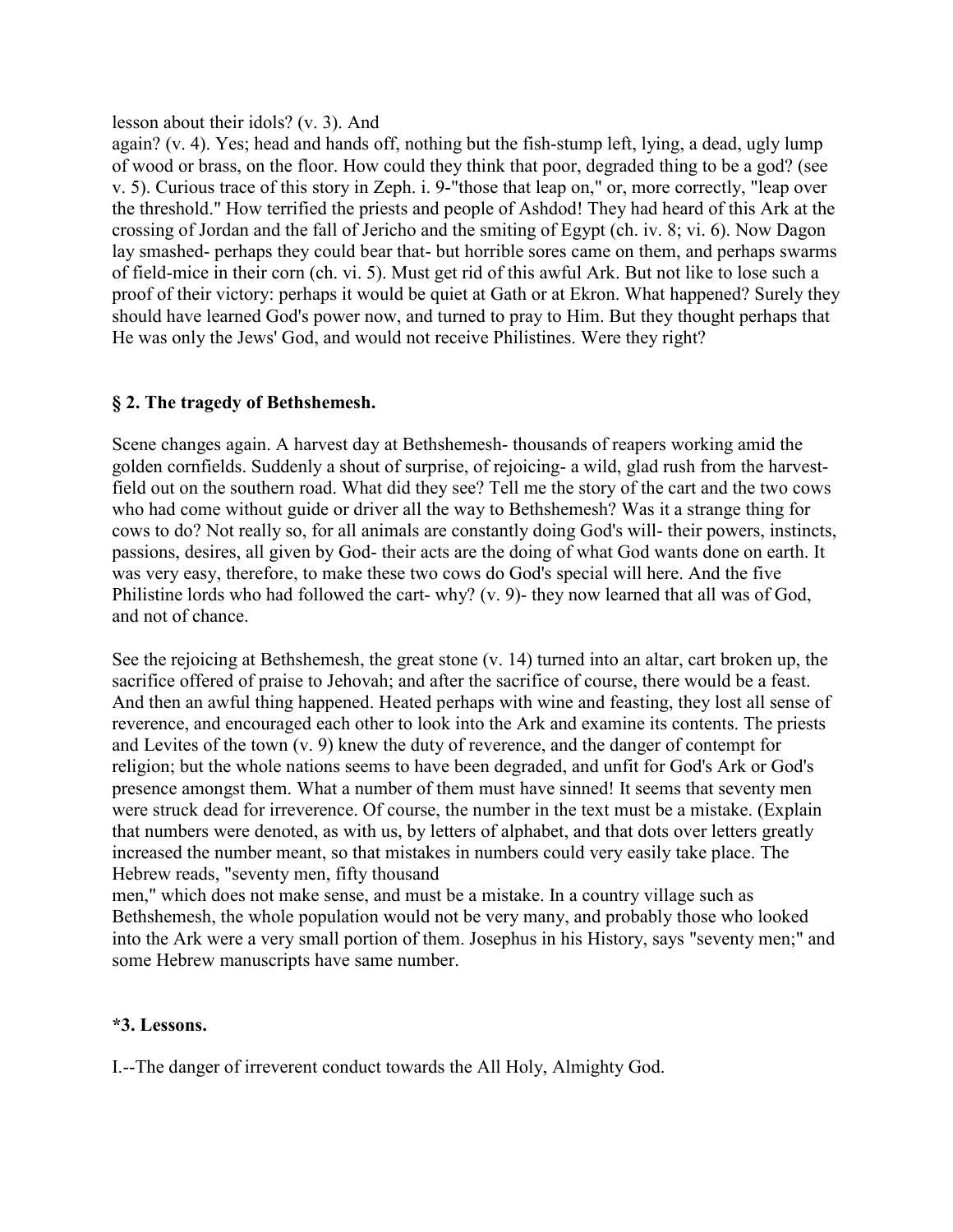II.--The misery and degradation of Idolatry. Think of the poor ignorant Philistines, and the mutilated fish-stump of Dagon. Think of the horrible worship in India and Africa, and the sad, hopeless lives, with no knowledge of God--of heaven--of resurrection. Think of a funeral--heartbroken mother and her dead child and nothing to give comfort or hope. Think of the desire of our Lord (Matt. xxviii.19), and the blessedness of going out to do His will, and comfort and gladden those wretched lives. Perhaps the high privilege from God will come to some of you that you may go. Would you like to go? Would the Lord like you to go?

## **Questions for Lesson XII**

Tell of Philistines rejoicing in their idol temple. What for?

Name of the idol?

They thought it had conquered Israel's God. Why?

Where are idols still worshipped? Tell anything you know about them.

Which would God be--angry or sorry about it?

What does He wish His church to do?

How can you be of any help?

## **Lesson XIII**

## **THE REFORMATION**

*1 Sam. VIII.*

The last three Lessons told of sad decline in religion--God forgotten--idols worshipped--people irreligious--even the priests of Shiloh so utterly vile that they but contaminated the people. So God's favour lost, and punishment incurred. Remember defeat at Aphek--destruction of Shiloh- capture of Ark--glory departed, Israel degraded, hopeless, crushed--oppressed--courage, and righteousness, and hope vanished together. Repeat "Two-fold Lesson" of Book of Judges. We have come again to the same old circle--Sinning: Punishment; but now the other two things-- Repenting: Deliverance--are soon to follow.

## **\*1. Repentance.**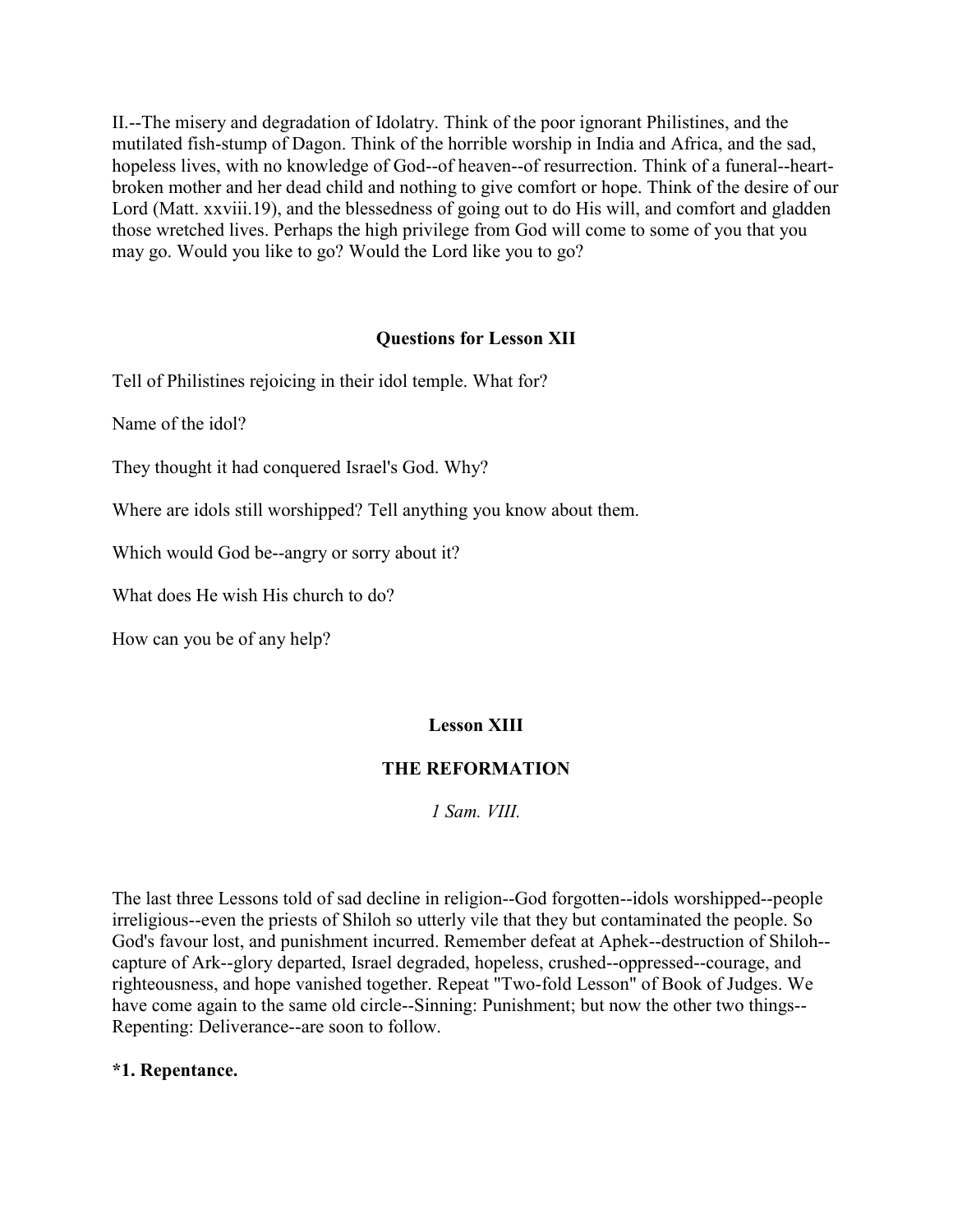Wretched state of Israel. All religious services probably ceased after destruction of Shiloh and capture of Ark. Like the days of

Papal interdict in England in time of King John. Saddened and troubled, the people began to long again for God's favour. Conscience began to stir; there arose a wistful, sorrowful desire for the God of their fathers; they felt "the time long" (v. 2); remembered God's goodness in former repentances--the return of Ark (v. 1) fanned the flickering flame of hope. Perhaps God would forgive them! Then, like John Baptist, Samuel appears, preaching repentance, bidding them destroy the idols, promising them God's favour and deliverance from their oppressors (v. 3). Like Moses and Joshua. All true prophets must teach that God will not take our part while disloyal to Him.

Long since we have heard of Samuel--when last? Evidently he had escaped when Shiloh destroyed. Now many years passed; he is a grown man, but still a faithful servant of God. Not every religious child grows to be a religious man. It was still Samuel's cry, "Speak, Lord, for Thy servant heareth." See what a power for good he was. Men who put God and righteousness first are always of powerful influence for good. People must respect and attend to them.

Like the Huguenot pastors in France, he had probably to move secretly, through fear of Philistines, hiding in the caverns--showing himself now in one place, now in another; gradually rousing Israel to see the greatness of their sins and the goodness of God. And so repentance, and fresh, new spiritual life, began amongst them, and with it the patriotic resolve to be free from Philistine yoke.

How did they show reality of repentance? (v. 4). Talking about religion, and saying, "We have sinned," is not enough. It is by acts that real earnestness is shown. Was God willing to forgive? Glad to forgive?

## **\*2. The National Assembly.**

Now, at last, Samuel thinks they may venture on a National Assembly to meet openly and declare for God, and discard Philistine idols. It was a great risk. It would certainly bring down the Philistines on them. Defeat would be terrible in their defenseless state. And Samuel was no warrior, like Gideon or Jephthah. He was but a righteous man--a holy prophet. All he could do was, "I will pray to Jehovah" (v. 5). This meeting at Mizpeh would terribly test their faith.

The day of assembly has come. From town and village, from mountain and valley, see the poor scattered people gathering timidly to Mizpeh. They knew the danger, but their trust in God was returning. And Samuel promised what? (v. 5). What was there besides prayer? Fasting and public confession to God: "We have sinned against the Lord." And then the pouring out of water- -perhaps an expression of humiliation--perhaps a form of swearing loyalty to God henceforth. A touching sight, yet a stirring, inspiriting sight--these bands of Israel sorrowing for their sin, and pledging themselves for the future to a righteous life--"to do justly, and love mercy, and walk humbly with their God." Surely a glad sight for God. Surely there was joy in the presence of angels of God, &c. (Luke xv. 10).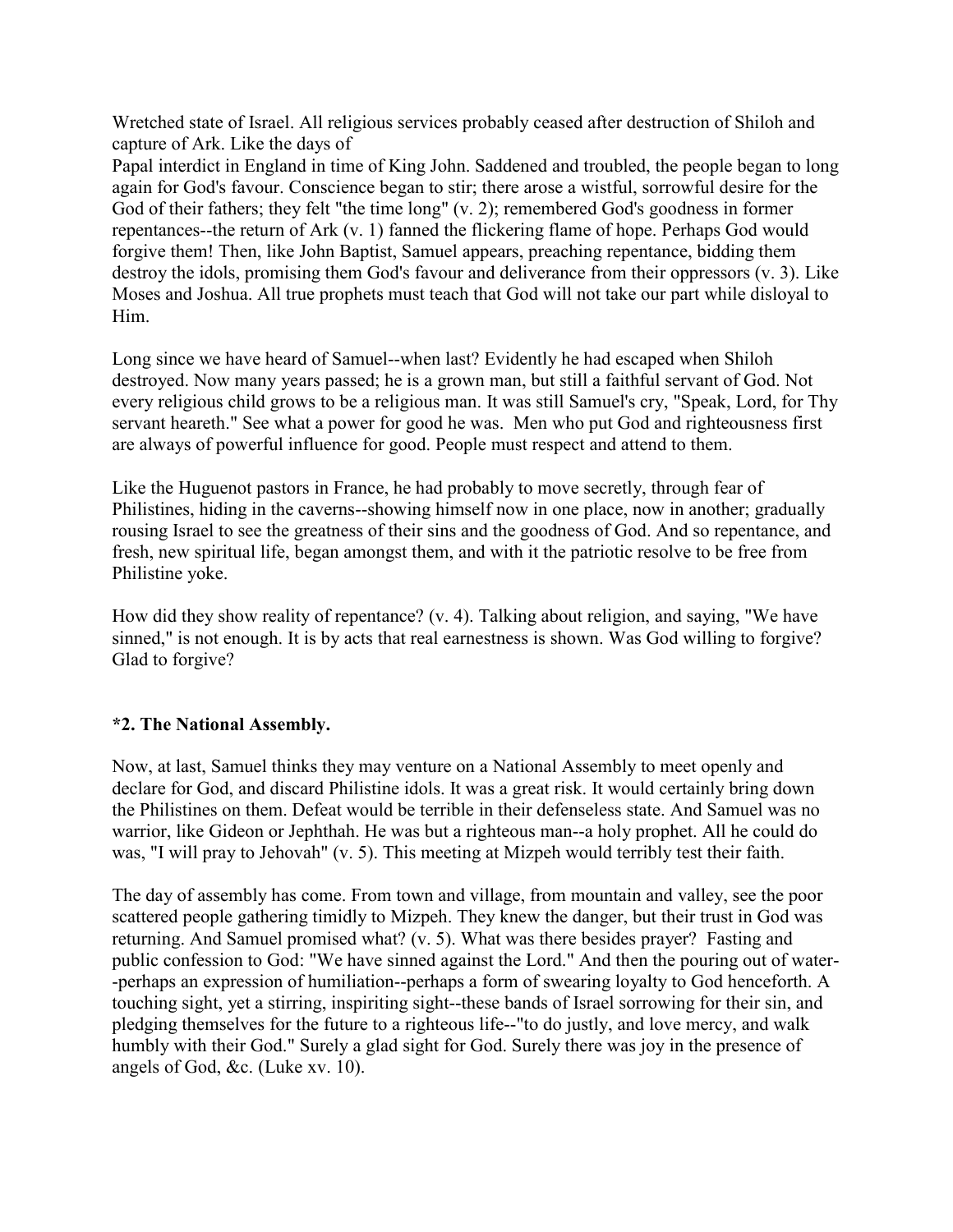Ah! soon came the testing time of their faith. What? (v. 7). Did they trust themselves? Did they trust God? (v. 8). Tell me their request. Was it heard? Yes, and new power and courage came to these poor frightened men. They saw the powerful army coming to destroy them. But they heard the thunder of heaven rolling overhead. Like many children amongst ourselves, thunder seemed to them the voice of God (ch. ii. 10). Jehovah thundered with a great voice (so Hebrew) and roused to joyful enthusiasm by that voice, they dashed down headlong upon the coming foe. What matter the poor armour, the

smallness of numbers? What matters anything now, if God is on their side again? The force of the wild rush breaks the lines of the Philistines. A panic seizes them. They turn and flee for their lives to the shelter of Bethcar. What glad hearts they were that raised the Ebenezer (v. 12). What thankfulness to the kind and merciful God. What happiness that they had now returned to His service.

## **\*3. Lessons.**

I.--The courage, and peace, and hopefulness, that come of repentance and forgiveness. Illustrate, child forgiven by mother, and received back to favour. In turning to the Lord, and seeking His forgiveness, every man in Israel was conscious of right-doing, and conscious of God's restored friendship. The moral support of such consciousness is great to everyone. We saw in previous Lessons how misery, and weakness, and cowardice came of forsaking God. We see here how courage and happiness came of return to Him. That is what gave the courage to charge upon the enemy. Remember, no real peace or courage away from God. All peace and courage by keeping close to Him.

II.--The way to victory. What was the result of this turning to God? Not only victory at Mizpeh? (vv. 13, 14). So with us. If have sinned and lost heart, and find it hard to be good, turn like Israelites in penitence and prayer. Evil will attack again, and fight hard for the mastery. Like the Philistines, who did not want to let Israel go. But let there be prayer, and faith, and honest desire for consecration to God, and victory is sure. It must be so, since He is more desirous of our victory than are we ourselves. "They that trust in the Lord are as Mount Zion, which cannot be moved."

## **Questions for Lesson XIII**

What was the state of Israel in Samuel's early days?

Did he try to deliver them by fighting like the other judges?

What did he think most important?

How did he begin his reformation?

Tell of great national religious gathering. What did they promise?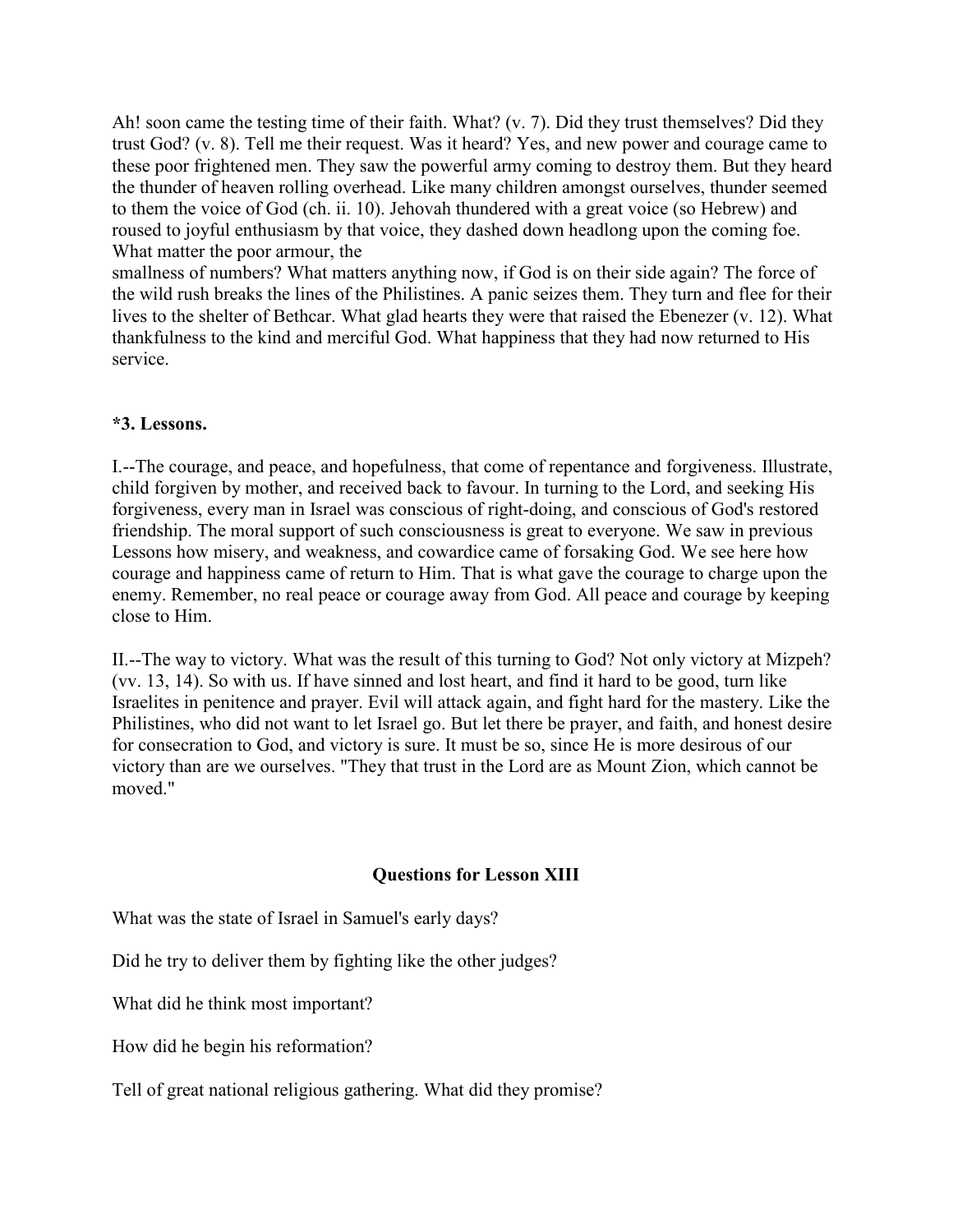What happened in next battle?

Do you think their repentance had anything to do with this?

What is the secret of real confidence and courage in troubles?

#### **Lesson XIV**

#### **SELF-WILL AND GOD'S WILL**

*1 Sam. VIII.*

#### **\*1. Wanting to Be Like Others.**

Samuel at Ramah, at the old home of his infancy, where erected altar unto the Lord (ch. vii. 16, 17). In that home Elkanah and Hannah had lived and worshipped God. In that place Joseph of Arimathea lived in the years long afterwards. Probably after ruin of Shiloh (previous Lesson) Samuel had retired there, and probably for years remained, like Paul at Damascus, in quiet, lonely preparation by God for his great life work. During this time of his retreat probably took place Samson's wild actions and fitful victories and tragic death. Then Samuel began to move secretly amongst the down-trodden people, and to rouse their spirit to religion and to patriotism (previous Lesson). And now, as judge and chief of the nation, he still lived in the old home, taking his journeys "on circuit," like our own judges to-day, to judge Israel.

One day a deputation of chiefs to Ramah to see the old leader, now probably sixty or seventy years old. What did they want? (v. 5). What two reasons had they? Ever before wanted king, and what answer did they get? (Judges viii. 22, 23). Gideon's answer must be remembered--God was their King. That was the magnificent thought that always raised them high above level of all other nations, and gave such grandeur and nobleness to their history. Righteousness and holiness, not mere earthly pomp, was to be their ideal. Now they were anxious not so much for God and holy leaders who should be God's servants, God's Lieutenants, but a king who should be a soldier to fight for them, and to rule them in pomp, like whom? (v. 5, v. 20)-- "like all the nations," i.e., the heathen, Canaanites, Philistines, &c. Their glory used to be that they were unlike these nations.

Show here that many sins come amongst young people from wanting to be "like other people." Boys want to be like comrades, who are often very bad examples--girls who would like to be religious, are ashamed because not "like others." Remember, you are members of the Kingdom of God--"the Lord your God is your King." Dare to be singular, to stand alone; never mind what anyone says.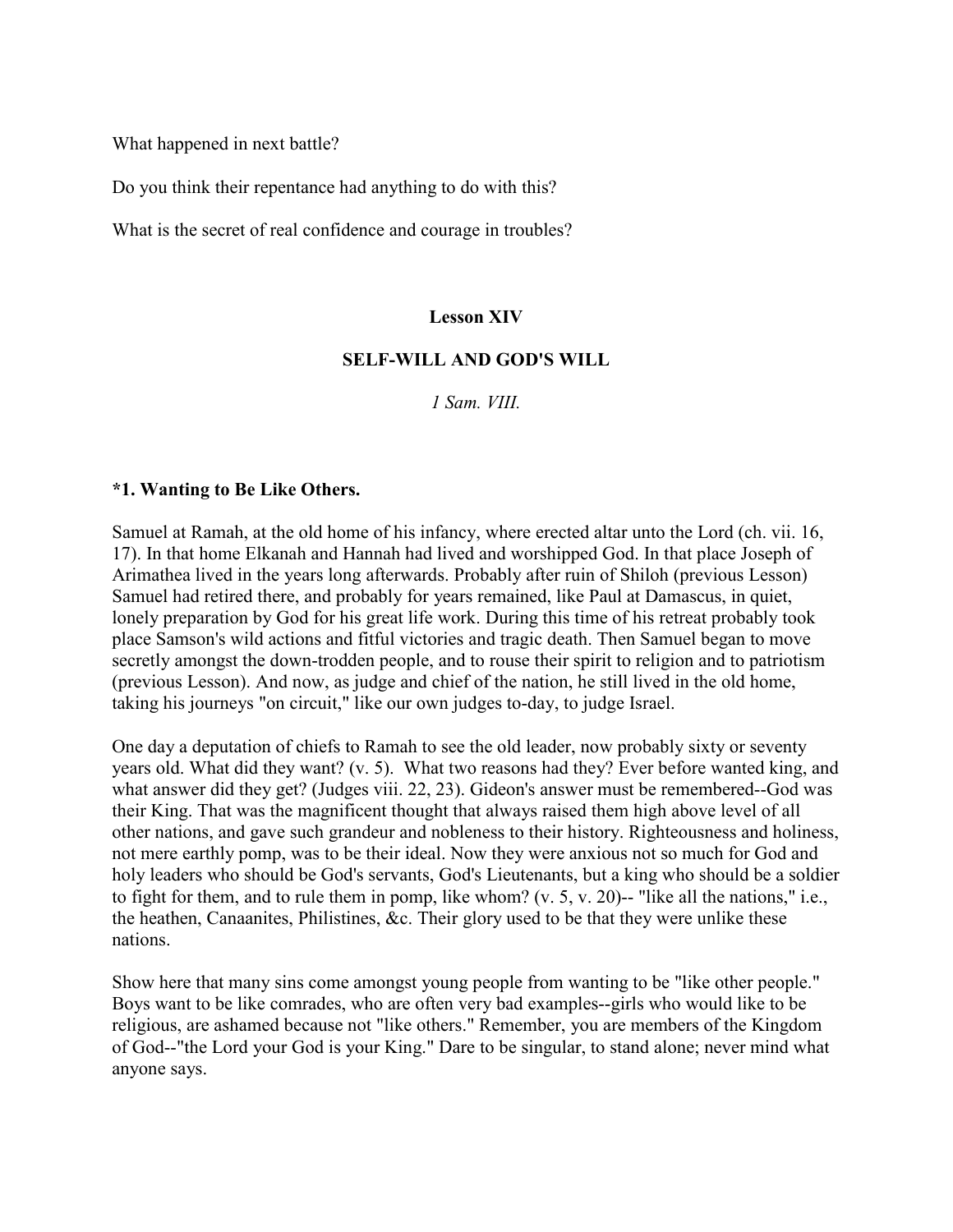Had these people any right on their side? Yes. Samuel old. His sons not good men. Philistines still a danger. Besides, God had almost promised king (Deut. xvii. 15-20). What then was wrong? They had determined to have a king when they themselves thought fit, without consulting God's will. They did not value their religious privileges; thought more of pomp and fighting than of religion and God. They were dissatisfied with God's arrangement for them- impatient and presumptuous and self-willed. We know from vv. 7, 8, that in his own good time God would probably have given king, but not just yet. What should they have done? Come in prayer to God, seeking His will, and saying, "Thy will be done"; "We should like a king, but God knows best."

## **\*2. Samuel's Religion.**

You see that was what Samuel did. Was he pleased at their demand? (v. 6); vexed, irritated. It was a slight on him who had been so true and faithful; but worse, it was a slight on God. He could not understand anyone questioning God's decisions. But, angry as he was, did he refuse them at once or turn them away? What? (v. 6). Prayed; leaves all decision to God. See the effect on him. Vexed and irritated, he went to God. He came forth a different man after communion with God; calm, quiet, restful. God had given him relief and sympathy, for He shared in his disappointment--submission to the Divine will--strength to bear the insult to himself. Wonderful what prayer can do. "Habitual prayer constantly confers decision on the wavering, energy on the listless, calmness on the excitable, disinterestedness on the selfish." Learn to live much in prayer and communion with God, to come to Him with every trouble and vexation. "Thou wilt keep him in perfect peace whose mind is stayed on Thee."

See here the sweet, innocent religion of the child had developed into the noble, unselfish religion of the man. Now that he knew God's will about it, he was satisfied. No thought for himself or for his sons. He was possessed of almost kingly power; his sons were in high and prosperous positions. But a man who lives much in God's presence thinks not of such considerations in the face of duty. In his high- souled patriotism and generosity, and his desire to do the will of God, he at once put himself and his sons aside. What matter about self, if only good comes to others, if only the will of God be done on earth as it is done in heaven? Remember a great New Testament example of this disinterestedness? John Baptist. "He must increase, I must decrease: this my joy therefore is fulfilled."

Sadly he warned them of what they are bringing on themselves. Firmly he showed them of God's disapproval. But then he left them to choose. Did they ask that God should decide for them? (See vv. 19, 20). "No," they said, "we will have a king. We want to have our own way." When grown men capable of deciding say such things, God often lets them have their way. It is often the only way to teach them their mistake. See parable of prodigal demanding, "Give me the portion of goods," &c. Poor fellow, how bitterly he learned in the far country that it would have been better to stay with his father. So nowadays, too. It is a terribly dangerous thing to set up your will against God. "I must have my own way about choice of life-work, or about this or that smaller decision." Oh, you may force God to teach you your mistake by a very bitter lesson. Pray, "Thy will, not mine, O Lord!"